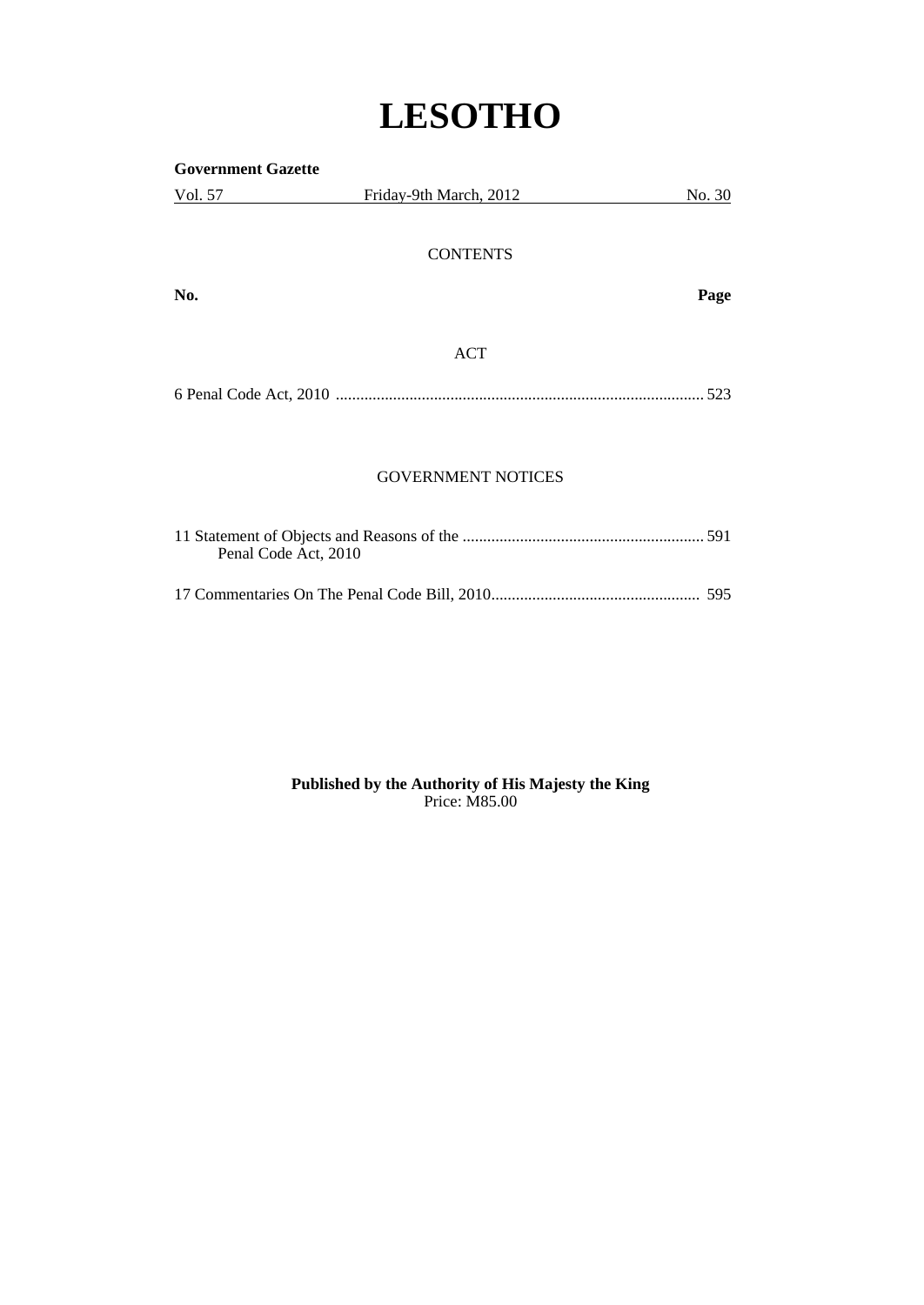# **ACT NO. 6 OF 2012**

#### **Penal Code Act, 2010**

# **Arrangement of Sections**

#### **Sections**

# PART I - GENERAL PRINCIPLES

- 1. Citation and commencement
- 2. Application
- 3. Interpretation
- 4. Territorial application
- 5. Double Jeopardy

# PART II - GENERAL PRINCIPLES OF CRIMINAL LIABILITY

- 6. Age of criminal responsibility
- 7. Omissions
- 8. Involuntary acts
- 9. Automatism
- 10. Negligence or recklessness
- 11. Culpability
- 12. Ignorance of the law
- 13. Mistake
- 14. Claim of right
- 15. Intoxication
- 16. Sudden emergency
- 17. Compulsion
- 18. Superior orders
- 19. Insanity
- 20. Self defence
- 21. Judicial immunity
- 22. Attempts
- 23. Counseling, procuring etc
- 24. Aiding and abetting
- 25. Conspiracy
- 26. Shared intention or common purpose
- 27. Accessory after the fact
- 28. Offences by companies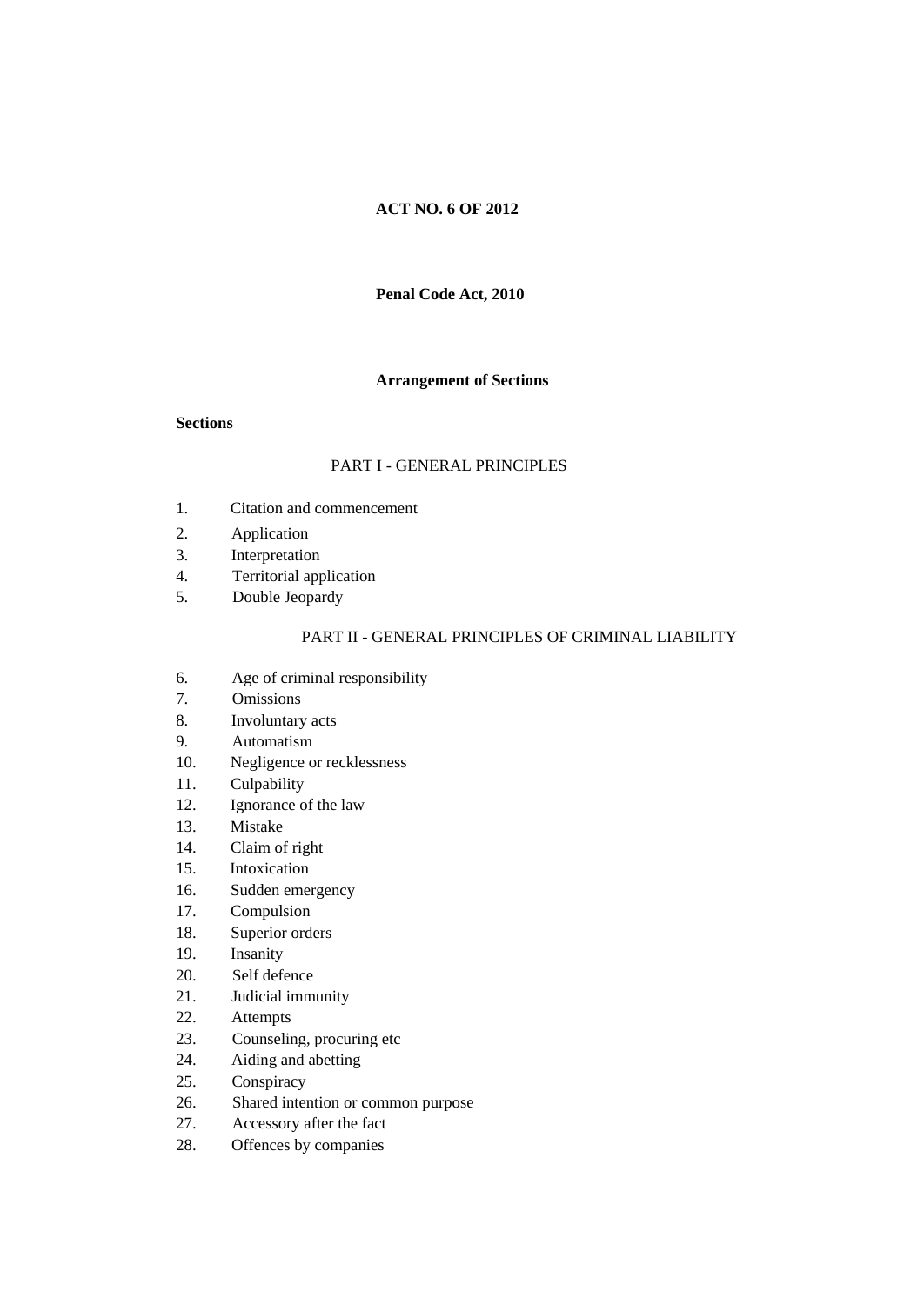- 29. Consent
- 30. Assault
- 31. Aggravated assault
- 32. Lawful physical force
- 33. Risking injury or death
- 34. Threats
- 35. Poisoning
- 36. Suicide
- 37. Counseling and assisting suicide
- 38. Culpable homicide resulting from suicide pact
- 39. Causation in homicide
- 40. Murder and extenuating circumstances
- 41. Culpable homicide
- 42. Provocation in murder and assault
- 43. Infanticide
- 44. Concealment of childbirth
- 45. Abortion
- 46. Abduction
- 47. Unlawful detention
- 48. Indecency with children
- 49. Unlawful sexual intercourse with children
- 50. Sexual molestation of minors
- 51. Indecent assault
- 52. Unlawful sexual act
- 53. Incest
- 54. Bestiality
- 55. Prostitution

# PART IV - OFFENCES AGAINST PROPERTY

- 56. Public indecency
- 57. Theft
- 58. Wrongful application of funds
- 59. Aggravated theft
- 60. Things capable of being stolen
- 61. Unauthorised use
- 62. Misuse of property of another
- 63. Stock theft
- 64. Robbery
- 65. Housebreaking
- 66. Criminal trespass
- 67. Receiving stolen property
- 68. Fraud
- 69. Extortion
- 70. Forgery
- 71. False statements
- 72. Unlawful damage to property

PART V - OFFENCES AGAINST ADMINISTRATION AND PUBLIC ORDER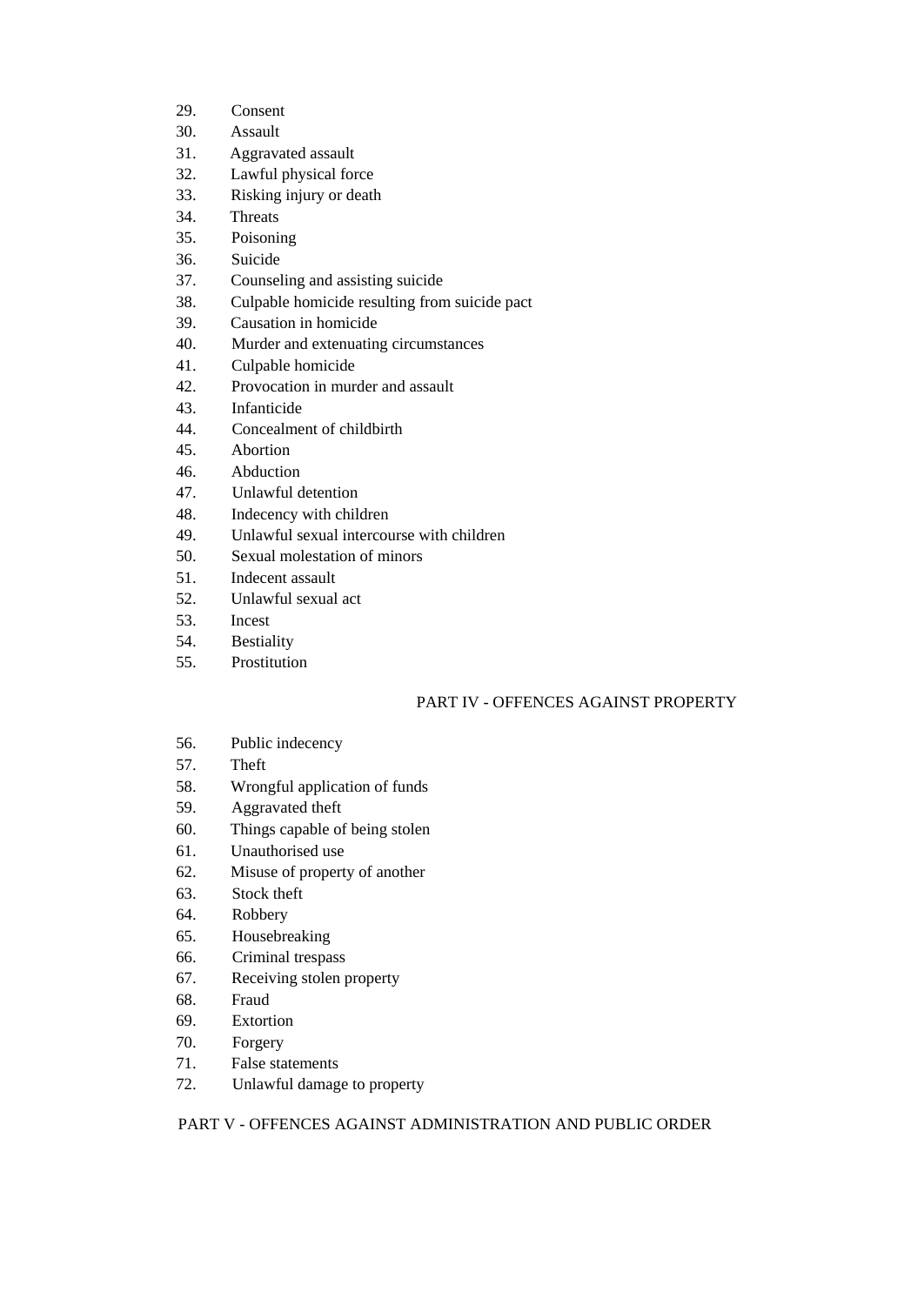- 73. Arson
- 74. Treason
- 75. Failure to prevent or report treasonable conduct
- 76. Sedition
- 77. Respect for national flag and anthem
- 78. Expression of hatred or contempt
- 79. Offences against the Royal Family
- 80. Bribery
- 81. Corruption of agents and employees
- 82. Insider trading
- 83. Going armed in public
- 84. Breach of the peace
- 85. Provoking public violence
- 86. Periury
- 87. Obstruction of course of justice and officially constituted public enquiries
- 88. Disrespect for judicial proceedings
- 89. Escape from lawful custody

# PART VI - GENOCIDE, CRIMES AGAINST HUMANITY AND WAR **CRIMES**

- 90. Bringing judges etc. into disrepute
- 91. Offences relating to drugs
- 92. Jurisdiction in respect of offences under this part
- 93. Genocide
- 94. Crimes against humanity
- 95. War Crime
- 96. Offence of terrorism
- 97. Harbouring terrorists
- 98. Information about acts of terrorists

# PART VIII - DEFAMATION AND CRIMEN INJURIA

- 99. Obstruction of terrorist investigation
- 100. Hostages
- 101. Definition of defamatory matter
- 102. Definition of publication
- 103. Definition of unlawful publication
- 104. Defimation

# PART IX - OFFENCES RELATED TO MARRIAGE

- 105. Cases in which publication of defamatory matter is condotionally priviledged
- 106. Explanation as to good faith
- 107. Bigamy
- 108. Marriage with dishonest or fraudulent intent

# PART X-PENALTIES

109. Penalties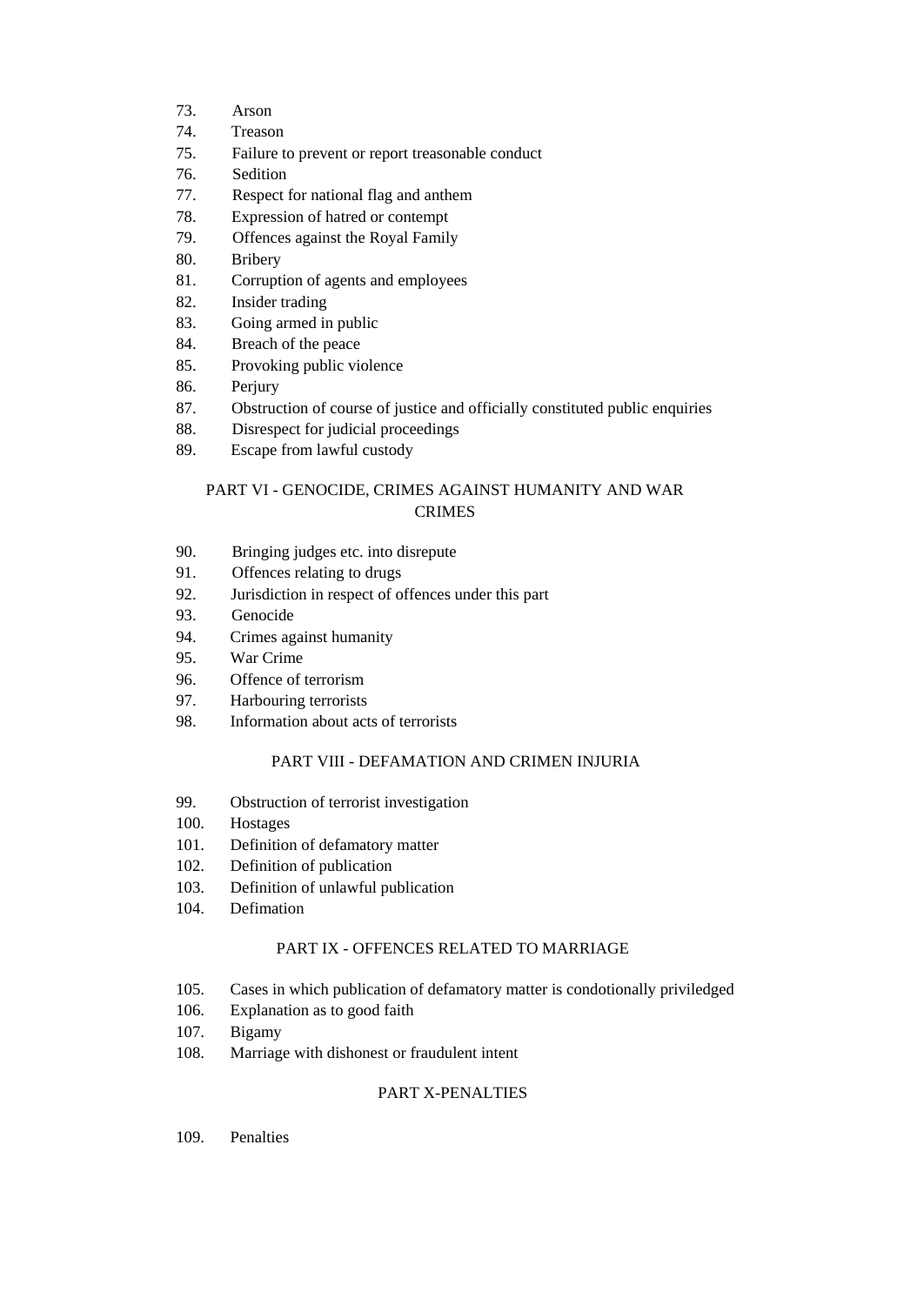# **ACT NO. 6 OF 2012**

#### **Penal Code Act, 2010**

An Act to establish a code of criminal law.

Enacted by the Parliament of Lesotho

# **PART I - GENERAL**

#### **PRINCIPLES Citation and commencement**

1. This Act may be cited as the Penal Code Act, 2010 (in this Act referred to as the "Code") and shall come into operation on the date of its publication in the Gazette.

#### **Application**

- 2. (1) Except where expressly provided, nothing in this Code shall affect
	- (a) the liability, trial or punishment of a person for an offence against any other written law in force in Lesotho other than this Code;
	- (b) the liability of a person to be tried or punished under any provisions of any law in force in Lesotho relating to the jurisdiction of the courts of Lesotho for an offence in respect of an act done beyond the ordinary jurisdiction of such courts;
	- (c) the power of any court to punish a person for civil contempt of such court;
	- (d) the liability or trial of a person, or the punishment of a person under any sentence passed or to be passed in respect of any act done or commenced before the coming into operation of this Code; or
	- (a) any of the written laws for the time being in force for the governance of the police, security services and armed forces of Lesotho.

(2) No person shall be tried, convicted or punished for an offence other than an offence specified in this Code or in any other written law or statute in force in Lesotho.

(3) The existing jurisdiction of The Local and Central Courts in relation to customary law offences and punishment shall continue until such time as the Minister responsible for Justice, may decide otherwise.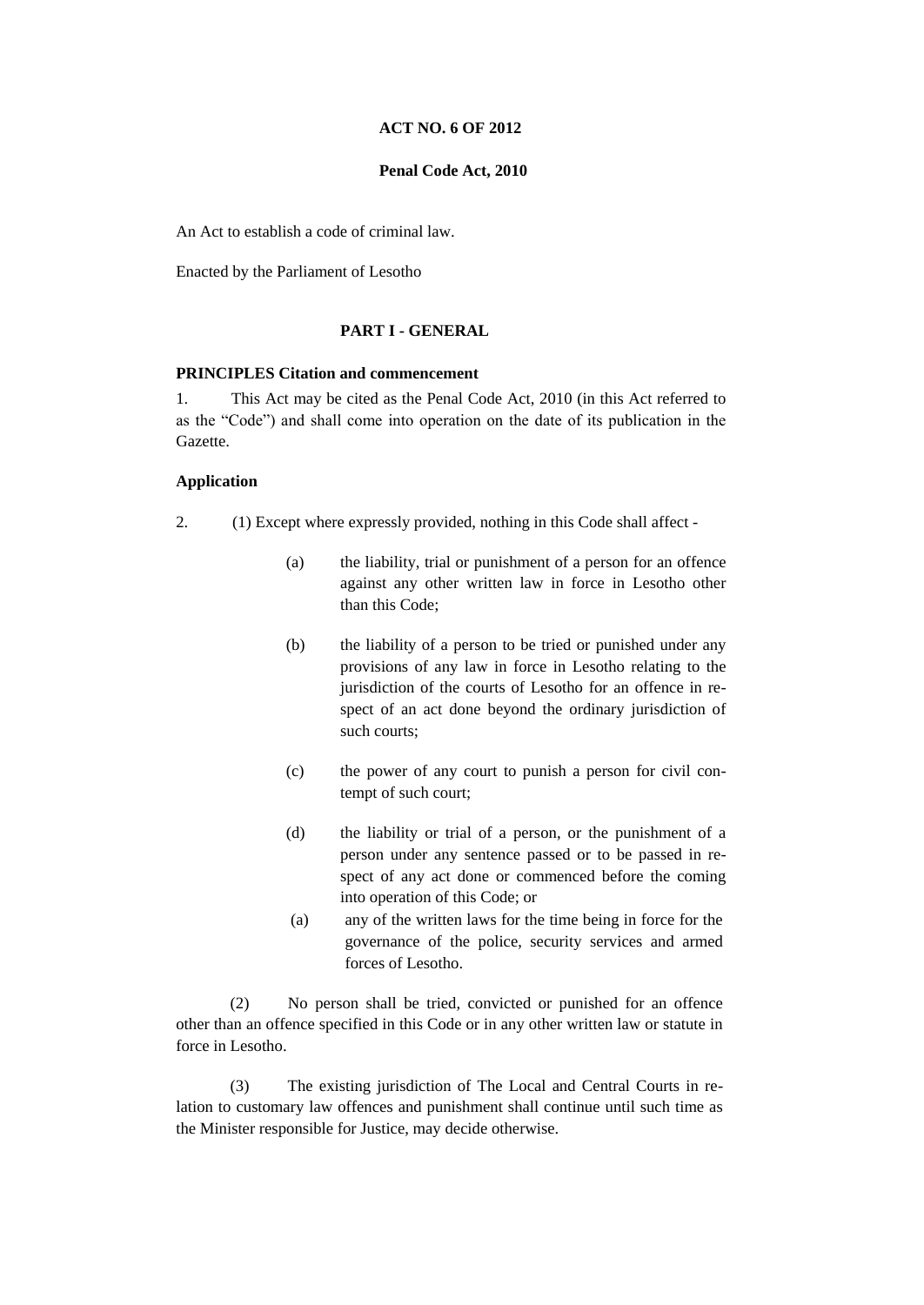(4) Where a court in any trial considers that a charge is proved, but is of the opinion that, having regard to the character, age, health or mental condition of the accused and to the mitigating circumstances in which the offence was committed, it is inexpedient to inflict any punishment, the court may, without proceeding to conviction, make an order dismissing the charge.

(5) Subsection (4) shall not apply in respect of any offence for which but for the factors therein mentioned, a court would impose a custodial punishment of six months or more.

#### **Interpretation**

3. In this Code, unless the context otherwise requires -

"adult" means any person who has attained 18 years or acquired majority by virtue of marriage;

"agent" means any person who, pursuant to an agreement, acts on behalf of another in the conduct of that other person's affairs;

"child" means any person who has not attained the age of 18 years;

"grievous bodily harm" means any harm which amounts to serious harm, or seriously or permanently injures or is likely to injure health, or which extends to permanent disfigurement or to any permanent or serious injury to any external or internal organ, membrane or sense;

"legal practitioner or advisor" means any person admitted to the practise of law in Lesotho;

"medical practitioner" means any person who is registered in terms of the law regulating the admission of medical, dental and pharmaceutical professionals and qualified to practice medicine, dentistry or pharmacy;

"member of the victim's household" is any person normally residing in the same private dwelling as a victim and includes any domestic servant of the victim;

"mental disorder" means a condition which involves a temporary or permanent disruption of the mental state, excluding a condition which has an incidental effects;

"noxious substance" means any substance which, when administered, causes physical or mental harm, distress or annoyance to the person to whom it is administered;

"possession" -

(a) "be in possession of" or "have in possession" includes not only having in one's own personal possession, but also knowingly having anything in the actual possession, control or custody of any other person, or having anything in any place (whether belonging to, or occupied by oneself or not) for the use or benefit of oneself or of any other person;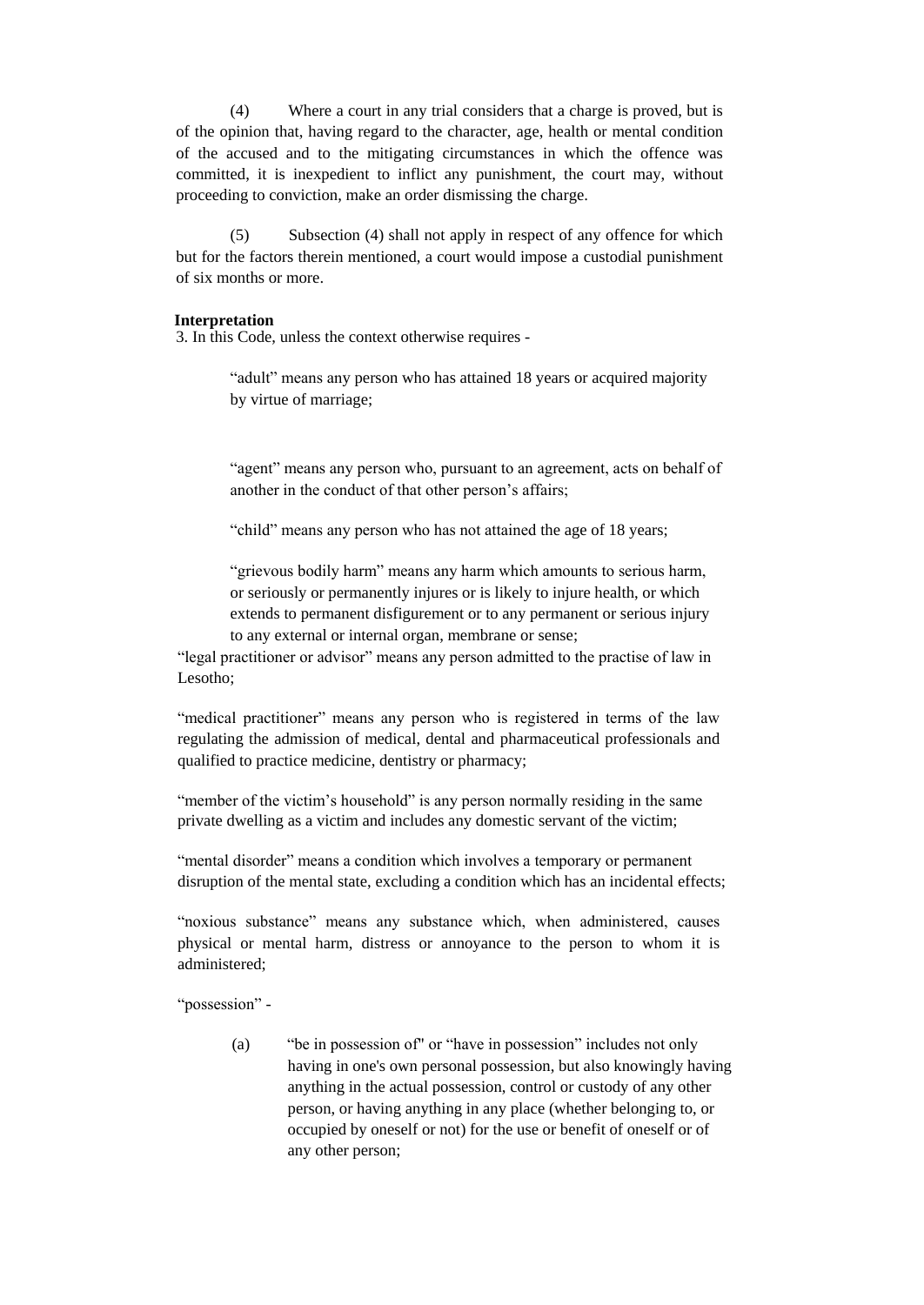(b) if there are two or more persons and any one or more of them with the knowledge and consent of the rest has or have anything in his, her or their custody, control or possession, it shall be deemed and taken to be in the custody and possession of each and all of them;

"property" includes movables and immovables, money, salary, debts, legacies and all deeds and instruments relating to or evidencing title or right;

"private dwelling" includes any building or structure used by any person for the purposes of residence, whether permanent or temporary, any accommodation lawfully occupied for residential purposes, whether shared with other persons or not, and any hospital ward;

"public official" includes any person in the employment of the Government of Lesotho or employment of any other organization exercising a public power or performing a public duty pursuant to law;

"public place" includes any road, building, conveyance or place to which the public has access, either upon condition of making any payment or not, and any building or place used for religious gatherings or public meetings;

"sexual act" means -

- (a) direct or indirect contact with the anus, breasts, penis, buttocks, thighs or vagina of one person and any other part of the body of another person;
- (b) exposure or display of the genital organs of one person to another person;
- (c) the insertion of any part of the body of a person or of any part of the body of an animal or any object into the vagina or penis or anus of another person; or
- (d) cunnilingus, fellatio or any other form of genital stimulation, but does not include contact, exposure, insertion or genital stimulation done by hand or any harmful object-
	- (i) for sound health practices or proper medical purposes;
	- (ii) for reasonably necessary body search by law enforcement agencies -

(A) done for lawful purposes without putting in jeopardy the health and safety of the arrestee, suspect or the person who is being searched; and

> (B) not carried out abusively or for the purpose of humiliating or punishing an arrestee,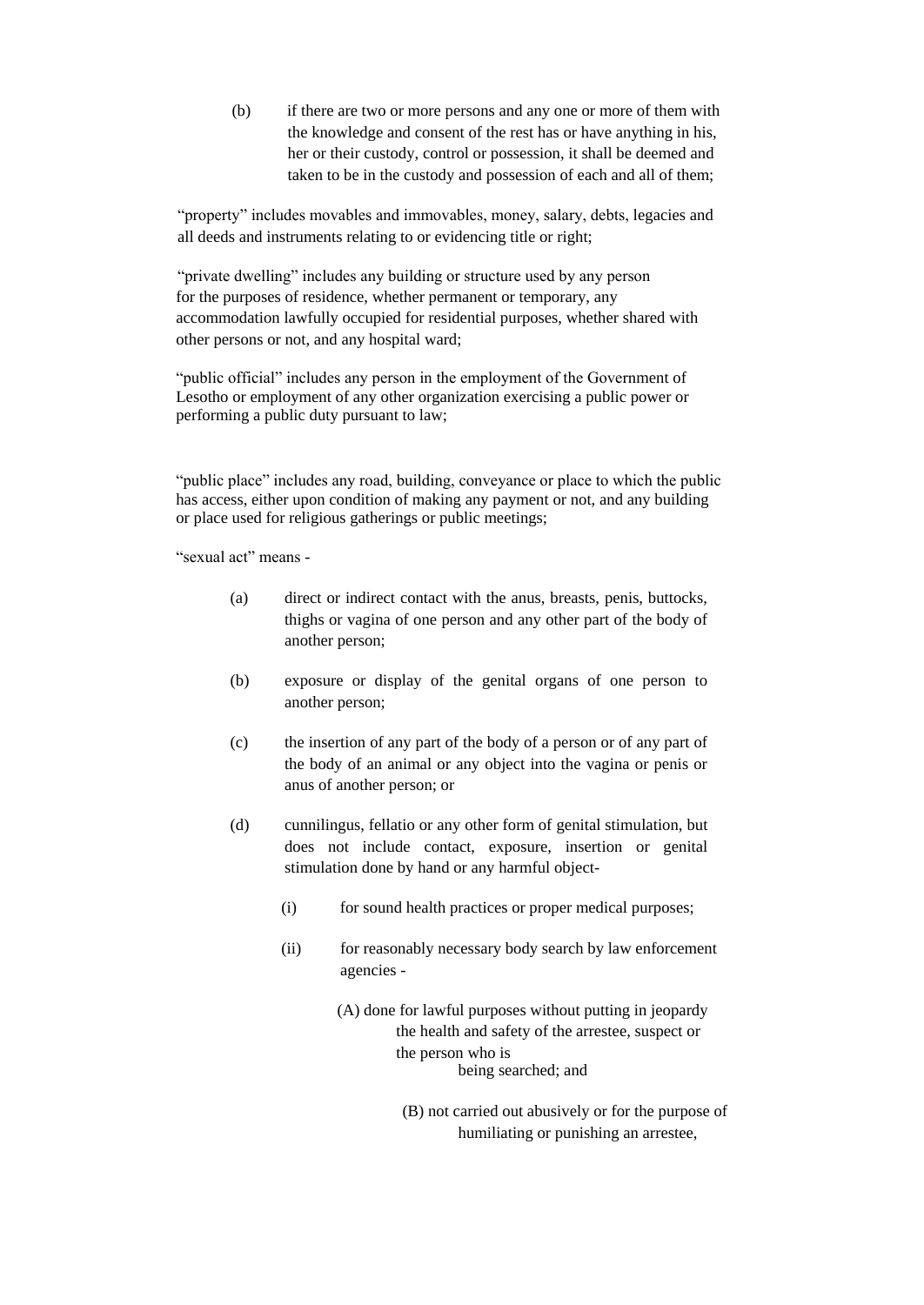suspect or the person who is being searched;

"statute" means the Rome Statute of the International Criminal Court, adopted by the United Nations Diplomatic Conference of Plenipotentiaries on the establishment of the International Criminal Court on 17 July 1998 and ratified by Lesotho on 6 September 2000.

#### **Territorial application**

4. (1) The jurisdiction of the courts of Lesotho for the purposes of this Code extends to every place within Lesotho.

(2) When an act which, if wholly done within the jurisdiction of the court, would be an offence against this Code, is done partly within and partly beyond the jurisdiction, every person who within the jurisdiction does or makes any part of such act may be tried and punished under this Code in the same manner as if any such act had been done wholly within the jurisdiction.

(3) A person who, while outside Lesotho, commits an act or makes an omission where such an act or omission forms part of an offence, of which the other elements occur or have effect within Lesotho or is an offence in respect of which Lesotho is enjoined to punish under international law, may, on coming into Lesotho, be tried and punished for such an offence as if the act or omission had been committed within Lesotho.

(4) An offence committed by any citizen of Lesotho within the confines of a Lesotho diplomatic mission abroad shall be triable within Lesotho as if the offence had been committed within Lesotho.

(5) A person who, while outside Lesotho, counselled another to do or omit to do in Lesotho an act or make an omission of such a nature that, if he or she had done the act or omission in Lesotho, he or she would have committed an offence, may be tried for an offence of the same kind, and is liable to the same punishment, as if he or she had done the act or made the omission in Lesotho.

(3) A person who creates or is in control of a situation of danger and who fails to prevent harm to others resulting from such danger, commits an offence.

(4) A person who sees another person in immediate danger of death or serious injury commits an offence if he or she omits to take reasonably practicable steps to rescue that person from such danger.

(5) A person who, having direct knowledge of the commission of an offence involving the taking or endangering of human life, without reasonable excuse fails to disclose to a chief, police or other law enforcement agents as soon as reasonably practicable such information as he or she possesses, commits an offence.

(6) The provisions of subsection (5) shall not apply to a legal practitioner or advisor or medical practitioner who acquires such knowledge in the course of professional duties.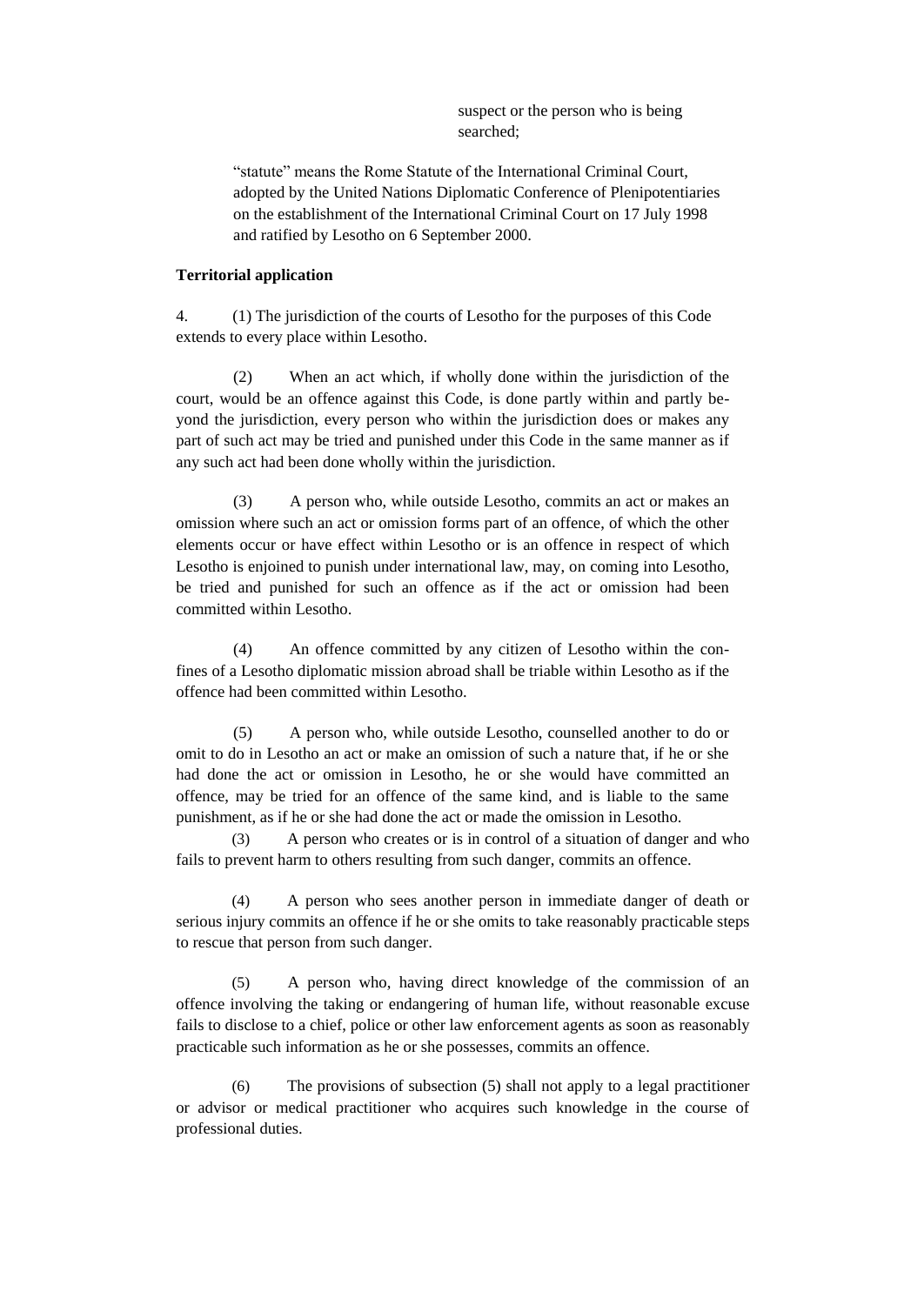(7) A person who has knowledge of the fact that a criminal offence involving danger to human life is about to be committed or who witnesses the commission of such an offence and fails, without reasonable excuse, to take steps to summon a chief, police or other law enforcement agencies, commits an offence.

# **Double Jeopardy**

5. A person cannot be tried or punished twice under the provisions of this Code for the same act or omission, except in the case where the act or omission is such that by means thereof he or she causes the death of another person, in which case he or she may be convicted of the offence of which he or she is guilty by reason of causing such death, notwithstanding that he or she has already been convicted of some other offence constituted by the act or omission.

# PART II - GENERAL PRINCIPLES OF CRIMINAL LIABILITY

# **Age of criminal responsibility**

6. (1) A person under the age of seven years is not criminally responsible for any act or omission.

(2) A person above the age of seven years but below the age of fourteen years is not criminally responsible for any act or omission unless it is proved that at the time of doing the act or making the omission he or she understood the nature and implications of the conduct and, knowing that the conduct was wrong, he or she was capable of acting in accordance with that knowledge.

#### **Omissions**

7. (1) No person shall be criminally liable for any omission to act unless he or she is under a legal duty to perform the act which he or she has omitted to do.

- (2) A legal duty to act exists where
	- (a) a person is required to do something by any provision of the law; or
	- (b) a person owes a duty of protection or assistance to the person affected by the omission, this duty having come into existence as a result of a natural or assumed relationship between the parties or by virtue of the office occupied by one of them; or
	- (c) there has been an agreement giving rise to a duty to act.

# **Involuntary acts**

8. (1) In this section, "involuntary act" means an act of which the actor at the time of the commission of the act is not conscious, or an act over which he or she has no control.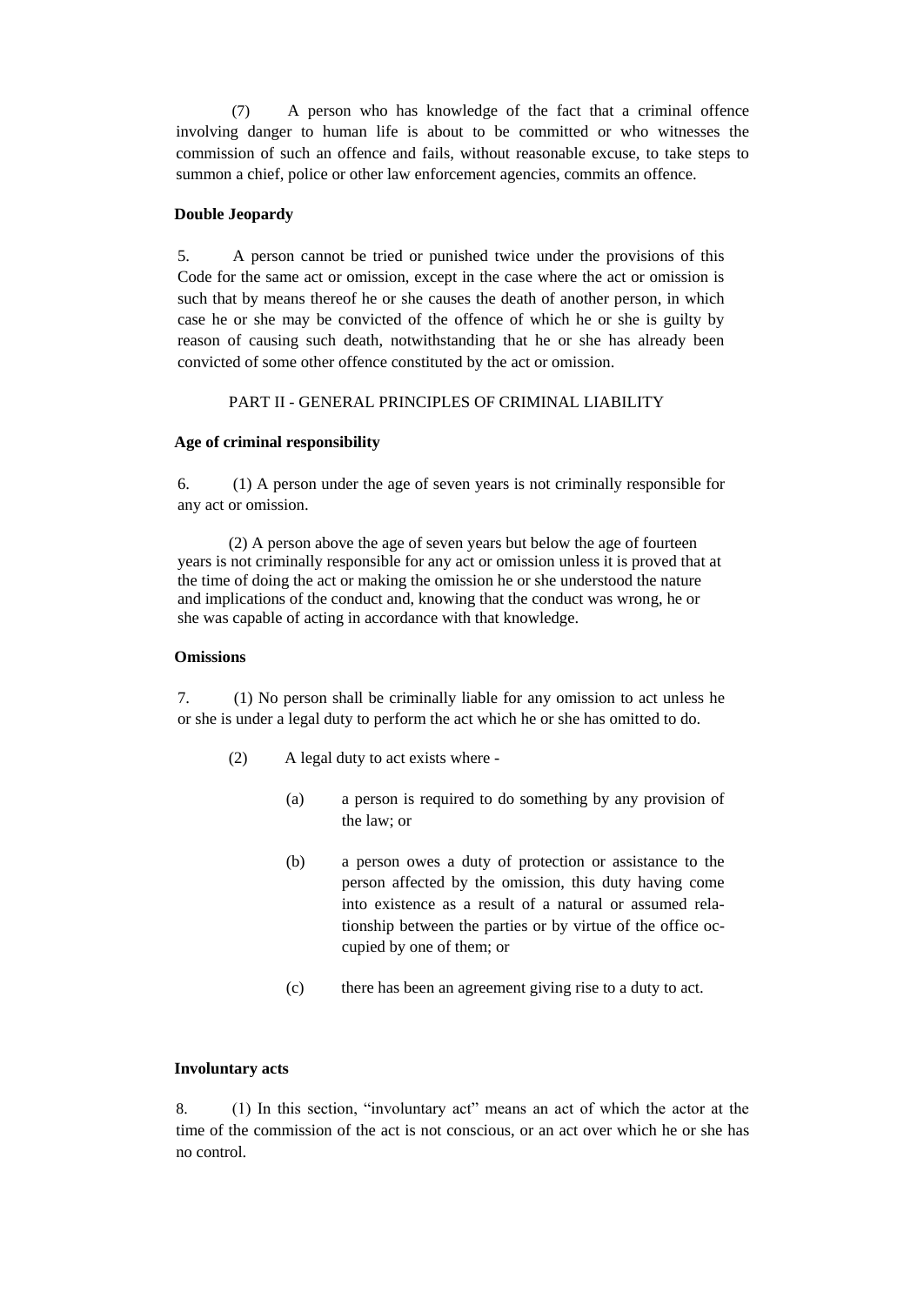(2) Except where expressly provided for in any other written law, a person shall not be criminally liable for any involuntary act.

#### **Automatism**

9. (1) A person who acts in a state of unconsciousness, or whose consciousness is so impaired as to make him or her unable to control his or her actions, shall not be liable for any offence committed during such a state.

(2) This defence shall not be available to any person who, knowing of the existence of the condition which gives rise to such conduct, nonetheless recklessly places himself or herself in circumstances where she or he is likely to cause harm to persons or property.

(2) Where conduct referred to under subsection (1) is the result of a mental disorder, and where it appears to the court that there is a significant danger that the accused person is likely to cause harm to others, the court may acquit the accused person subject to the making of an order under section 172 of the Criminal Procedure and Evidence Act,  $1981<sup>1</sup>$ .

#### **Negligence or recklessness**

10. A person who causes harm to the person or property of another or exposes others to a risk of injury or death through negligence or recklessness commits an offence.

#### **Culpability**

11. (1) Liability for any act or consequence of any act shall be imposed only if a person intended to perform that act or intended the consequences which form the subject of the criminal charge.

(2) A person intends to perform an act if he or she purposefully directs his or her will towards the performance of that act. A person intends the consequences of his or her act if-

- (a) he or she acts knowing that the consequences will occur as a result of his or her action; or
- (b) he or she acts while foreseeing that there is a real possibility of that consequence occurring and he or she is reckless as to whether or not the consequence occurs.

(3) Where it is a requirement of an offence that the accused should have known of the existence of a particular circumstance, then awareness on the part of the accused of the possibility of the existence of that circumstance, together with recklessness as to whether it existed, shall satisfy the requirement of knowledge in that case.

(4) A person is reckless in relation to a possible consequence if he

or she knows that there is a substantial possibility that the consequence will occur and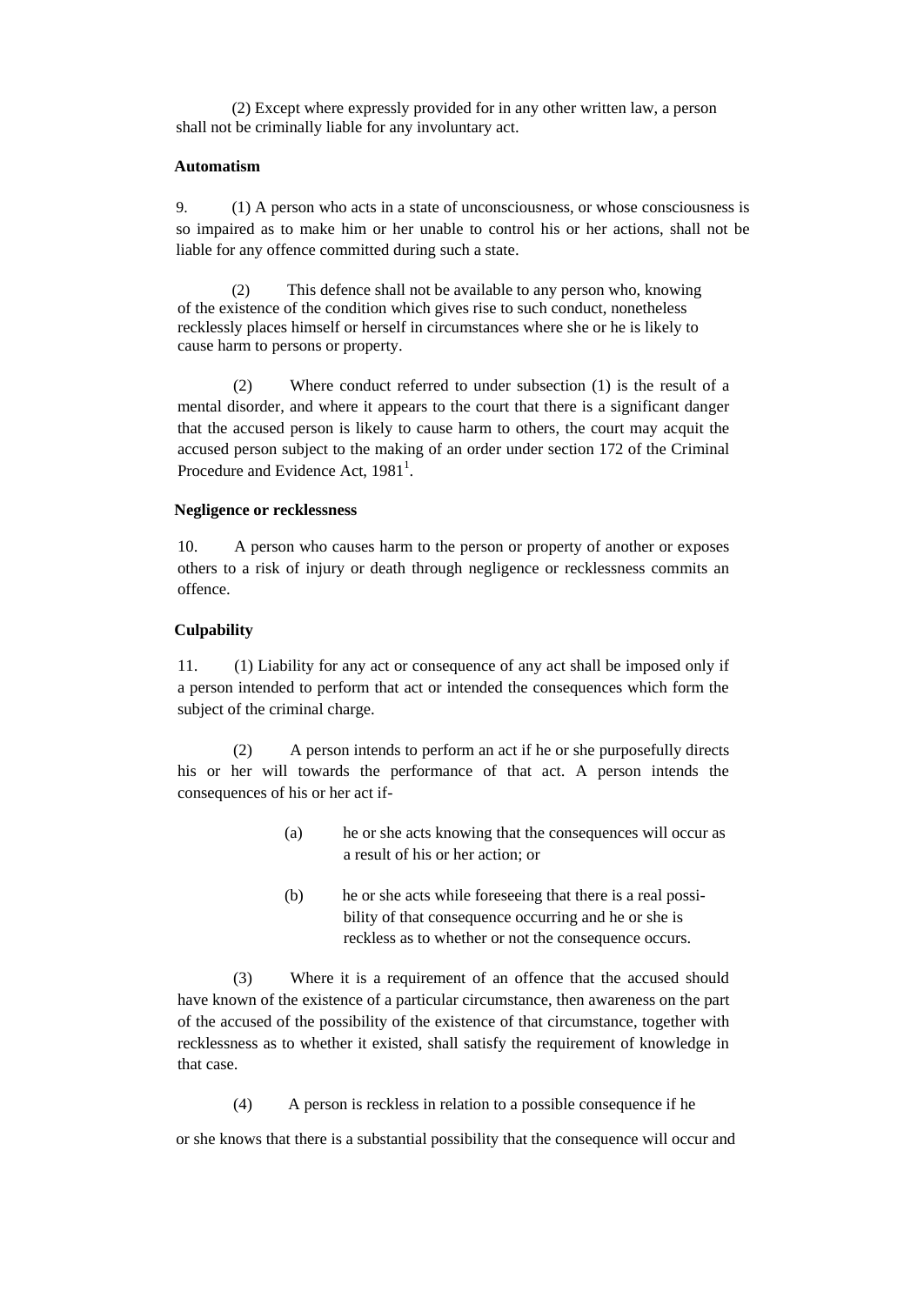acts nonetheless, being indifferent as to whether or not the consequence occurs.

(5) Unless otherwise expressly declared, the motive by which a person is induced to do or omit to do an act, or to form an intention, is irrelevant so far as regards criminal liability.

#### **Ignorance of the law**

12. (1) It shall be a defence for any person charged with an offence if he or she proves that at the time of the act or omission forming the basis of a criminal charge he or she could not reasonably have been expected to be aware of the fact that the conduct contravened the law.

(2) The defence of ignorance of the law shall be proved by such person on the balance of probabilities.

#### **Mistake**

13. A person who does or omits to do an act under an honestly held, but mistaken belief in the existence of a state of affairs, is not criminally responsible for the act or omission to any greater extent than if the real state of affairs had been as he or she believed them to be.

# **Claim of right**

14. A person shall not be guilty of an offence relating to property if his or her act or omission in relation to that property was accompanied by a reasonably held belief that he or she was exercising a claim of right.

# **Intoxication**

15. (1) For the purposes of this section, "intoxication" includes those states of mind produced by alcohol, drugs or any other intoxicating substance.

(2) Except as provided in this section, intoxication shall not constitute a defence to any criminal charge.

(3) Intoxication shall be a defence to any criminal charge if by reason of intoxication a person charged at the time of the act or omission did not know that such act or omission was wrong or did not know what he or she was doing, and -

- (a) the state of intoxication was caused without his or her consent by the malicious or negligent act of another person; or
- (b) the person charged was by reason of intoxication insane, temporarily or otherwise, at the time of such act or omission.
- (2) Where the defence under subsection (3) is established, then in a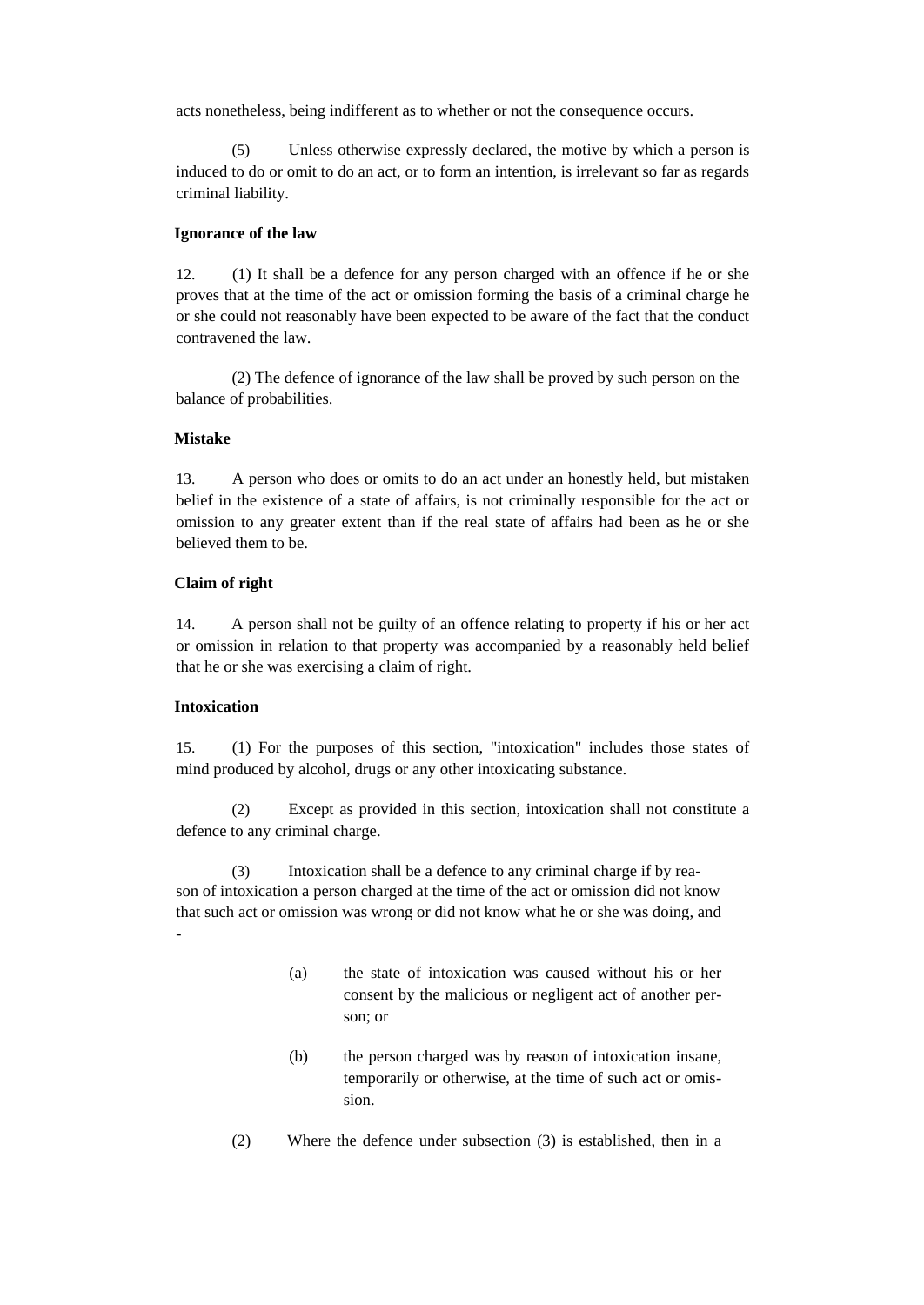case falling under paragraph (a), the accused person shall be discharged, and in a case falling under paragraph (b), the provisions of section 172 of the Criminal Procedure and Evidence Act 1981 shall apply.

(3) Intoxication shall be taken into account for the purpose of determining whether the person charged had formed that intention, specific or otherwise, necessary for conviction of the offence charged.

(4) A person commits an offence if he or she intentionally or negligently becomes intoxicated through the use of alcohol, drugs or other intoxicating substances and while in that intoxicated condition performs a punishable act.

(5) It shall be irrelevant for purposes of conviction under subsection (6) that the person charged was so intoxicated as to be incapable of forming the intention necessary for conviction of any crime.

#### **Sudden emergency**

16. Subject to the express provisions of this Code relating to acts done under coercion, provocation or self defence, a person acting or omitting to act in a sudden or extraordinary emergency shall not be held criminally liable for acts and omissions done or made in such circumstances, if his or her acts or omissions were such as would have been done or made by a reasonable person.

#### **Compulsion**

17. A person who commits an offence as a result of a threat of immediate and

serious bodily harm either to himself or herself or to a member of his or her immediate family shall not be liable if -

- (a) he or she had not intentionally or negligently placed himself or herself in circumstances where he or she should have foreseen the likelihood of he or she being subjected to such a threat; or
- (b) he or she is not a member, agent or servant of a criminal group;
- (c) the threat was not one which could at any time before the commission of the offence have been avoided; or
- (d) the threat was one which would have and did in fact induce the accused to commit the offence.

#### **Superior orders**

18. (1) A person who is placed in authority over another person commits an offence if he or she issues orders that are clearly or manifestly illegal.

(2) It shall not be a defence to a criminal charge that the offence specified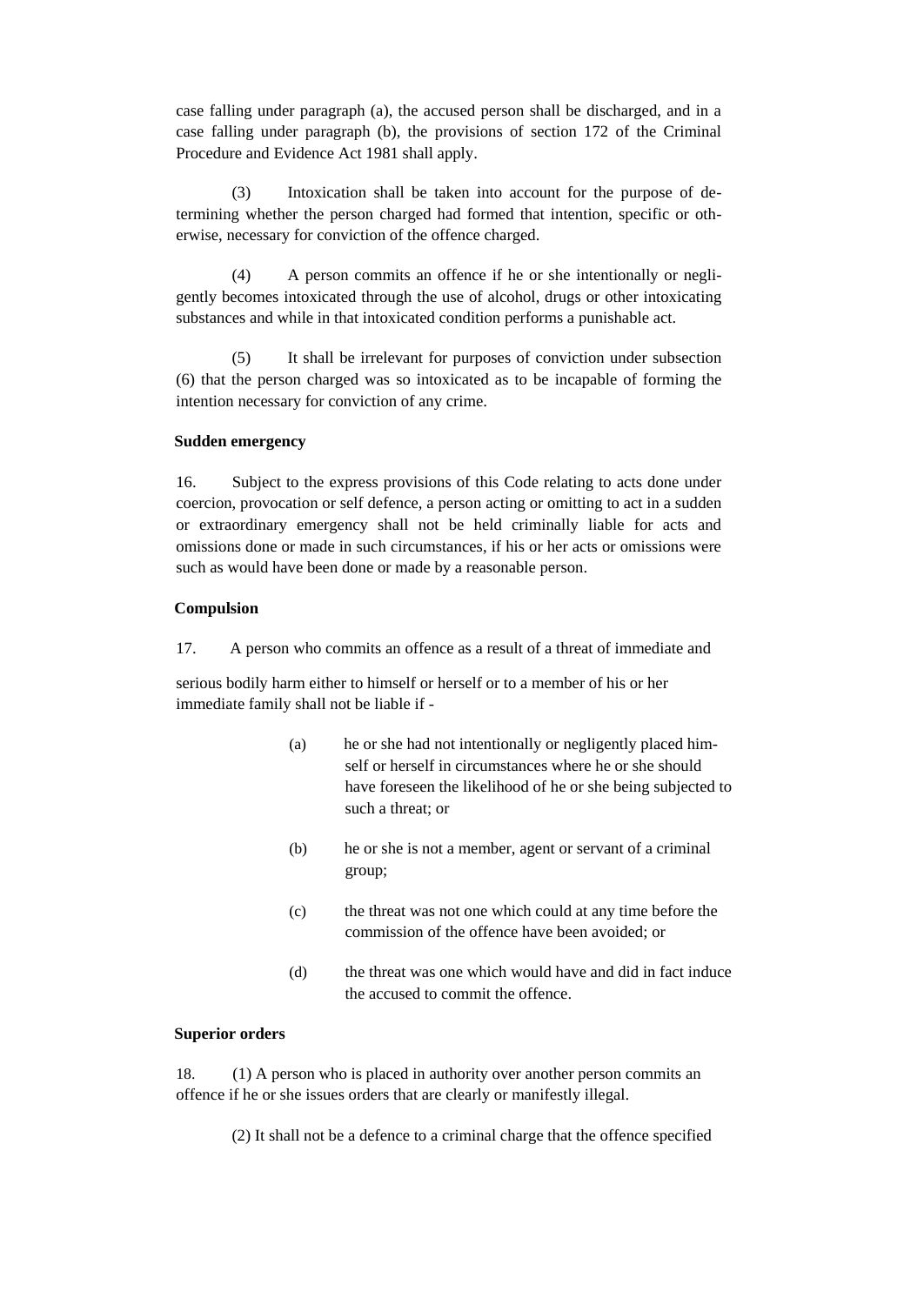in the charge was carried out by the accused person while acting under the clearly or manifestly illegal orders of a superior placed in authority over him or her.

#### **Insanity**

19. (1) For the purposes of subsection (2), every person is presumed to be of sound mind and to have been of sound mind, until the contrary is proved.

(2) No person shall be convicted of a criminal offence if he or she proves on the balance of probabilities that at the time of the commission of the offence he or she was suffering from mental disorder of such a nature that he or she was substantially unable to appreciate the wrongfulness of his or her actions or that he or she was unable to conduct himself or herself in accordance with the requirements of the law.

(3) Where proof of mental disorder is established, the court shall return a verdict of insanity and order the detention of the person in terms of section 172 of the Criminal Procedure and Evidence Act 1981.

#### **Self defence**

20. (1) No person shall be criminally responsible for the use of force in repelling an unlawful attack -

- (a) upon himself or herself or another person if
	- (a) it was not reasonable to avail himself or herself of any means of retreat of which he or she was aware; and
	- (ii) the degree of force used in repelling the attack was no greater than that which was reasonably necessary in the circumstances;
- (b) upon his or her property or the property of another provided that the means he or she chooses and the degree of force he or she uses in so doing are reasonable in the circumstances.

#### **Judicial immunity**

21. Except as expressly provided by this Code, a judicial officer is not criminally responsible for any thing done or omitted to be done by him or her in good faith in the exercise of his or her judicial functions, although the act done is in excess of his or her judicial authority or although he or she is bound to do the act omitted to be done.

# **Attempts**

22. (1) If, with intent to commit a criminal offence, a person does an act which is more than merely preparatory to the commission of the offence, she or he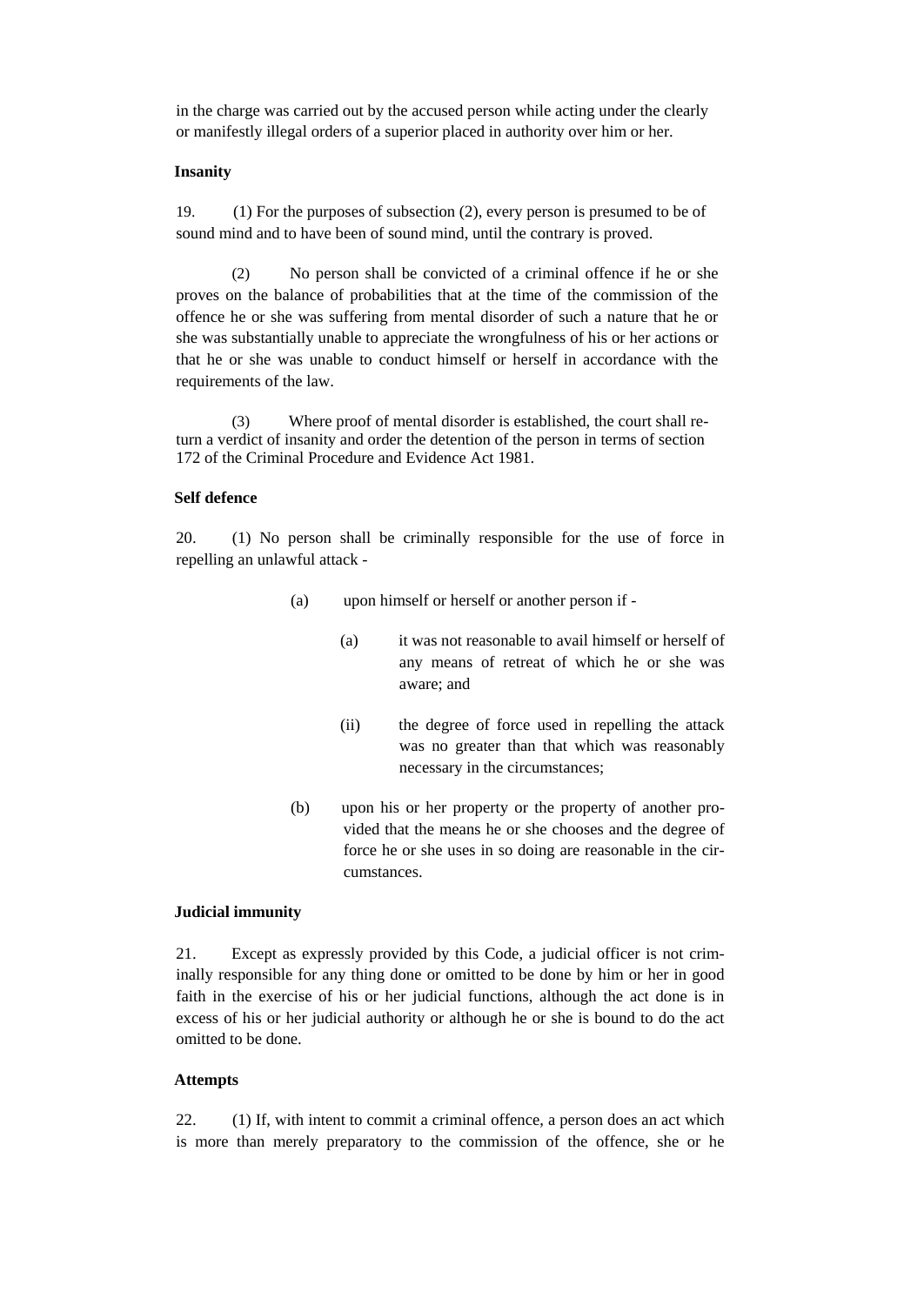commits the offence of an attempt to commit the offence.

(2) Subsection (1) shall apply even where the facts are such that the commission of an offence is impossible. **Counseling, procuring etc**

23. (1) A person who counsels, procures or incites another to do any act or make any such omission of such a nature that if the act were done or the omission were made, an offence would thereby be committed, commits an offence.

(2) A person counsels, procures or incites the commission of an offence if he or she recruits, advises or otherwise encourages another person to commit that offence.

(3) A conviction under subsection (1) shall carry the same penal consequences as a conviction for the actual commission of the offence.

#### **Aiding and abetting**

24. (1) Where an offence is committed, each of the following persons is liable and may be charged -

- (a) a person who actually does the act or makes the omission which constitutes the offence;
- (b) a person who does or omits to do any act for the purpose of enabling or aiding another person to commit the offence;
- (c) a person who, with the intention of giving assistance, is present at the scene of the crime within such distance from the perpetrator as to be in a position to render immediate assistance to him or her to evade arrest or conceal the offence;
- (d) a person who counsels, procures or incites any other person to commit the offence.

#### **Conspiracy**

25. If a person agrees with another person or persons that a course of conduct shall be pursued or joins such agreement which, if carried out in accordance with their intentions, either -

- (a) will lead to the commission of any offence by one or more of the parties to the agreement; or
- (b) would do so but for the existence of facts which render the commission of the offence impossible,

he or she commits an offence of conspiracy to commit the offence or offences in question.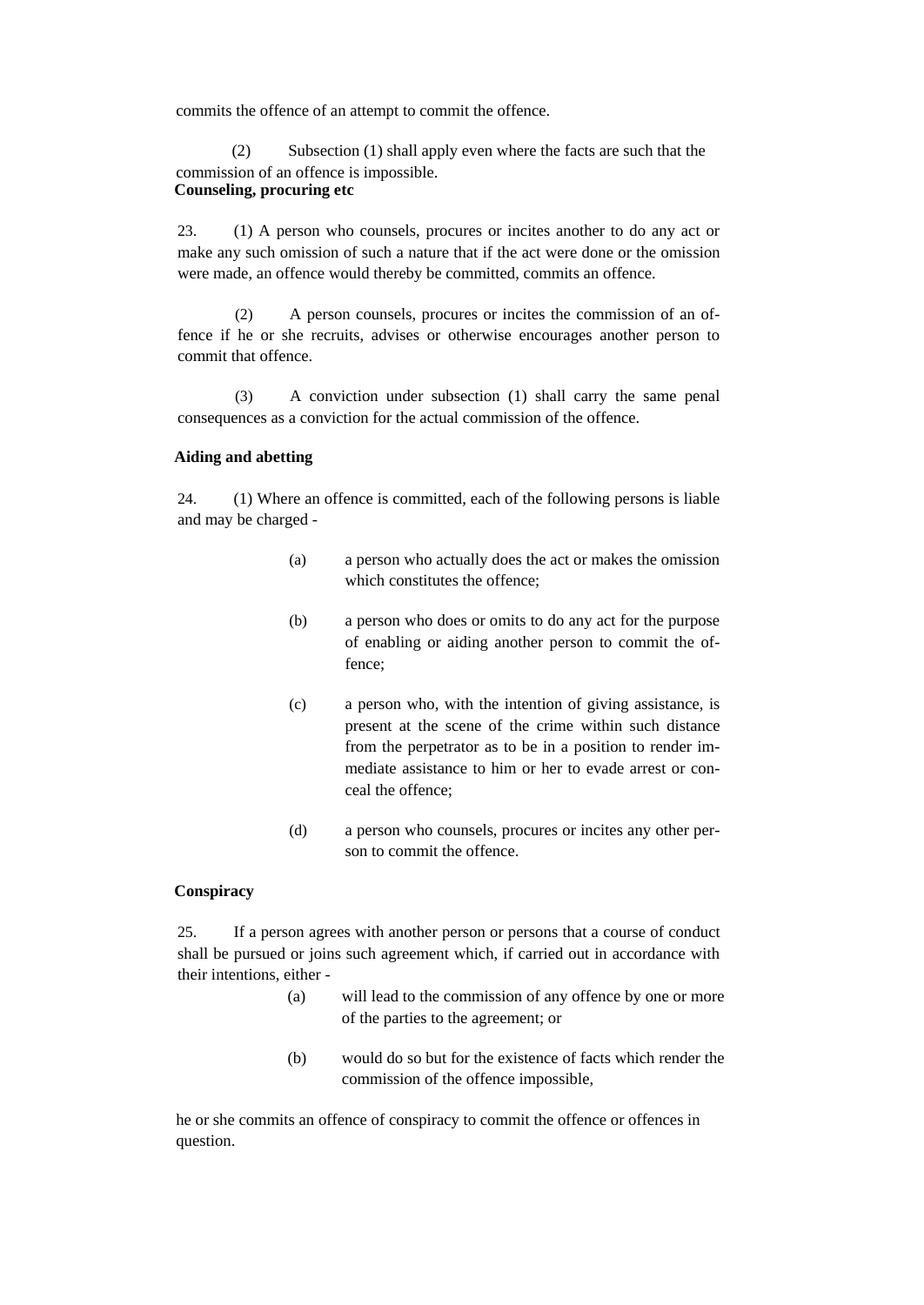# **Shared intention or common purpose**

26. (1) Where two or more persons share a common intention or purpose to pursue an unlawful purpose together, and in the pursuit of such purpose an offence is committed, then each party to the common intention is deemed to have committed the offence.

(2) There shall be no conviction in the circumstances under subsection (1) if it cannot be proved that the accused person could reasonably have been expected to have foreseen the commission of the offence.

# **Accessory after the fact**

27. A person who assists another person who has completed the commission of an offence to escape arrest or apprehension commits the offence of being an accessory after the fact.

# **Offences by companies**

28. (1) Where a person acting on behalf of a company or body corporate commits an offence, the company or body corporate may be charged with the offence if -

- (a) that offence is one created by statute with an express or implicit intention of creating liability on the part of a company for the acts of its employees or officers; or
- (b) the person who commits the act is a person charged with the direction of the affairs of that company or body corporate.

(2) Where a body corporate commits an offence under subsection (1) , the punishment shall be a fine or imprisonment as may be provided for under the relevant statute.

# PART III - OFFENCES AGAINST THE PERSON

#### **Consent**

29. (1) The consent of a person to the causing of his or her own death or to the infliction upon himself or herself of serious physical injury does not affect the criminal responsibility of any person by whom such death or serious physical injury is caused.

(2) It shall be a defence for a person charged with causing death or serious injury to show that the victim consented to the infliction of physical force for a purpose recognised as lawful.

(3) Any person who uses an excess of force for a lawful purpose shall be criminally responsible for that excess.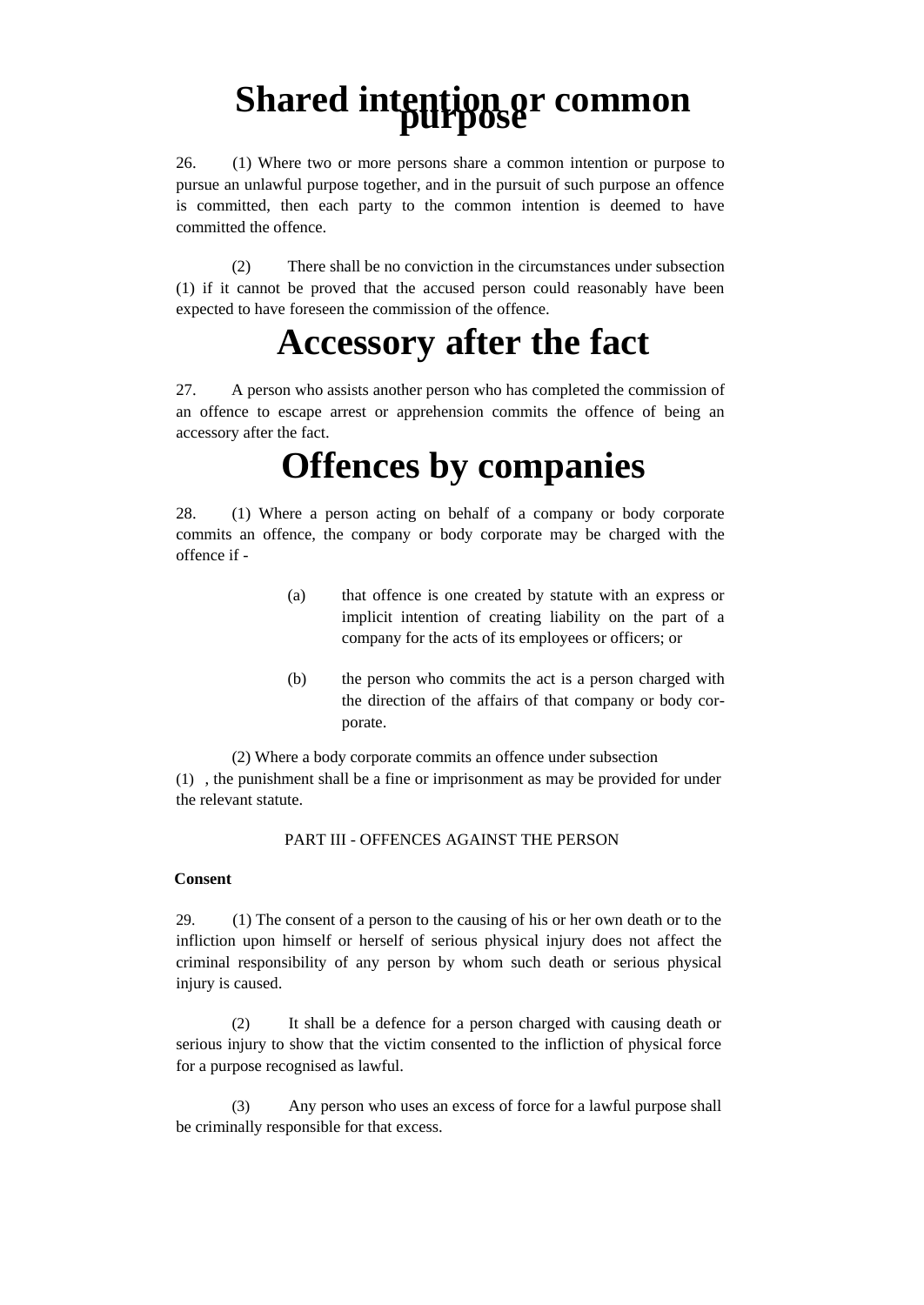#### **Assault**

30. (1) A person who intentionally applies unlawful force to the person of another commits the offence of assault.

(2) A spouse who intentionally applies unlawful force to another, commits the offence of assault.

#### **Aggravated assault**

31. (1) A person who assaults another in circumstances where one or more of the factors contained in subsection (2) are present commits the offence of aggravated assault.

(2) The factors referred to in subsection (1) are -

- (a) the intentional causing of serious bodily injury or any form of lasting physical disablement;
- (b) the use of any form of instrument or substance, explosive or otherwise, with the intention of inflicting serious physical injury;
- (a) the commission of assault with intent to commit another criminal offence;
- (b) the assault of a judicial officer, lawyer, police officer or any other officer of the law in the execution of duty;
- (c) the assault of a person on account of an act done by that person in the execution of a legal duty;
- (d) the assault of a person who by virtue of age, physical or mental condition is vulnerable;
- (e) the commission of assault in circumstances where the accused was at the time of the assault in a position of authority over the victim;
- (f) the assault takes place in the private dwelling of the victim and is committed by a person other than a member of the victim's household.

(2) No conviction for aggravated assault shall be made unless the accused is shown to have known that the relevant aggravating factor was present.

#### **Lawful physical force**

32. No offence is committed by a person who applies reasonable physical force to another when this is necessary -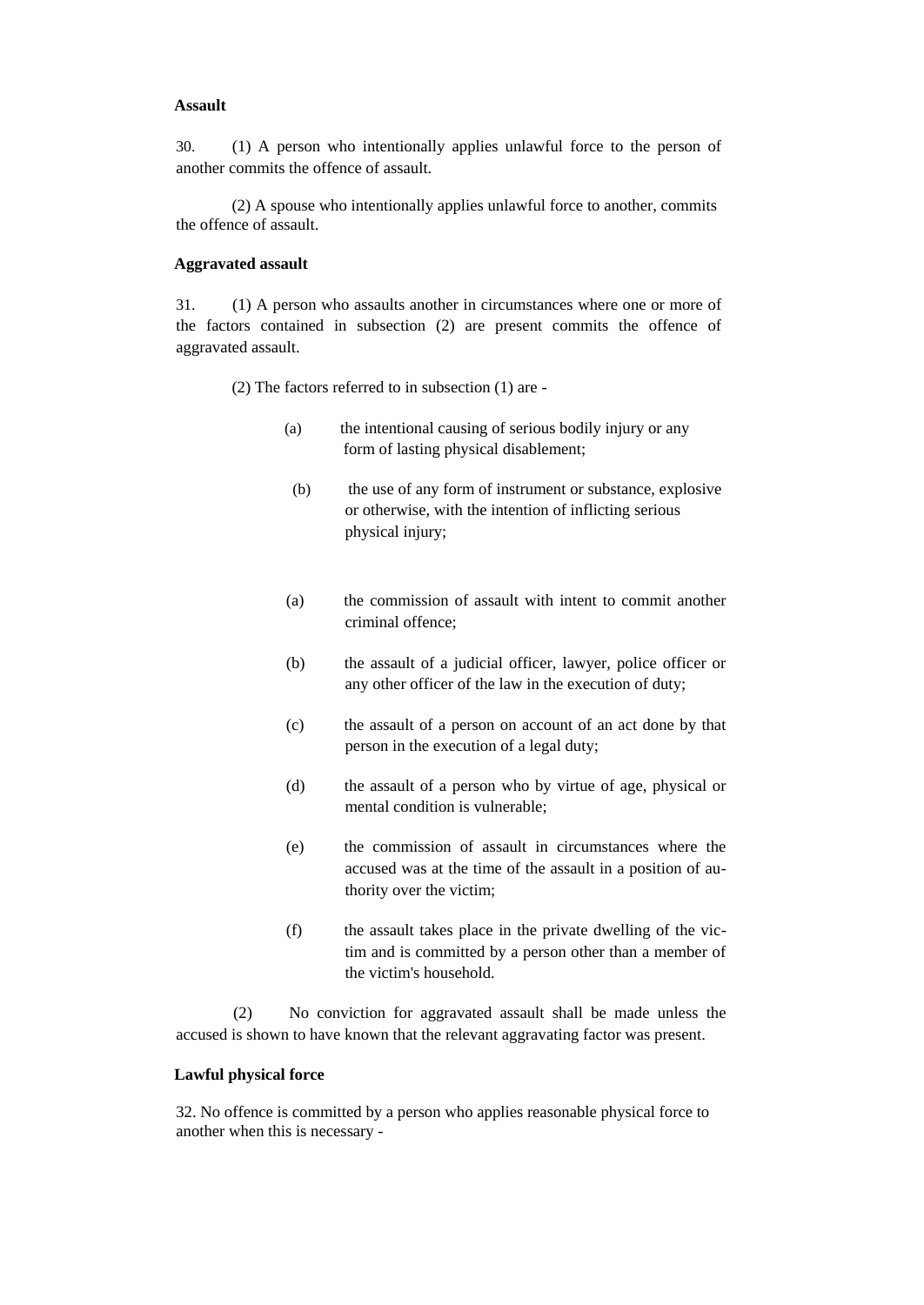- (a) for the furtherance of public justice;
- (b) for the execution of lawful orders:
- (c) for the prevention of crime;
- (d) for the apprehension of criminal suspects;
- (a) for the defence of person or property; or
- (b) for the lawful and reasonable chastisement of children.

#### **Risking injury or death**

33. A person who intentionally and unlawfully subjects another or others to a risk of injury or death commits an offence.

#### **Threats**

34. (1) A person who communicates to another an unlawful threat of death or physical harm, either directly or indirectly, by gesture or words written or spoken, commits an offence.

(2) It shall be a defence to a charge under subsection (1) that the threat in question would not have caused fear or apprehension in any reasonable person.

#### **Poisoning**

35. A person who unlawfully and with intent to injure another causes any poison or noxious substances to be administered to or consumed by the other person commits an offence.

# **Suicide**

36. No offence is committed by a person who attempts to take his or her own life.

#### **Counseling and assisting suicide**

37. Subject to any written law, a person who -

- (a) counsels another to kill himself or herself and thereby causes that person to take or attempt to take his or her own life; or
- (b) assists another in the taking of his or her own life, commits an offence.

# **Culpable homicide resulting from suicide pact**

38. (1) For the purposes of this section, "suicide pact" means a common agreement between two or more persons having for its object the death of all of them whether or not each is to take his or her own life.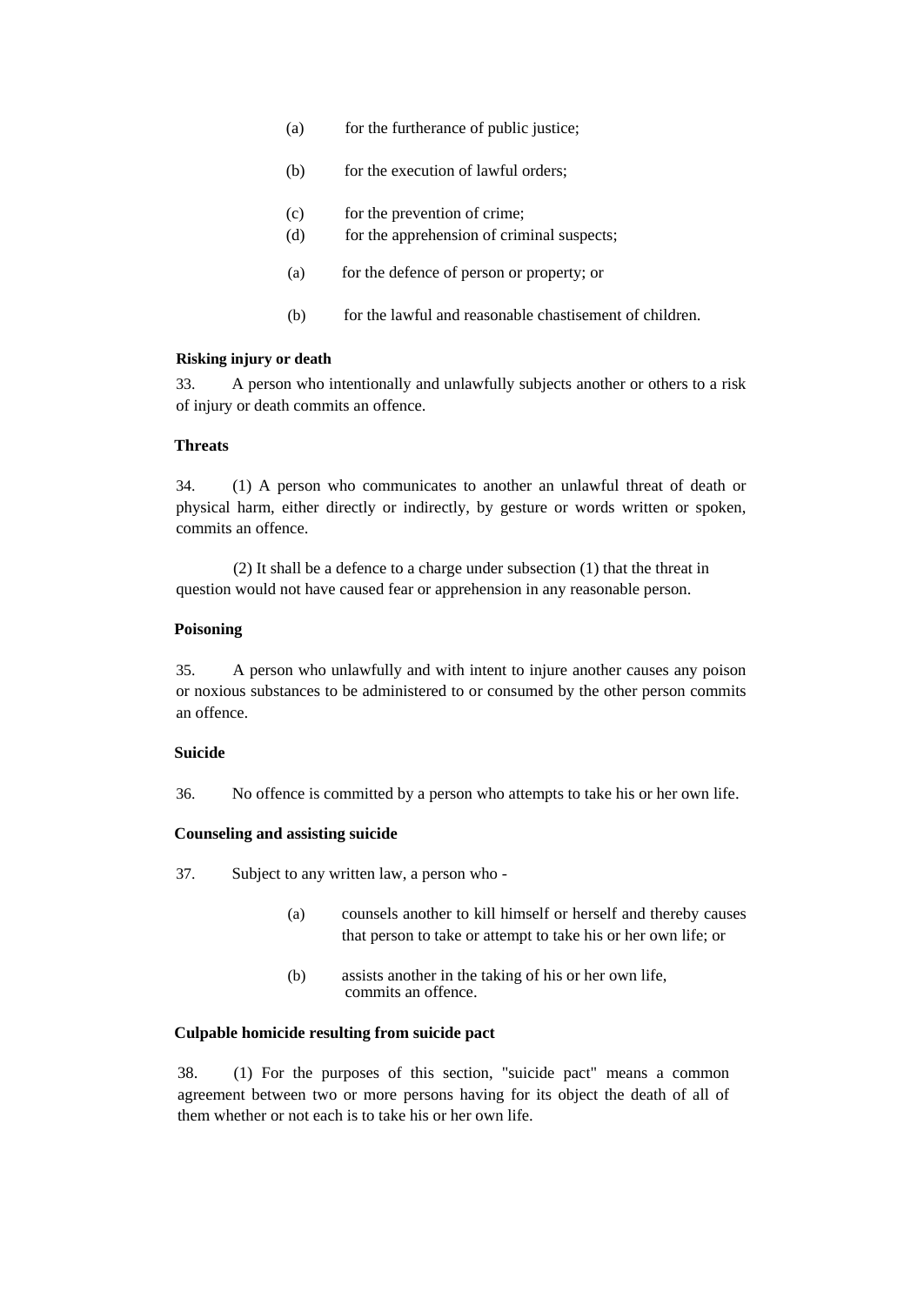(1) Nothing done by a person who enters into a suicide pact shall be treated as done by him or her in pursuance of the pact unless it is done while he or she has the settled intention of dying in pursuance of the pact.

(2) A person who kills another in a suicide pact commits an offence of culpable homicide.

# **Causation in homicide**

39. (1) Homicide is causing the end of the life of another person.

(2) A person is deemed to have caused the end of the life of another person if the court is satisfied that -

- (a) his or her conduct was substantially productive of the death of that person; and
- (b) there is no substantial legal cause intervening between the original conduct and the death of that person.

#### **Murder and extenuating circumstances**

40. (1) Any person who performs any unlawful act or omission with the intention of causing the death of another person, commits the offence of murder if such death results from his or her act or omission.

(2) The punishment on conviction for murder shall be a sentence of death.

(3) Notwithstanding subsection (2), the court shall in the conviction for murder impose a lesser sentence where it is satisfied that -

- (a) the convicted person was under the age of eighteen years at the time of the commission of the offence;
- (b) the convicted person is pregnant at the time of sentence; or
- (c) the offence was committed in the presence of extenuating circumstances.

(1) In deciding whether or not there are extenuating circumstances the court shall take into consideration the standards of behaviour of an ordinary person of the class of the community to which the convicted person belongs.

#### **Culpable homicide**

41. (1) A person commits the offence of culpable homicide if he or she causes death of another person through a criminally negligent act or omission.

(2) An act or omission shall be deemed to be criminally negligent if it involves a risk of serious harm to another, and the risk would have been apparent to a reasonable person.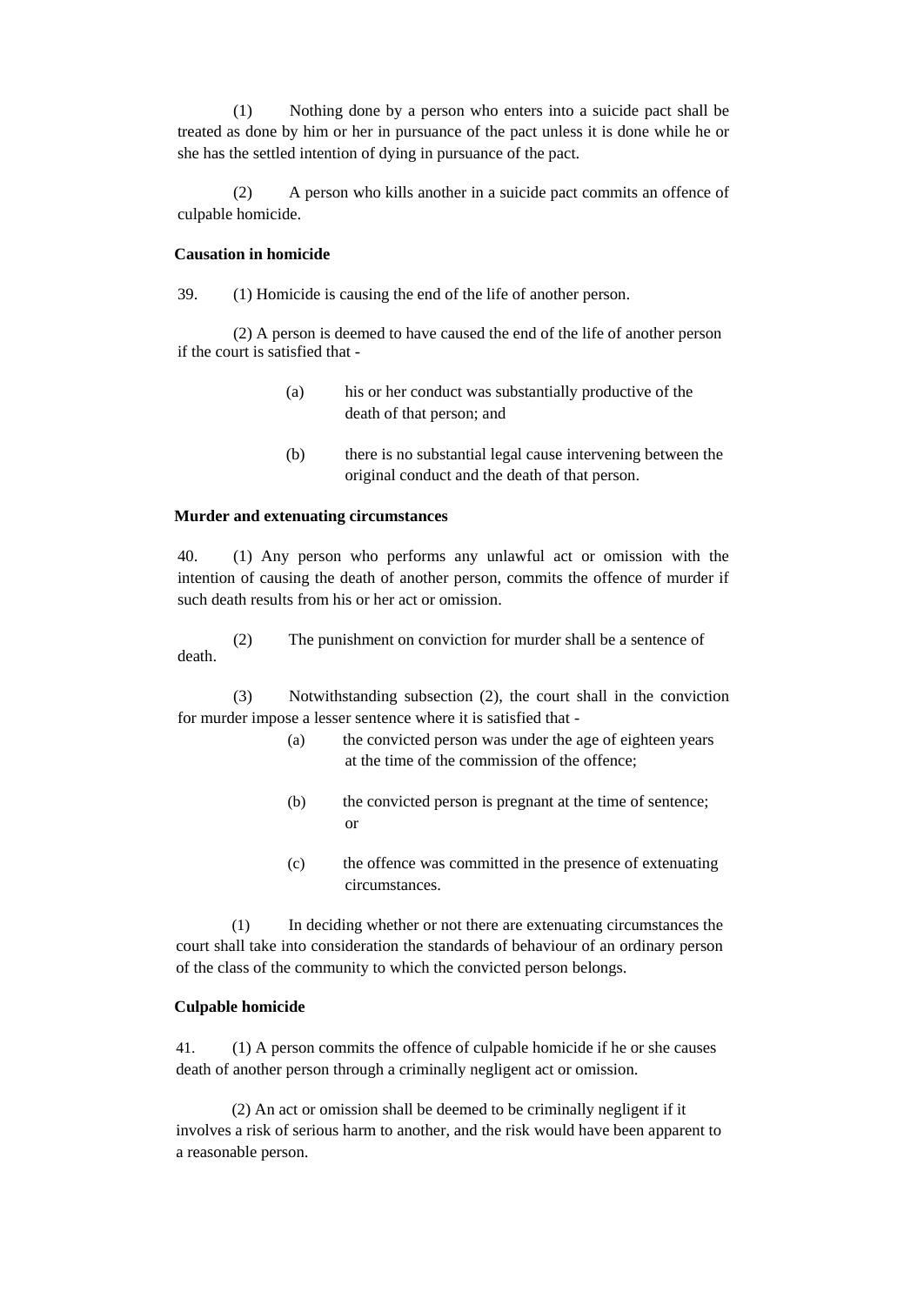#### **Provocation in murder and assault**

42. (1) For the purposes of this section -

"provocation" includes, any wrongful act or insult of such a nature as to be likely, when done or offered to an ordinary person or in the presence of an ordinary person to another person who is under his or her immediate care or to whom he or she stands in a conjugal, parental, filial or fraternal relations to deprive him or her of the power of self-control and to induce him or her to assault the person by whom the act or insult is done or offered;

"ordinary person" means an ordinary person of the class of the community to which the accused belongs.

(2) A person who -

- (a) unlawfully and intentionally kills another under circumstances which, but for the provisions of this section, would constitute murder; and
- (b) does the act which causes death in the heat of passion caused by sudden provocation as defined in subsection (1) and before there is time for the person to have reasserted his or her self-control, commits the offence of culpable homicide only.

(2) The provisions of this section shall not apply unless the court is satisfied that the act which causes the death bears a reasonable relationship to the provocation.

(3) Where such an act or insult is done or offered by one person to another or, in the presence of another, to a person who is under the immediate care of that other or to whom the latter stands in any such relation as aforesaid, the former is said to give the latter provocation for an assault.

(4) A person who knowingly incites another to act towards him or her in what would otherwise be a provocative manner shall not be held to have acted under provocation.

#### **Infanticide**

43. Where a female person by any unlawful act or omission causes the death of a child to whom she gave birth within the previous six months, she will be presumed to have acted under the effects of childbirth, unless it can be shown to the contrary, and she shall not be convicted of murder but may be convicted of infanticide.

# **Concealment of childbirth**

44. A person who disposes of the dead body of a new-born child with intent to conceal the fact of its birth, whether the child died before, during, or after birth,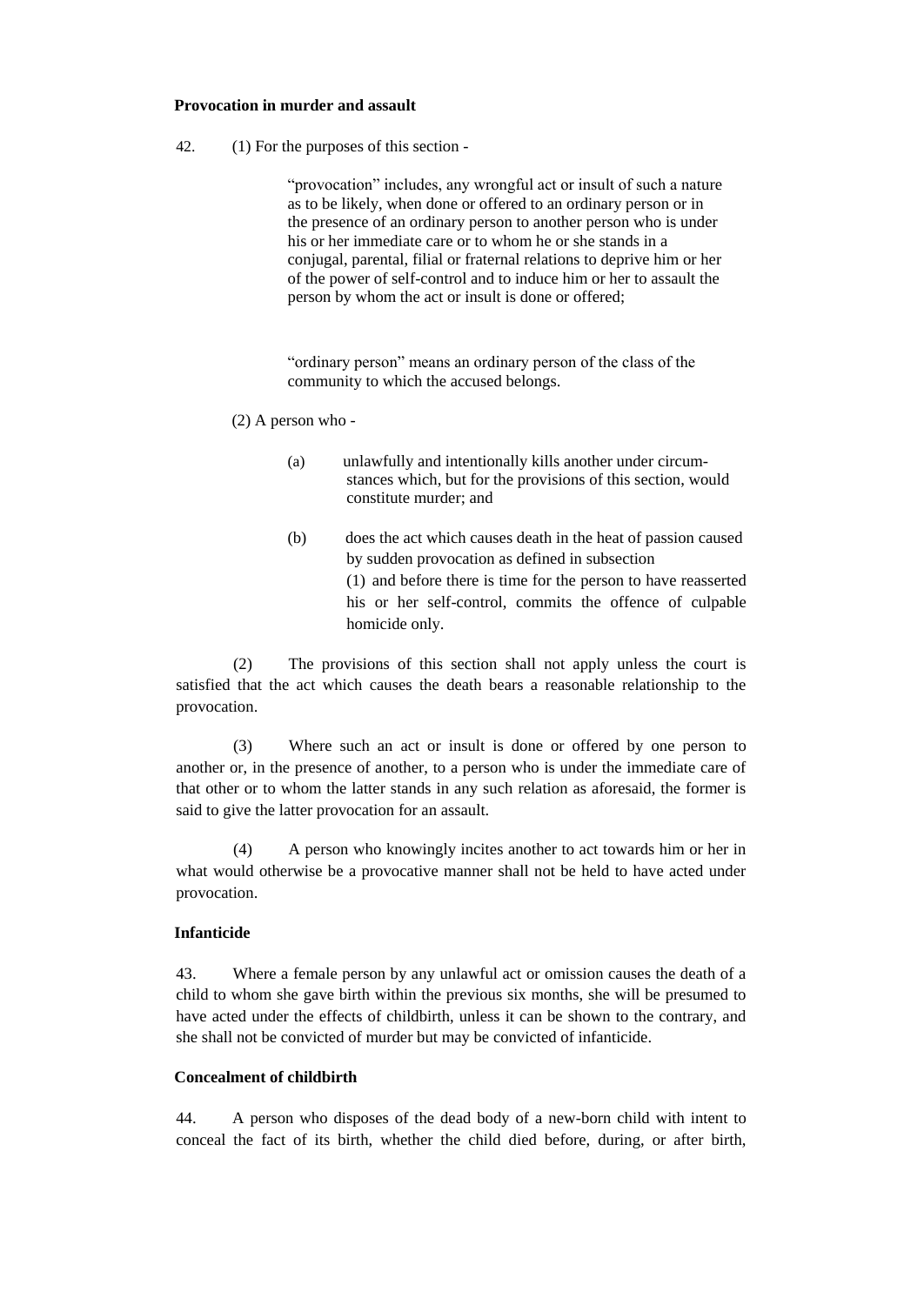commits an offence.

# **Abortion**

45. (1) A person who does any act bringing about the premature termination of pregnancy in a female person with the intention of procuring a mis-

carriage, commits the offence of abortion.

(2) It shall be a defence to a charge under this section that the act intended to terminate pregnancy was performed by a registered medical practitioner -

- (a) in order to prevent significant harm to the health of the pregnant female person, and the person performing the act has obtained a written opinion from another registered medical practitioner to the effect that the termination of pregnancy is necessary to avoid significant harm to the health of the pregnant female person;
- (b) in order to prevent the birth of a child who will be seriously physically or mentally handicapped, and the person performing the act has obtained in advance from another registered medical practitioner a certificate to the effect that the termination of the pregnancy is necessary to avoid the birth of a seriously physically or mentally handicapped child; or
- (c) in order to terminate the pregnancy of a female person who is pregnant as a result of incestuous relationship or victim of rape.

#### **Abduction**

46. (1) A person who unlawfully takes or entices a child or any person of unsound mind out of the custody of the lawful guardian of such person, with or without the consent of such guardian, for the purpose of marriage, sexual intercourse, or commercial and labour exploitation, commits the offence of abduction.

(2) A guardian who consents to the enticement or taking of any child or person of unsound mind out of his or her custody for the purpose of marriage, sexual intercourse or commercial and labour exploitation, commits the offence of constructive abduction.

# **Unlawful detention**

47. (1) A person who unlawfully by force, threats, deception or any other unlawful means deprives another person of his or her freedom of movement, commits the offence of unlawful detention.

(2) A person who unlawfully detains another with the intention of causing that person serious bodily harm or death, or with the intention of securing payment or any other advantage for the release of the unlawfully detained person commits an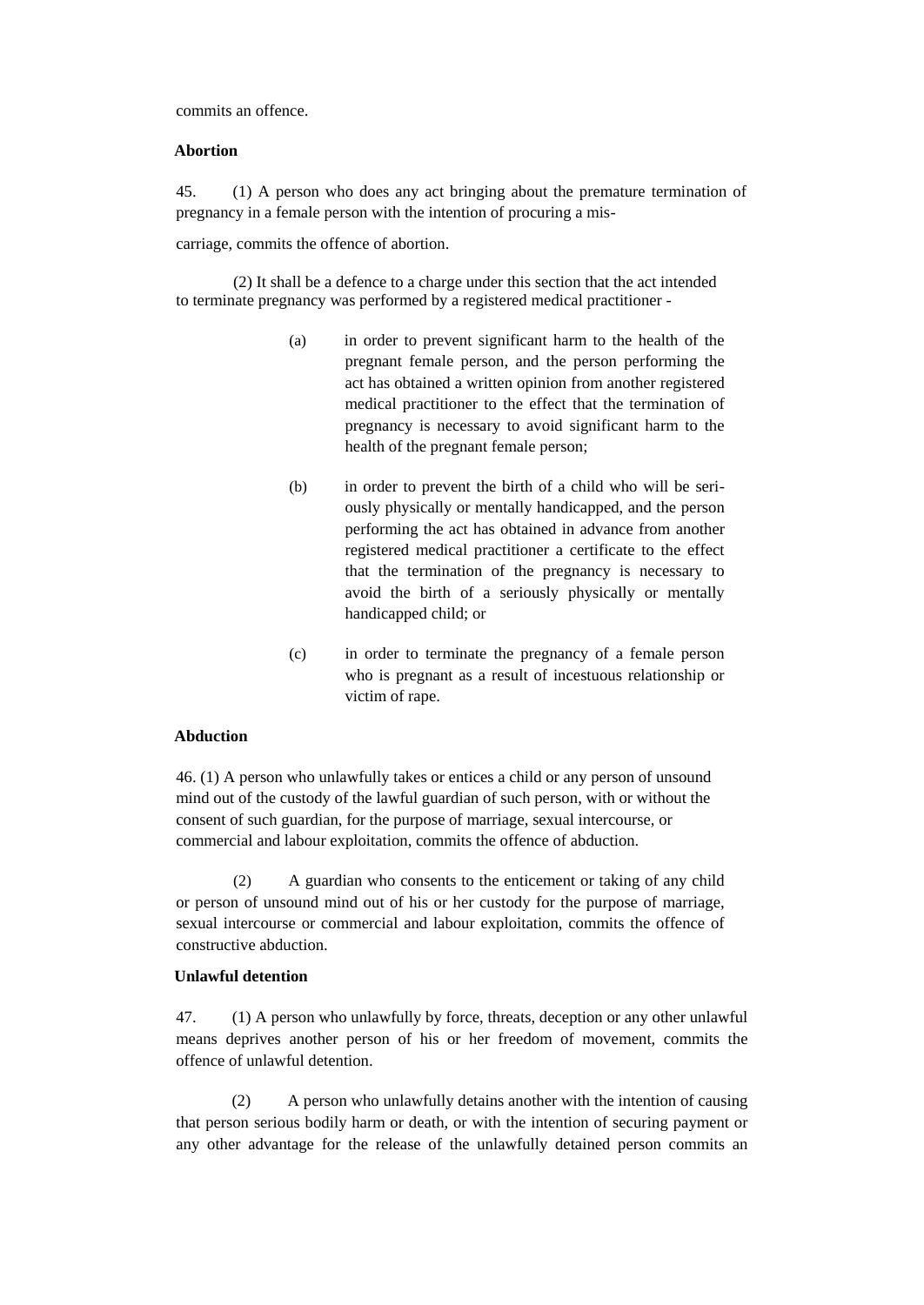offence.

#### **Indecency with children**

48. (1) An adult who commits an indecent act with or directed against a child, or who solicits or entices such a child to the commission of such acts, commits an offence.

(2) For the purposes of this section, the consent of the child to the act of indecency is irrelevant.

(3) An adult who knowingly commits an indecent act in the presence of a child capable of witnessing such an act, commits an offence.

# **Unlawful sexual intercourse with children**

49. (1) An adult who has sexual intercourse with a child commits an offence, and the consent of the child is irrelevant.

(2) It shall be a defence for a person charged with this offence to prove that he or she had reasonable grounds to believe, and did so believe, that the child had attained an age of eighteen years.

# **Sexual molestation of minors**

50. An adult who has sexual act with a child under the age of twelve years, whether or not such child consents, commits the offence of sexual molestation.

#### **Indecent assault**

51. (1) A person who, without the consent of another person, touches

that person in an indecent manner, commits the offence of indecent assault.

(2) A touching may be deemed indecent if, according to the standards of reasonable members of the community, it demonstrates a sexual intention or motive.

# **Unlawful sexual act**

52. (1) A person who has unlawful sexual act with another person, or causes another person to commit an unlawful sexual act, commits an offence.

(2) A sexual act is unlawful if committed under the following circumstances -

- (a) there is an application of force, whether explicit or implicit, direct or indirect, physical or psychological against any person or animal;
- (b) there are threats, whether verbal or through conduct, of the application of physical force to the complainant or to a person other than the complainant;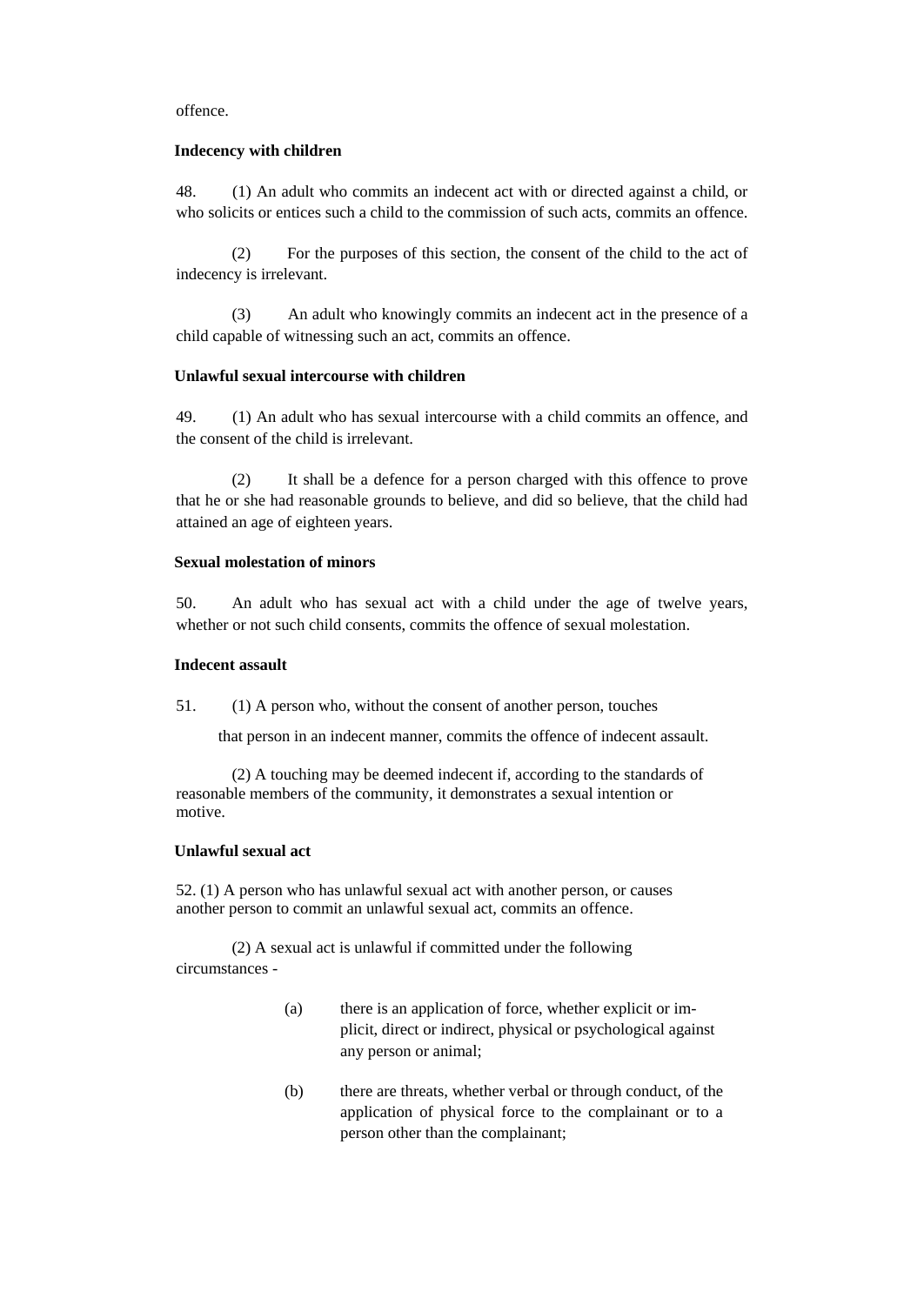- (c) there are threats, whether verbal or through conduct, to cause harm other than bodily harm, or mental harassment to, or public humiliation or disgrace of, or to use extortion against, the complainant or any person other than the complainant;
- (d) the complainant is below the age of 12 years;
	- (e) the complainant is unlawfully detained;
- (f) the complainant is affected by
	- (i) physical disability, mental incapacity, sensory disability, medical disability, intellectual disability, or other disability, whether permanent or temporary; or

(ii) intoxicating liquor or any drug or other substance which mentally or physically incapacitates the complainant; or

(iii) sleep, to such an extent that he or she is rendered incapable of understanding the nature of the sexual act or

deprived of the opportunity to communicate unwillingness to submit to or to commit the sexual act;

- (g) the complainant submits to or commits the sexual act by reason of having been induced, whether verbally or through conduct, by the perpetrator, or by some other person to the knowledge of the perpetrator, to believe that the perpetrator or the person with whom the sexual act is being committed is some other person;
- (h) as a result of the fraudulent misrepresentation of some fact by or any fraudulent conduct on the part of the perpetrator, or by or on the part of some other person to the knowledge of the perpetrator;
- (i) a perpetrator, knowing or having reasonable grounds to believe that he or she is infected with a sexually transmissible disease, the human immunodeficiency virus or other life-threatening disease, does not, before committing the sexual act, disclose to the complainant that he or she is so infected.

A person does not consent to sexual intercourse if -

- (a) his or her submission has been obtained by force or by threats of whatever nature;
- (b) his or her submission has been obtained by a fraudulent representation by the accused that he or she is her husband or wife;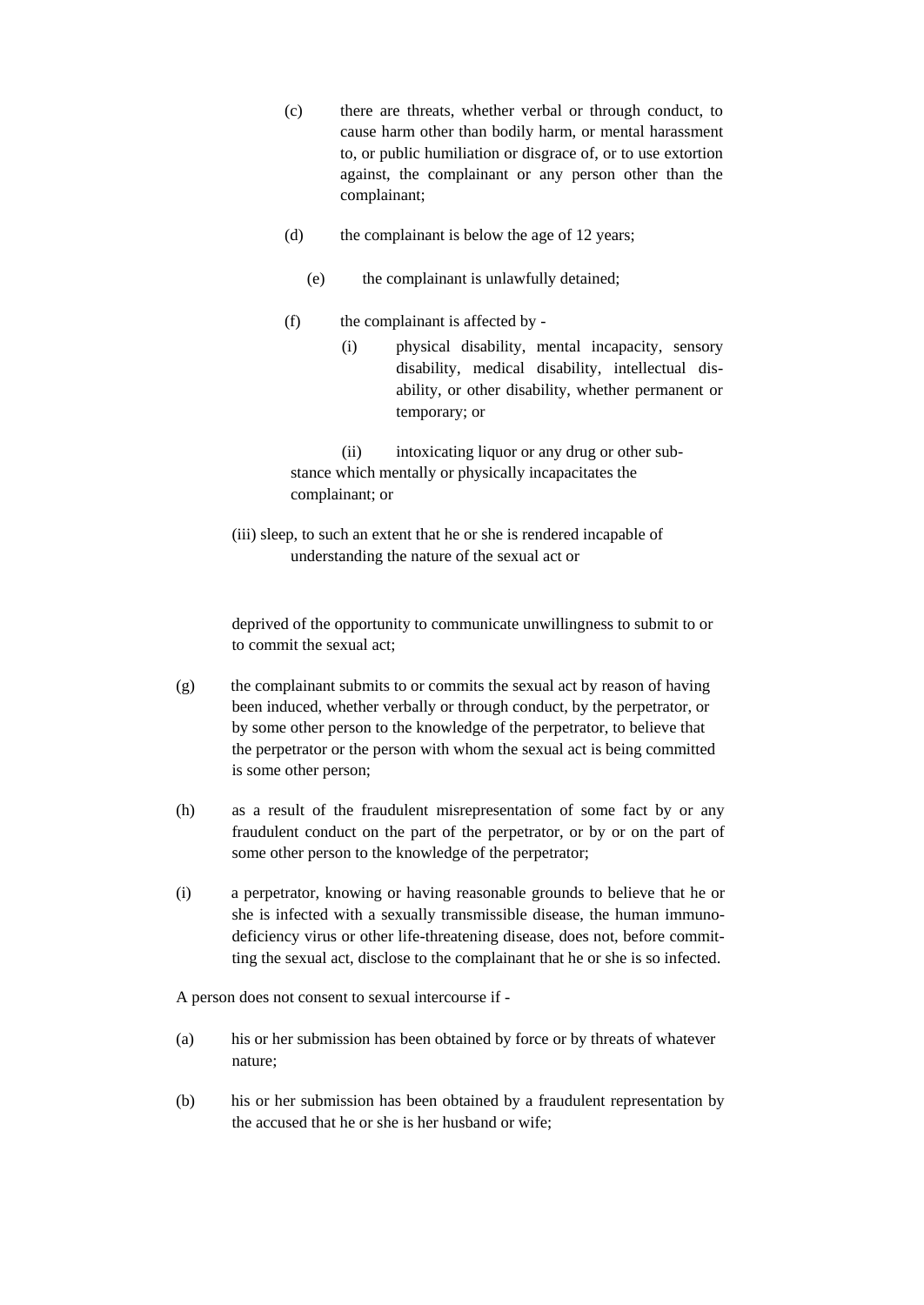(c) the person having sexual intercourse with him or her has made a fraudulent representation to him or her as to the

nature of the act of intercourse, and the affected person has acted on this misrepresentation; or

- (d) he or she is asleep or otherwise unconscious at the time at which the sexual intercourse takes place, and the accused has no reasonable grounds for assuming that he or she would on awakening or gaining consciousness consent to the fact that intercourse has taken place;
- (e) he or she is under the age of eighteen years; or
- (f) he or she is so intoxicated at the time at which sexual intercourse takes place as to be incapable of giving or withholding consent;
- (g) the accused person, with the intention of overcoming his or her resistance, has administered to him or her any substance, the nature of which is concealed from him or her, which has the effect of rendering him or her incapable of expressing his or her lack of consent to the act of sexual intercourse; or
- (h) he or she withholds consent from an act of sexual intercourse with a person to whom he or she is currently married, and one of the following conditions is satisfied -
	- (i) he or she is sick;
	- (ii) the husband or wife uses abusive language, violence or threats in order to have sexual intercourse;
	- (iii) he or she has obtained a judicial order of restraint in respect of the husband or wife; or
	- (iv) he or she has been separated from the husband or wife by judicial order.

#### **Incest**

53. (1) For the purposes of this section, "brother" and "sister" include half-brother and half-sister respectively, and the provisions of this section shall apply whether the relationship between the parties involved is or is not traced through a valid marriage.

(2) A person who has sexual intercourse with another person who is, to his or her knowledge, his or her granddaughter or grandson, his or her grandmother or grandfather, daughter or son, sister or brother, or mother or father commits an offence.

(3) It shall not be a defence to a charge under this section that the person permitted the intercourse to take place because of his or her dependence on the relative involved or because of fear of such a relative.

(4) A person who has sexual intercourse with another person who is, to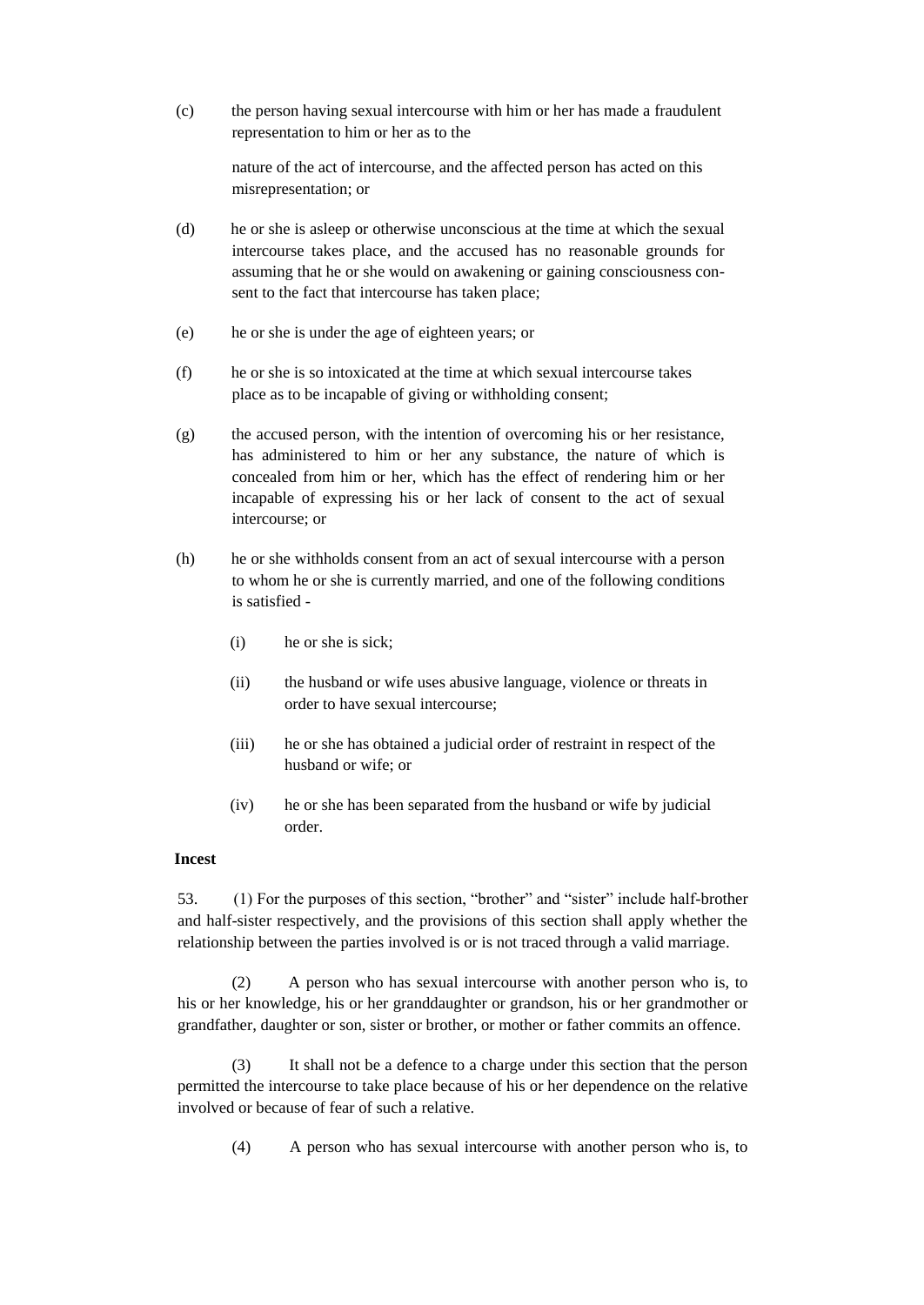his or her knowledge, his or her adopted child, fostered child or step child, commits an offence.

# **Bestiality**

54. (1) In this section, "animal" includes a bird.

(2) A person who has sexual contact with an animal commits an offence.

#### **Prostitution**

55. (1) In this section, "prostitute" means a person who engages in sexual activity for payment.

(2) A person who incites, instigates or engages or procures another to engage, either in Lesotho or elsewhere, in prostitution, commits an offence.

(3) A person who persistently importunes others in a public place with the intention of engaging in sexual intercourse or with the intention of facilitating their sexual intercourse with another person commits an offence.

(4) A person who lives or habitually associates with a prostitute or

is proved to have exercised control, direction or influence over the movement of the prostitute, in such a manner as to show aiding or compelling prostitution for commercial gain, commits an offence.

(5) A person who detains another person against his or her will in premises which are used for prostitution or in any other place with the intent that such person should engage in sexual intercourse with another person, commits an offence.

# **Public indecency**

56. (1) A person who creates or takes part in any indecent spectacle or performance, or who does in public or in private any indecent act which is calculated to offend any reasonable member of the public, commits an offence.

(2) person who commits any act prohibited in subsection (1) but does so only because he or she has been threatened in any way by the person with whom he or she commits the act or by others or being a child, does the act in ignorance of its unlawfulness, does not commit an offence.

PART IV - OFFENCES AGAINST PROPERTY

#### **Theft**

57. (1) Theft is the unlawful and intentional appropriation of property belonging to another.

(2) A person steals property and thereby commits the offence of theft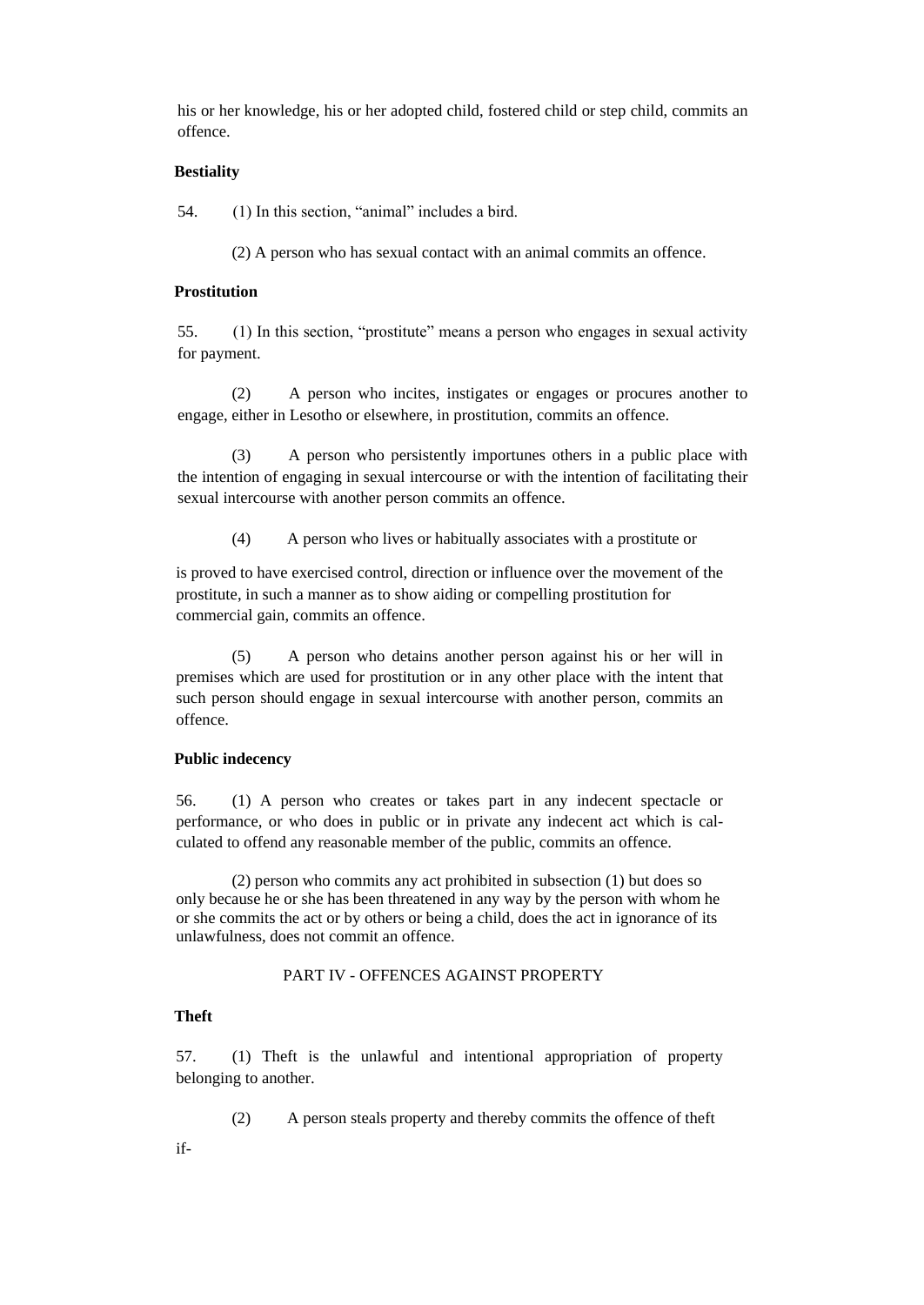- (a) he or she unlawfully takes property belonging to another with the intention of permanently depriving the owner of that property;
- (b) he or she unlawfully takes property from a person who is in lawful possession of that property with the intention of permanently depriving the possessor of the possession of the property; or
- (c) he or she unlawfully takes property from the owner or possessor of that property with the intention of subsequently returning that property to the owner or possessor in a condition substantially different from that in which it was at the time of the taking.
- (2) The taking of property shall not be unlawful if
	- (a) the owner consents to the taking of the property;
	- (b) the person taking the property believes that the owner would consent to the taking of the property if he or she were aware of the taking; or
	- (c) the person taking the property reasonably believes that he or she has a legal right to take the property.

(3) A person shall be regarded as taking property from its owner or possessor if he or she has performed any act which has the effect of depriving the owner of the control of that property.

(4) A person who, in any premises where merchandise is offered for sale to the public, conceals on his or her person or elsewhere any goods offered for sale within those premises, performs an act which has the effect of depriving the owner of control of that property.

# **Wrongful application of funds**

58. (1) A person who is lawfully in possession of money belonging to another and who wrongfully applies that money to his or her own use, or wrongfully applies it to a use other than that for which he or she understood the owner to have entrusted it to his or her possession, commits the offence of theft.

(2) A person who receives the money of another person with whom, in respect of the payment of that money, he or she stands in a creditor-debtor relationship does not commit theft if he or she uses that money for his or her own or other purposes.

# **Aggravated theft**

59. A person commits aggravated theft if the property he or she steals is - (a) in postal transit at the time of the stealing;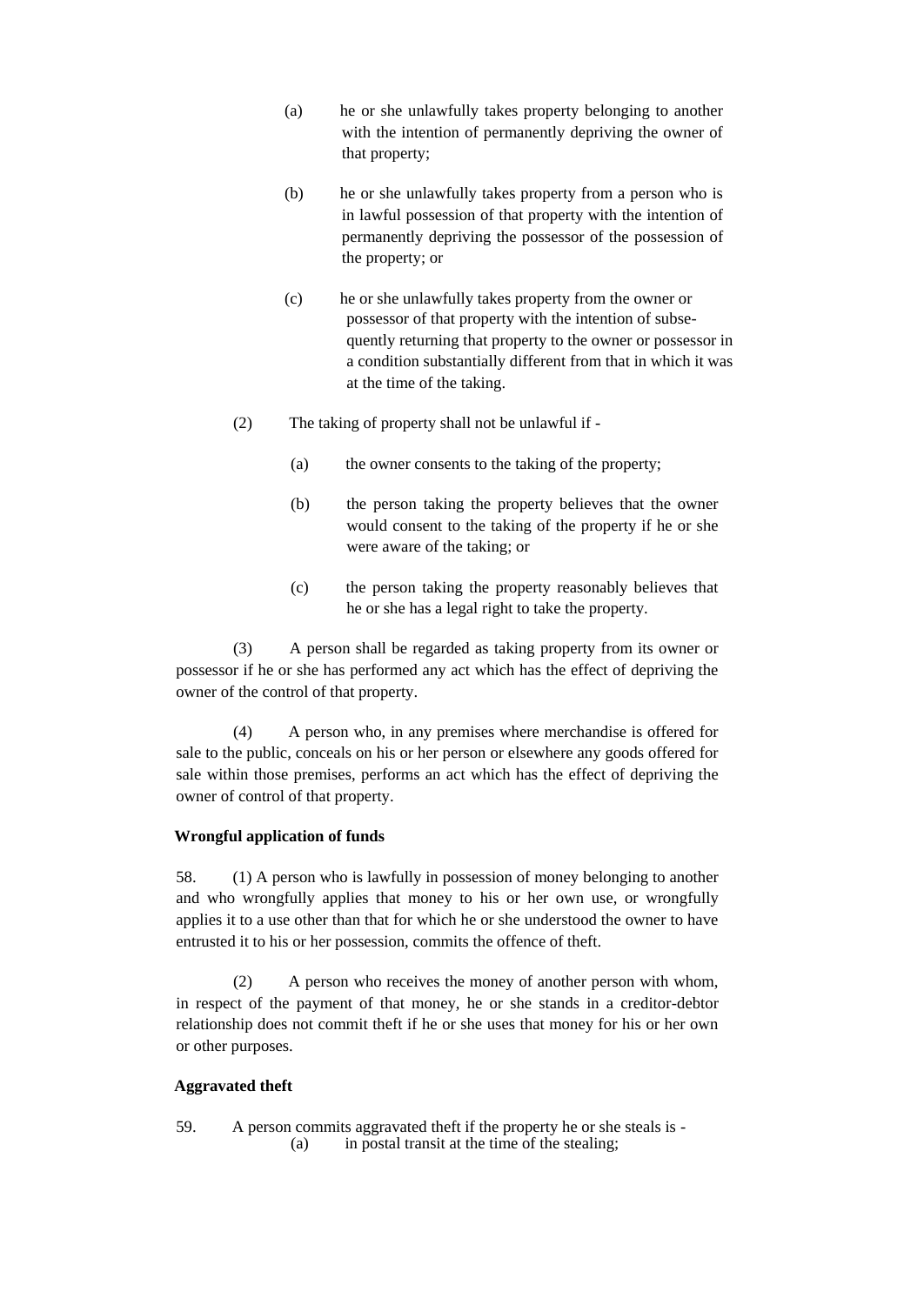- (b) the property of a public office; or
- (c) the property of the State and has come into his or her possession in the course of his or her employment as an employee of the State.

#### **Things capable of being stolen**

60. (1) Any moveable corporeal thing which is the property of any person is capable of being stolen.

(2) Any right or title to money is capable of being stolen.

(3) Any immoveable corporeal thing is capable of being stolen when that thing or part of it becomes movable.

(4) A wild animal is not capable of being stolen until such time as that wild animal is placed in confinement or is otherwise subjected to control by a person who intends to make that animal his or her property.

(5) A wild animal which has effectively escaped from the control of a person ceases to be capable of being stolen.

(6) Electricity, any other harnessed form of energy and water are capable of being stolen.

#### **Unauthorised use**

61. (1) A person who, in the absence of any belief on his or her part that he or she has the consent of the owner of property or would have such consent if the owner were aware of the taking, takes and uses property belonging to another without any intention to permanently deprive the owner of the property, commits an offence.

(2) It shall not be a defence to a charge of an offence under this section if the person using the property intended to restore it to its owner. **Misuse of property of another**

62. (1) A person who, having lawful possession of property belonging to another person, or having access thereto, uses such property in a way in which he or she has no reason to believe the owner would consent, commits an offence.

(2) A person who either lawfully or unlawfully gains access to a computer or electronic storage device owned by another, commits an offence if he or she -

> (a) extracts from the computer or electronic storage device information which he or she has no reasonable cause to believe the owner of the computer or storage device would allow him or her to extract; or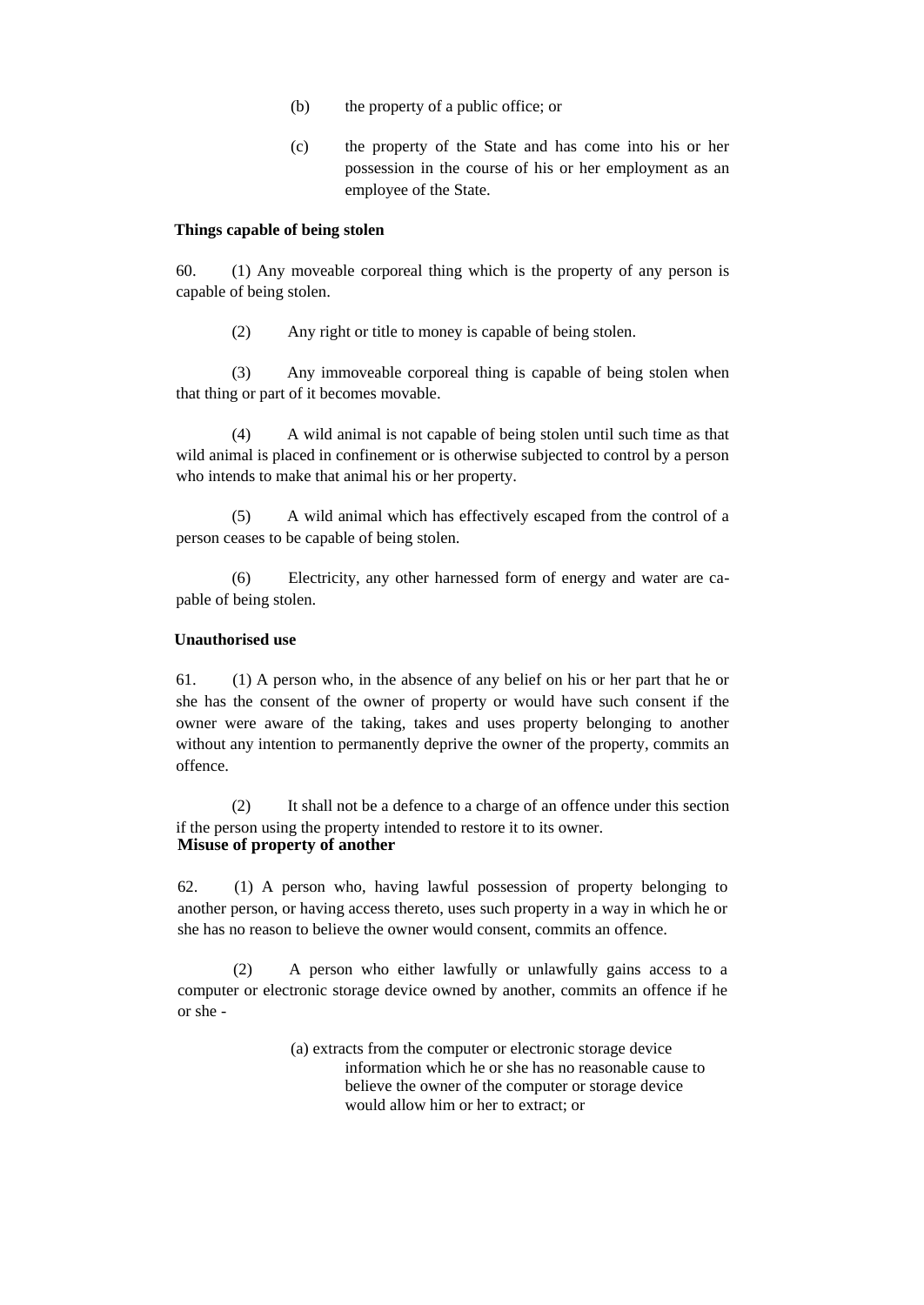(a) not having the consent of the owner of the computer or storage device, and having no reasonable grounds to believe that such consent would be given, he or she interferes with such computer or storage device or information contained therein, with the intention of securing an advantage for himself or herself or causing damage to the electronic data or programmes.

#### **Stock theft**

63. (1) The words "stock" or "produce" have the same meaning as in the Stock Theft  $Act^2$ .

(2) A person who enters any enclosure or any kraal with intent to steal any stock which is in or upon such enclosure or kraal, commits an offence.

(3) A person found in possession or if not in possession is proved to have been in possession of stock or produce in circumstances where it is reasonably believed or proved that the possession was unlawful, commits an offence.

(4) It shall be a defence to a charge under subsection (3) if the person in possession of the stock or produce is able to provide satisfactory explanation of such possession.

(5) A person who knowingly disposes of or who assists in the disposal of stock or produce that has been stolen or that has been received with knowledge that it has been stolen, commits an offence.

# **Robbery**

64. A person who unlawfully uses or threatens to use violence to any person in order to steal or obtain property, or retain stolen property or to prevent or overcome resistance to its being recovered commits the offence of robbery.

#### **Housebreaking**

65. (1) For the purposes of this section, "premises" means any structure or part of the structure the normal use of which might be for human habitation or the storage of property and which can be entered by any person.

(2) A person commits the offence of housebreaking if, with the intention to commit a crime, he or she displaces or breaks any part of the structure of a house or other premises and thereby inserts into the building any part of his or her body or any instrument intended by him or her to exercise control over any object within the building.

(3) A person who commits the offence of housebreaking with the intention of committing an offence punishable with death or with imprisonment for more than six months may be convicted of the offence of aggravated housebreaking.

(4) A person who gains uninvited entry into premises while carrying a weapon upon his or her person, may be convicted of the offence of aggravated unlawful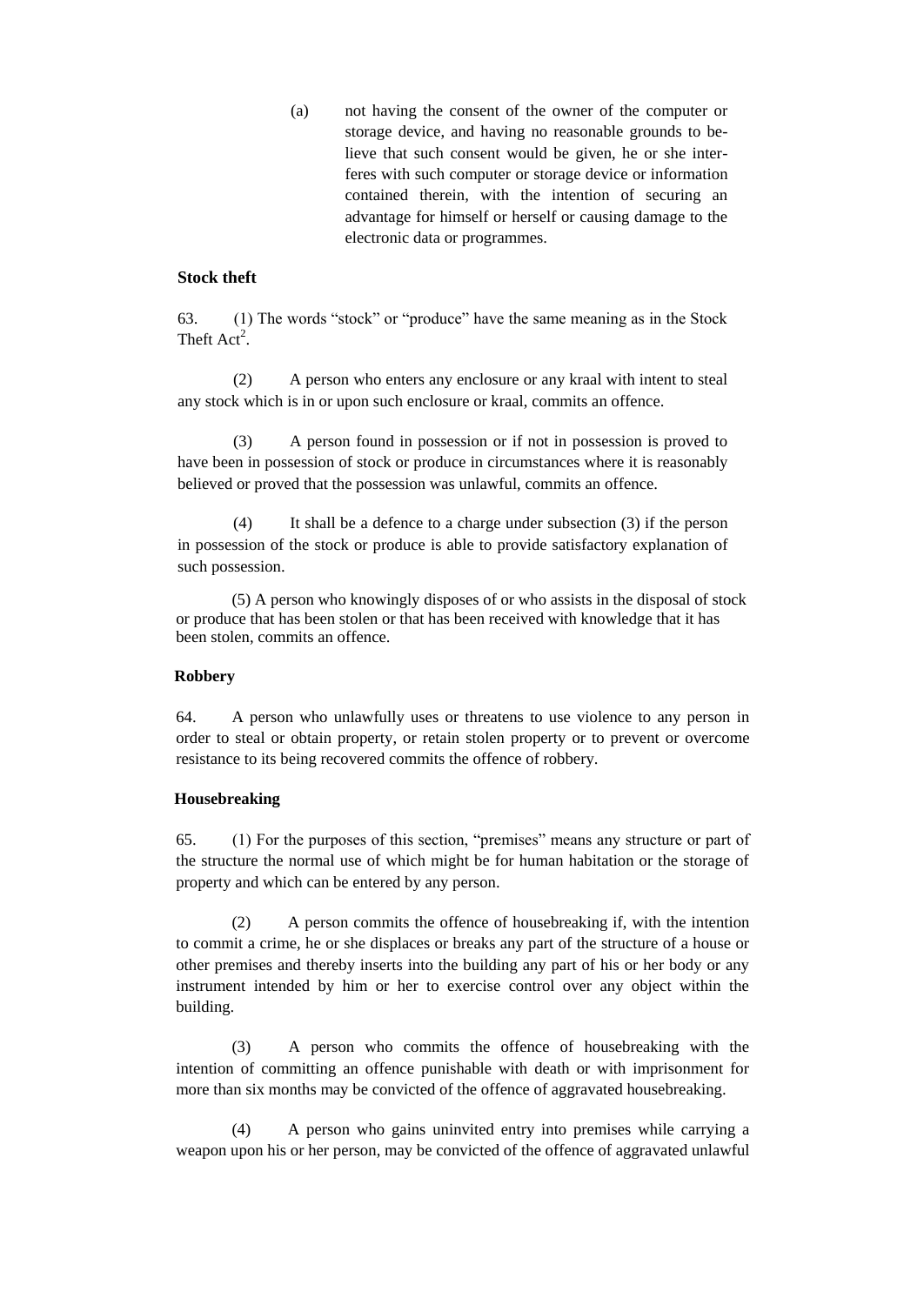entry into premises.

(5) A person who is found in possession of housebreaking tools in such circumstances as to suggest an intention upon his or her part to commit an offence of housebreaking commits an offence.

(6) A person who enters any premises without permission with the intention to commit a crime unknown to the prosecutor commits an offence.

#### **Criminal trespass**

66. A person who gains uninvited entry into premises and refuses to leave when requested to do so, commits an offence of criminal trespass.

#### **Receiving stolen property**

67. (1) A person who unlawfully takes possession or control of property, knowing such property to be stolen or otherwise unlawfully obtained, or believing that there is a strong possibility that it has been stolen or otherwise unlawfully obtained, commits an offence.

(2) A person who receives property which has been stolen and who does not, at the time of receiving the goods, have reasonable grounds for believing that the property is lawfully in the possession of the person from whom he or she receives the property, commits an offence.

(3) A person who is found by a police officer, chief or any other person to be carrying or otherwise transporting anything which the police officer, chief or any other person has reasonable cause to believe to have been stolen or otherwise unlawfully obtained may be charged with being in possession of, conveying , or having control over the property which is suspected of being stolen or otherwise unlawfully obtained and shall, if unable to give a court a satisfactory account as to how he or she came into possession of such property, be found guilty of an offence with which he or she is charged.

(4) A person who is found in possession of Government property which is clearly marked as such, and who cannot give a satisfactory explanation as to how he or she came into possession of such property, commits an offence.

#### **Fraud**

68. (1) A person who deliberately makes to another person a false representation , or conceals from another a fact which in the circumstances he or she has a duty to reveal, with the intention that such a person should act upon the representation to his or her detriment, and thereby causes him or her so to act, commits the offence of fraud.

(2) Where the representer fails to cause the representee to act upon

the misrepresentation, the offence of attempted fraud is committed.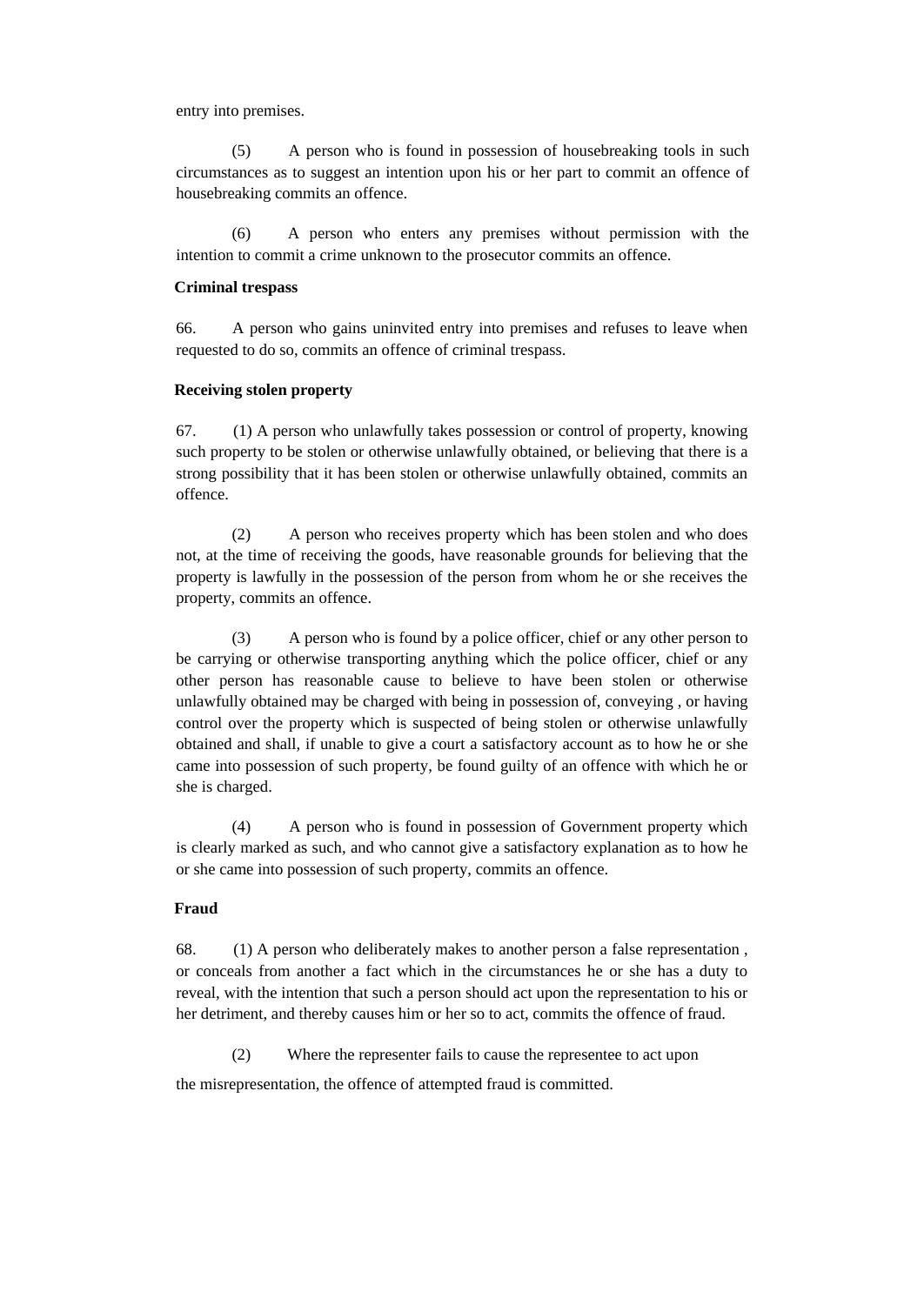#### **Extortion**

69. A person who uses a threat to another person with the intention of obtaining for himself or herself some advantage, whether of a proprietary nature or otherwise, to which he or she knows himself or herself not to be lawfully entitled, commits the offence of extortion.

# **Forgery**

70. (1) A person who makes a false document with the intention of defrauding any other person to his or her detriment commits the offence of forgery.

- (2) A person makes a false document if he or she-
	- (a) makes a document purporting to be what it is not; or
	- (b) alters any document without authority in such a manner that if the alteration had been authorized it would have altered the effect of the document.

(3) A person who, without lawful authority, makes any document purporting to be a judicial or Lesotho Government document or document of any country, or any stamp, currency note, or coin purporting to be a stamp, currency note or coin issued by any government official, commits the offence of forgery of official material.

(4) A person who, without lawful authority or excuse, the proof of which lies on him or her, has in his or her possession any equipment or supplies the exclusive purpose of which is the forging of such official or government material as is included in this section commits an offence.

(5) A person who knowingly passes or communicates to another a forged document with the intention of defrauding any person or body, commits an offence.

(6) A person who knowingly and without lawful authority passes to another person or body any forged document, commits an offence.

(7) Any person who -

- (a) without lawful excuse, the proof whereof shall lie upon him or her, makes or has knowingly in his or her possession any die, instrument or document capable of making the impression of any postal or revenue stamp;
- (b) fraudulently cuts, tears or removes from any material any stamp used for revenue purposes with intent that another use shall be made of such stamp or any part thereof; or
- (c) fraudulently interferes with such a stamp with intent that another use shall be made of such a stamp, commits an offence.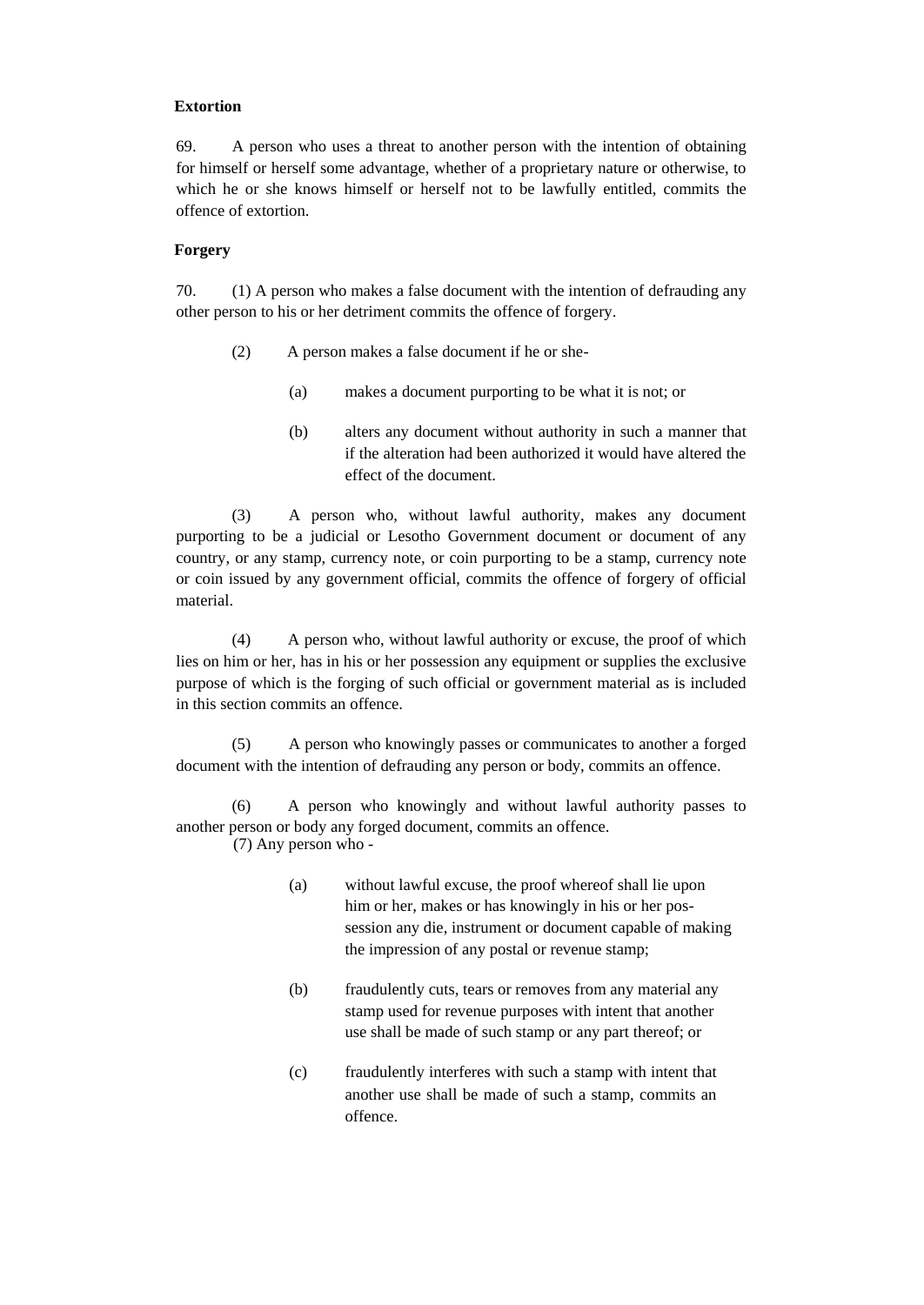# **False statements**

71. A person who makes a false statement to any person having control of any official government register or register of a public body or private body dealing with members of the public, with intent that false information should be included in such a register, commits an offence.

# **Unlawful damage to property**

72. A person who, without lawful excuse, does any act with the intention of damaging property, even if singly or jointly owned or possessed, commits the offence of unlawful damage to property.

# **Arson**

73. A person who, without lawful excuse, sets fire to immovable property even if singly or jointly owned or possessed, with the intention of causing damage to that property, commits an offence.

PART V - OFFENCES AGAINST ADMINISTRATION AND PUBLIC ORDER

# **Treason**

74. (1) A person who, owing allegiance to the Kingdom of Lesotho, is a citizen of Lesotho or a bearer of a Lesotho passport, unlawfully does any act with the intention of overthrowing or coercing the government of Lesotho commits the offence of treason.

- (2) The overt act which shall constitute treason includes
	- (a) preparing or endeavouring to overthrow the Government of Lesotho;
	- (b) preparing or endeavouring to procure by force the alteration of any laws or policies of the Government of Lesotho;
	- (c) preparing or endeavouring to carry out by force any enterprise which usurps the executive, legislative or judicial power of the State in any matter;
	- (d) during time of war or state of emergency doing any act intended to give assistance to any state engaged in hostile or belligerent actions towards the Kingdom of Lesotho;
	- (e) instigating or assisting any person to invade Lesotho with an armed force.

(3) A person referred to in subsection (1) may be tried and punished for an offence under this section for an act done outside Lesotho, even if the entire act is done outside Lesotho.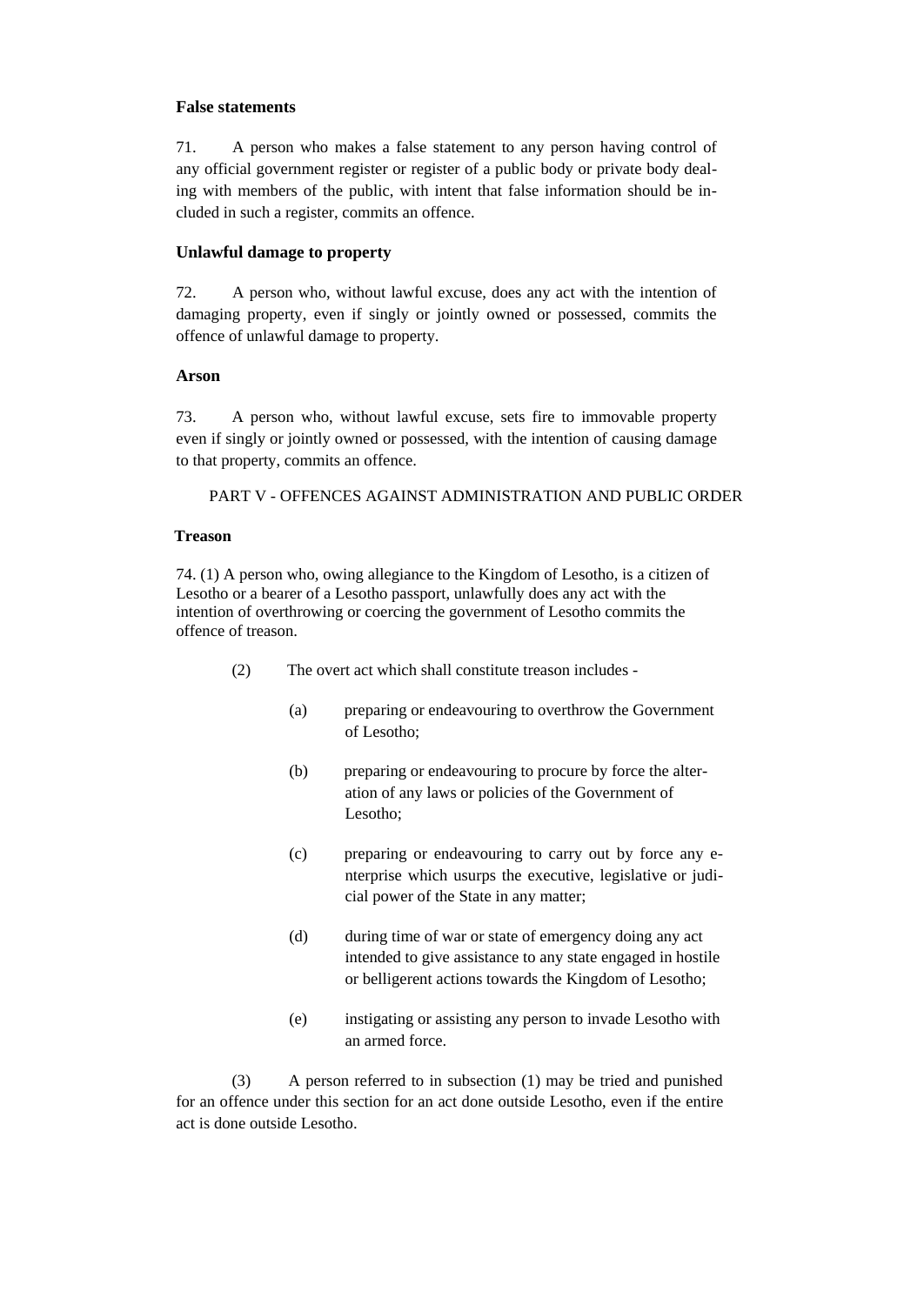(4) A person referred to in subsection (1) who incites, conspires or attempts to commit treason or knowingly assists any person who has committed treason commits the offence of treason.

#### **Failure to prevent or report treasonable conduct**

75. A person who, knowing that another person intends or other persons intend to commit treason, does not give information thereof with all reasonable dispatch to the Government or law enforcement agencies or who does not use other reasonable endeavours to prevent the commission of treason commits an offence.

# **Sedition**

76. (1) A person who, with a number of other people, comes together in an unlawful gathering with the intention of defying or subverting the authority of the Government of Lesotho, but without the intention to overthrow or coerce the Government of Lesotho, commits an offence of sedition.

- (2) A person who
	- (a) does or attempts to do or makes any preparation to do, or conspires with any person to do, any act with seditious intention;
	- (b) utters any seditious words;
	- (c) prints, publishes, sells, offers for sale, distributes or reproduces any seditious publication; or
	- (d) knowingly imports any seditious publication, commits an offence.

(3) A person who, without lawful excuse, has in his or her possession any seditious publication, commits an offence.

(4) No prosecution for an offence under this section shall be initiated except within six months of the commission of the offence.

- (5) A seditious intention is an intention
	- (a) to bring into hatred or contempt or to excite disaffection against the person of His Majesty or the Government of Lesotho as by law established;
	- (b) to incite the people and residents of Lesotho to attempt to procure the alteration, otherwise than by lawful means, of any law in Lesotho;
	- (c) to bring into hatred or contempt or to excite disaffection against the administration of justice in Lesotho;
	- (d) to cause discontent or disaffection amongst the people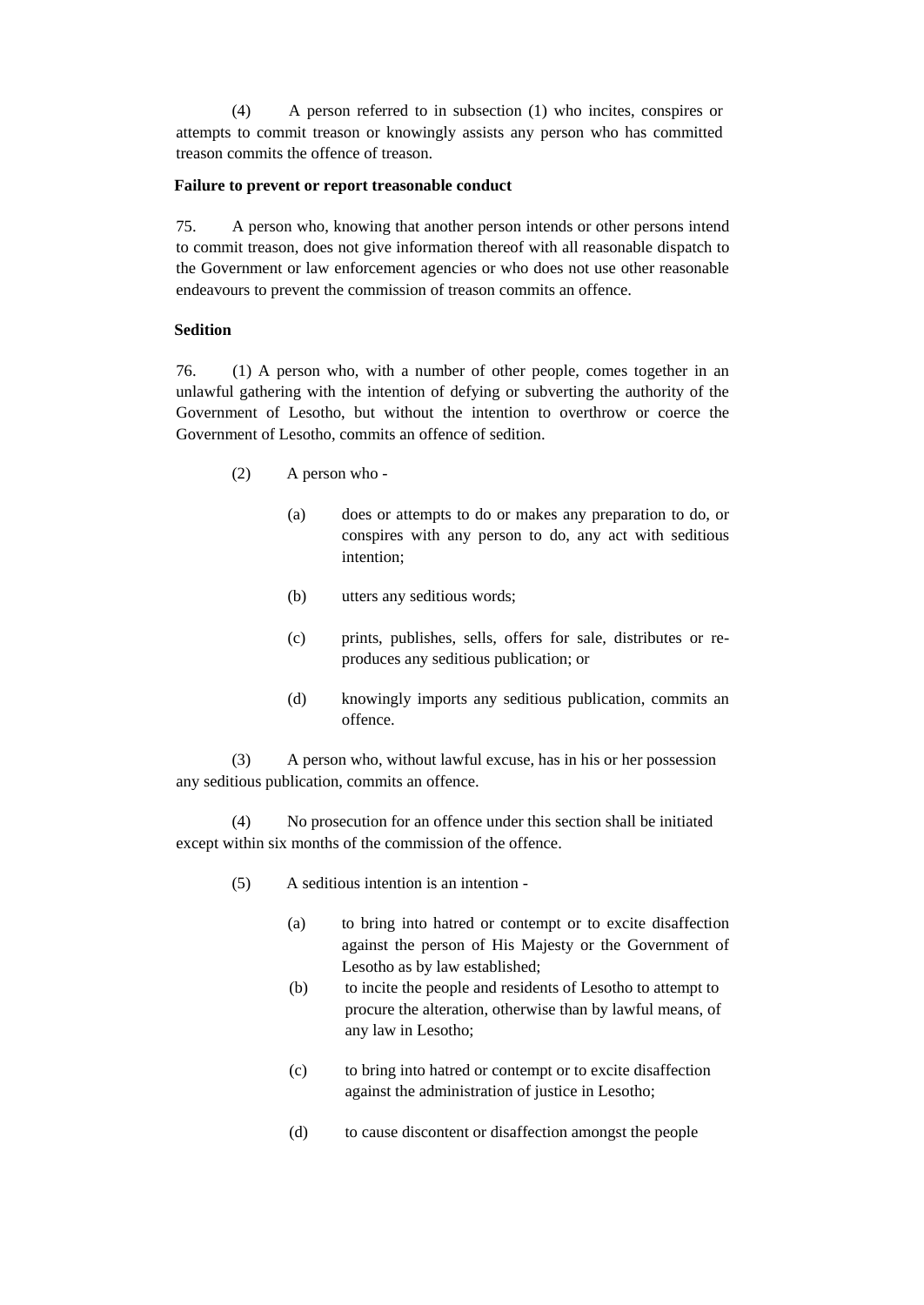and residents of Lesotho; or

- (e) to promote feelings of ill-will and hostility between different classes of the population of Lesotho.
- (6) An act, speech or publication is not seditious if its effect is to
	- (a) show that the Government has been misguided in or mis taken in any of its measures;
	- (b) point out errors or defects in the Government or Constitution of Lesotho as by law established or in legislation or in the administration of justice with a view to the remedying of such errors or defects; or
	- (c) identify and criticise with a view to their discussion or removal of any matters which are producing or have a tendency to produce feelings of ill-will, hostility and enmity between different classes of the population of Lesotho.

(7) In determining whether the intention with which an act was done, any words were spoken, or a document was published, was or was not seditious, every person shall be deemed to intend the consequences which would naturally flow from his or her conduct at the time and under the circumstances in which he or she so conducted himself or herself.

- (8) For the purposes of this section
	- (a) "publication" includes all written matter and everything whether of a nature similar to written or printed matter or not, containing any visible representation, or by its

form, shape, or in any manner capable or suggesting words or ideas, and every copy or reproduction of any publication;

- (b) "seditious publication" means any publication having a seditious intent;
- (c) "seditious words" means any words having a seditious intent.

# **Respect for national flag and anthem**

77. A person who does any act in relation to the national flag and anthem which shows disrespect, contempt or irreverence, commits an offence.

#### **Expression of hatred or contempt**

78. A person who utters any words or publishes any writing expressing hatred,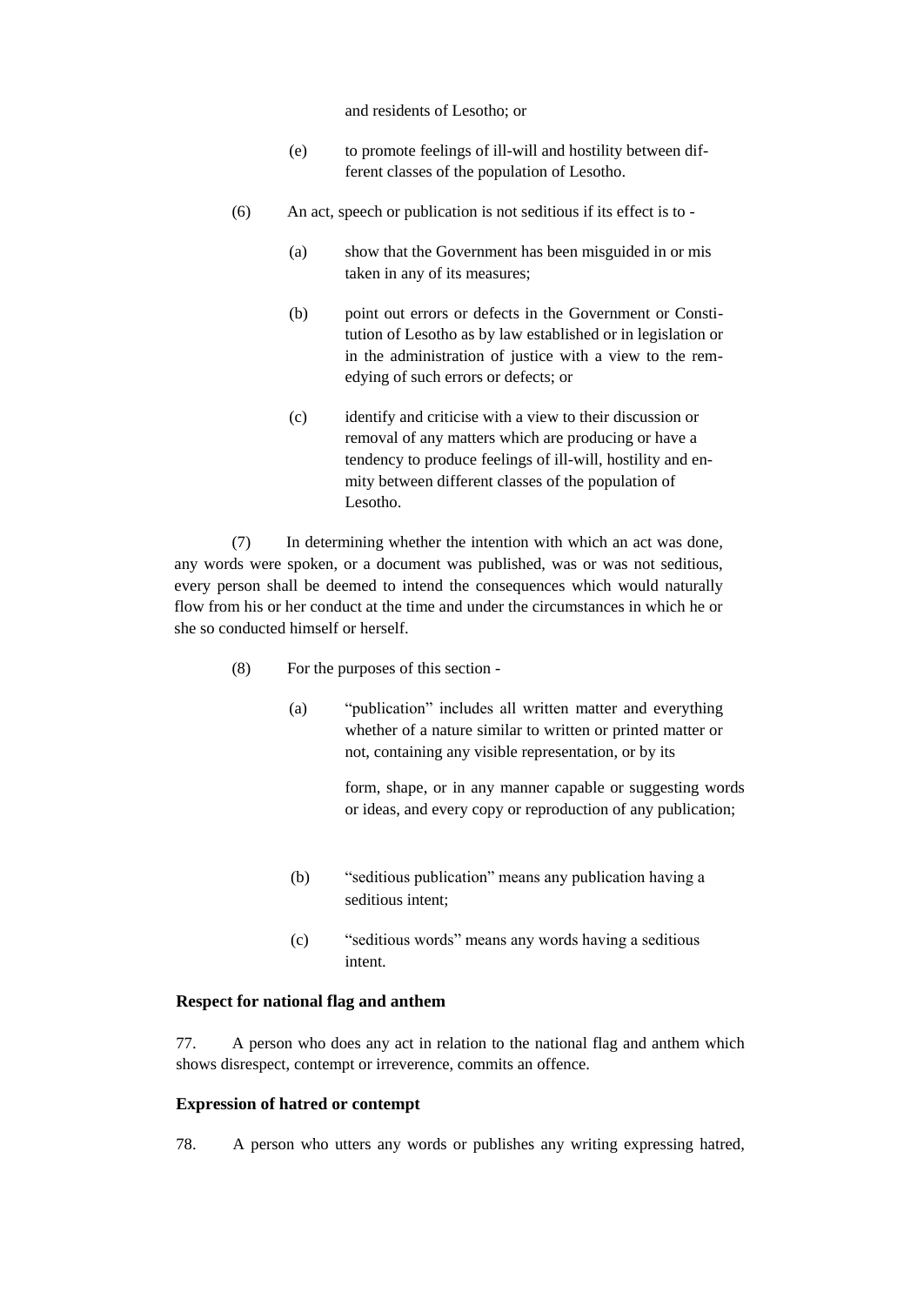ridicule or contempt for any person or group of persons, wholly or mainly, because of the person's or group of persons' race, ethnic affiliations, gender, disability or colour, commits of an offence.

# **Offences against the Royal Family**

79. (1) For the purpose of this section, "Royal Family" means the King, the King's nuclear family and the Regent.

(2) A person who knowingly commits any act calculated to violate the dignity or injure the reputation of the Royal Family commits an offence.

(3) It shall be a defence to a charge under this section that the act was a genuine response to provocative acts emanating from any member of the Royal Family.

# **Bribery**

80. (1) A person who offers a bribe to any person in the employment of the Government of Lesotho, public company, public institution, public office, or to any person occupying any Government office, and any person being in such employment or occupying such office who accepts a bribe, commits an offence.

(2) A person shall be held to offer a bribe if he or she offers to another person any gift or consideration with the intention of extracting or obtaining from that person some specific or indeterminate action or inaction by him or her in relation to his or her official duties.

(3) A person shall be held to accept a bribe if he or she agrees to take any gift or consideration in return for some specific or indeterminate action or inaction by him or her in an official or public capacity, knowing that the gift or consideration has been given for such action or inaction or realising that there is a substantial risk that it might have been given for this purpose.

(4) Where it is proved that any gift or consideration has been given to or received by a person in the employment of the Government of Lesotho, public company, public institution or occupying a public office by or from a person holding or seeking to obtain an advantage from the Government, public company or public institution in an area of activity in respect of which the recipient of the gift or consideration has influence, the gift or consideration may be deemed to amount to a bribe unless the contrary is proved on the balance of probabilities.

#### **Corruption of agents and employees**

81. A person who -

(a) corruptly gives or agrees to give or offers any gift or consideration to any agent or employee as an inducement or reward for doing or not doing or having done or not done any act in relation to his or her principal's or employee's or employer's affairs or business;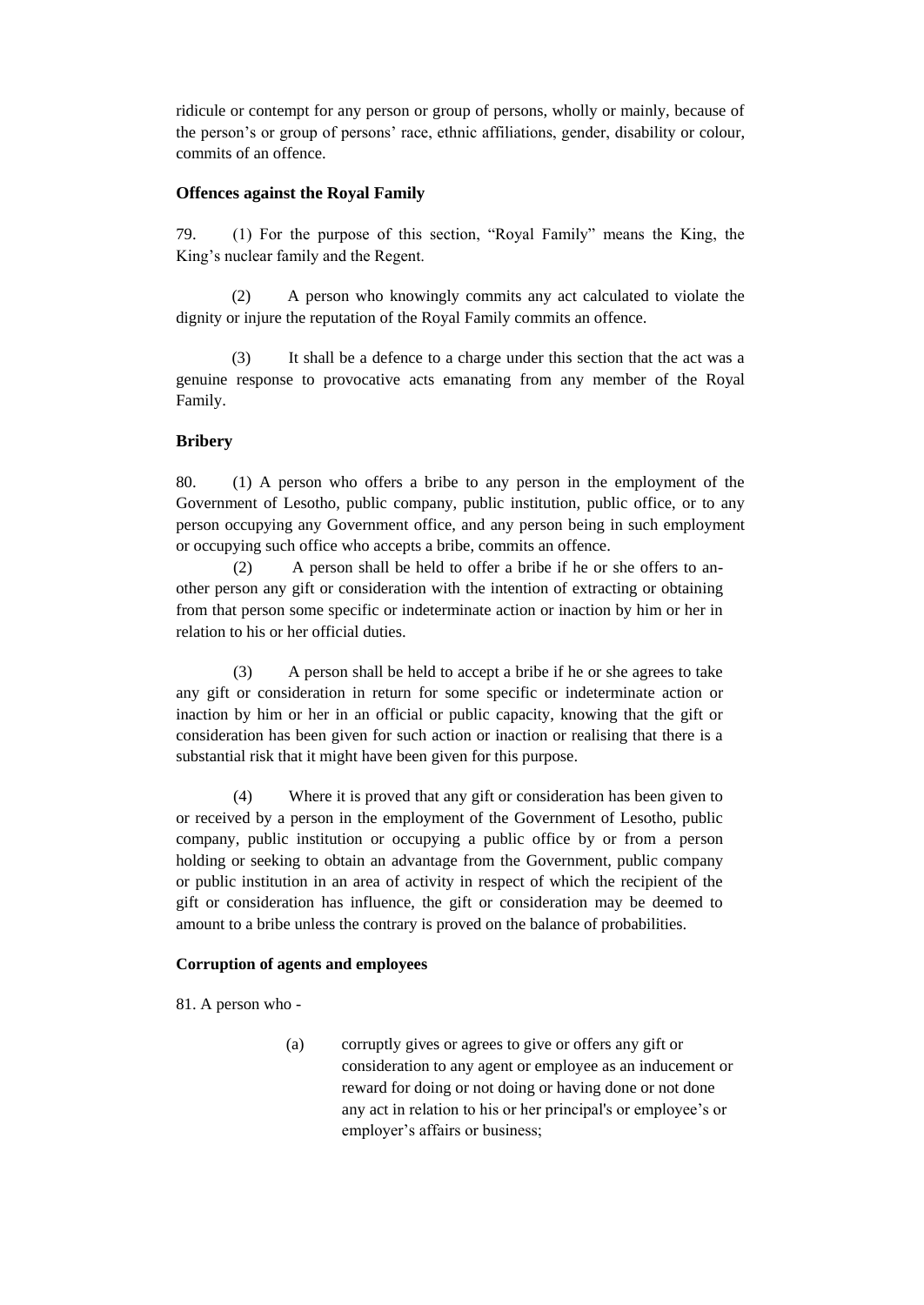- (b) being an agent or employee corruptly accepts or obtains or agrees to accept or attempts to obtain from any person, either for himself or herself or for another, any gift or consideration as an inducement or reward for doing or not doing or for having done or not done any act in relation to his or her principal's or employer's affairs or business, or for showing or not showing favour or dis favour to any person in relation to his or her principal's or employer's affairs or business; or
- (a) knowingly gives to any agent or employee or, being an agent or employee, knowingly uses, with intent to deceive, his or her principal, any receipt, account or other document in which the principal or employer is interested and which contains any statement which is false or erroneous or defective in any material particular, and which to his or her knowledge, is intended to mislead the principal or employer, commits an offence.

# **Insider trading**

82. (1) A person who uses confidential information which he or she has obtained in his or her position as an employee, agent, or professional adviser of another in order to secure for himself or herself or another some improper commercial advantage in any transaction, commits an offence.

(2) For the purposes of this section, an improper commercial advantage is any financial gain which would not have been obtained if the person securing the advantage did not possess information which is not known to any other party involved in the transaction.

(3) It shall be a defence under this section that at the time the confidential information was used, its confidential nature had disappeared or the user thereof was no longer an employee, agent or professional adviser of the complainant.

#### **Going armed in public**

83. A person who goes armed in public without lawful excuse and in such a manner as to cause terror to any other person commits an offence.

#### **Breach of the peace**

84. A person who, in a public place, uses obscene, abusive, threatening or insulting words or behaviour or otherwise conducts himself with intent to provoke a breach of the peace or in such a manner that a breach of the peace is committed or likely to be committed, commits an offence. **Provoking public violence**

85. A person who, in any place acts or conducts himself or herself in such a manner or speaks or publishes such words from which there is a real likelihood that the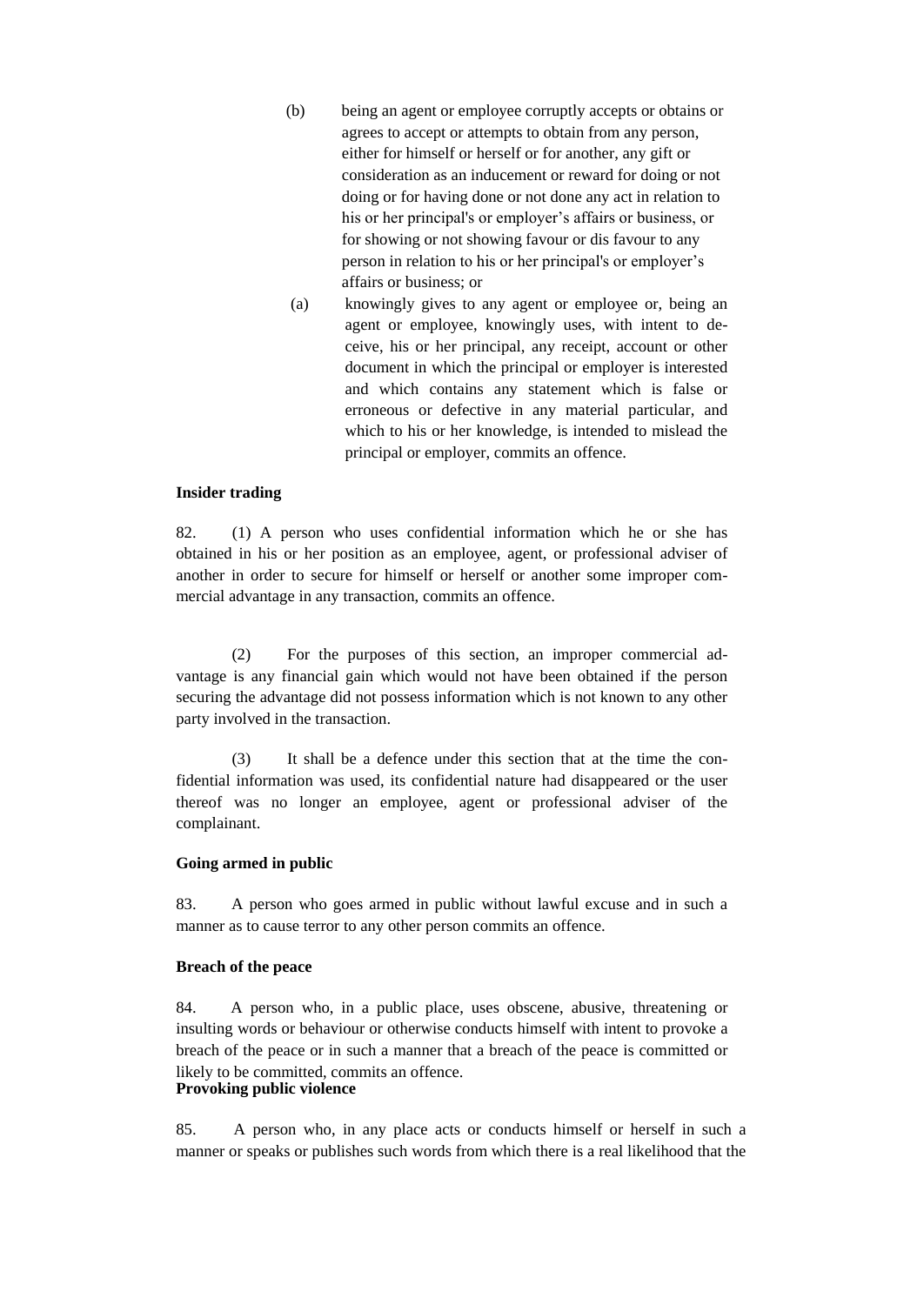natural and probable consequence of his or her act, conduct or speech or publication will under the circumstances lead to the commission of public violence by members of the public generally or by persons in whose presence the act or conduct takes place or to whom the speech or publication is addressed, commits an offence.

# **Perjury**

86. (1) A person who in any judicial proceedings or before any officially constituted public enquiry, intentionally makes a false statement related to any matter material to the course of the judicial proceeding or enquiry commits the offence of perjury.

(2) A person who induces another person to commit perjury commits an offence.

(3) A person who, with intent to deceive in any judicial proceeding or any officially-constituted public enquiry fabricates evidence or knowingly makes use of such fabricated evidence, commits an offence.

(4) A person who swears falsely or makes a false affirmation or declaration before any person authorised to take an oath or declaration upon a matter of public concern under such circumstances that if such affirmation or declaration had been made before a judicial proceeding would amount to perjury commits an offence.

#### **Obstruction of course of justice and officially constituted public enquiries**

87. (1) A person who wilfully fails to obey a court order or bring the administration of justice into disrepute, commits an offence.

(2) A person who makes any statement or performs any act with the intention of defeating or interfering with the course of justice, commits an offence.

(3) A person who in the course of judicial proceedings fails, without

lawful excuse, to comply with the requirements of those judicial proceedings commits an offence.

(4) A person who applies or threatens to apply any sanction against any witness or prospective witness because such witness has given evidence or is likely to be required to give evidence before judicial proceedings or an officially constituted public enquiry, commits an offence.

(5) A person who makes an approach to any witness or prospective witness in judicial proceedings or officially constituted public enquiry with the intention that such witness should alter his or her testimony or refrain from giving testimony, commits an offence.

(6) A person who dismisses a servant or employee because he or she has given evidence or refused to give evidence on behalf of a certain party to judicial proceedings or at an officially instituted public enquiry, commits an offence.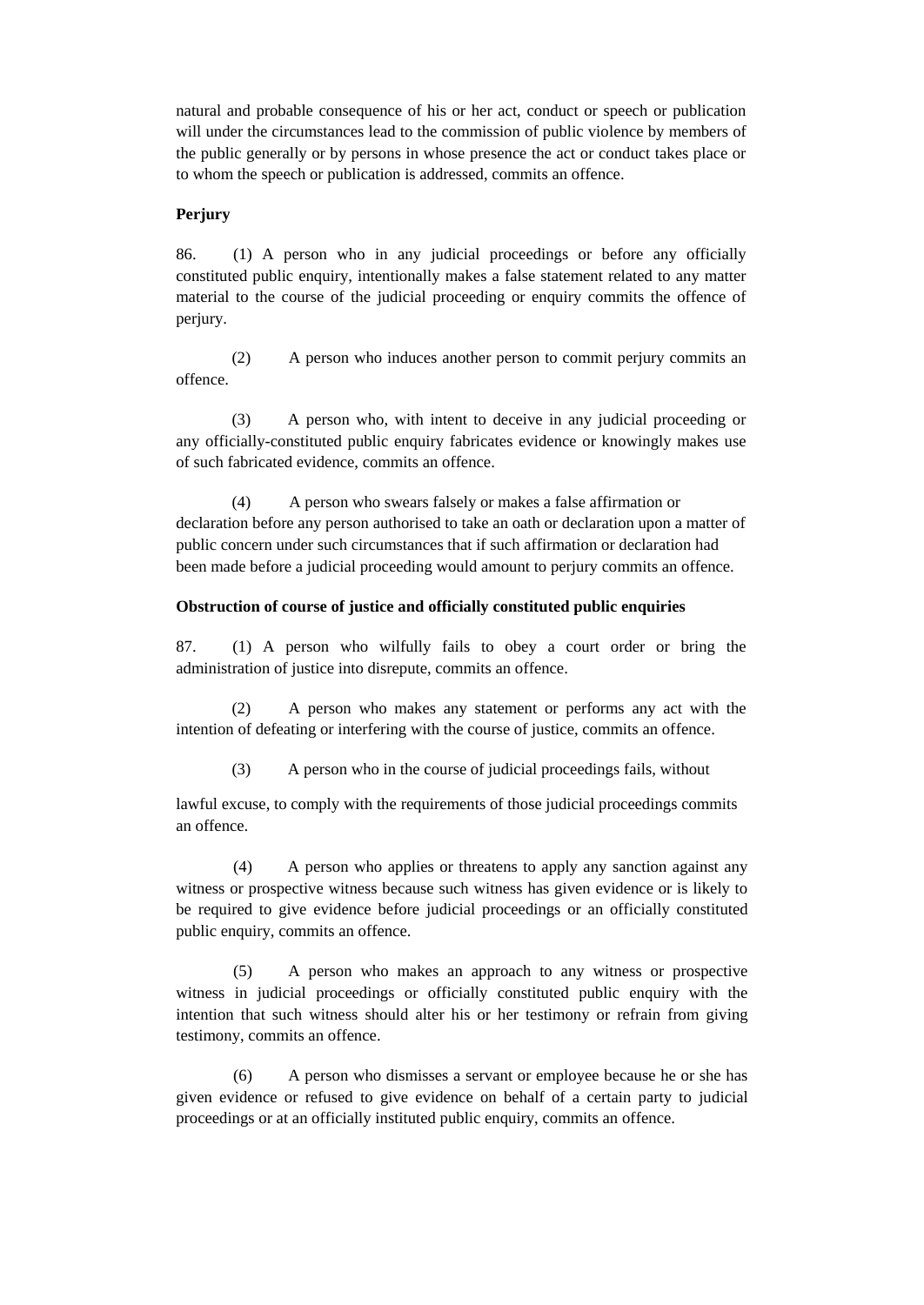# **Disrespect for judicial proceedings**

88. A person who, within the premises in which judicial proceedings or an officially constituted public enquiry is being conducted within the precincts of the same, shows disrespect in speech or conduct to or with reference to such proceedings or any person before whom such proceedings are being conducted, commits an offence.

#### **Escape from lawful custody**

89. A person who escapes from lawful custody or who assists another to escape from lawful custody, commits an offence.

# **Bringing judges etc. into disrepute**

90. A person who makes or publishes any statement which he or she knows or has reasonable grounds to suspect is untrue and is calculated to bring any judicial officer or court into disrepute, commits an offence.

# **Offences relating to drugs**

91. (1) For the purposes of this Code, "an illegal drug" means any drug

or plant listed in any law regulating the manufacture, possession, sale or distribution of drug.

(2) A person who, without lawful authority or lawful excuse, has in his or her possession an illegal drug, commits the offence of possession of an illegal drug.

(3) A person is deemed to be in possession of an illegal drug only

if-

- (a) knowing of its nature or knowing that it is an illegal drug, he or she knows the drug to be on his or her person or otherwise under his or her actual or potential control;
- (b) he or she has concealed the drug in a place to which he or she has or may be expected to have access; or
- (c) he or she has passed or entrusted the drug to another with the intention that the other person should hold the drug on his or her behalf.

(4) A person shall not be deemed to be in possession of an illegal drug if he or she has abandoned the drug and has not done so in order to avoid imminent arrest.

- (5) A person who, without lawful authority or excuse
	- (a) has in his or her possession any illegal drug with intent to supply the drug to another;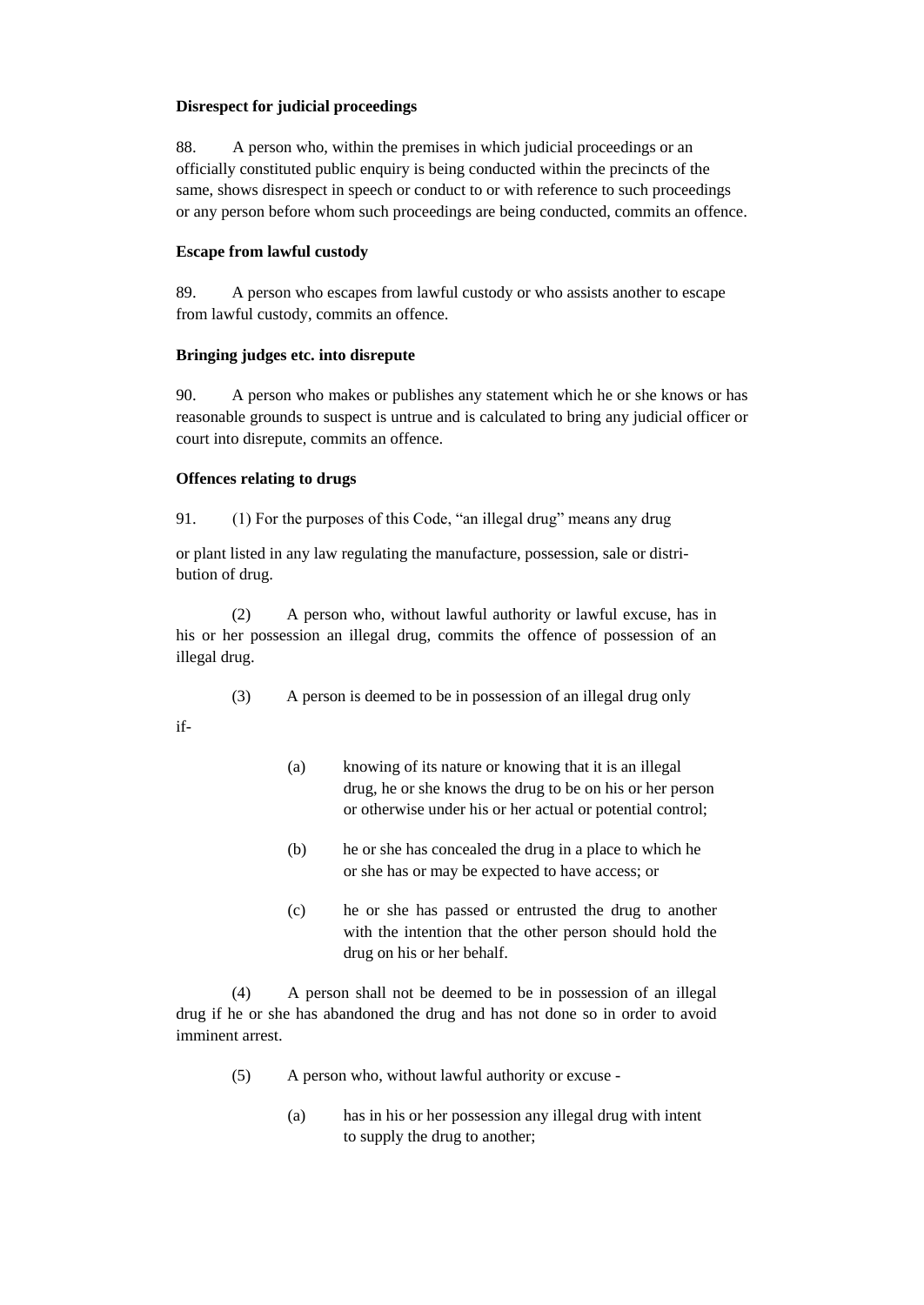- (b) knowingly supplies to another person an illegal drug;
- (c) with the intention of supplying another with an illegal drug does any act calculated to secure the importation into Lesotho or the export from Lesotho of an illegal drug;
- (d) with the intention of supplying another with an illegal drug does any act calculated to facilitate the process of

the unlawful importation into any other country of an illegal drug; or

(e) either in Lesotho or in any other country does an act calculated to transfer or conceal the proceeds of a transaction concerning the provision of an illegal drug which is unlawful in terms of the corresponding legislation of any other country, commits the offence of dealing in illegal drugs.

(6) For the purposes of charges under subsection  $(5)$  (a) to  $(d)$ , a person may be deemed, unless the contrary is proved on the balance of probabilities, to have the intention of supplying another with an illegal drug if the quantity of the drug found in his or her possession, or the quantity of the drug involved in a transaction, actual or anticipated, exceeds that which might reasonably be judged as sufficient for the short-term personal consumption of a person consuming such a drug.

(7) A person who, without lawful authority, cultivates any plant specified in any law regulating the manufacture, possession, sale or distribution of drugs commits the offence of cultivating an illegal plant.

(8) A person charged with an offence under sub-section (7), being the person in actual possession or actual control of land upon which an illegal plant is growing, may be deemed, unless the contrary is proved on a balance of probabilities, to be cultivating the plant, if he or she could reasonably be expected to have been aware of the existence of that plant and of its nature.

## PART VI - GENOCIDE, CRIMES AGAINST HUMANITY AND WAR CRIMES

#### **Jurisdiction in respect of offences under this part**

92. (1) For the purposes of this Part, "Court" means the High Court.

(2) The Court shall have jurisdiction in respect of offences under this Part whether committed by a Lesotho citizen or a citizen of another state against a Lesotho citizen or a citizen of another state outside Lesotho.

(3) In exercising its jurisdiction under subsection (2), the Court shall be governed by the provisions of the Statute or any other law giving effect to the provisions of the Statute applicable in Lesotho.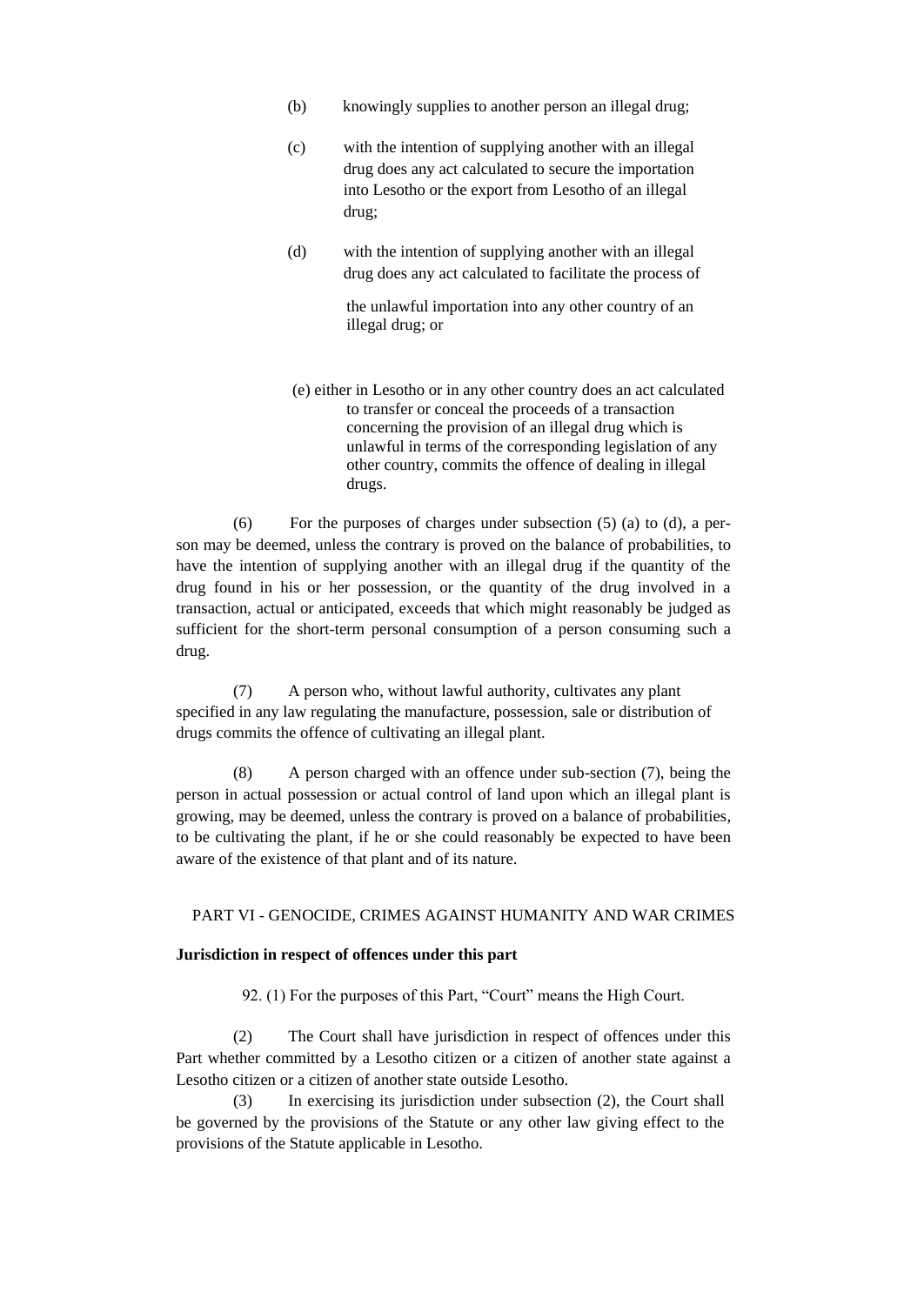## **Genocide**

93. A person commits an offence of genocide if by his or her act or omission he or she commits any of the following acts with intent to destroy, in whole or in part, a national, ethnic, racial, religious group or any other identifiable group -

(a) killing members of the group;

- (b) causing serious bodily or mental harm to members of the group;
- (c) deliberately inflicting on the group conditions of life calculated to bring about its physical destruction in whole or in part;
- (d) imposing measures intended to prevent births within the group; and
- (e) forcibly transferring children of the group to another group.

## **Crimes against humanity**

94. (1) A person commits an offence of a crime against humanity if he or she engages in the following acts as part of a widespread or systematic attack directed against any civilian population, with knowledge of the attack -

- (a) murder;
- (b) extermination;
- (c) enslavement;
- (d) deportation or forcible transfer of population;
- (e) imprisonment or other severe deprivation of physical liberty in violation of fundamental rules of international law;
- (f) torture;
- (g) rape, sexual slavery, forced prostitution, forced preg nancy, enforced sterilization, or any other form of sexual or comparable gravity;
- (h) persecution against any identifiable group or collectivity on political, racial, national, ethnic, cultural, religious, ' gender as defined in paragraph 3, or other grounds that are universally recognized as impermissible under international law, in connection with any act referred to in this paragraph or any crime within the jurisdiction of the Court;
- (i) enforced disappearance of persons;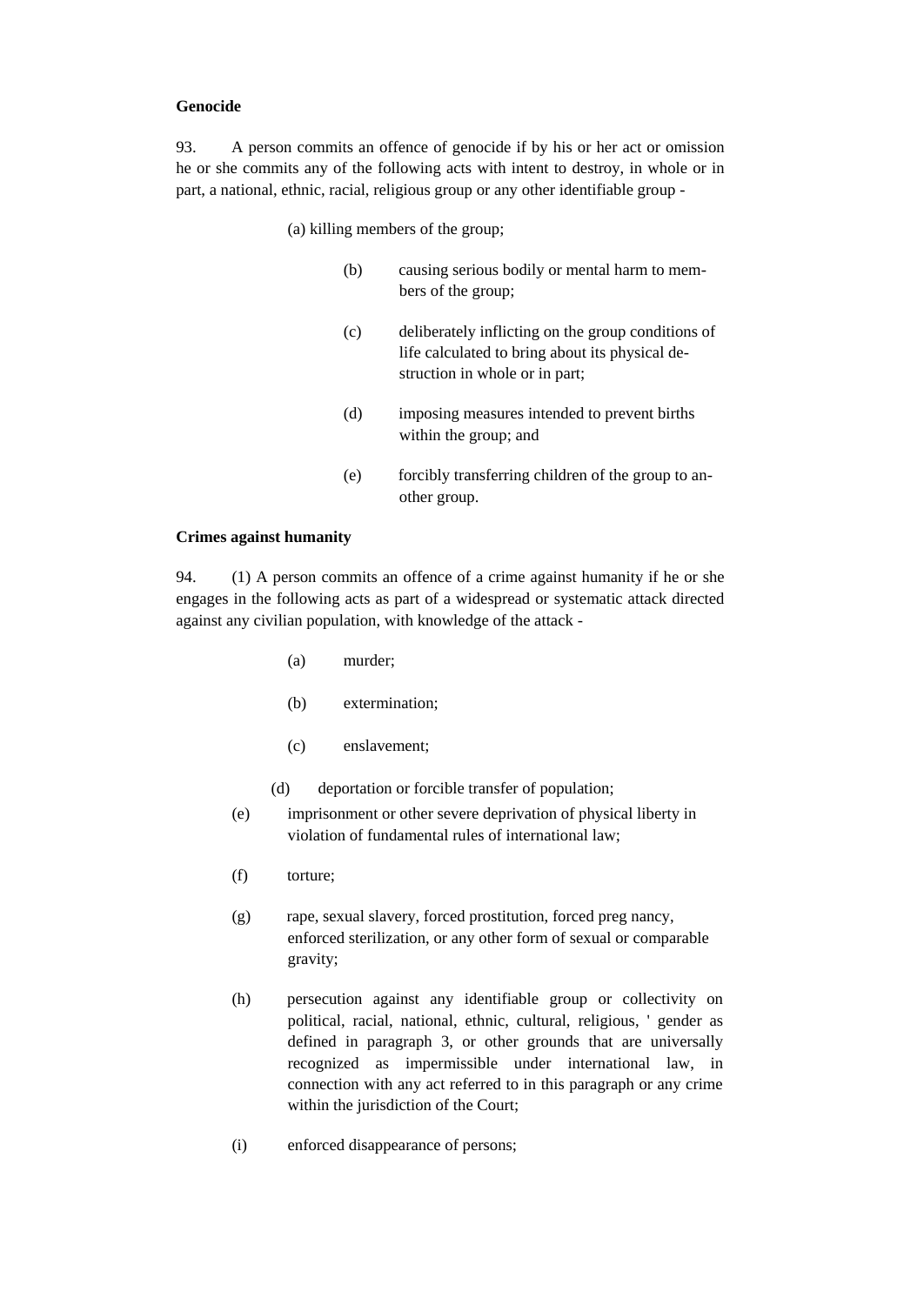- (j) the crime of apartheid;
- (k) other inhumane acts of a similar character intentionally causing great suffering, or serious injury to body or to mental or physical health of another person.
- (2) For the purpose of subsection (1)
	- (a) "attack directed against any civilian population" means a course of conduct involving the multiple commission of acts referred to in subsection (1) against any civilian population, pursuant to or in furtherance of a State or organization policy to commit such attack;
	- (b) "extermination" includes the intentional infliction of conditions of life, among other things, the deprivation of access to food and medicine, calculated to bring about the destruction of part of a population;
	- (c) "enslavement" means the exercise of any or all of the

powers attaching to the right of ownership over a person and includes the exercise of such power in the course of trafficking in persons, in particular women and children;

- (a) "deportation or forcible transfer of population" means forced displacement of the persons concerned by expulsion or other coercive acts from the area in which they are lawfully present, without grounds permitted under international law;
- (b) "torture" means the intentional infliction of severe pain or suffering, whether physical or mental, upon a person in the custody or under the control of the accused; except that torture shall not include pain or suffering arising only from, inherent in or incidental to, lawful sanctions;
- (a) "forced pregnancy" means the unlawful confinement of a woman forcibly made pregnant, with the intention of affecting the ethnic composition of any population or carrying out other grave violations of international law;
- (b) "persecution" means the intentional and severe deprivation of fundamental rights contrary to international law by reason of the identity of the group or collectivity;
- (c) "the crime of apartheid" means inhumane acts of a character similar to those referred to in subsection (1) committed in the context of an institutionalized regime of systematic oppression and domination by one racial group over any other racial group or groups and committed with the intention of maintaining that regime;
- (d) "enforced disappearance of persons" means the arrest, detention or abduction of persons by, or with the authorization, support or acquiescence of, a State or a political organization, followed by a refusal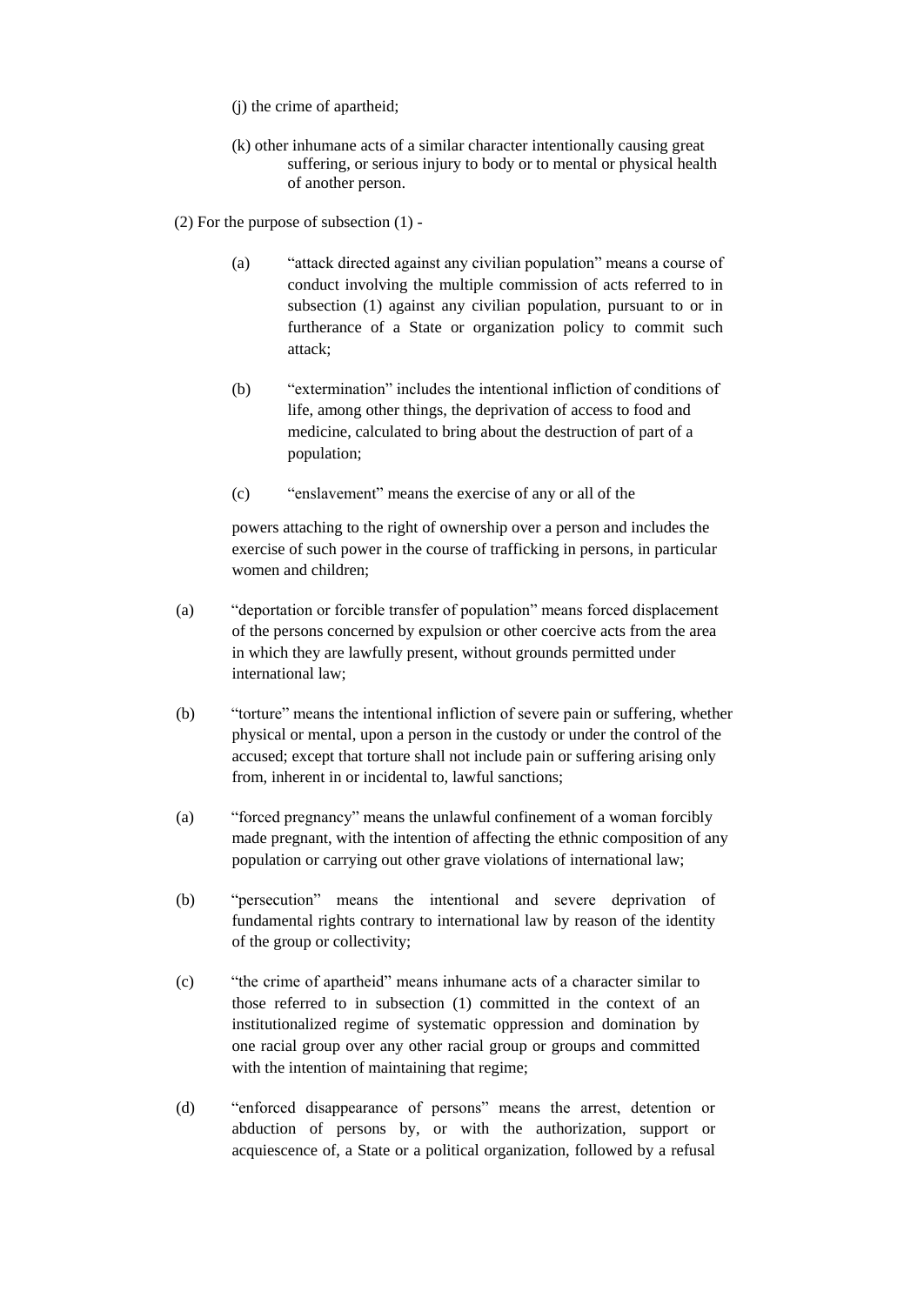to acknowledge that deprivation of freedom or to give information on the fate or whereabouts of those persons, with the in tention of removing them from the protection of the law

for a prolonged period of time.

#### **War crime**

95. (1) A person commits a war crime if he or she engages in acts involving the following -

- (a) grave breaches of the Geneva Convention of 12 August 1949, namely, any of the following acts against persons or property protected under the provisions of the relevant Geneva Convention -
	- (i) willful killing;
	- (ii) torture or inhuman treatment, including biological experiments;
	- (iii) willfully causing great suffering, or serious injury to body or health;
	- (iv) extensive destruction and appropriation of property, not justified by military necessity and carried out unlawfully and wantonly;
	- (v) compelling a prisoner of war or other protected person to serve in the forces of a hostile power;
	- (vi) willfully depriving a prisoner of war or other protected person of the rights of fair and regular trial;
	- (vii) unlawful deportation or transfer or unlawful confinement;
	- (viii) taking of hostages;
- (b) other serious violations of the laws and customs applicable in international armed conflict, within the established framework of international law, namely, any of the following acts -
- (a) intentionally directing attacks against the civilian population as such or against individual civilians not taking direct part in hostilities;
- (ii) intentionally directing attacks against civilian objects, that is, objects which are not military objects;
- (iii) intentionally directing attacks against personnel, installations, material,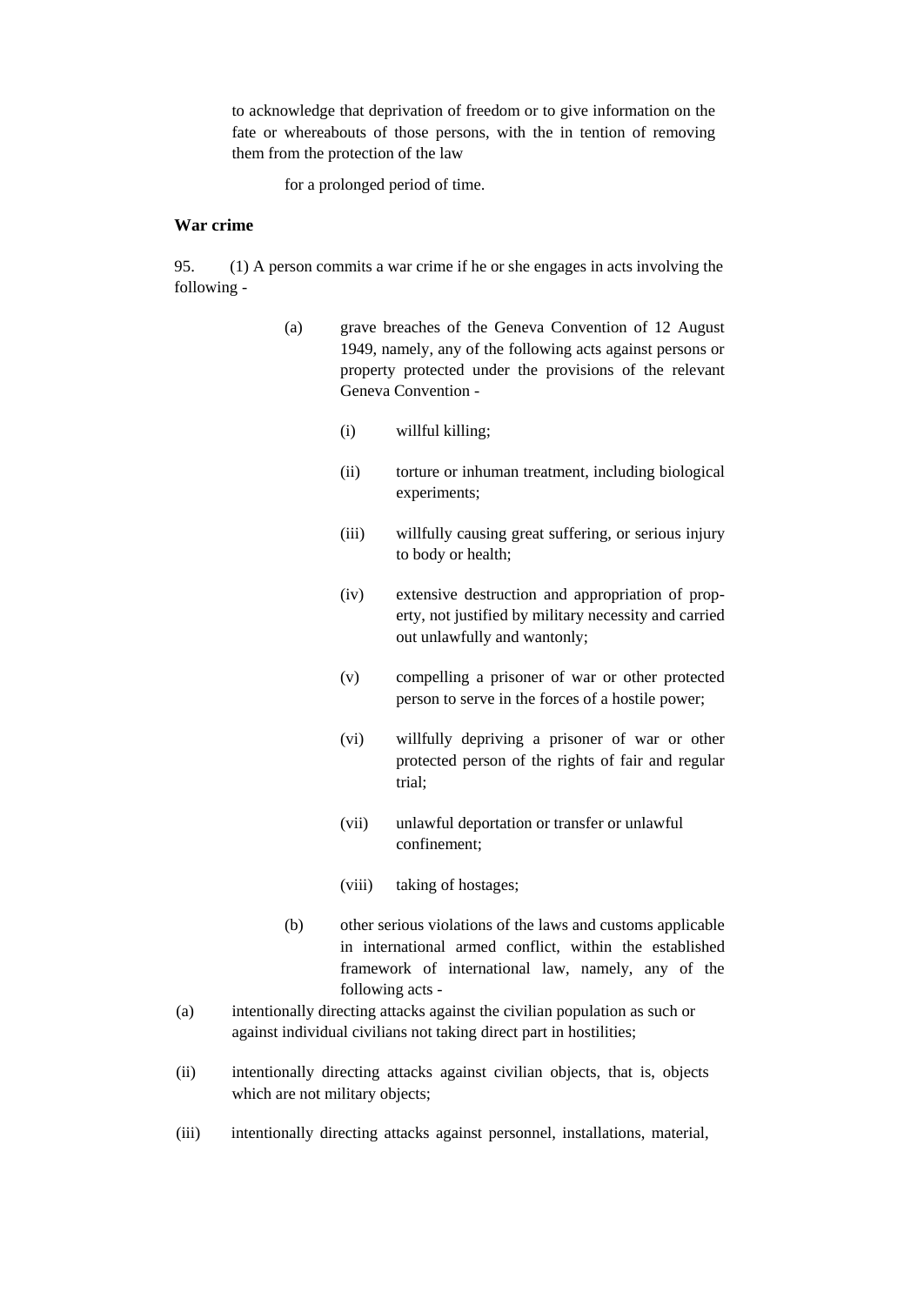units or vehicles involved in a humanitarian assistance or peacekeeping mission in accordance with the Charter of the United Nations, as long as they are entitled to the protection given to civilians or civilian objects under the international law of armed conflict;

- (iv) intentionally launching an attack in the knowledge that such attack will cause incidental loss of life or injury to civilians or damage to civilian objects or widespread, long-term and severe damage to the natural environment which would be clearly excessive in relation to the concrete and direct overall military advantage anticipated;
- (v) attacking or bombarding, by whatever means, towns, villages, dwelling or buildings which are undefended and which are not military objects;
- (vi) killing or wounding a combatant who, having laid down his arms or having no longer means of defence, has surrendered at discretion;
- (vii) making improper use of a flag of truce or of the military insignia and uniform of the enemy or of the United Nations, as well as of the distinctive emblems of the Geneva Conventions, resulting in death or serious personal injury;
- (viii) the transfer, directly or indirectly, by the occu-

pying power of parts of its own civilian population into the territory it occupies, or the deportation or transfer of all or parts of the population of the occupied territory within or outside this territory;

- (ix) intentionally directing attacks against buildings dedicated to religion, education, art, science or charitable purposes, historic monuments, hospitals and places where the sick and wounded are collected, provided they are not military objects;
- (x) subjecting persons who are in the power of an adverse party to physical mutilation or to medical or scientific experiments of any kind which are neither justified by the medical, dental or hospital treatment of the person concerned nor carried out in his or her interest, and which cause death to or seriously endanger the health of such person or persons;
- (xi) killing or wounding treacherously individuals belonging to the hostile nation or army;
- (xii) destroying or seizing the enemy's property unless such destruction or seizure be imperatively demanded by the necessities of war;
- (xiii) declaring abolished, suspended or inadmissible in a court of law the rights and actions of the nationals of the hostile party;
- (xiv) compelling the nationals of the hostile party to take part in the operation of war directed against their own country, even if they were in the belligerent's service before the commencement of the war;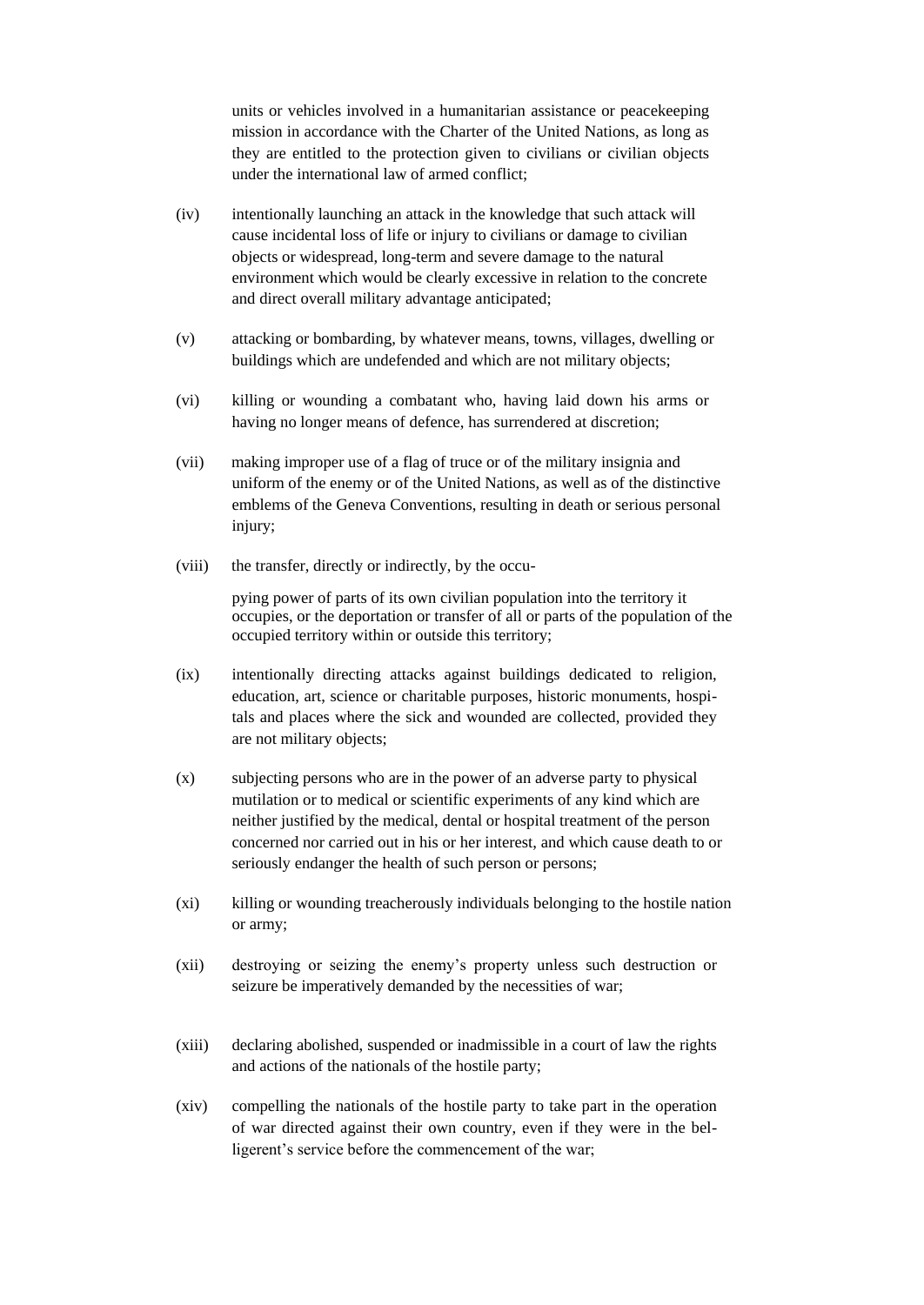- $(xv)$ pillaging a town or place, even when taken by assault;
- (xvi) employing poison or poisoned weapons;
- (xvii) employing asphyxiating poisonous or other gases, and all analogous liquids, materials or devices;
- (xviii) employing bullets which expand or flatten easily in the human body, such as bullets with a hard envelope which does not entirely cover the core or is pierced with incisions;
- (xix) employing weapons, projectiles and material and methods of warfare which are of a nature to cause superfluous injury or unnecessary suffering or which are inherently indiscriminate in violation of the international law of armed conflict, provided that such weapons, projectiles and material and methods of warfare are the subject of

a comprehensive prohibition and are included in an annex to the Statute;

- (xx) committing outrages upon personal dignity, in particular humiliating and degrading treatment;
- (xxi) committing rape, sexual slavery, enforced prostitution, forced pregnancy, as defined in section 95 (2), enforced sterilization, any other form of sexual violence also constituting a grave breach of the Geneva Conventions;
- (xxii) utilizing the presence of a civilian or other protected person to render certain points, areas or military forces immune from military operations;
- (xxiii) intentionally directing attacks against buildings, material, medical units and transport, and personnel using the distinctive emblems of the

Geneva Conventions in conformity with international law;

- (xxiv) intentionally using starvation of civilians as a method of warfare, depriving them of objects indispensable to their survival, including willfully impeding relief supplies as provided for under the Geneva Conventions; **i**
- (xxv) conscripting or enlisting children under the age of fifteen years into the national armed forces or using them to participate actively in hostilities;
- (a) in the case of an armed conflict not of an international character, serious violations of article 3 common to the four Geneva Conventions of 12 August 1949, namely, any of the following acts committed against persons taking no active part in the hostilities, including members of armed forces who have laid down their arms and those placed *hors de combat* by sickness, wounds, detention

or any other cause -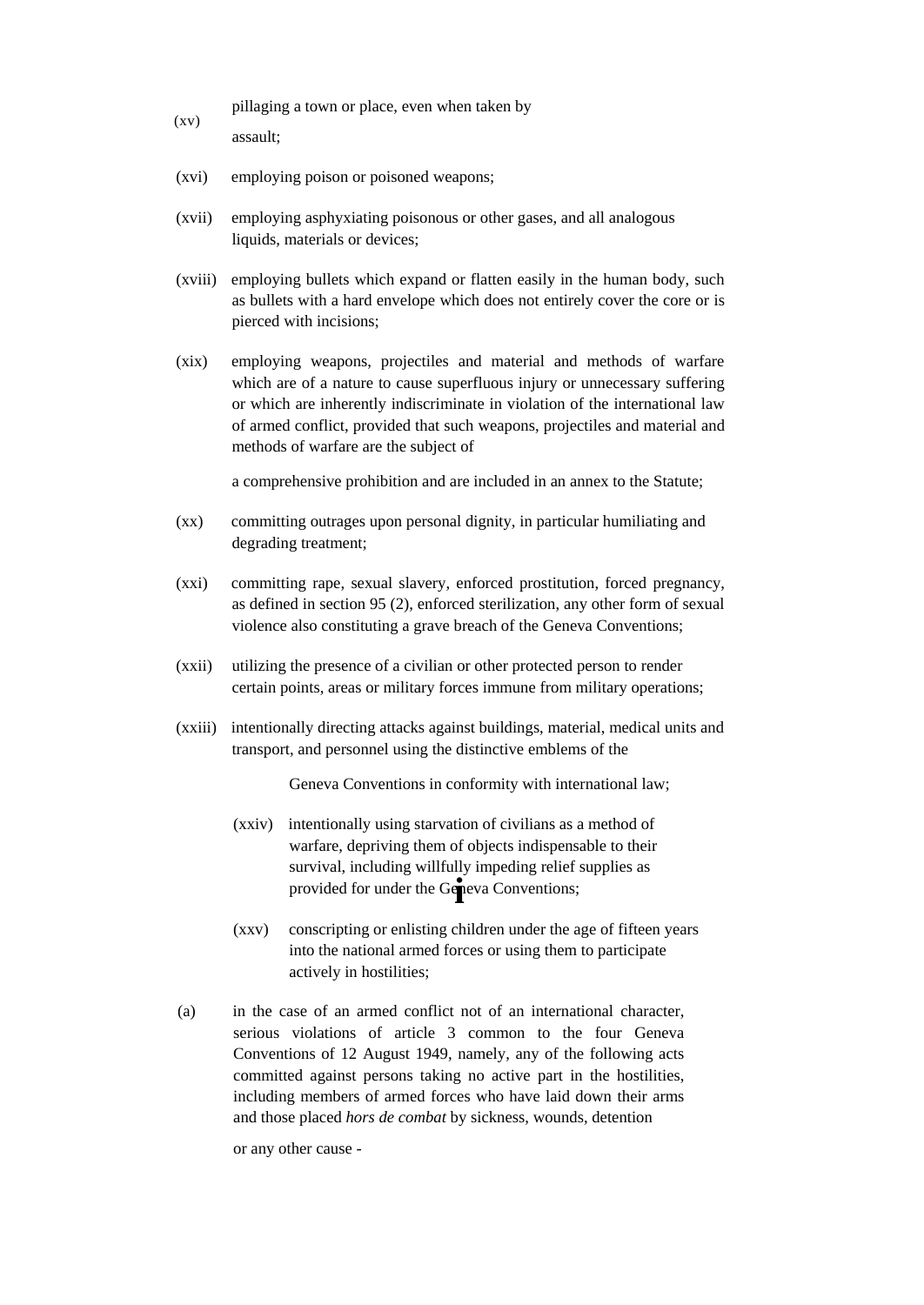- (i) violence to life and person, in particular murder of all kinds, mutilation, cruel treatment and torture;
- (ii) committing outrages upon personal dignity, in particular humiliating and degrading treatment;
- (iii) taking of hostages;
- (iv) the passing of sentences and the carrying out of executions without previous judgement pronounced by a regularly constituted court, affording all judicial guarantees which are generally recognized as indispensable;
- (b) other serious violations of the laws and customs applicable in armed conflicts not of an international character, within the established framework of international

law, namely, any of the following acts -

- (i) intentionally directing attacks against the civilian population as such or against individual civilians not taking direct part in hostilities;
- (ii) intentionally directing attacks against buildings, material, medical units and transport, and personnel using the distinctive emblems of the Geneva Conventions in conformity with international law;
- (iii) intentionally directing attacks against personnel, installations, material, units or vehicles involved in a humanitarian assistance or peacekeeping mission in accordance with the Charter of the United Nations, as long as they are entitled to the protection given to civilians or civilian objects under the international law of armed conflict;
- (iv) intentionally directing attacks against buildings dedicated to religion, education, art, science or charitable purposes, historic monuments, hospitals and places where the sick and wounded are collected, provided they are not military objectives;
- (v) pillaging a town or place, even when taken by assault;
- (vi) committing rape, sexual slavery, enforced prostitution, forced pregnancy, as defined in section 95 (2), enforced sterilization, and any other form of sexual violence also constituting a serious violation of article 3 common to the four Geneva Conventions;
- (vii) conscripting or enlisting children under the age of fifteen years into armed forces or groups or

using them to participate actively in hostilities;

(viii) ordering the displacement of the civilian population for reasons related to the conflict, unless the security of the civilians involved or impera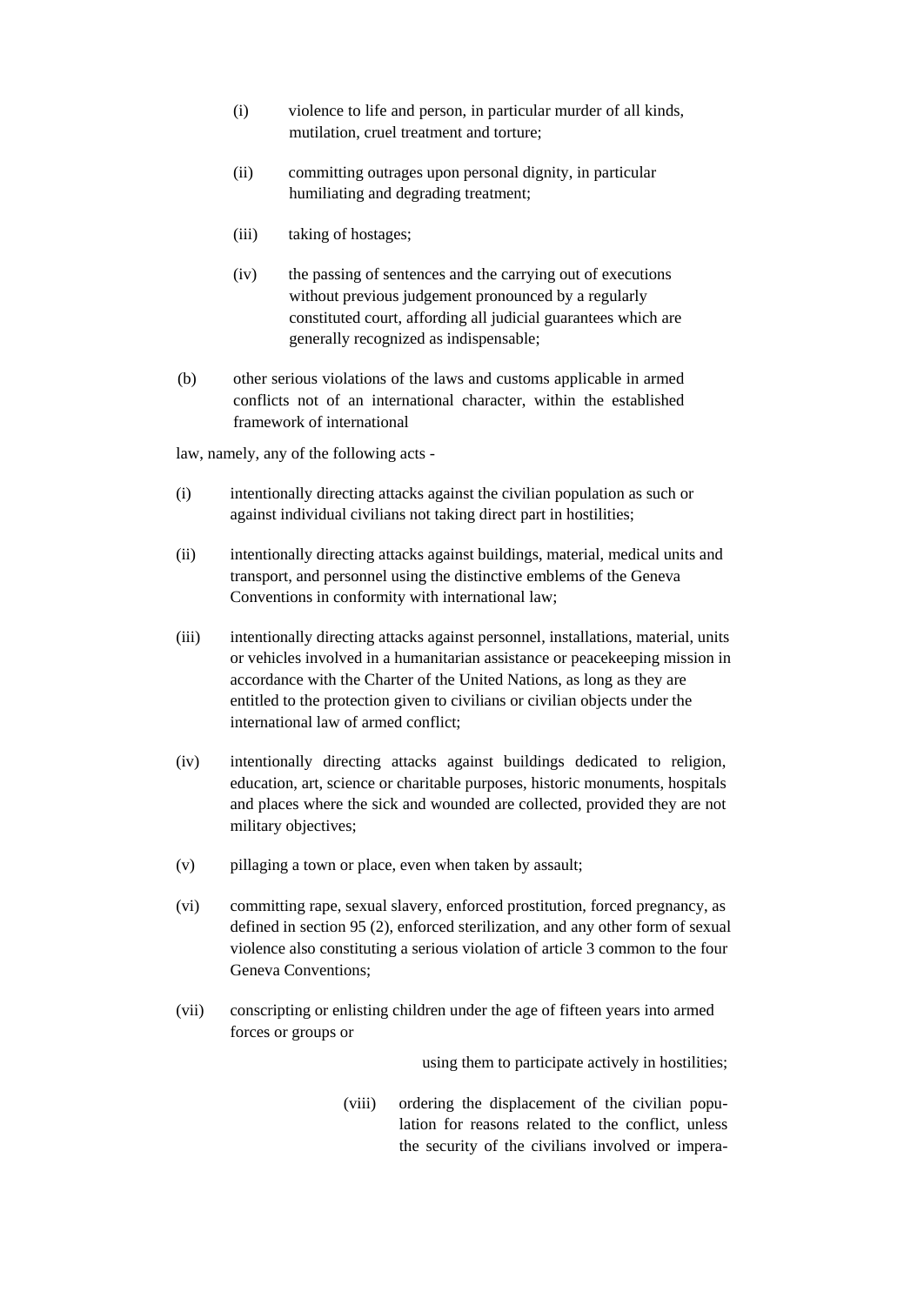tive military reasons so demand;

- (ix) killing or wounding treacherously a combatant adversary;
- (x) subjecting persons who are in the power of another party to the conflict to physical mutilation or to medical or scientific experiments of any kind which are neither justified by the medical, dental or hospital treatment of the person conemed nor carried out in his or her interest, and which cause death to or seriously endanger the health of such person or persons;
- (xi) destroying or seizing the property of an adversary unless such destruction or seizure be imperatively demanded by the necessities of the conflict;

(2) Subsection (1)(c) applies to armed conflicts not of an international character and thus does not apply to situations of internal disturbances and tensions, such as riots, isolated and sporadic acts of violence or other acts of a similar nature.

(3) Subsection (1)(d) applies to armed conflicts not of an international character and thus does not apply to situations of internal disturbances and tensions, such as riots, isolated and sporadic acts of violence or other acts of a similar nature. It applies to armed conflicts that take place in the territory of a State when there is protracted armed conflict between governmental authorities and organized armed groups or between such groups.

(4) Nothing in subsection  $(1)(c)$  and  $(d)$  shall affect the responsibility of the Government to maintain or re-establish law and order in the State or to defend the unity and territorial integrity of the State, by all legitimate means.

## PART VII - ACTS OF TERRORISM AND RELATED OFFENCES

#### **Offence of terrorism**

96. Any person who does or threatens or omits to do anything that is reasonably necessary to prevent an act which -

- (a) may seriously damage a country or an international organization;
	- (b) is intended or can reasonably be regarded as having been intended to-
		- (i) seriously intimidate a population;
		- (ii) unduly compel the Government or an international organization to perform or abstain from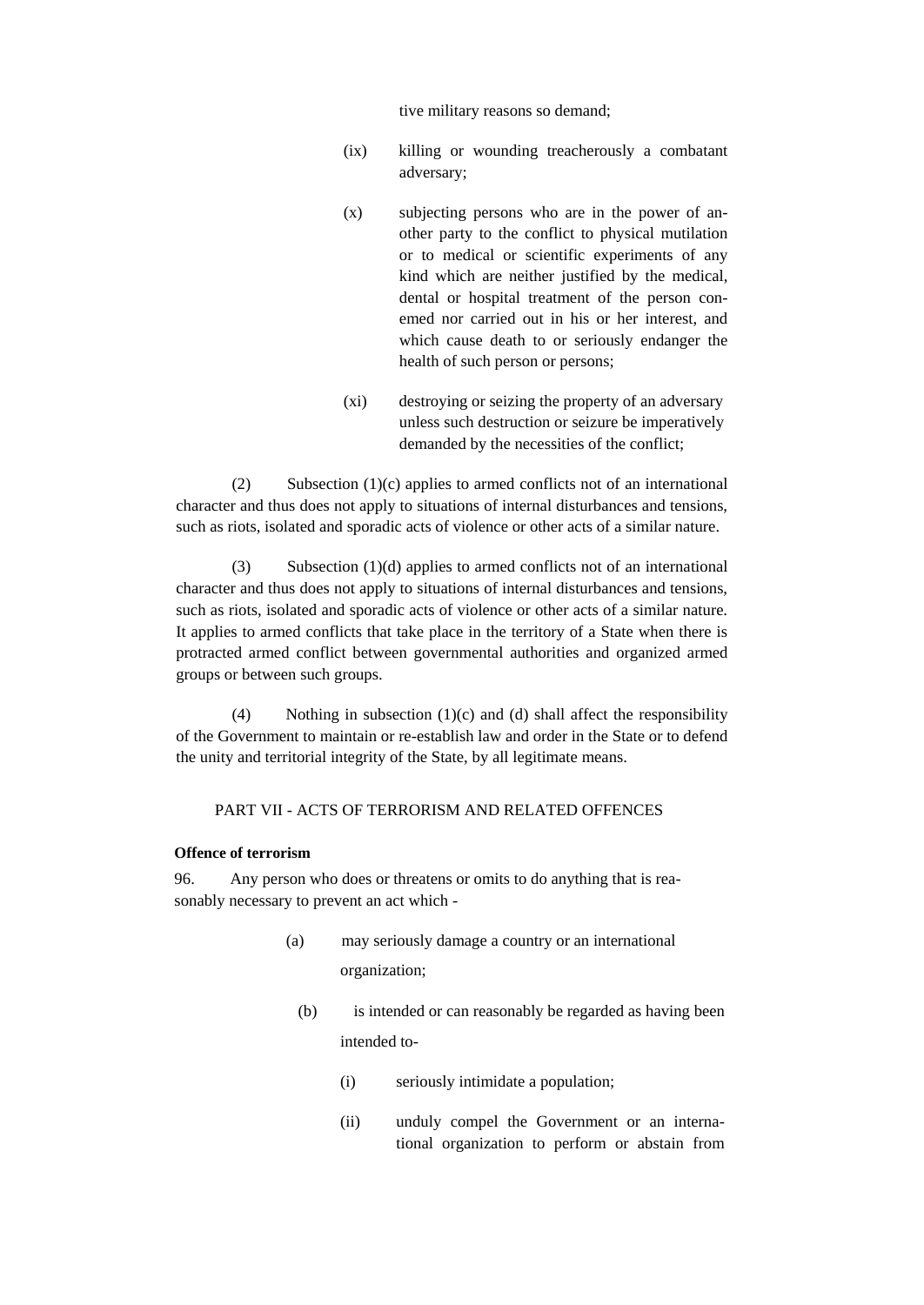#### performing any act;

- (iii) seriously destabilise or destroy the fundamental political, constitutional, economic or social structures of a country or an international organization; or
- (iv) otherwise influence the government, or international organisation; and

#### (c) involves or causes -

- (i) attacks upon a person's life which may cause death;
- (ii) attacks upon the physical intergrity of a person;
- (iii) kidnapping a person;
- (iv) extensive destruction to the Government or public facility, a transport system, an infrastructure facility including an information system, a fixed platform located on the continental shelf, a pub-

lie place or private property, likely to endanger human life or result in major economic loss;

- (v) the seizure of an aircraft, a ship or other means of public or goods transport;
- (vi) the manufacture, possession, acquisition, transport, supply or use of weapons, explosives or of nuclear, biological or chemical weapons, as well as research into, and development of biological and chemical weapons;
- (vii) the release of dangerous substance, or coming of fires, explosives or floods, the effect of which is to endanger human life;
- (viii) interference with or disruption of the supply of water, power or any other fundamental natural resource, the effect of which is to endanger life, commits an offence of terrorism.

#### **Harbouring terrorists**

97. Any person who harbours, or conceals, or causes to be harboured or concealed, any person whom he knew to have committed, or to have been convicted of, an act of terrorism, or against whom he or she knew that a warrant of arrest or imprisonment for such an act had been issued, commits an offence.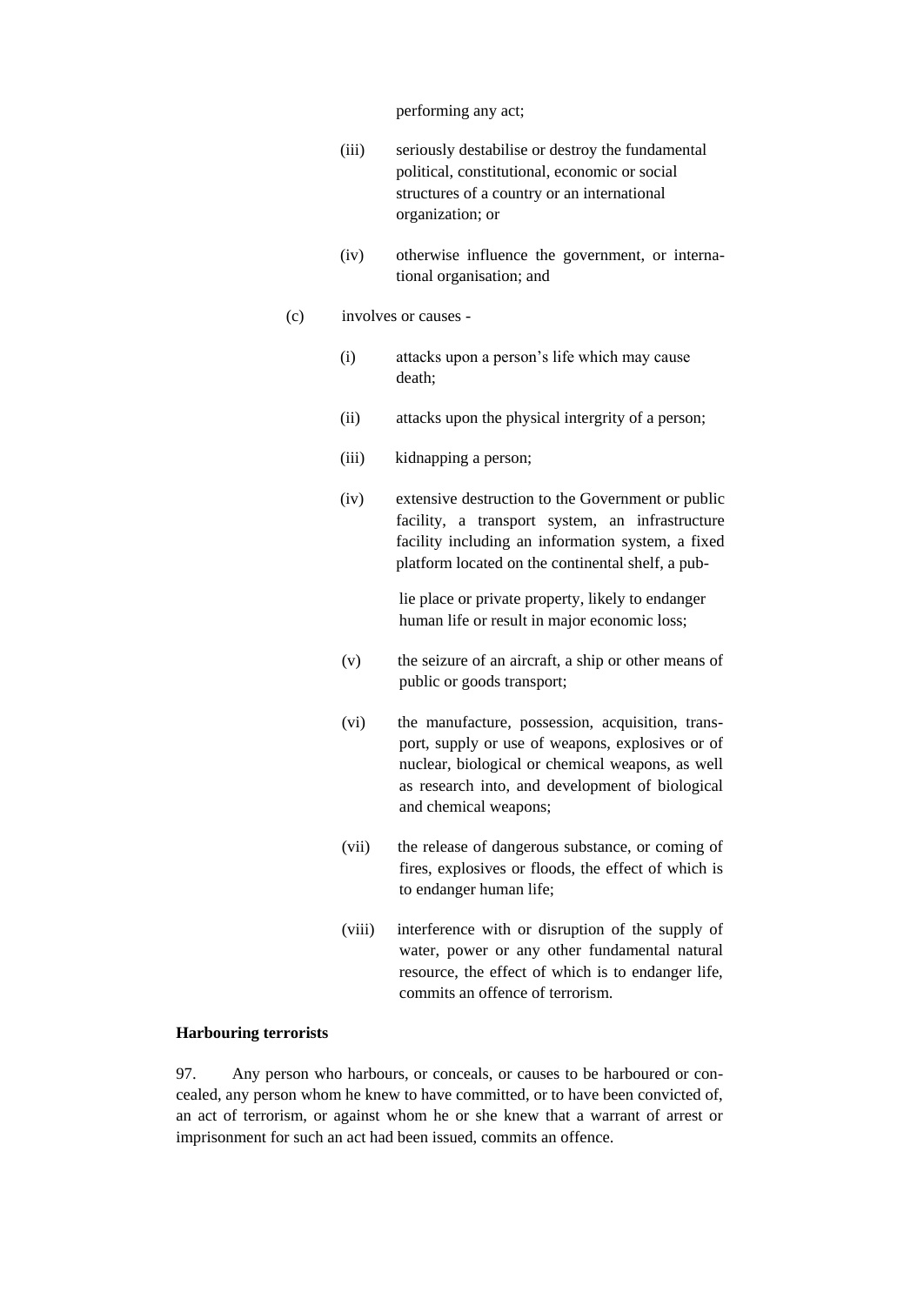#### **Information about acts of terrorism**

98. (1) Subject to subsections (2) and (3), where a person has information which he knows or believes might be of material assistance -

- (a) in preventing the commission by another person of an offence of terrorism; or
- (b) in securing the apprehension, prosecution or conviction of another person for an offence under this part, and the person fails to disclose the information to a police officer at any police station as soon as reasonably practica-

ble, that person commits an offence.

(2) It shall be a defence for a person charged under subsection (1) to prove that he or she has reasonable excuse for not making the disclosure.

(3) Subsection (1) does not require disclosure by a law practitioner of any information, or a belief or suspicion based on any information, which he or she obtained in privileged circumstances.

(4) For the purpose of subsection (3), information is obtained by a law practitioner in privileged circumstances where it is disclosed to him or her -

- (a) by his or her client in connection with the provision of legal advice, not being a disclosure with a view to furthering a criminal purpose;
- (b) by any person for the purpose of actual or contemplated legal proceedings, and not with a view to furthering a criminal purpose.

#### **Obstruction of terrorist investigation**

99. (1) Any person who-

- (a) discloses to another anything which is likely to prejudice a terrorist investigation;
- (b) interferes with material which is likely to be relevant to a terrorist investigation, commits an offence.

(2) It shall be a defence for a person charged with an offence under subsection (1) to prove -

- (a) that he or she did not know and had no reasonable cause to suspect that the disclosure was likely to affect a terrorist investigation; or
- (b) that he or she had a reasonable excuse for the disclosure or interference.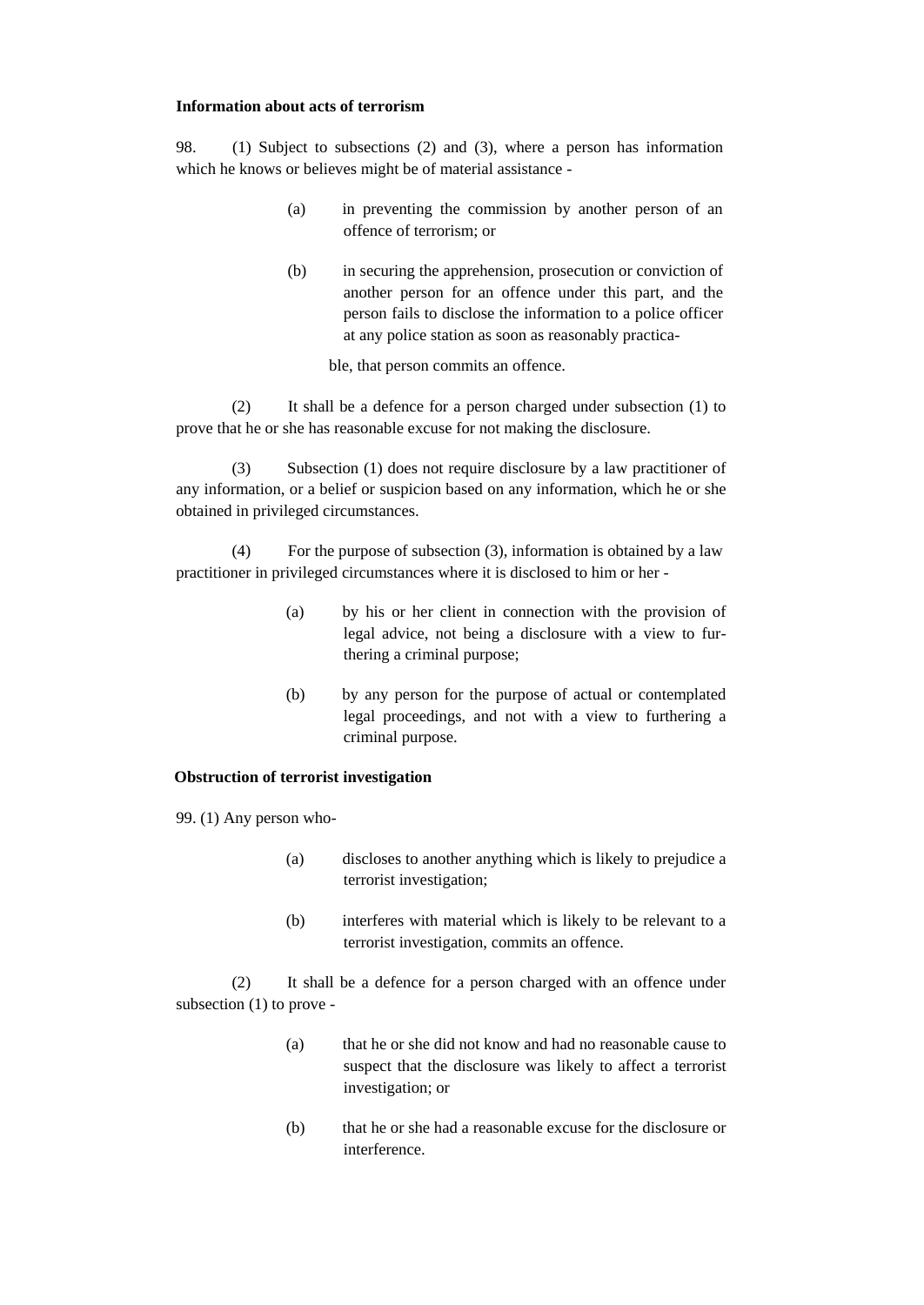(3) Subsection (1) does not apply to a disclosure which is made by a law practitioner -

- (a) to his or her client in connection with the provision of legal advice, not being a disclosure with a view to furthering a criminal purpose;
- (b) to any person for the purpose of actual or contemplated legal proceedings, and not with a view to furthering a criminal purpose.

## **Hostages**

100. (1) In this section, "third party" means a State, an international organization, a natural or juridical person or a group of persons.

- (2) Any person who
	- (a) seizes or detains; or
	- (b) threatens to kill, injure or continue to detain another person in order to compel a third party to do or abstain from doing any act, as an explicit or implicit condition for the release of the hostage, commits an offence.

## PART VIII - DEFAMATION AND CRIMEN INJURIA

#### **Definition of defamatory matter**

101. "Defamatory matter" means matter likely to injure the reputation of any person by exposing him or her to hatred, contempt of ridicule, or likely to damage the person in his or her profession or trade by an injury to his or her reputation, and it is immaterial whether at the time of the publication of the defamatory matter the person concerning whom the matter is published is living or dead.

#### **Definition of publication**

102. (1) A person publishes a defamatory matter if he or she causes the print, writing, painting, effigy or other means by which the defamatory matters is conveyed to be dealt with, either by exhibition,reading, recitation, description,

delivery or otherwise, so that the defamatory meaning thereof becomes known or is likely to become known to either the person defamed or any other person.

(2) It is not necessary for defamation that a defamatory meaning should be directly or completely expressed, and it suffices if such meaning and its application to the person alleged to be defamed can be collected either from the alleged defamation itself or from any extrinsic circumstances, or partly by the one and other means.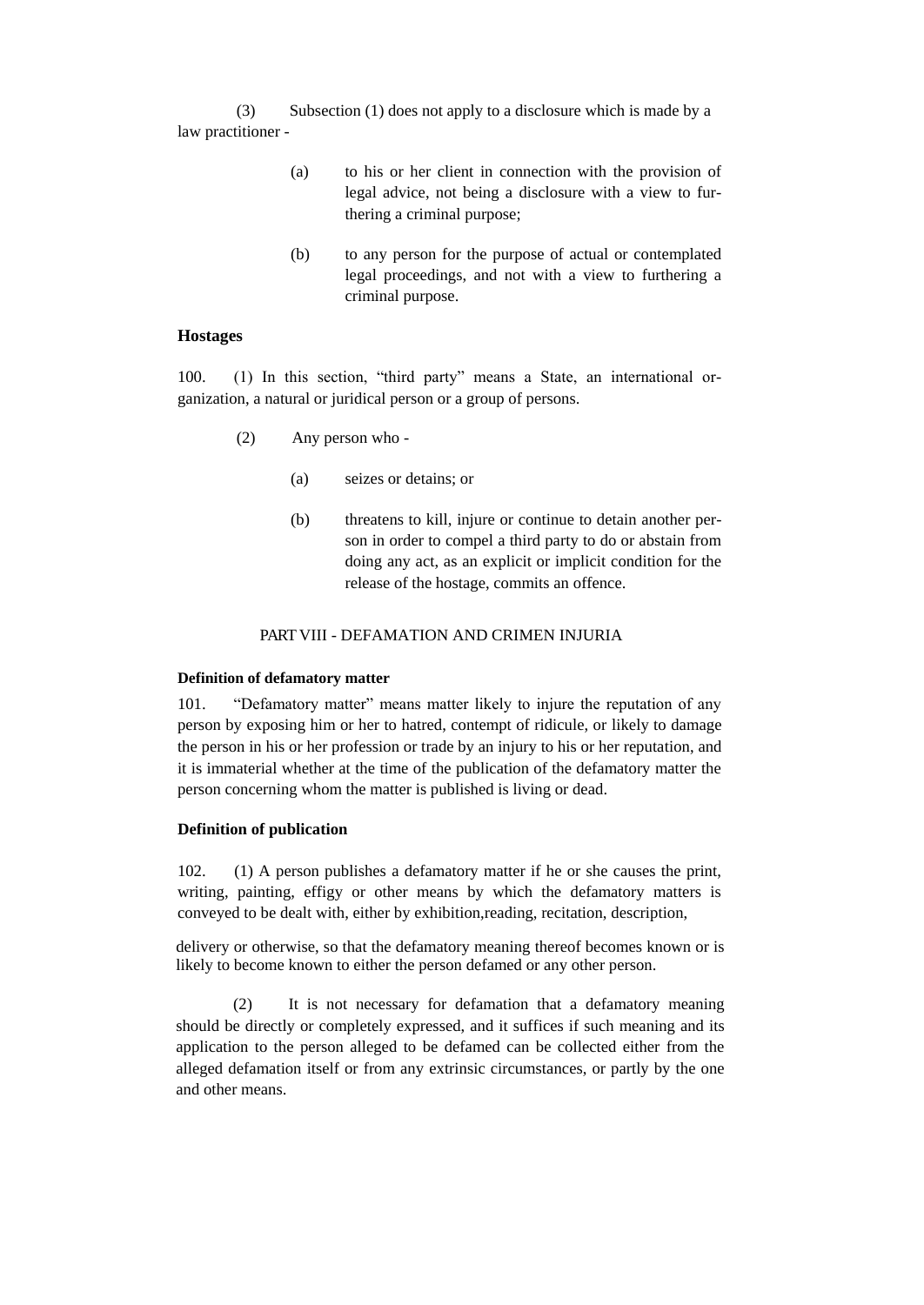## **Definition of unlawful publication**

103. Any publication of defamatory matter concerning a person is unlawful within the meaning of this Part, unless -

- (a) the matter is true and it was for the public benefit that it should be published; or
	- (b) it is privileged on one of the grounds set out in this Part.

#### **Defamation**

104. A person who, by print, writing, painting or effigy, or by any means otherwise than solely by gesture, spoken words or other sounds, unlawfully publishes any defamatory matter concerning another person, with intent to defame that other person, commits an offence of defamation.

## PART IX - OFFENCES RELATED TO MARRIAGE

#### **Cases in which publication of defamatory matter is conditionally privileged**

105. A publication of defamatory matter is privileged, on condition that it was published in good faith, if the relation between the parties by and to whom the publication is made is such that the person publishing the matter is under a legal, moral or social duty to publish it to the person to whom the publication if made or has a legitimate personal interest in so publishing it, and the publication does not exceed either in extent or matter what is reasonably sufficient for the occasion, and in any of the cases namely -

> (a) if the matter is published is in fact a fair report of anything said, done or shown in a civil or proceeding before

any court prohibits the publication of anything said or shown before it, on the ground that it is seditious, immoral or blasphemous, the publication thereof shall not be privileged;

- (a) if the matter is published is a copy or reproduction, or in fact a fair abstract, of any matter which has been previously published, and the previous publication of it was or would have been privileged under section dealing with cases in which publication of a defamatory matter is absolutely privileged;
- (b) if the matter is an expression of opinion in good faith as to the conduct of a person in relation to any public question or matter, or as to his or her personal character so far it appears in such conduct;
- (c) if the matter is an expression in good faith as to the conduct of any person as disclosed by evidence
- (d) if the matter is published concerning a person subject to military discipline for the time being, and relates to his or her conduct as a person subject to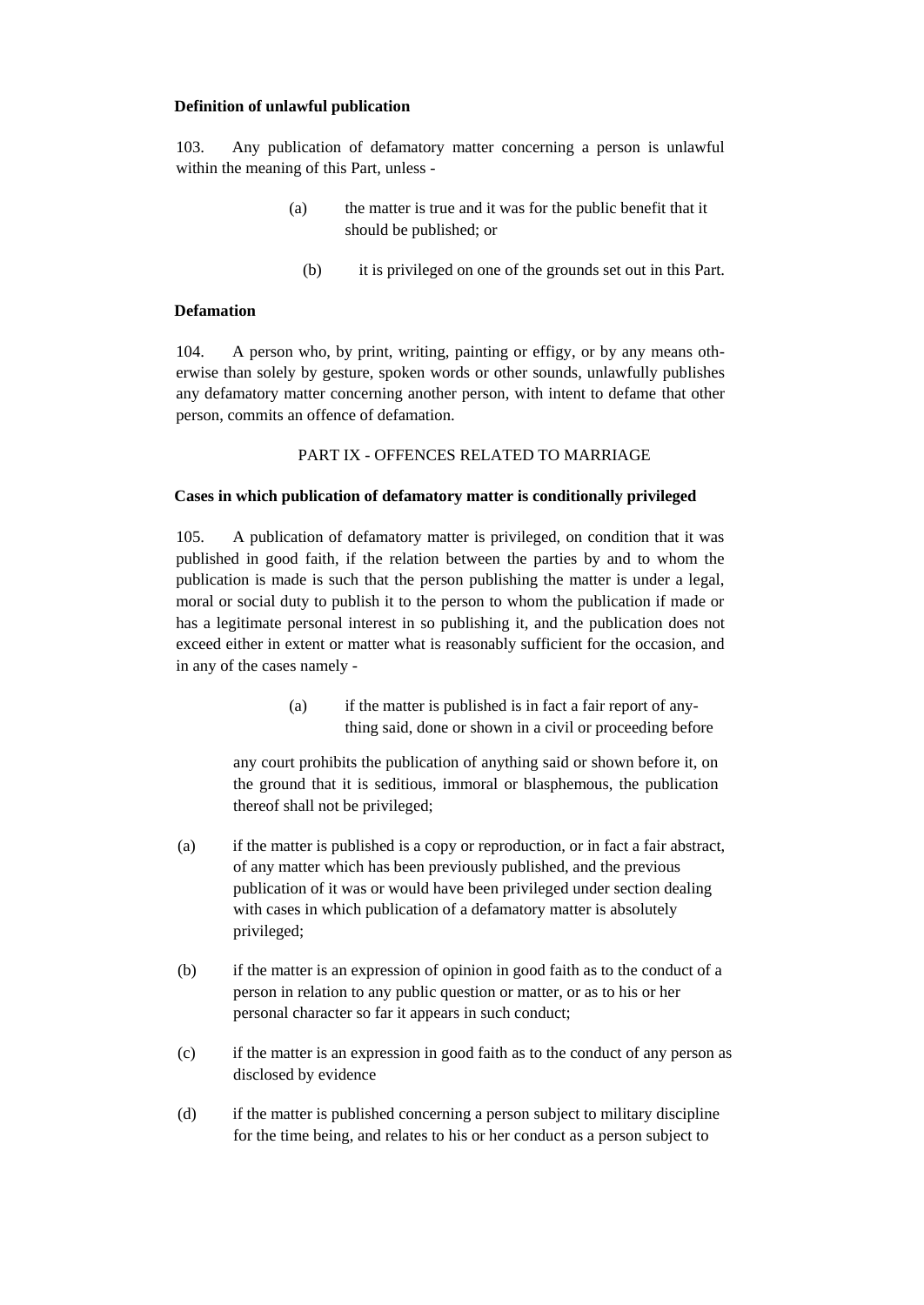such discipline, and is published by some person having authority over him or his in respect of such, and to some person having authority over him or her in respect of such conduct;

- (e) if the matter is published in the course of any judicial proceedings by a person taking part therein as a judge, magistrate, commissioner, advocate, assessor, witness or party thereto;
- (f) if the matter published is in fact a fair report of anything said, done or published in the Cabinet of Ministers or in Parliament; or
- (g) if the person publishing the matter is legally bound to publish it.

Where a publication is absolutely privileged, it is immaterial for

the purposes of this Chapter whether the matter is true or false, and whether it is or is not known or believed to be false, and whether it is or is not published in good faith, but nothing in this section shall exempt any person from any liability to punishment under any other Chapter of this Code or under any other written law in force within Lesotho.

## **Explanation as to good faith**

103. A publication of defamatory matter shall be deemed not to have been made in good faith by a person, within the meaning of section dealing with cases in which publication of defamatory matter is conditionally privileged, if it is made to appear either -

- (a) that the matter was untrue, and that he or she did not believe it to be true, or
- (b) that the matter was untrue, and that he or she published it without having taken reasonable care to ascertain whether it was true of false; or
- (c) that, in publishing the matter, he or she acted with intent to injure the person defamed in a substantially greater degree or substantially otherwise than was protection of the private right or interest in respect of which the claims to be privileged.

## **Bigamy**

104. A person who unlawfully and intentionally enters what purports to be a lawful marriage ceremony with any person while lawfully married to another commits an offence of bigamy unless -

- (a) the previous marriage is under customary law and the person is marrying another wife under customary law;
- (b) the previous marriage has been dissolved or annulled by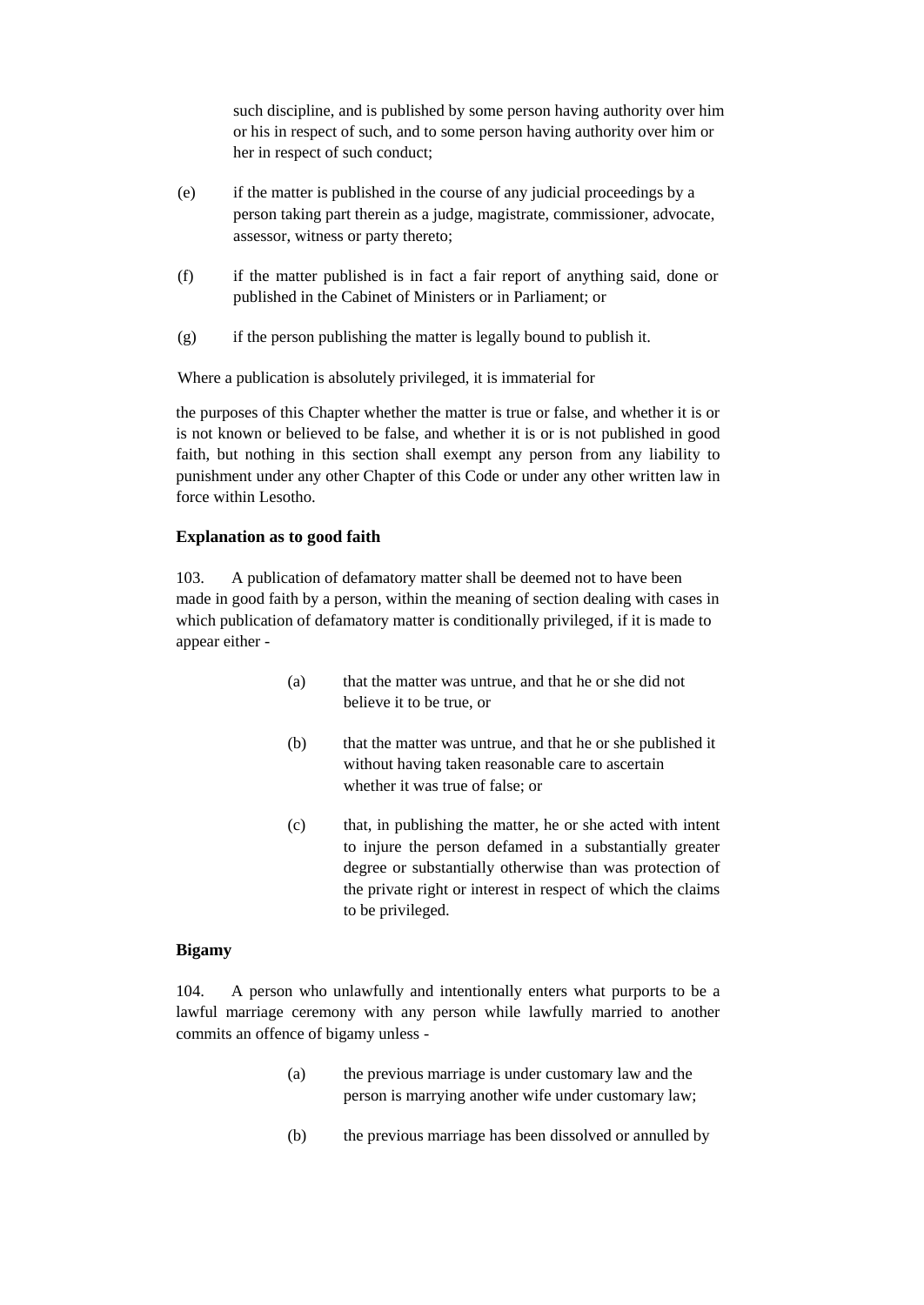a competent court of law;

(c) the husband or wife has been continually absent from the person for a period of 7 years and has not been heard

of by that person as being alive for that period.

#### **Marriage with dishonest or fraudulent intent**

108. A person who dishonestly or with fraudulent intention goes through a ceremony of marriage knowing that he or she is not lawfully married commits an offence.

## PART X - PENALTIES

#### **Penalties**

109. (1) Upon convicting a person for an offence provided for in this Code, the court may impose such penalty in the manner provided for in this section.

(2) Upon conviction for an offence under any of the sections set out in the Schedule, a court may sentence the convicted person to a penalty in terms of a fine level of the Schedule up to the maximum penalty prescribed.

(3) Where no penalty is provided for in the Schedule, the court may impose, on a person convicted for an offence provided for in this Code, such penalty as provided for by any other law, and where no such penalty is provided for in any other law the court shall impose a penalty that it thinks fit, taking into consideration the gravity of the offence and the Sentencing Guidelines issued by the Chief Justice under the Criminal Procedure and Evidence Act, 1981.

(4) Where an imprisonment penalty is listed, then it shall not be open to a court to impose a fine in lieu of the penalty listed or to suspend the sentence.

(5) The Minister responsible for justice may, by notice published in the Gazette, amend the Schedule.

## **SCHEDULE**

## **PENALTIES**

#### **Fine levels**

Level 1: a fine up to M1000.00;

Level 2: a fine between M1000.00 and M5000.00;

Level 3: a fine between M5000.00 and M10,000.00;

Level 4: a fine between M10,000.00 and M15,000.00;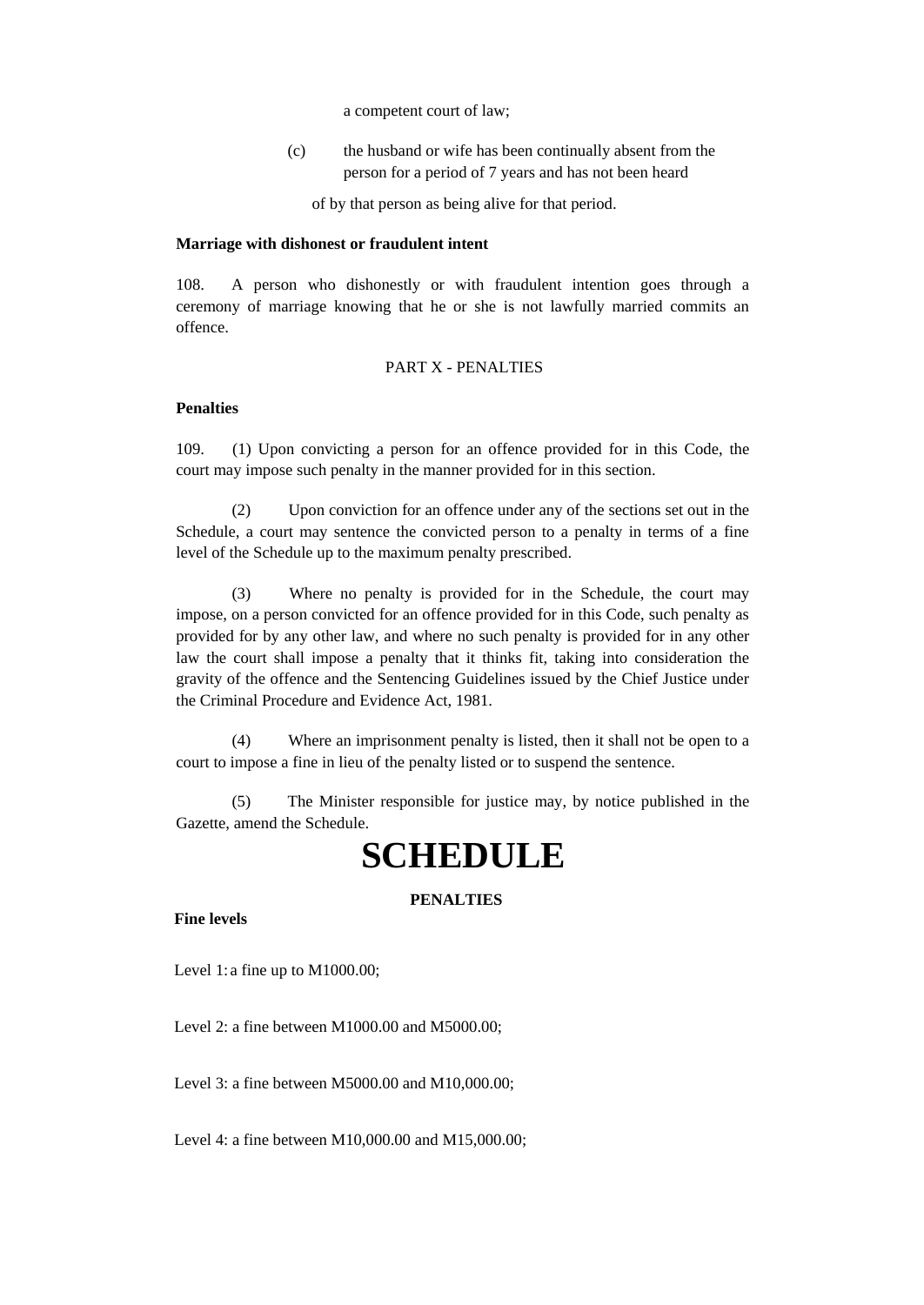Level 5: a fine between M15,000.00 and M20,000.00.

## **Section:**

- 31. Assault: a fine under level 3 or imprisonment up to 1 year or both;
- 32. Aggravated Assault: a fine under level 4 or imprisonment up to 8 years or both;
- 39. Culpable homicide resulting from Suicide Pact: Imprisonment up to 5 years;
- 42. Culpable Homicide: a fine under level 5 or life imprisonment;
- 46. Abortion: a fine under level 3 or imprisonment up to 3 years;
- 47. Abduction: a fine under level 3 or imprisonment up to 3 years;
- 52. Indecent Assault: a fine under level 3 imprisonment up to 3 years;
- 57. Public Indecency: a fine under level 2 imprisonment up to 1 year or both;
- 58. Theft: a fine under level 4 or imprisonment up to 10 years or both;
- 65. Robbery: imprisonment up to 18 years;
- 66. House-breaking: a fine under level 2 or imprisonment up to 6 years;
- 68. Receiving Stolen Property: a fine under level 4 or imprisonment up to 5 years or both;
- 69. Fraud: imprisonment up to 20 years;
- 70. Extortion: imprisonment up to 15 years;
- 74. Arson: a fine under level 5 or imprisonment up to 15 years or both;
- 75. High treason: imprisonment up to 20 years or death by hanging;
- 76. Failure to prevent or report a treasonable conduct: imprisonment up to 5 years;
- 81. Bribery: imprisonment up to 20 years;
- 88. Obstructing the course of Justice and officially constituted public enquiry: a fine under level 3 or imprisonment up to 3 years or both;
- 90. Escape from lawful custody: imprisonment up to 5 years.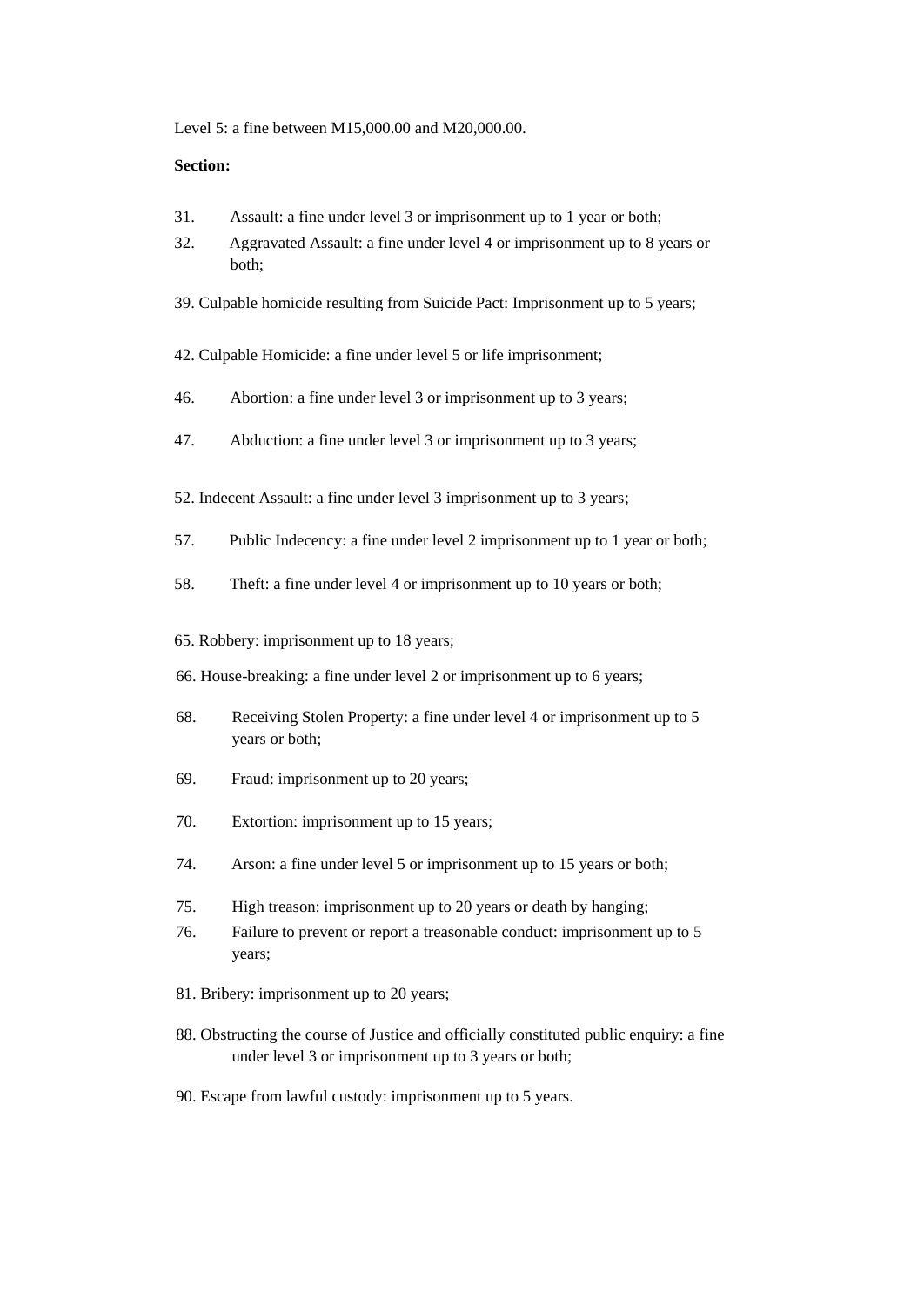## **NOTE**

- 1. Act No.9 of 1981<br>2. Act No. 4 of 2000
- 2. Act No. 4 of 2000

## GOVERNMENT NOTICE NO. 11 OF 2012

## **Statement of Objects and Reasons of the Penal Code Act, 2010 (Circulated by the Authority of the Minister of Law and Constitutional Affairs) 1. The Purpose of a penal code**

Lesotho at present has a criminal law system based on the Roman-Dutch law, otherwise known as the common law. This is a system of law which was inherited from the protectorate days and is essentially the legal system which was initially applied in the Cape Colony and subsequently in the Union and Republic of South Africa. The sources of the common law are based on the expert legal writings and decisions of the courts of law in Lesotho and South Africa which have built up over the year into a body of law contained in the various law reports.

The alternative to a common law system of criminal justice is a codified system. Under such a system, the main source of criminal law is a penal code, which sets out in straightforward terms the general and specific rules of criminal law. Criminal law matters might also be contained in statutes, which will be enforced alongside the Code, but most of the day to day criminal law matters will be found in the Code.

This is the system which is favoured in the vast majority of African countries, as well as in the overwheldming majority of jurisdictions all over the world. Criminal codes are in force in most Commonwealth countries, including, to name just a few, Ghana, Nigeria, Zambia, Botswana, Kenya, Canada and parts of Australia. In the Southern African region, Botswana introduced a penal code in 1964, and that country's experience of codified penal law has been extremely positive.

## **2. The case for codification**

There are strong arguments in favour of codification. The most immediate of these is undoubtedly the attraction of simplicity and convenience: a code states the law unambiguously and in short form. The person using it therefore does not have to search out the legal rule in a variety of judgements scattered in the law-

report; one has the basic rule there before him or her in a short document. From the point of view of public access to law, therefore, the attractions of codification are strong.

Codification of the law does not completely eliminate the need to refer to the reports of courts decisions. In those jurisdictions in which criminal codes are employed the courts obviously still refer to courts precedents, principally to explain the application of provisions in the code. A body of case law will therefore build up, although in a code jurisdiction this body of case law will tend to be much less extensive than in an uncodified jurisdiction.

The status of court decisions reached before the introduction of the Code may still be referred to although the main source of the law will be the law as stated in the Code.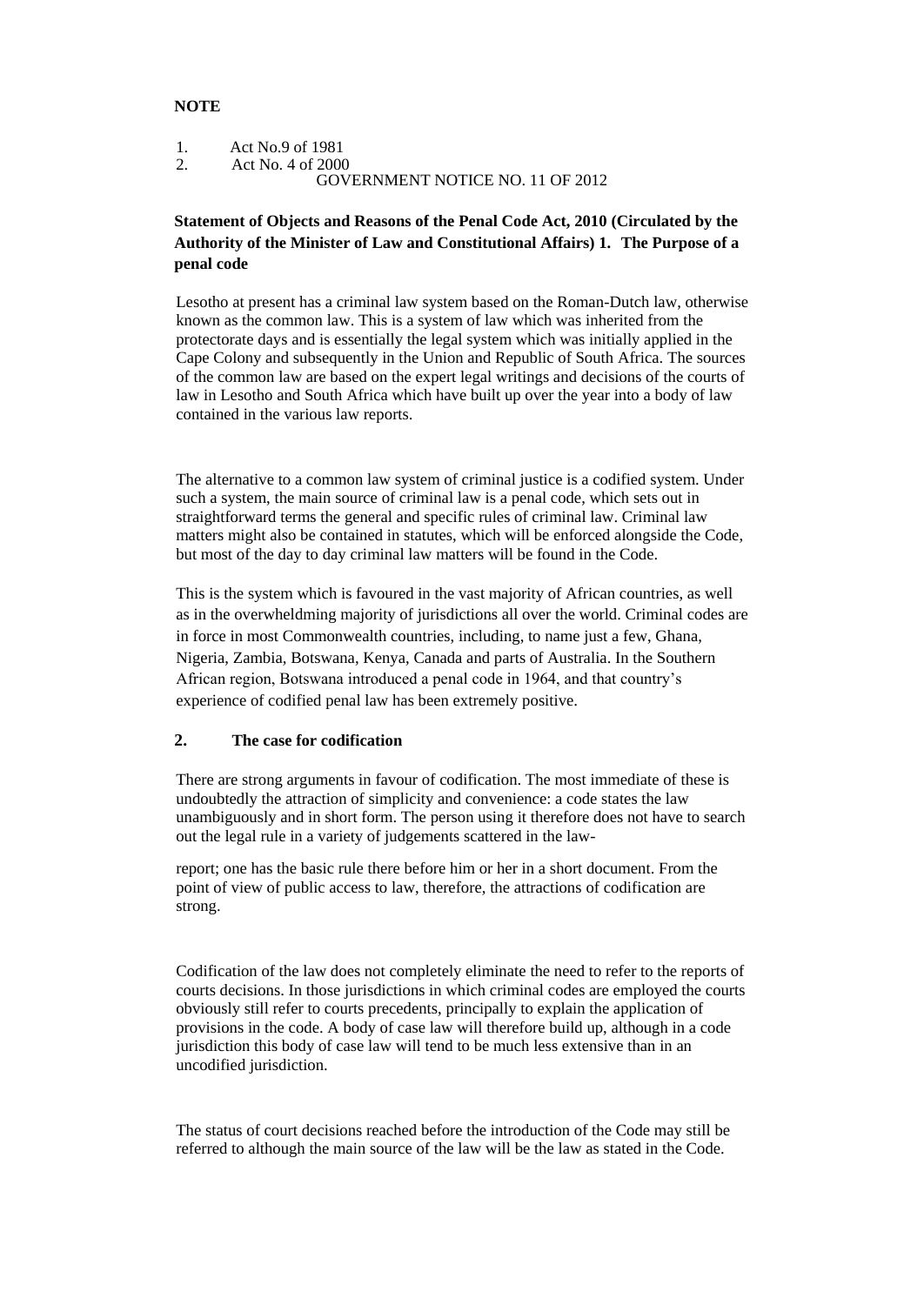Pre-code decisions may nonetheless throw light on ambiguities or unexpected difficulties.

The accessibility of the law brought about by codification is particularly desirable in circumstances where it may not always be possible to gain access to full sets of law reports or up-to-date textbooks. For the magistrate or prosecutor working away from the main centre, this is a particularly attractive feature. Most clauses of the Code are accompanied by commentaries which are not part of the law but aid in the construction of the Code in order to provide a clear idea of the law without it being necessary to resort to expensive and increasingly complex text books. These commentaries will be published separately in a booklet form.

From the point of view of the police, a criminal code is a very useful document as it is immediately possible to identify offences in accordance with the scheme of offenses laid out in the code. Policemen therefore will be able to see the definitions of offenses set out clearly in a way which should be intelligible to those who have not necessarily had a legal training.

The process of codification also provides an important incidental benefit. When a code is introduced, the legislature has the opportunity to make certain reforms in criminal law. The Code thus offers a chance to bring the law up-to-date, taking into account the major developments in criminal law which have occurred in recent years. **2. The content of the Code**

A basic question which has to be addressed is that of deciding whether a new code should be a codification of the existing Roman-Dutch law or whether it might follow another pattern. In this Code, the option favoured is that of the embodiment in the Code of the rules of the existing Roman-Dutch law, but modified where it has been thought that modification is appropriate. The main grounds for such modifications have been the successful application in other jurisdictions (particularly within the Commonwealth) of rules which have found wide favour among judges and legal commentators.

To a very considerable extent, then, this Code does not involve any change in the law of Lesotho. It is not therefore a radical document, proposing fundamental legal changes. Most of its provisions are no more than the restatement, in clear and concise form, of the existing law.

The values embodied in this Code are the values of the existing law, which has been applied over the years within Lesotho. There is therefore nothing in it which departs in any substantial way from the social and legal basis of Lesotho society. The main aim of the drafting exercise has been to produce clear statements of the law with a view to creating a logical and easily-applied system of criminal justice.

For this reason, the Code would not require those concerned in the administration of justice to "re-learn" criminal law; most of it would be exactly the same and the terms used would be the same, but the law would merely be more directly stated. Indeed the task of the lawyer would become remarkably easier with the Code than it is under the uncodified system.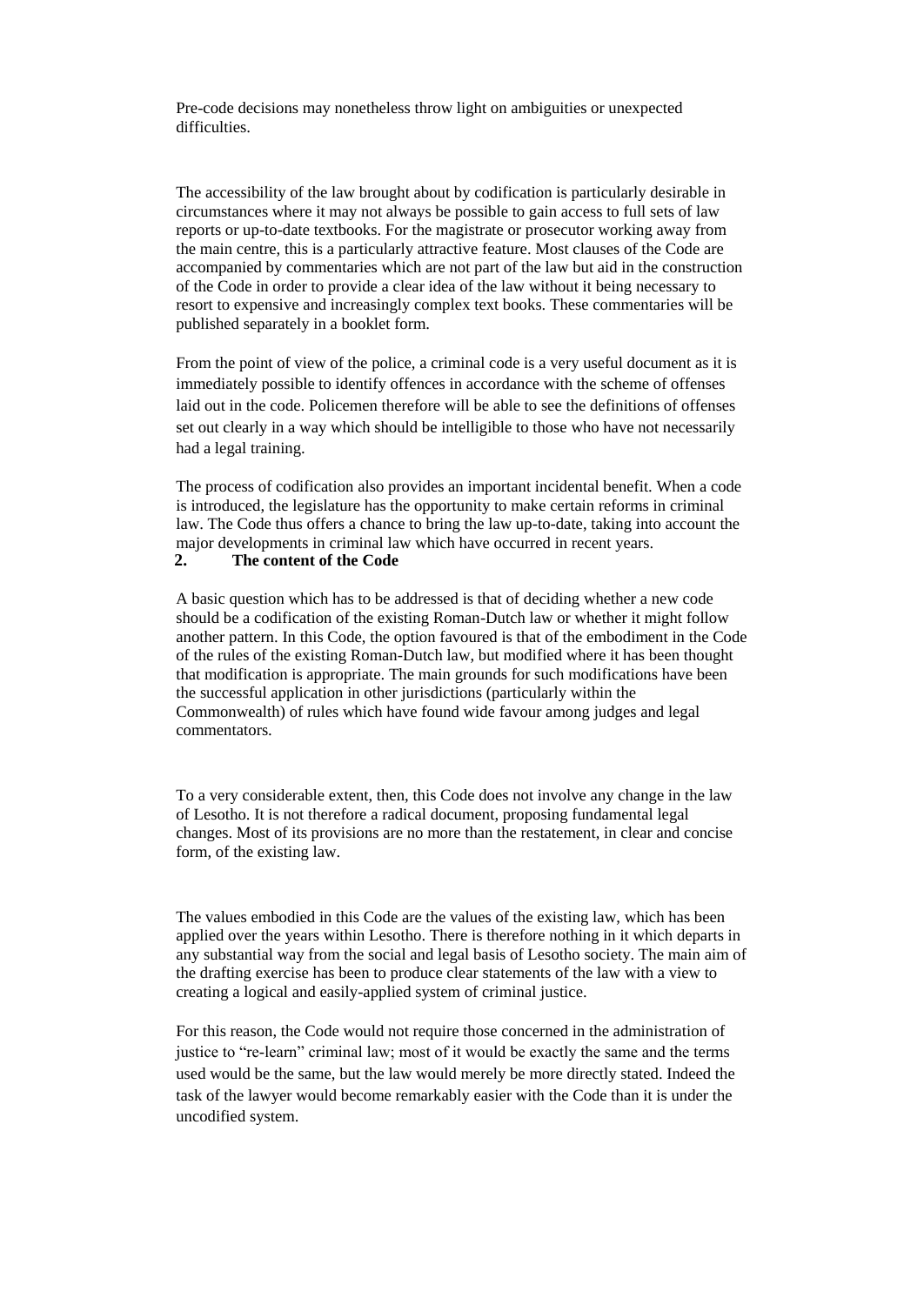Not every criminal matter can be included in a code. Criminal law statutes remain largely untouched. Road Traffic offences, for example, are not included in the Code, nor is any change proposed to the provisions in the Internal Security Act, although some of the offences created by that Act are embodied in the Code itself. This is purely for convenience, as it is desirable, as far as possible, to find as much of the criminal law in one place.

## **3. The structure of the Code**

The Code is divided as follows:

## PART I - APPLICATION

This section deals with the territorial of the Code and with questions of interpretation.

## PART II - GENERAL PRINCIPLES OF CRIMINAL LIABILITY

In this section the basis of criminal liability is set out. Defences to criminal charge are defined.

## PART III - OFFENSES AGAINST THE PERSON

This section covers crimes such as homicides, rape, assault, etc.

## PART IV - OFFENSES AGAINST PROPERTY

This section covers offenses which are property-based: theft, fraud, arson etc.

## PART V - OFFENSES AGAINST ADMINISTRATION AND PUBLIC

## ORDER

The offences dealt with are those such as treason, sedition, bribery of officials and conduct threatening public order; also included are those offences which compromise the administration of justice (Perjury etc.).

## PART VI - PERNALTIES

This sets out the maximum penalties for a number of the offences contained in the Code. In many cases no penalty is set out, as it is thought desirable that the discretion of judges and magistrates be preserved. The judiciary will rely on sentencing guidelines issued by the Chief Justice.

## GOVERNMENT NOTICE NO. 17 OF 2012

## **Commentaries On The Penal Code Bill, 2010 Objective of the**

## **commentaries**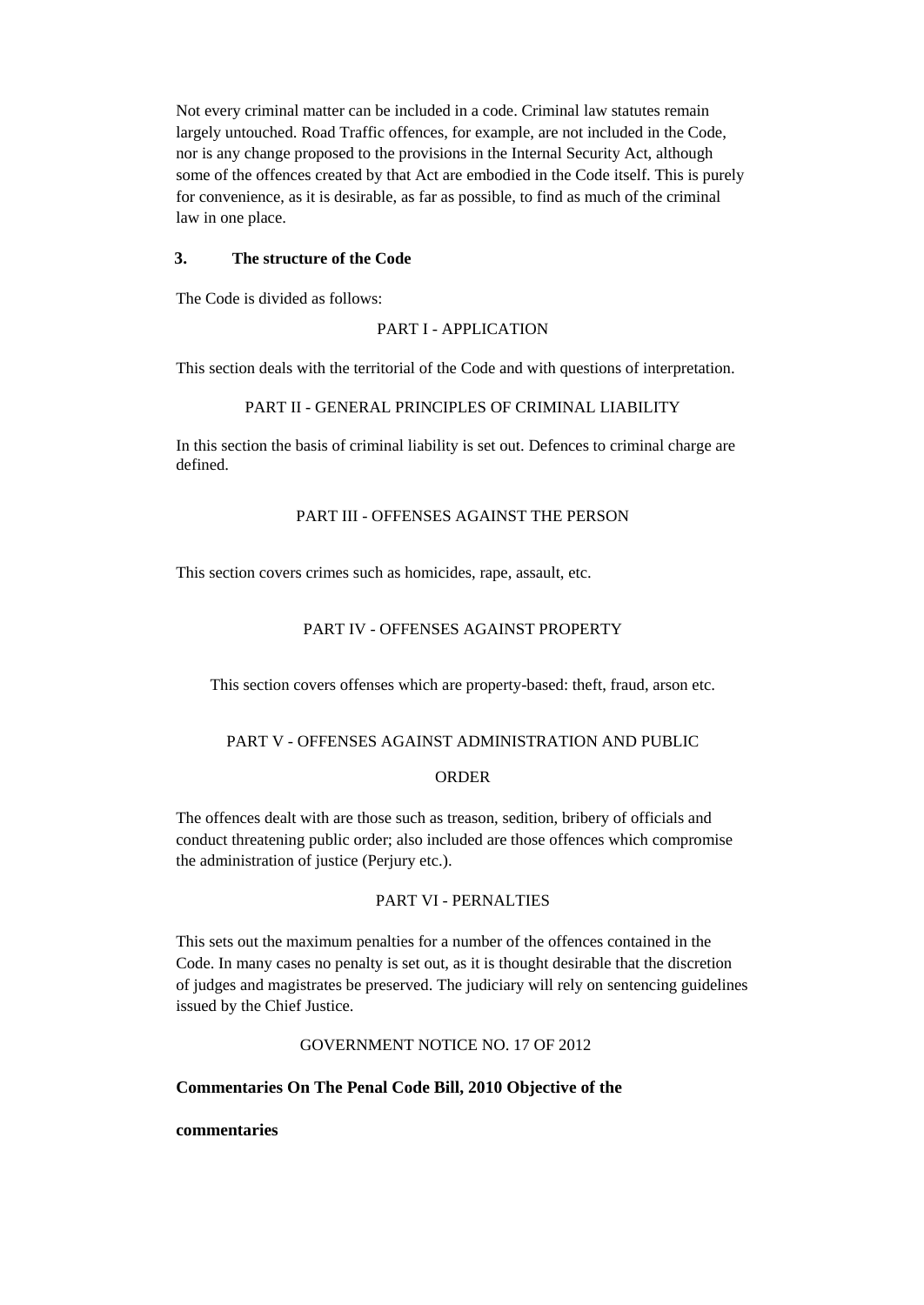The purpose of these commentaries is to provide members of the legislature, the police, law students, and the public generally with a guide offering an explanation on the provisions of the Penal Code Act (the Code). In that the Code codifies the current common law criminal justice system.

#### **Commentary: section 2**

The purpose of this section is to restrict the application of the Code. An important implication of this section is that statutory offences of strict liability will continue to be interpreted by the courts as strict liability offences and the requirements of this Code as to *mens rea* will not be taken into account. It is also stated that the Code does not have retrospective application. Military and police laws and regulations are unaffected by the Code.

It is a fundamental principle of criminal law recognized by subsection (2) that no person shall be tried, convicted and punished for an offence unless the offence is specified in a statute book. The Local and Central courts exercise a certain degree of jurisdiction over criminal matters, and this jurisdiction is not affected by this Code, but leaves open the possibility that the Government of Lesotho may, at some stage, wish to examine this matter.

Subsection (3), which reflects a very similar provision in the Penal Code of Botswana, states the well-known de *minimis* principle, and allows the court to discharge an offender where it would be inappropriate to proceed to conviction. An example of its application might be where a very aged person, of previously good record, commits a minor offence; the court might feel here that there is no point in proceeding to conviction and might discharge the accused. Obviously the circumstances in which such a provision might be invoked are going to be few and far between.

## **Commentary: section 3**

It is inevitable that problems of interpretation will arise in connection with this Code. In confronting these difficulties, the courts of Lesotho will resort to ordi-

nary rules of interpretation of statutes. An important difference between the precode position and the post-code position is that once the Code is introduced the courts would not need to observe the common law as expounded by the courts of law to the same extent. The main source of law, and the one with the greatest authority within Lesotho, would then be the Penal Code Act of Lesotho. The text of the Code would be the ultimate foundation of the criminal law.

#### **Commentary: sections 5 -11**

Sections 5 - 1 1 deal with the question of the jurisdiction of the Lesotho courts. The issue of jurisdiction has occasioned some difficulty in common law systems, where two main theories have been supported.

According to the initiatory theory, a criminal act takes place where the initiating acts of the *actus reus* are performed. The terminatory theory, by contrast, regards the place where the effects of the acts are felt as being the place of commission of the crime. Sections 6 and 9 of this Code incorporate elements of both theories and effectively give the courts of Lesotho a very wide jurisdiction.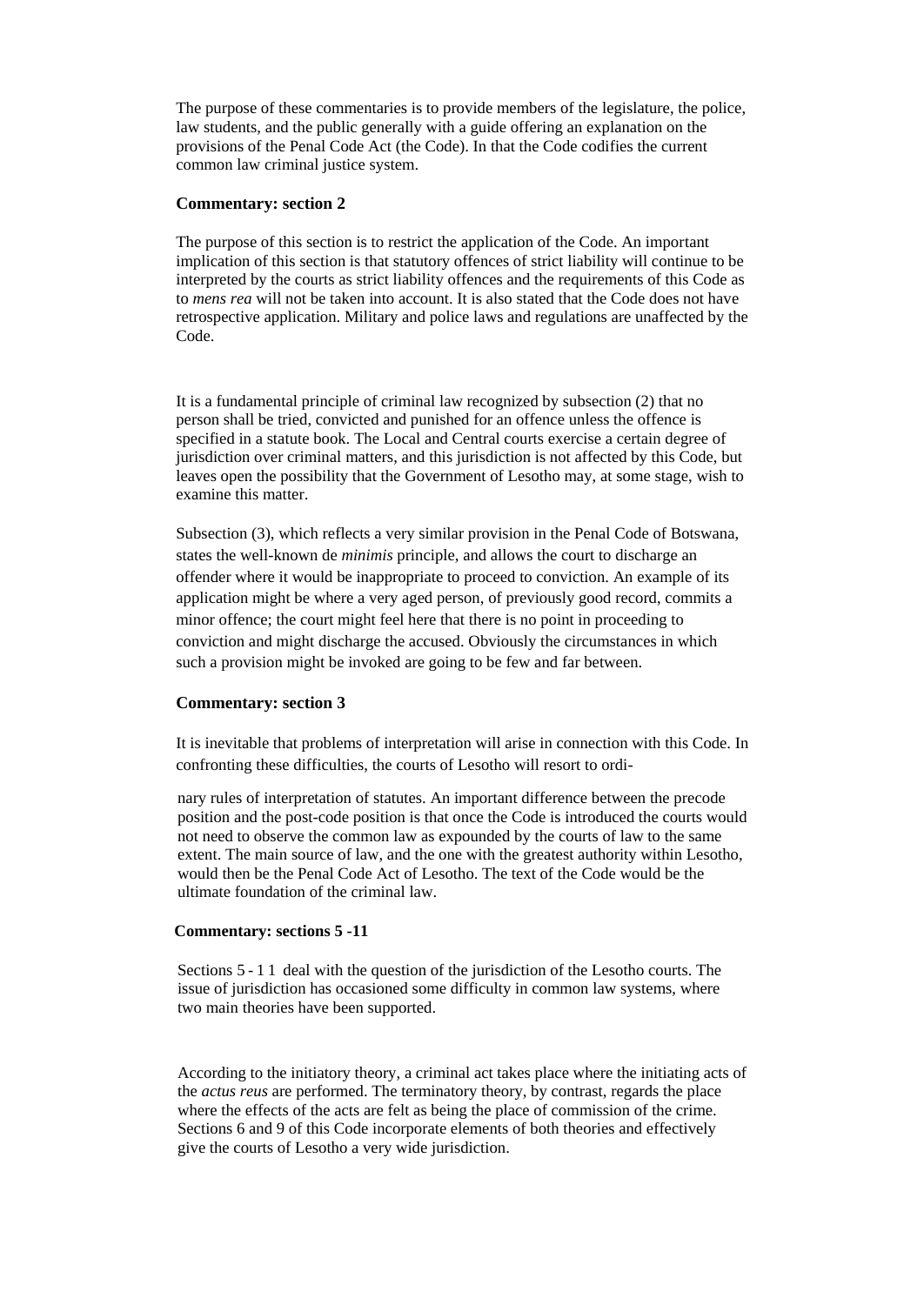The following examples illustrate the operation of the rules proposed here. A, in Lesotho, posts poison to B in Swaziland and B eats the poison in Swaziland and dies there. A may be tried for murder in Lesotho even though the death has taken place in Swaziland. (He or she could also be tried in Swaziland.)

A decides to commit fraud on B. He or she posts a letter in Lesotho arranging an appointment with B in Harare. He or she then leaves Lesotho and travels to Harare for the appointment, at which he makes fraudulent misrepresentations to B. The act of posting the letter is punishable in Lesotho.

A, acting outside Lesotho, encourages B to commit robbery within Lesotho. Later, A ventures into Lesotho; he or she may be prosecuted in Lesotho in respect of the act of incitement committed outside the country.

#### **Commentary: section 6**

This section states the rule against being punished twice for the same offence, but leaves prosecution for murder or culpable homicide open in those cases where the victim dies after a conviction for assault has already been secured.

This matter is further dealt with in the Criminal Procedure and Evidence Act, 1981, which lists the available pleas.

#### **Commentary: section 7**

This section embodies, with some modification, the existing Roman-Dutch law on the age of criminal responsibility and incorporates the age of criminal responsibility recommended under the U.N. Convention on the Rights of the Child. The age at which a legal system begins to hold a person criminally responsible is an arbitrary matter, as the achieving of maturity is something that happens at different times in different individuals. There is a widely-held view, however, that the age of seven is a significant age as far as the development of conscience is concerned.

The second part of this provision modifies the existing law. Currently, Roman- Dutch law merely requires that the accused in this category should have known that what he was doing was wrong, although it is not clear whether this is moral or legal knowledge. This places great emphasis on knowledge of wrongfulness and ignores the importance of maturity in respect of self control. A young person may know that something is wrong, but may lack the maturity to conduct himself in accordance with that knowledge. It is inappropriate to hold responsible one who is not old enough to be able to behave in accordance with the requirements of the law, and for this reason the test stated above seems preferable.

#### **Commentary: section 8**

The general principle currently recognised by the criminal law is that responsibility is imposed only in respect of positive actions. There are circumstances, however, where the law recognises the existence of a duty to act. These are set out in subsections (1) - (3). The following examples demonstrate the operation of these subsections:

(a) Duty imposed by law.

A public official who fails to perform the functions required by law may be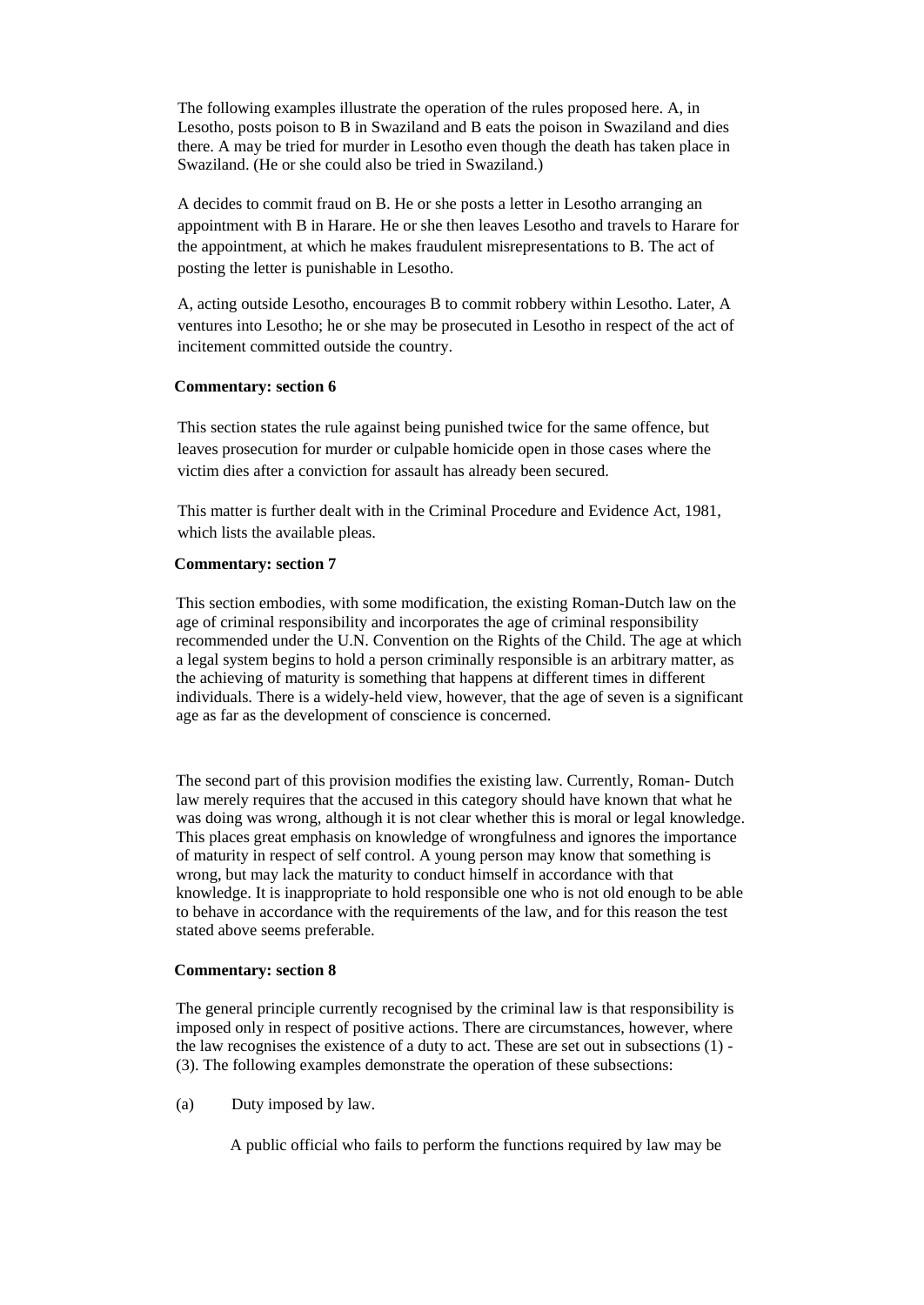criminally responsible for harm which results from that failure. An inspector of machinery, for instance, who fails to carry out an inspection required could be guilty of culpable homicide in respect of deaths which result from that omission. For this liability to be imposed, however, the omission would have to arise either from a deliberate decision not to perform the duty (a deliberate omission) or from negligence of a high order. Negligence which is less than gross should not normally give rise to criminal liability.

(b) Duty flowing from an assumed or natural relationship.

A parent who, being in a position to provide food, fails to do so for a child may be held responsible for the consequences of this failure. Similarly, a person who voluntarily agrees to look after the child of another and who then fails to take care of that child could be held responsible for harm that befalls the child.

(c) Duty arising from an agreement.

If a person agrees with another to watch a fire on that other's behalf, and then fails to do so, such a person may be held accountable for the c o n s e quences of the failure.

Subsections (3)-(5) create new forms of criminal liability which are currently not recognised in Roman Dutch law. Subsection (3) applies criminal sanctions in respect of a failure to rescue a person in danger. Under those legal systems based on English common law (and for these purposes Roman Dutch law may be so considered, in view of the influence of English criminal law on that system), there is no liability for failure to rescue. Therefore it is quite legal for an adult to stand by and watch a child drown in a puddle of water (provided there is no relationship of dependency between child and adult). The principle is firmly rejected in many other legal systems, where such a failure would be considered a crime. Subsections (4) and 5 provide for liability in situations where a person fails to impart to the police knowledge which they might have of the past or future commission of a crime involving danger to life. These sections are limited to such crimes, as it would be undesirable to extend the scope of potential liability here to include lesser offences. A lawyer who receives such information from a client would be under no obligation to impart it to the police, nor would a doctor have to do so. In each of these cases the value of preserving the principle of professional confidentiality justifies the exclusion. The conflict which this may involve with the public interest in the prevention and detection of crime is evident, but the values which the lawyer or client and doctor or patient exemptions embody are also extremely important. In particular, the need to maintain the medical confidentiality is seen by the medical profession as vital to public health goals. If people feel that they cannot consult doctors in confidence, then the health of the community may suffer. There may well be circumstances where a doctor may decide to breach a patient's confidence and inform the police of some matter of criminal significance, but this is a matter for the individual doctor's conscience and he will be unlikely to make such a decision lightly. If a doc-

tor decides against giving information, then he should not be placed underpressure from the criminal law to do so.

In the case of a lawyer, somewhat different considerations are involved; here the argument in favour of the client's privilege is that the right of the individual properly to instruct his or her own defence lawyer is a matter which would be seriously damaged if lawyers were placed under pressure from the law to divulge what passes between them and their clients.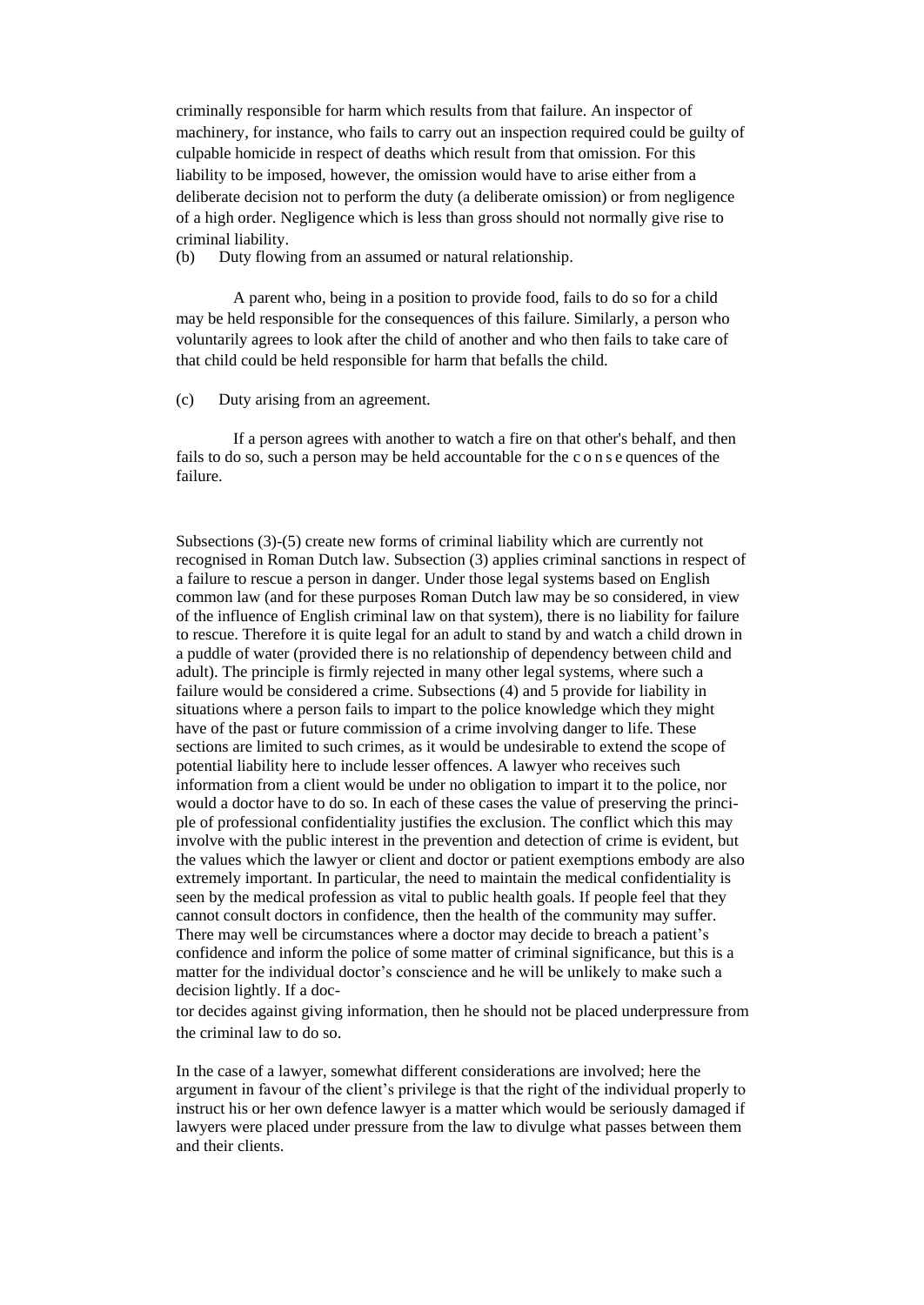#### **Commentary: section 9**

It is a basic principle of criminal liability that the accused should have committed a voluntary act (omissions constitute a special exception). An involuntary act is one which does not involve the exercise of the conscious will, or, to use different terms, it is one which the person does not "take himself to be doing". A reflex movement is the classic example of the involuntary act. A muscular spasm, being an act over which the person has no control, is also to be considered involuntary.

#### **Commentary: section 10**

This section deals with acts which may be considered involuntary, but which are involuntary in a different way from the reflex action-type act dealt with in section 9. In the case of a reflex action, consciousness is not impaired and the person may be fully conscious at the time of the action. In the case of automatic action, which is covered by section 10, the person acting is unconscious or has impaired consciousness. He or she may have no recollection of acting, or his or her recollection may be hazy. Such behaviour is known as automatic behaviour (automatism).

The defence of automatism is currently recognised by Roman Dutch law. The condition may be attributable to a variety of causes, the common feature being that the brain is adversely affected. Automatic behaviour may occur during, or immediately after an epileptic seizure; it may occur during a hypoglaecemic episode suffered by a diabetic; or it may be the result of concussion. Somnambulistic behaviour - sleepwalking - is also an example of automatic conduct, and may, rarely, result in the doing of violence by one who would not normally engage in such conduct. During a state of automatism the person may perform complex actions, but have no knowledge of what he or she is doing or why he or she is doing it. Usually there will also be no memory of it once he or she has recovered.

Although the law accepts that a person who acts in a state of automatism does not deserve to be convicted of an offence, there are strong policy reasons why not everyone who acts in this way should be acquitted. In the case of one who, knowing of his propensity to act automatically, nonetheless places himself in such a position where there is a risk of this occurring, then he or she is precluded from claiming the defence. It is necessary that he or she should have been reckless in taking a risk; a belief on his part that he or she is unlikely to cause damage would therefore serve to maintain the option of the defence for him.

Persons who act automatically and who are likely to be dangerous to others in the future may be acquitted but will be dealt with on the same basis as if they were insane offenders. This means that the court may assess whether their automatic conduct is likely to be repeated and, by applying the insanity provisions, may ensure that they are subjected to restraint. The subsection refers to mental disorder. Similar terms have given rise to difficulties in other legal systems; the term is defined in the interpretation section as embracing those conditions which involve temporary or permanent disruption of the mental state and consequently affect mood and behaviour, excluding those conditions which have an only incidental effect on the brain. Epilepsy would thus qualify as mental disorder for the purposes of this section; diabetes and concussion would not.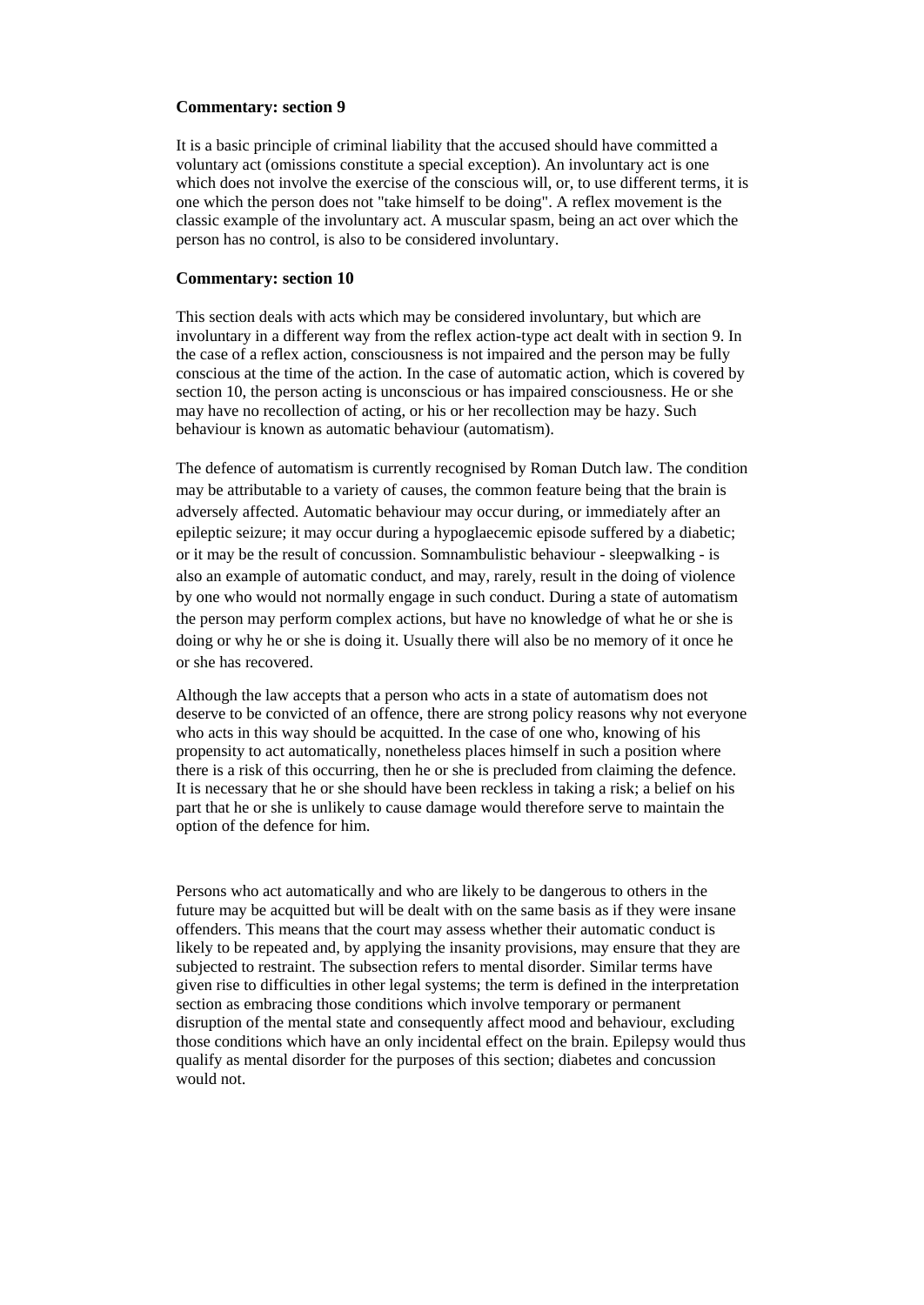#### **Commentary: section 11**

The effect of this section is to restrict liability to those cases where there is intention to cause harm, unless otherwise provided for in the Code or other legislation.

#### **Commentary: section 12**

This section defines the mental element *(mens rea)* which is required for any offence under the Act. Unintended consequences of action are not attributable to the person performing the action. Liability is imposed in respect of (1) those consequences which the person knows will occur as a result of his actions (whether or not he or she positively wants these consequences to occur); and (2) those consequences which he or she knows might occur but to the possibility of the occurrence of which he or she is indifferent. An illustration of the latter would be where A throws a heavy object out of the window. If he or she is aware of the

possibility that there might be somebody standing outside who could be harmed by the object, and he or she decides to go ahead and throw it anyway, he or she may be described as being reckless. The consequence in question - the object's hitting the person outside - is regarded as being intended by A and is attributable to him or her.

Recklessness as to an element of an offence may also be treated here as intention. This would give rise to liability in a case where, for example, a person knows that there is a possibility that an article she/he is buying is stolen but who does not bother to ascertain whether or not this is so. The fact that he or she is reckless may lead to the conclusion that he or she is deemed to have committed the offence intentionally.

A "real possibility" of the occurrence of an event means that there is a reasonably high chance that it will occur. This does not mean a probability. Of course, there may be a real possibility that something will occur even when it is unlikely to occur on a balance of probabilities.

Negligent conduct is not normally punishable under the Code unless it amounts to recklessness. A high degree of negligence(gross negligence) that is, conduct demonstrating that the person simply does not care about the safety of others - will probably be deemed to be recklessness and is punishable. Simple negligence - a failure to meet expected standards of care - is a matter for civil law and not for the criminal law. This is in accordance with the existing law.

## **Commentary: section 13**

Modem Roman Dutch law accepted such a defence some years ago in the De Blom decision, but this position has been subjected to considerable criticism. A major objection to allowing ignorance of the law as a defence is that it might make it very difficult to apply the criminal law if there were to be no presumption of knowledge of the law. The section suggested above avoids this criticism by allowing the defence only in those circumstances where the accused can show that he or she was unavoidably ignorant of the law. This will be difficult to do in practice. Nobody could be said to be unavoidably ignorant of the vast majority of the provisions of criminal law; doubt as to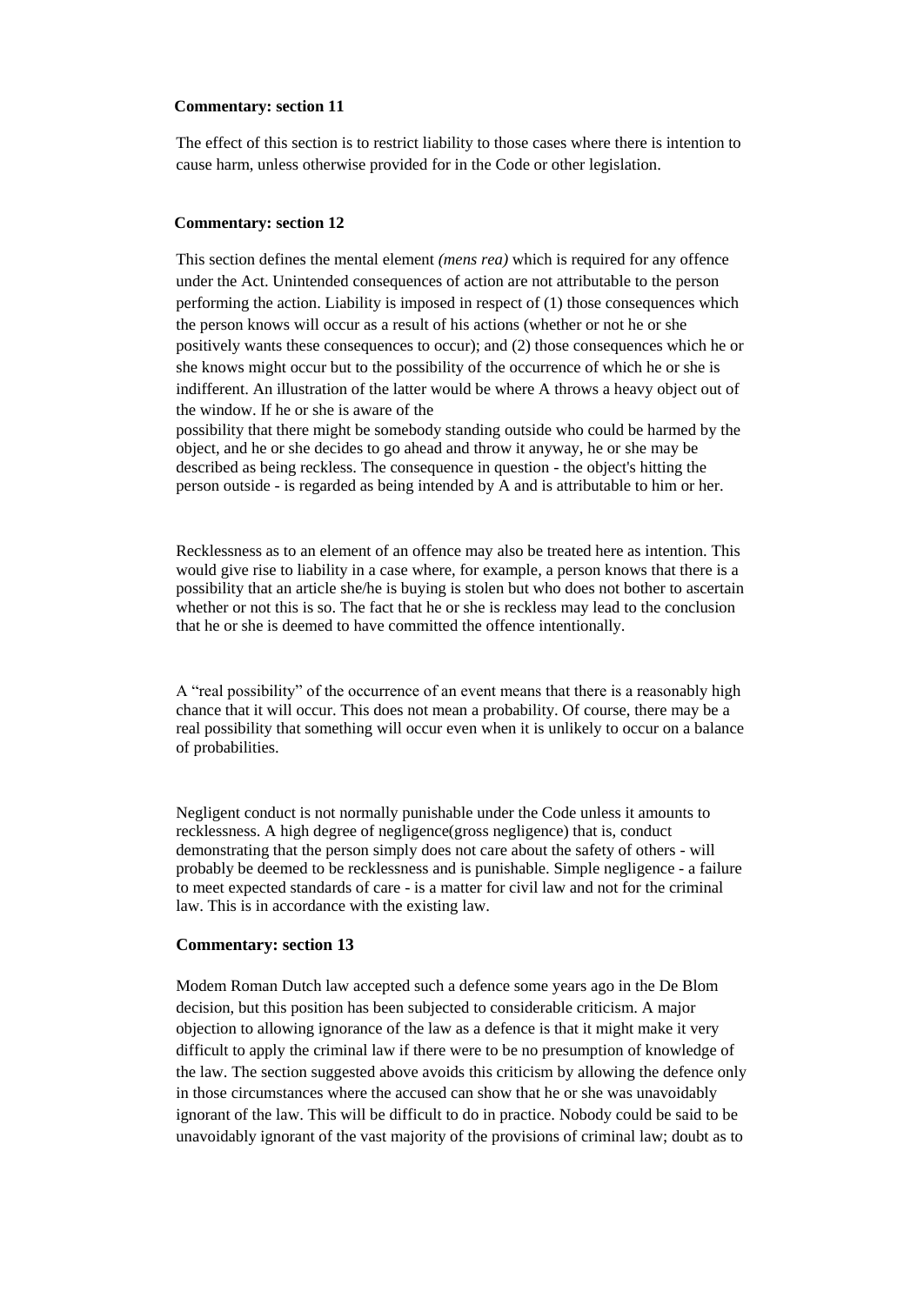legality can always be rectified by asking others. In the area of technical regulation, however, the person who does not normally operate in that particular area of activity could genuinely be ignorant and should be excused. A person who makes it his business to involve himself or herself in matters which are the subject of technical regulation should

take steps to inform himself or herself of the law, and he or she could not claim to have been unavoidably ignorant. In practice, therefore, only meritorious defendants could be expected to take advantage of this provision.

## **Commentary: section 14**

A mistake of fact is currently a defence under Roman Dutch law. If A gives B a bottle which he or she believes contains lemonade, whereas in reality it contains weed killer, he or she is not criminally liable for B's death if B drinks the weed killer and dies. His or her mistake here is one of fact; namely, he or she believed, mistakenly, that the liquid in the bottle was lemonade.

There has been some discussion in Roman Dutch law, as in other systems, of the question as to whether the mistake of fact needs to be a reasonable one. The weight of authority appears to be in favour of the view that a mistake need not be reasonable, as long as it is *bona fide* (honestly held). This section follows that view. If, in the example given above, the accused thought that the bottle contained lemonade even though no reasonable person would have reached that conclusion, it is still open to him or herself to claim the defence of mistake. The reasonableness, or otherwise, of a mistake will still play a part in the determination of whether the accused actually believed what he or she states that he or she believed. It may, in practice, be easier for an accused person to convince a court that he had made a mistake which the reasonable person might have made than for him or her to convince the court that he or she had held a belief which no reasonable person would have held.

#### **Commentary: section 15**

A claim of right exists where a person believes that he or she is entitled, in terms of the civil law, to do something. If it later transpires that he or she was in error in relation to the civil law right, he or she has a defence under this section. An example would be where A, believing that property belongs to him or her, disposes of it or destroys it. If he or she acted in the belief that he or she was the owner, he or she has a claim of right which entitles him or her to a defence. It should be noted that the defence only applies in relation to property. Claim of right has no effect in respect of other offences.

#### **Commentary: section 16**

The issue of whether an intoxicated person should be held responsible for criminal acts performed during a state of intoxication raises several major problems of policy. Firstly, there is the question of fairness to the accused. An intoxicated person may do things which are quite out of character and he or she may not fully realise the implications of what he or she is doing. Secondly, there is the question of public protection: if the courts were to accept a defence of intoxication, then accused persons may falsely claim intoxication in order to avoid conviction or may even become intoxicated before committing an offence in order to claim the benefit of the defence. The high proportion of violent offences in which intoxication plays a part would also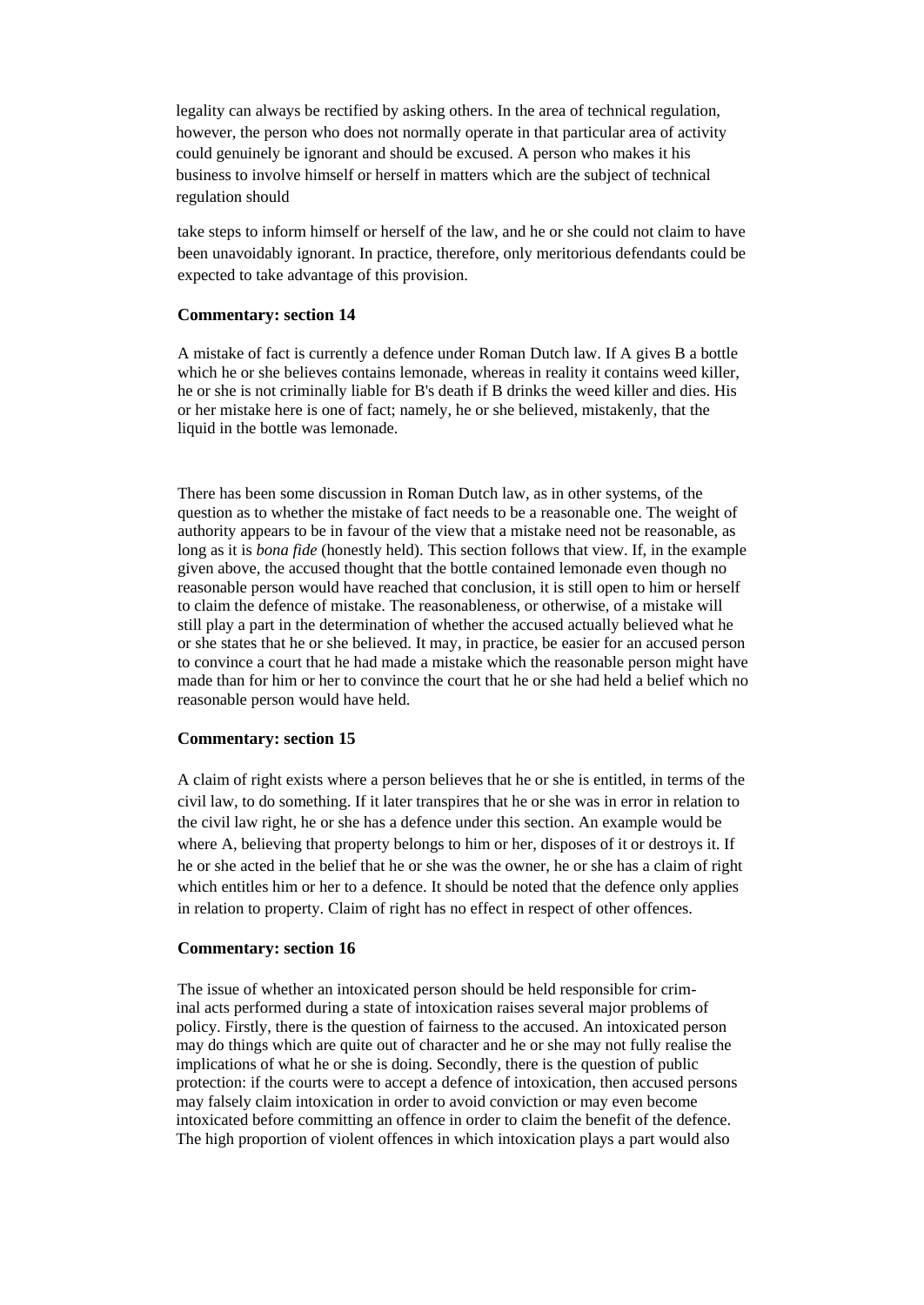suggest that the acceptance of a defence of intoxication could significantly affect conviction rates in this area.

For a long period, Roman Dutch law did not accept that intoxication could be a defence to a charge of a crime requiring only basic intent (such as assault); in the case of specific intent crimes, however, (for example, murder) intoxication could be a defence. More recently, Roman Dutch law accepted intoxication as a defence even in a case where the intent required for the offence was a basic one.

The section above accepts (1) that intoxication can be a defence where it amounts to insanity (this would lead to disposal in the same way as if the offender was insane); (2) that intoxication may have prevented the accused from forming the requisite intention for an offence and that therefore the accused should be acquitted. Intoxication is therefore a defence to any criminal charge, the matter to be determined in each case in which intoxication is an issue being whether the accused was capable of forming the requisite intention. In a case of assault, for example, the issue would be whether the accused was so intoxicated as not to know that he or she was assaulting the victim.

This admission of the defence of intoxication does not mean that intoxicated offenders will escape the attention of the criminal law. Subsection (6) provides that a person who commits an offence while intoxicated will be punished - not for the offence which he or she commits while intoxicated, but for the act of becoming intoxicated in the first place. It therefore becomes a crime to become intoxicated and to commit a criminal offence in the intoxicated state.

An example of the application of this new provision would be as follows: A becomes drunk. In his or her drunken state, he or she is involved in an argument with a friend and he or she stabs him or her. When he or she recovers his or her sobriety, he or she is alarmed to find out what he or she has done and regrets it deeply. From the moral point of view, A is not as worthy of condemnation as one who stabs another in sobriety and is fully aware of what he or she is doing.

That he or she should not be punished for murder is obvious, and indeed this would be the effect of the current law; that he or she cannot escape some form of punishment is equally obvious, as this would, among other things, weaken public confidence in the system of criminal justice. Under the proposed section, the court would have power to punish him or her, but not as seriously as he or she would be punished if he or she were to be convicted of murder or possibly of culpable homicide.

#### **Commentary: section 17**

The defence of sudden emergency effectively deals with those situations which are covered by the defence of necessity in modem Roman Dutch law. A person who finds that he or she has to act illegally in order to protect an interest which is superior to that which he or she compromises by acting can claim to be justified. An example of the operation of this defence would be where a person has to destroy properly in order to rescue life; provided that he or she has acted as a reasonable man would have acted in the circumstances, the defence of sudden emergency is open to him or her.

#### **Commentary: section 18**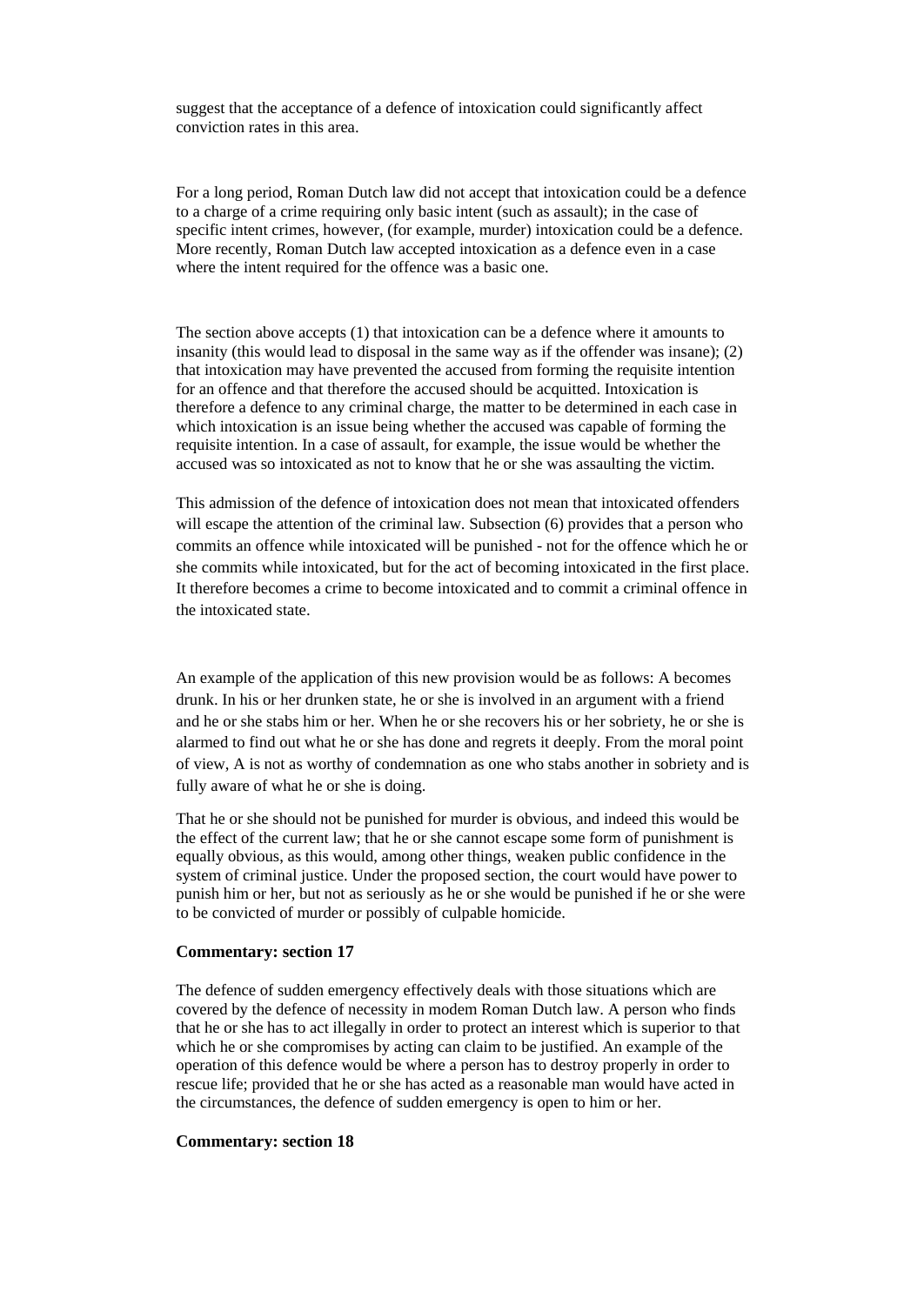The defence of compulsion is currently recognised in Roman Dutch law, as it is in other legal systems. The provision above embodies the current law, subject to one modification, which is discussed below. The essence of the defence is that if a person is threatened with death or serious injury unless he or she performs an illegal act, then, subject to certain conditions being satisfied, he or she will not be held responsible for what he or she does to avert the threat.

#### *(a)* **The nature of the threat.**

The threat must be one of death or serious bodily harm. A threat to inflict minor harm on the accused will not be regarded as sufficient to justify breaking the law. The purpose of this requirement is to limit the application of the defence to those cases where the accused felt that he or she really had no alternative but to comply with the order given. The threat must be specific and immediate. A vague threat of some future violence will not be sufficient.

## *(b)* **The responsibility of the accused.**

The accused must not have put herself or himself in a situation where he or she is likely to be threatened in this way. This excludes the defence in cases where the accused has voluntarily joined a criminal gang.

## *(c)* **Avoidance of the threat.**

The defence will not succeed where it can be shown that the accused could have escaped from those who were threatening him or her. The threat must therefore be an immediate and thus inescapable one.

## *(d)* **The requirement that the accused was actually compelled to act as she or he did.**

The present law requires that the threat must have been one to which a reasonable person would have responded in the way in which the accused did. This means that if a reasonable person would have reached the conclusion, for example, that the person making the threat did not actually intend to carry it out, then the defence would not be available. This would exclude the defence from a case in which an accused genuinely thought that he or she was faced with a threat of death or serious bodily harm that would actually be carried out if he or she did not comply. This result would be avoided by the provision above.

#### **Commentary: section 19**

The defence of superior orders is one which is generally rejected in criminal law. If it is allowed, then persons carrying out wrongful acts in an official context could claim that they were obliged to do so by their superiors. To accept this is to accept that those lower in a chain of command have no moral or legal responsibility for what they do, a conclusion which could have unfortunate results.

There are circumstances, however, where the complete exclusion of a defence of superior order could lead to a harsh result, and for this reason a compromise position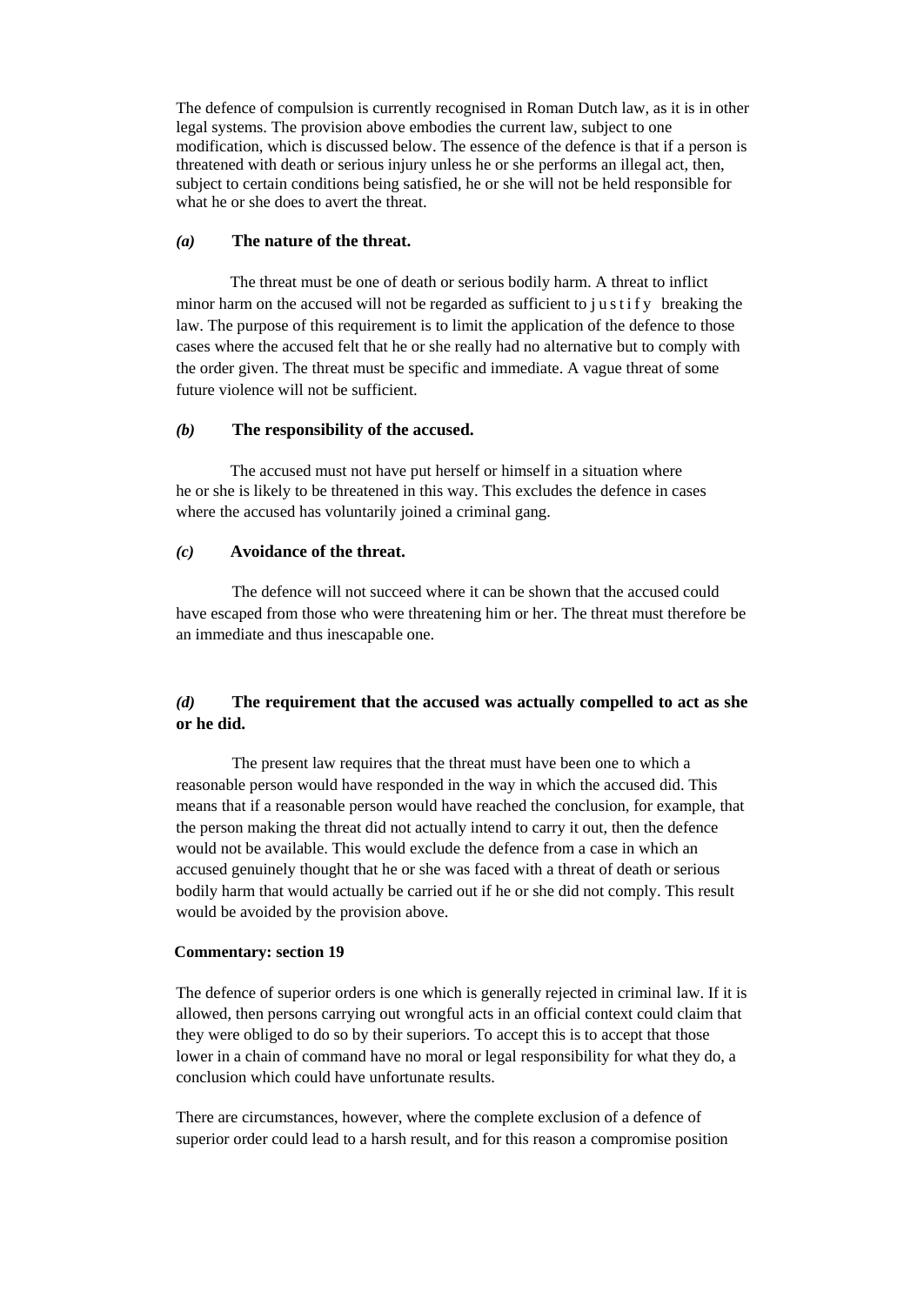has been worked out in some legal systems. This allows for a defence of superior orders provided that a reasonable soldier or policeman or woman would have had no course to question the orders. If the defence is available, then, the orders in question must not be manifestly illegal. This means that if a junior member of the relevant forces obeys an order which is not, on the face of it, illegal, she or he will be able to claim a defence. If, then, a superior orders a soldier to shoot a civilian, other than in circumstances of riot or disorder, this will be a manifestly illegal order and the soldier in question would have no defence to a criminal charge. If, however, the order is one that could be legal - such as

to use force to apprehend a person- then there would be a defence against a charge of assault.

Subsection (1) caters for the need to focus on the actions of the superiors as well and subject them to criminal sanctions if they issue illegal orders to their subordinates.

#### **Commentary: section 20**

There is a general legal presumption that every person is sane and is therefore accountable for his or her actions. Some offenders, however, suffer from mental disorders, the effect of which is to relieve them of responsibility for their actions. To achieve this objective, the defence of insanity exists.

The current defence of insanity is available in cases where the accused, as a result of disease of the mind, is incapable of knowing the nature and quality of his or her act or is incapable of knowing that it is wrong. This test, the McNaghten test, has been widely applied in Commonwealth legal systems but has also been the subject of considerable criticism. The main ground of criticism has been the emphasis which the test places on cognitive aspects of insanity, namely, the knowledge of the accused. A person may well know that what he or she is doing is wrong but may lack the ability to control his or her actions. Such a person would not satisfy the requirements of the McNaghten test.

In the test proposed above, the cognitive element is preserved, but to it is added a test which is based on ability to control actions. If, therefore, a person who is suffering from a mental disorder is unable to conform to the provisions of the criminal law because of the effect which that disorder has on him or her, the defence will be available.

Subsection (2) provides that the person seeking to establish a defence of insanity must prove, on a balance of probabilities, that he or she is insane. The onus of proof therefore rests on the accused, as was affirmed in R.V. Tsukulu Makaba 1977 Lesotho Law Rep. 229.

Subsection (3) provides for the compulsory hospitalisation of a mentally disordered person in respect of whom a special verdict of insanity is returned. This is necessary for the protection of society.

This section follows the lines of the existing defence of self defence. The attack on the accused must have been unlawful, which excludes the defence in cases where the authorities use lawful force in order, for example, to effect an arrest or carry out a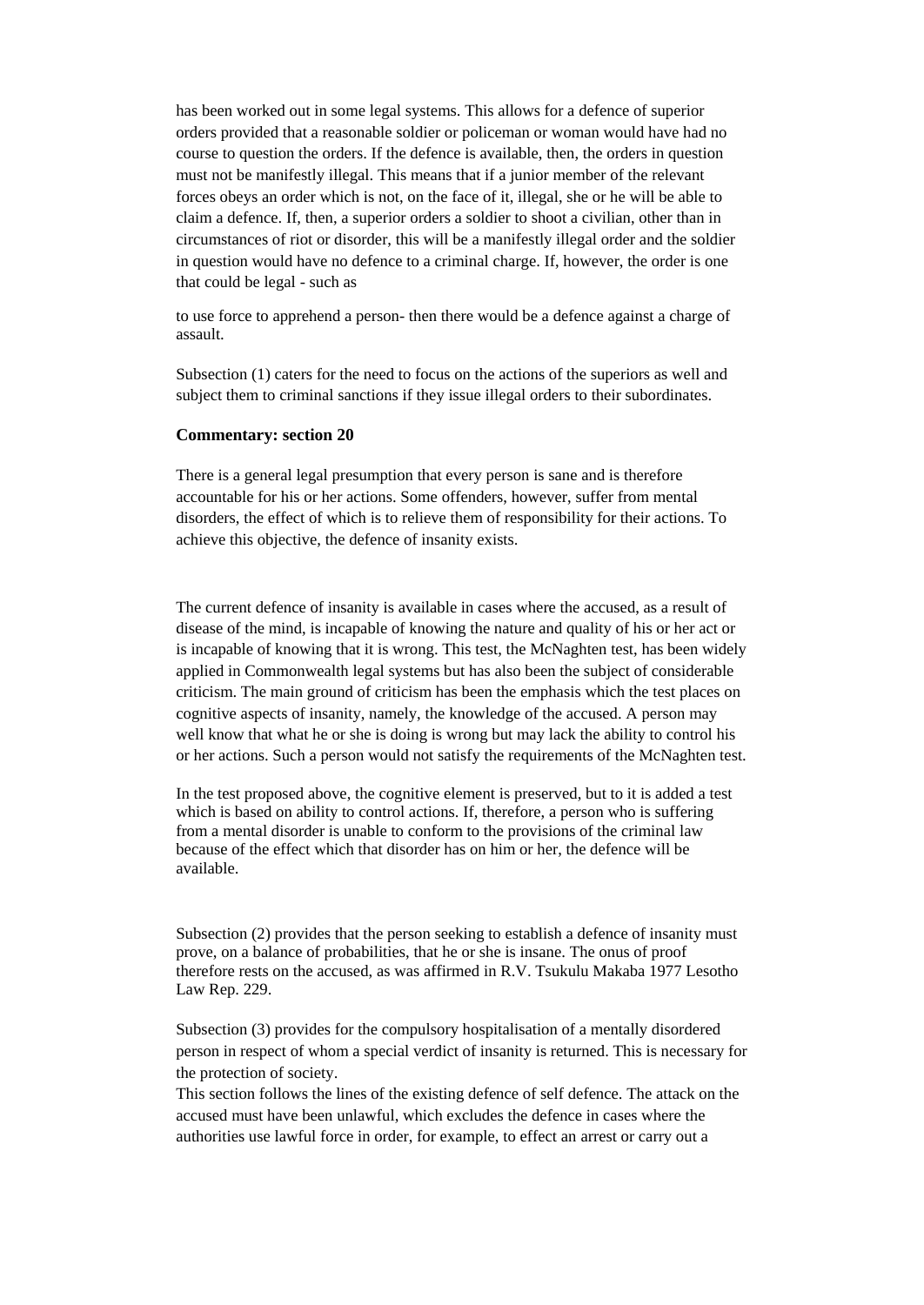judicial sentence. The accused must have had no means of escaping from the attack. This does not require retreat in every circumstances, as all that is required is that the means of escape should have been reasonable. The accused need not, therefore, take great risks to avoid the threatened harm.

The use of excessive force to repel an attack will not be justified. A person, therefore, who responds to a minor attack with a very severe response would not be entitled to the benefit of this defence. Two practical points should be made here. Firstly, the courts do not usually apply too fine a test in assessing whether the right amount of force was used by the accused; obviously a lenient view will be taken. Secondly, where excessive force results in the death of the attacker, in practice the courts will find that there was provocation, and this will reduce the seriousness of the charge. For these reasons it has not been thought appropriate to introduce the plea of excessive defence which has been developed in certain other legal systems (for instance, the Australian system).

The provisions on the use of force to protect property admit the possibility of the defence being raised in such cases, but impose the general restriction that the conduct of the accused must have been reasonable. It is likely that the courts would not regard as reasonable the use of lethal force to protect property; mantraps and other such devices would therefore be likely to be held unlawful under this section.

This section allows for the use of force to prevent the other legal interests where there is no other means of preventing the attack. This would cover a situation where a person uses moderate force to prevent an unlawful attack on his reputation (for example in expelling a person from gathering), in circumstances where there is no other means of preventing the continuation of the defamation.

#### **Commentary: section 22**

Judicial immunity is available to judicial officers to protect them from unfounded harassment and to protect and preserve their independence.

Criminal attempts which fail to achieve their objective are punished in the same way as are completed crimes, although the measure of punishment may be slighter than that which is imposed in the case of completed crimes. The difficulty which is faced by criminal justice systems in this respect is that of deciding at what point an attempt is committed. The formula adopted above identifies the relevant stages as being that point where the accused has progressed beyond the merely preparatory. The question of whether a particular step is more than merely preparatory is one that will require to be ascertained by the court in each case. This formula is deliberately flexible.

Attempts to do the impossible are punishable under subsection (2). An example of where this might apply would be where a person attempts to cause death through poisoning but uses a substance which is totally harmless. In spite of the impossibility of causing death through the administration of a harmless substance, this would still be attempted murder and punishable under this section.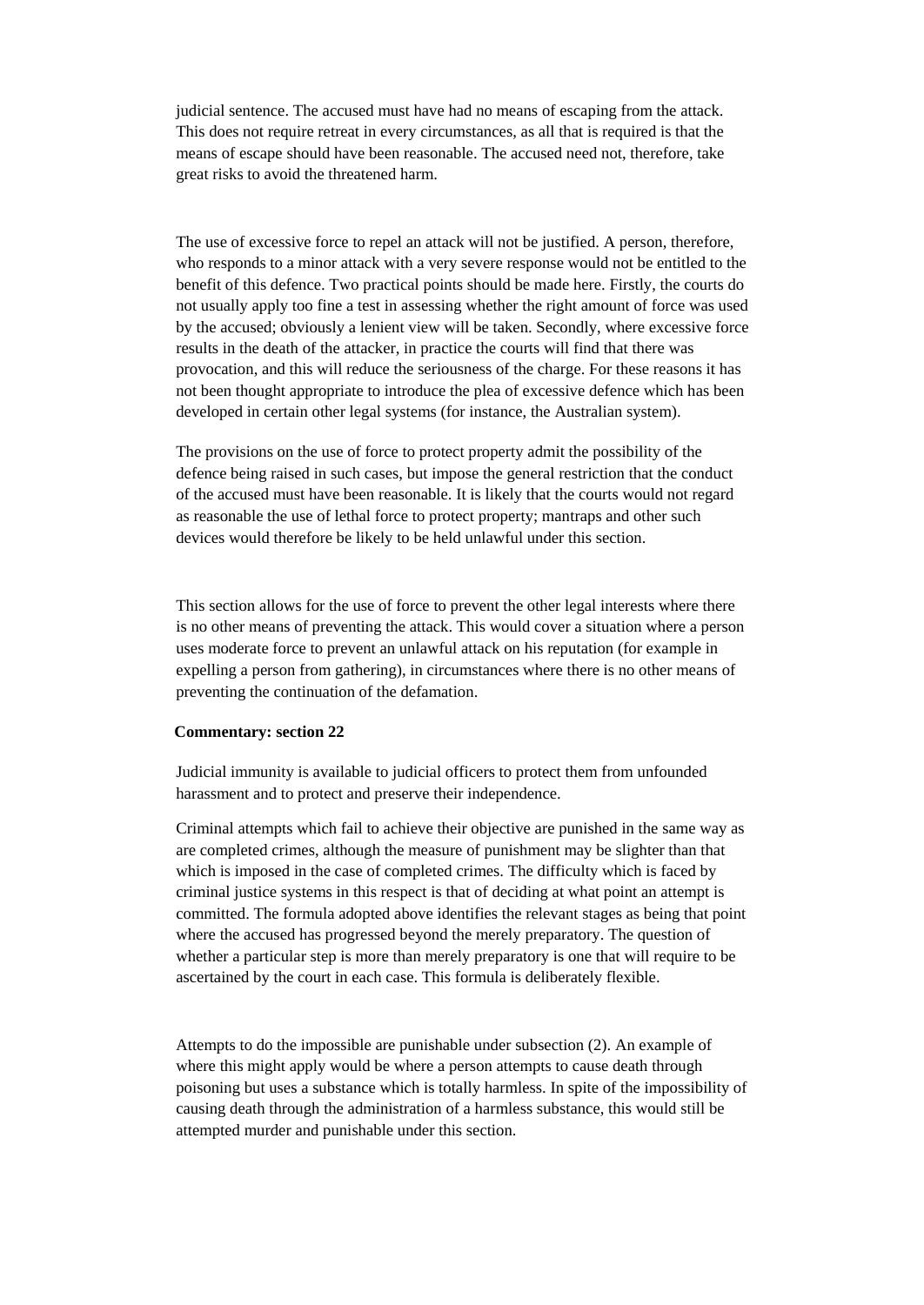#### **Commentary: section 24**

Counseling (or incitement) is the giving of advice either to commit a crime or as to how a crime might be committed. Some communication must be made to the other party, although it is not necessary that counseled person should have acted upon the advice. The person who counsels or incites another to commit a crime is subjected to the same punishment as the one who would/ has actually committed the offence.

## **Commentary: section 25**

This section provides for the punishment of all those who play a part in the commission of an offence and includes not only those who are most directly responsible for it but also those who play a secondary role. The act of the accomplice in aiding and abetting the criminal offence need not play a causal role in the final offence; what is required is that the accused should have done something which was directed towards the assistance of the main perpetrator in his or her criminal purpose. In order for a conviction to be secured, the accused need not know the precise nature of what it is that the perpetrator intends to do, but he or she must know that the purpose was unlawful. The requirements of the offence of conspiracy in Roman Dutch law are that there should have been an express or implicit agreement to commit a crime. No other act need be committed, provided that agreement is reached, nor need there be agreement as to the way in which the offence is carried out. That there is some fact which, unknown to the parties, would prevent the offence being carried out is irrelevant. If, therefore, A and B conspire to rob a wages clerk on his or her way back from the bank on a Friday, they may be convicted of conspiracy even though it would have been impossible for them to carry out the robbery in the way they had envisaged.

## **Commentary: section 27**

The doctrine of common purpose or shared intention has been a controversial matter in modem Roman Dutch law. The provision above allows conviction in those circumstances where the accused person should have foreseen that the criminal offence in question would be committed by those with whom he or she has entered into a common purpose.

If A and B agree to rob a store together and A knows that B intends to use a gun to threaten the store-keeper, then if the storekeeper is in fact shot by B, it will not be open to A to claim that he or she did not foresee the possibility of the storekeeper's death. A reasonable person in his or her position would appreciate the possibility of the loss of life in the course of an armed robbery.

#### **Commentary: section 28**

This embodies the existing law on the subject. It is important to note that the person charged with offence of being an accessory must have done something or refrained from doing something in order to assist the perpetrator of the main offence. A person does not become an accessory merely by inaction (unless there is legal duty to act in the particular case). Conviction of this offence requires knowledge of the fact that an offence has been committed; this requirement will be catered for by the provisions of subsections 13 and 17, which impose a legal duty to act and require intention to perform a criminal act respectively. A person who does not know that what he is doing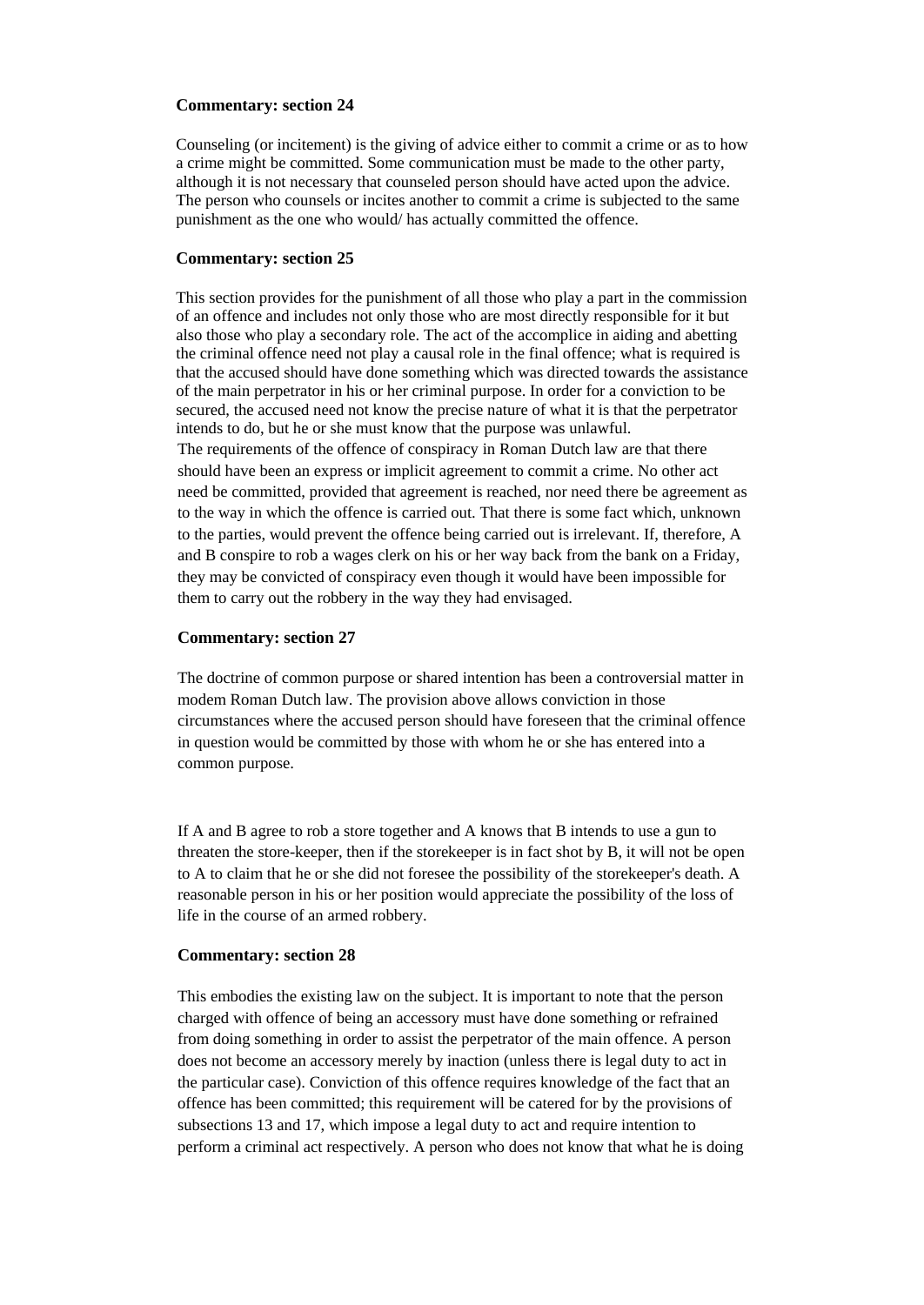amounts to helping an offender to escape justice cannot be said to be assisting a person to escape arrest or apprehension as he does not intend to perform such an act.

This section embodies the directing mind theory of criminal liability in relation to the acts of companies and similar bodies. The degree of culpability and nature of punishment is left to be governed by the relevant statute.

#### **Commentary: section 30**

All systems of criminal justice exclude the defence of consent in cases where the victim is subjected to an unacceptably high degree of violence. It is therefore impossible legally to consent to one's own killing, and the same applies to the infliction of serious physical damage. The question of what is serious physical damage is one to be determined by the courts, which will be guided by social conceptions of what is unacceptable. Physical contact sports are generally seen as acceptable, although any violence which they entail must be such violence as is within the rules. The above provisions would enable a prosecution to be brought against a football player, for example, who deliberately injured another player in the course of the game; the deliberate injuring of another player is not a purpose recognised by the law. Subsection (2) also covers cases in which consent is given to medical treatment. Provided that the treatment falls within the scope of what is considered lawful, the patient's consent will justify the intervention.

#### **Commentary: section 31**

Assault in Roman Dutch law involves the unlawful and intentional application of physical force to the person of another, or the making of a threat of such application in circumstances where the threatened person believes the threat will be carried out. This latter aspect of the offence has been received into Roman Dutch law from English criminal law.

It is proposed here to distinguish these two situations and to treat threats of unlawful physical violence as a separate offence. The reason for doing this is that assault is commonly thought by the public to be a physical matter; threats are clearly seen as another sort of offence. The current confusion of the two concepts in criminal law is purely the result of historical quirk.

Subsection (2) provides for domestic violence as a special species of common assault which should not be swept under the carpet as a matter for domestic resolution. Roman Dutch law currently recognises the following categories of assault: common assault; assault with intent to do grievous bodily harm; assault with intent to commit another offence; and indecent assault. These are all separate crimes, and have come into existence as a result of the influence on Roman Dutch law of English law. It is proposed here to simplify the law by creating only two forms of non-sexual assault assault and aggravated assault. This would have the effect of fusing two of the existing categories (assault with intent to do grievous bodily harm and assault with intent to commit another offence) into the single category of aggravated assault.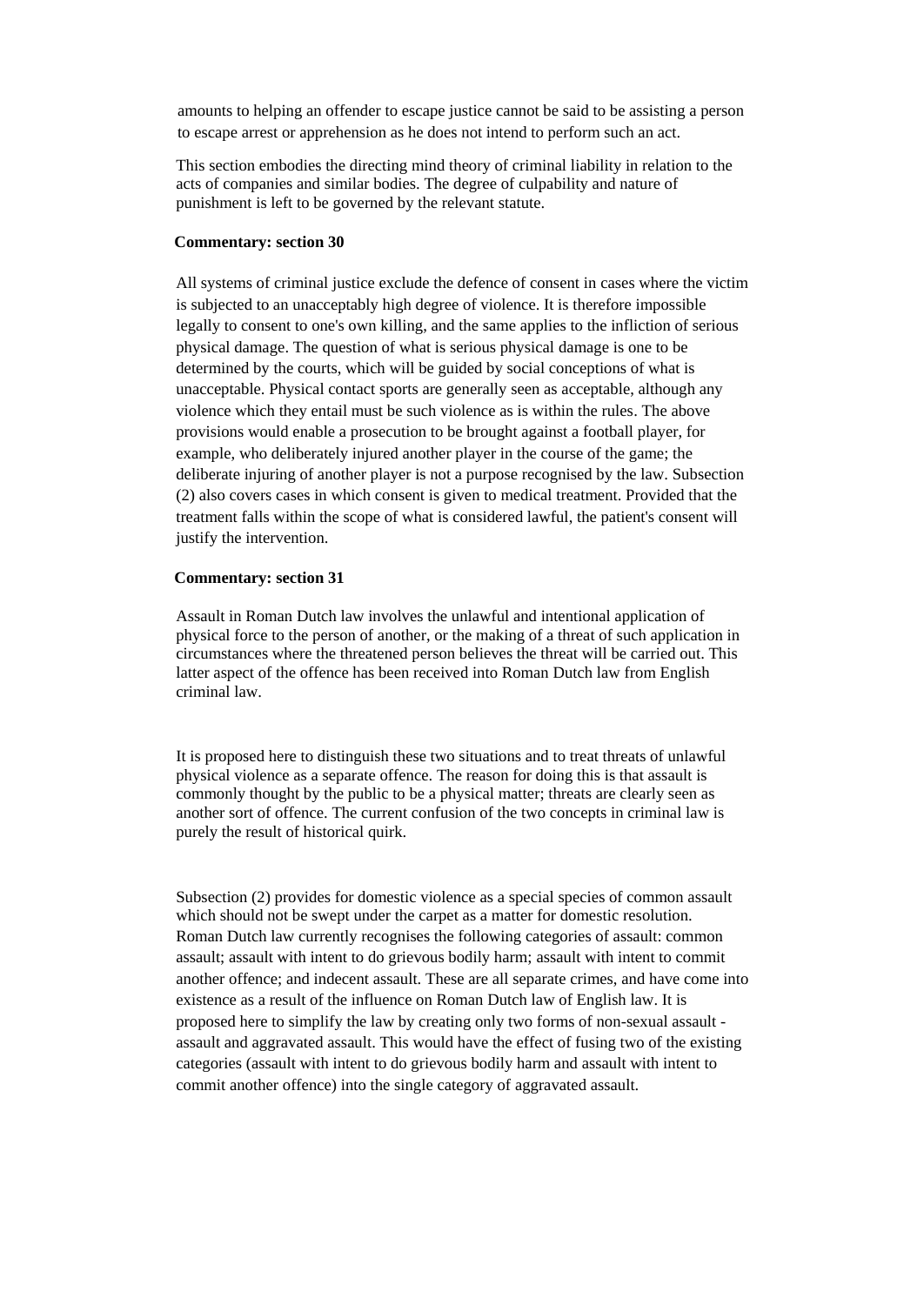It is not necessary that the accused should actually have caused serious physical harm or disablement; what matters is the intent to do so. Serious harm is a concept that cannot be further defined in a Code without committing the courts to a possibly awkward and restricting definition. Whether or not serious harm was intended to be committed will depend on the circumstances of the attack.

An assault on a police officer will be an aggravated assault only if the officer was acting in the execution of duty: in those other cases where an assault becomes an aggravated assault because of the status of the victim, this requirement is not present. The reason for this is that the increased harmfulness of such assaults is the insult to the dignity of the office in question, a factor which is present whether or not the victim is performing official duties.

#### **Commentary: section 33**

The law protects the individual only from those forms of force which are unlawful. Lawful force is force which is applied in circumstances where the person applying the force has the legal right to do so. An official administering a sentence of corporal punishment uses lawful force, as does a police officer using that force which is necessary to make an arrest. Another example of lawful force is the force used by a person who is defending himself against unlawful attack.

Parents and those exercising quasi-parental authority over children are entitled to use moderate force in chastising children under their control. The amount of force used must not be excessive: no parent is allowed to beat a child in a way which causes damage. The chastising of a child must be administered in good faith and proportionate to the misconduct, and not for any reason unconnected with discipline.

The purpose of this section is to punish those acts which endanger the physical safety of others. The scope of such a provision is potentially wide. It may be used to punish a person who wrongfully removes a road sign and thereby imperils public safety on the road; it may be used to punish those who handle explosives or other dangerous substances in a reckless fashion. The subjection of others to the risk of injury must be intentional, rather than negligent. According to the definition of intentional conduct given in section 16, this includes reckless conduct. There must therefore be an awareness of the risk of injury coupled with a lack of concern over whether or not another is injured.

The risk of injury must be unjustified. This means that legitimate activities are not punishable merely because they involve a risk of injury. Many forms of conduct involve some risk of injury to others, but only those which are regarded as unacceptably risky should be held to be criminal.

## **Commentary: section 35**

Conduct of the sort proscribed in this section would currently be punished under Roman Dutch law as an assault. For the reasons stated above, it has been thought appropriate to use the term assault only in respect of those acts which involve the physical application of force. Acts threatening violence are nonetheless properly regarded as criminally threatening. In conformity with the existing Roman Dutch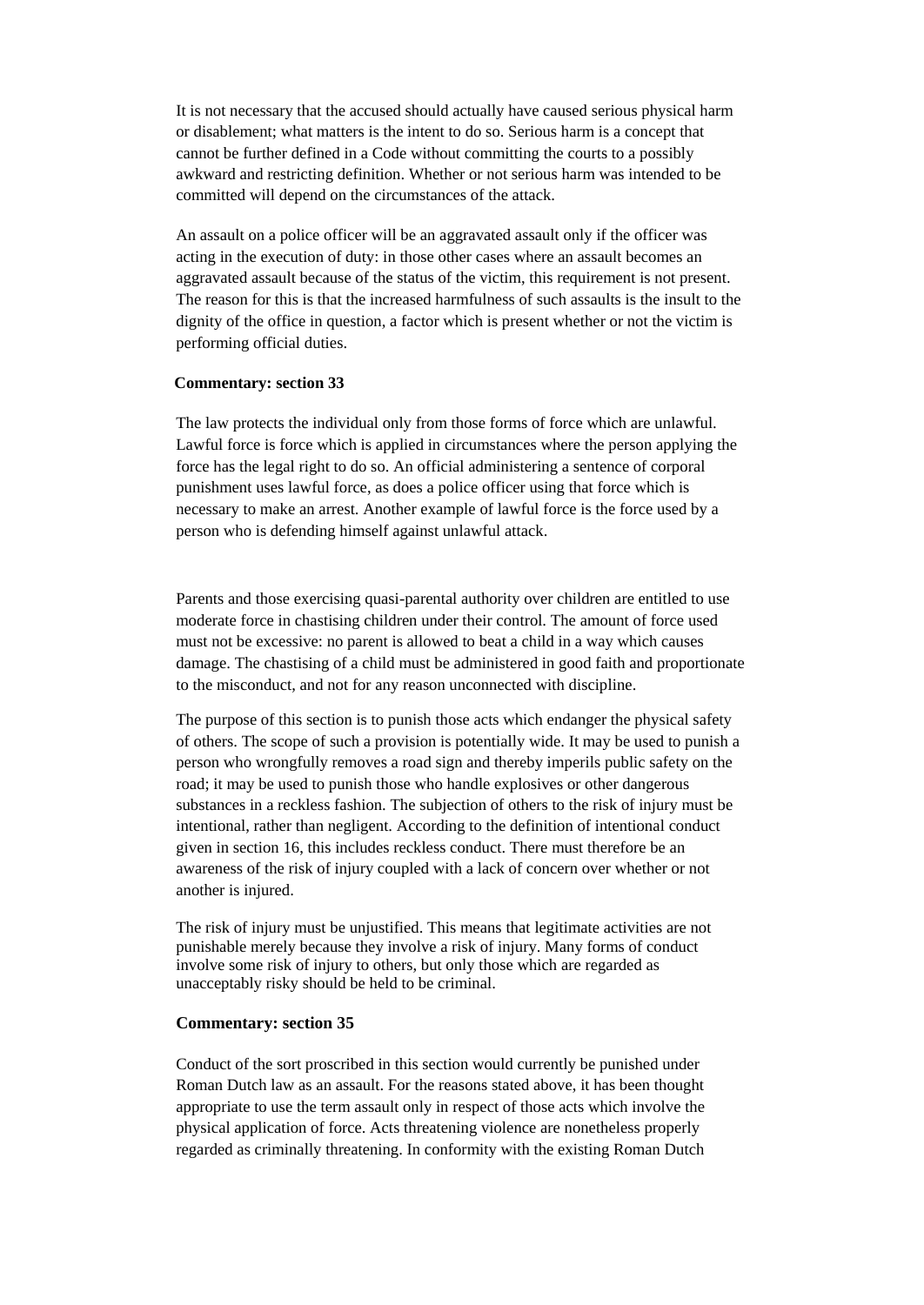provisions, the essence of this offence is that the victim should have been put in a position where he or she fears harm to his or her person. It is immaterial that the accused might have been incapable of carrying out the threats in question, although if a reasonable man would have formed the impression that the carrying out of the threats was impossible, then an element of the offence will be lacking.

The current law punishes as assault threats of immediate violence. The Roman Dutch common law was inadequate in not providing a sanction against threats of a nonimmediate nature; a situation remedied by statute in other jurisdictions but not covered in Lesotho. This provision would fill this gap, making it criminal, for example, for A to say to B that he will harm him or her at some vague point in the future. A person who takes his or her own life or attempts to do so commits no crime according to modem Roman Dutch law. The policy behind this rule, which is today accepted in most jurisdictions, recognizes that there is no point in punishing this sort of act, even if suicide is disapproved of by society. At the same time, there are strong reasons for discouraging people from enabling others to commit suicide: section 43 therefore punishes those who counsel others to commit suicide or who assist in the commission of suicide. Under the current law, this is already punishable as culpable homicide.

#### **Commentary: section 39**

The provisions on suicide pacts recognises the special position of the survivor of a such a pact. The fact that such a person would escape liability of murder is a recognition of the fact that those who enter into suicide pacts are likely to be of a state of mind which should properly not be regarded as meriting the attribution of full responsibility.

#### **Commentary: section 41**

This section is of great importance in that it states the law on murder, a topic which usually produces great difficulty for the courts. Under modem Roman Dutch law, the *mens rea* of murder is that which is stated above, namely, the intentional causing of the death of another. There are three forms of intention, however, any one of which is sufficient for the purposes of establishing that the *mens rea* of murder was present: direct intention (as where A shoots B with the intention that B should die); indirect intention (as where A sets fire to a house in order to claim the insurance on it while knowing that B is in the house and will die as a result. He does not want B's death, but he realises that the death of B is an inevitable result of his action. Here he has an indirect intention to kill B. Finally, there is what is known as *dolus eventualis.* This is a form of recklessness, and involves the doing of x in the knowledge of the possibility of *y* occurring as a result of doing x. This form of intention is recognised by the courts as being sufficient for the *mens rea* of murder.

Section 46 punishes the reckless causing of death as murder. It is necessary, however, that there should have been a high degree of possibility of death resulting before liability for murder will be imposed: this is stated in the definition of intentional conduct stated in section 17.

This section states existing practice in relation to punishment on conviction for murder. No attempt is made to list the extenuating circumstances which may be taken into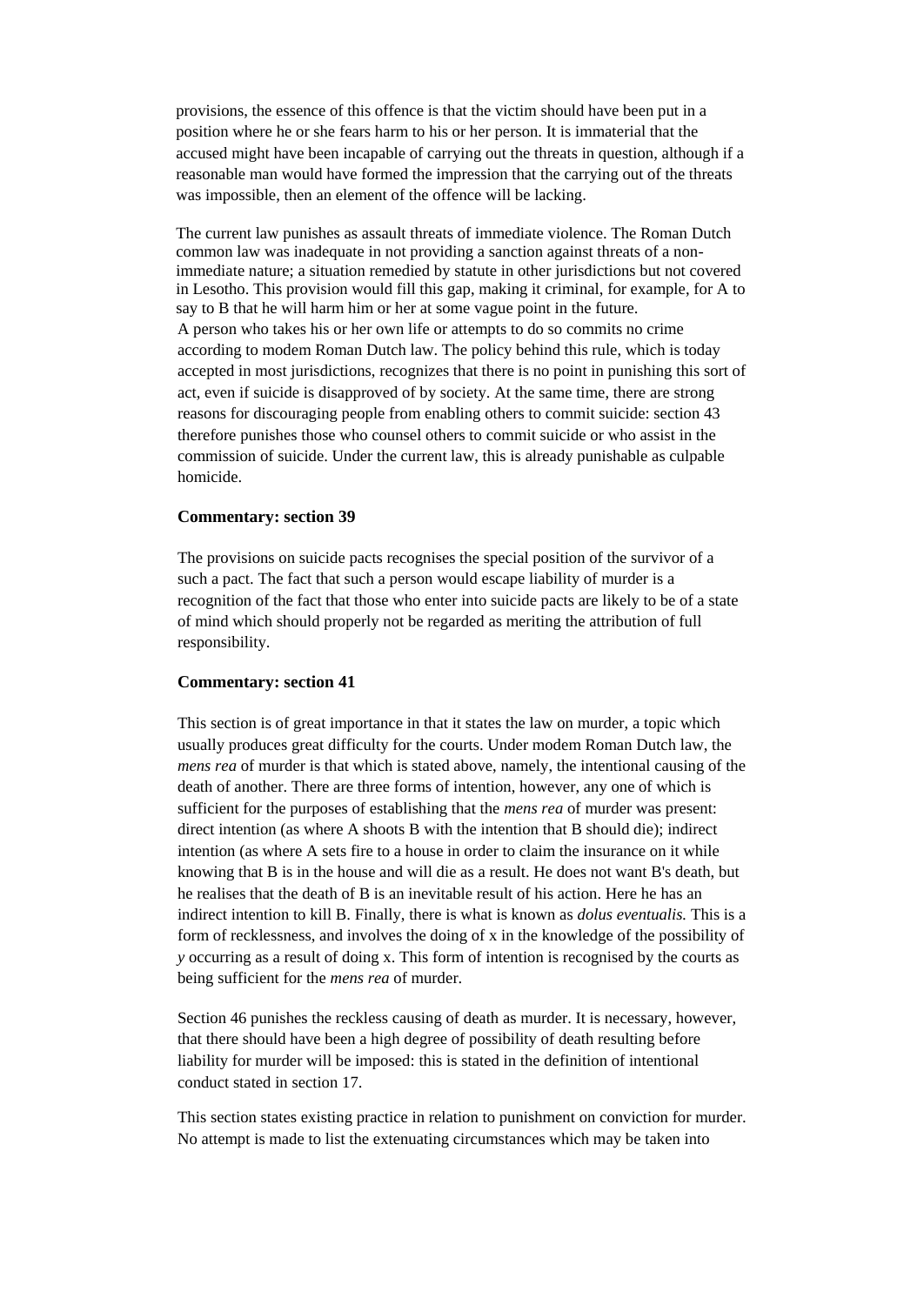account by the court: these are numerous and it would be unhelpful to tie the hands of the court in enumerating them. It could be argued that, with the concept of extenuating circumstances, the courts in Lesotho already have the means of showing leniency in such cases. This is so, but it is important to note that such offenders will still be convicted of murder, even if they do not suffer the normal punishment for murder. It is submitted that it is preferable that the difference in guilt should be reflected in the difference in seriousness of the offence in respect of which a conviction is obtained.

#### **Commentary: section 42**

Liability for culpable homicide under Roman Dutch law is imposed in those circumstances where death results from the doing of an unlawful and negligent act or omission. Not every unlawful act or omission can lead to a conviction of culpable homicide where it could not be foreseen that an act could result in serious harm the relevant form of negligence cannot be inferred. (The section speaks of criminal negligence; this is to make it clear that the standard of negligence here is different from that which is applied in the civil law). Under section **45** the only circumstances in which there may be conviction for culpable homicide will be where the accused knew, or ought to have known, that his action could cause serious injury or death. A person who slaps another across the face, to find that the victim falls over and fatally injures his head, could not be convicted of culpable homicide as it is not reasonably foreseeable that a slight slap should result in serious harm. There must therefore be a dangerous act on the part of the accused: this is in accordance with the modem view that there should not be any form of homicide conviction in those cases in which the victim's death is a surprising or unlikely consequence of unlawful but non-dangerous behaviour. Acts of negligence which do not involve the application of physical violence may still be punished as culpable homicide provided that there was or should have been an awareness on the part of the accused of the possibility of serious harm resulting.

#### **Commentary: section 43**

The effect of a plea of provocation is to reduce the crime of murder to that of culpable homicide. It recognises that in certain circumstances people will lose their self-control and act in a way which they would otherwise not wish to act. The above provisions merely embody the existing law, as stated in the Criminal Law (Homicide Amendment), Proclamation No. 42 of 1959.

There has been some discussion before the courts of the question of whether the provocation plea is available where a killing is intentional. Proclamation 42 makes it clear that the plea is available in such cases, and this availability is emphasised by the wording used above.

#### **Commentary: section 44**

There is some doubt as to the scientific basis for this reduction to infanticide, but the provision is retained as a concession to the fact that female person who kill after childbirth frequently do so in a state of depression. Such a state of depression may be difficult to prove, and therefore the presumption achieves this result without the necessity of psychiatric evidence.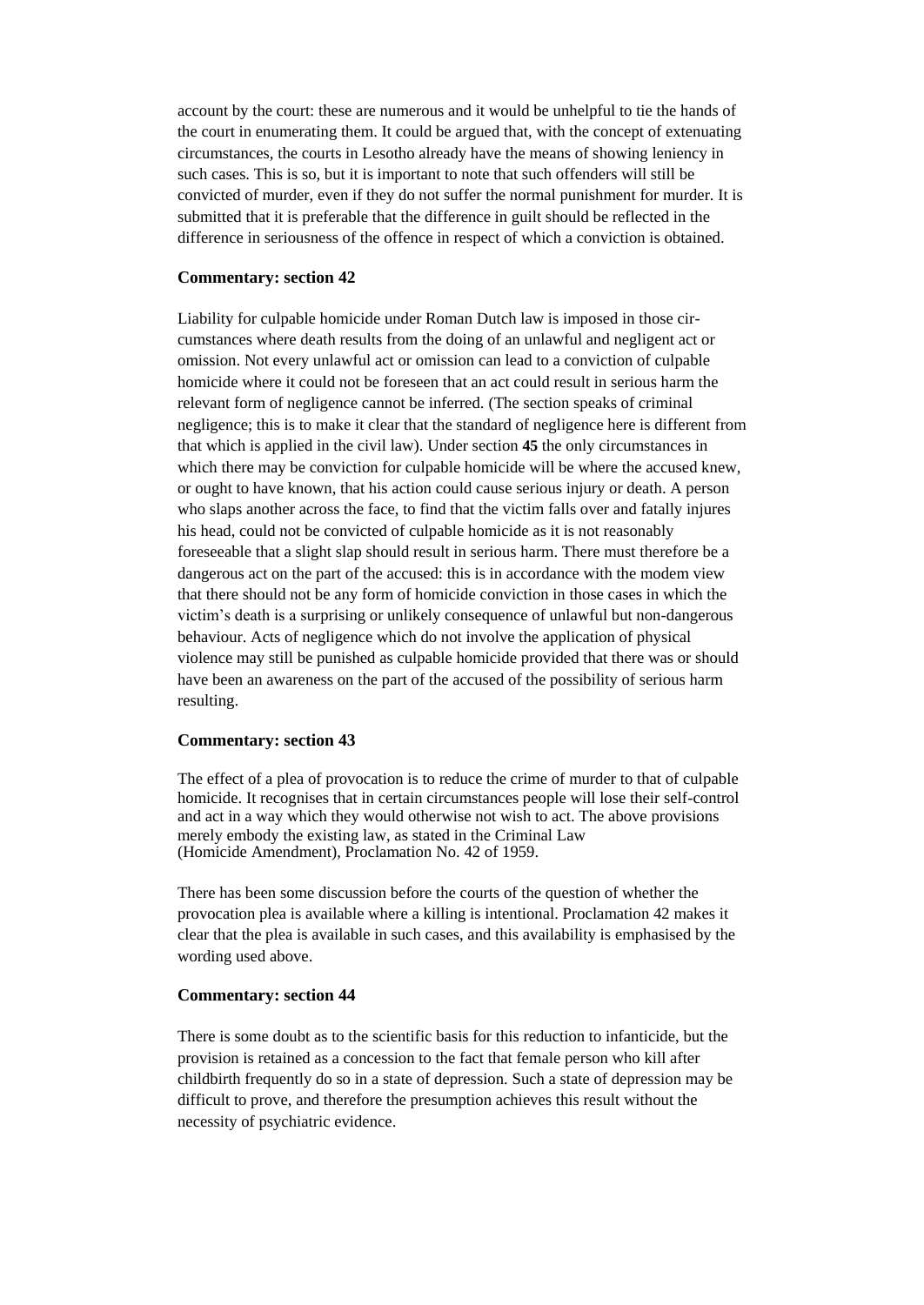## **Commentary: section 46**

Abortion involves the deliberate premature termination of pregnancy. This may be done at any stage in the pregnancy, although it is usually performed at a relatively early stage in order to avoid the medical difficulties and moral qualms associated with later abortions. Under Roman Dutch law, applicable in Lesotho, abortion is legal in order to save the life of the mother and arguably also to prevent grave harm to her health. In Lesotho, relatively few cases come to the attention of the police and the prosecution authorities. An abortion performed in a hospital - to save the life of the mother - is clearly not criminal as the law stands at present.

The issue of abortion is an extremely controversial one, involving deep religious and moral convictions. The law needs to be clear on this point, and therefore it is probably useful to have some provision in the Code stating the position. An innovation are the provisions that provide for termination of unwanted pregnancy for social and economic reasons and immoral conceptions like incest and rape. These provisions underscore the female person's right to self-determination in sexual matters and the protection of her bodily integrity.

#### **Commentary: section 47**

The common law crime of abduction of minors in Roman Dutch law was designed to protect the interests of the guardian. Today an alternative rationale exists the protection of the minor against exploitation.

The unlawfulness of the removal is based on the failure to obtain the consent of the guardian; the consent of the minor is irrelevant. Where a guardian has given up control over the minor, the offence will not be committed, as the minor cannot be said to be in the custody of the guardian.

The common law offence is extended here to also protect persons of unsound mind and provide punishment for guardians who collude in the abduction.

#### **Commentary: sections 49 and 50**

All young persons under the age of eighteen are protected by these provisions against any form of sexual interference. The consent of such children is irrelevant to guilt.

It is an offence for any adult to have sexual intercourse with a child. In some jurisdictions this may be an offence of strict liability in certain circumstances, with no defence open to the man. Section 51 allows an accused person a defence if he or she was of the belief that the child had in fact reached the age of eighteen. This belief must be one which a reasonable person could have held in the circumstances. This is an objective requirement, the justification of which is that it is important that people are put on enquiry in relation to the age of younger sexual partners.

Section  $50(2)$  is designed to deal with those situations where there is no actual physical contact between the offender and the victim, and where an act is performed in the presence of a child with the intention of deriving sexual gratification from the fact that the child is forced to witness the indecency.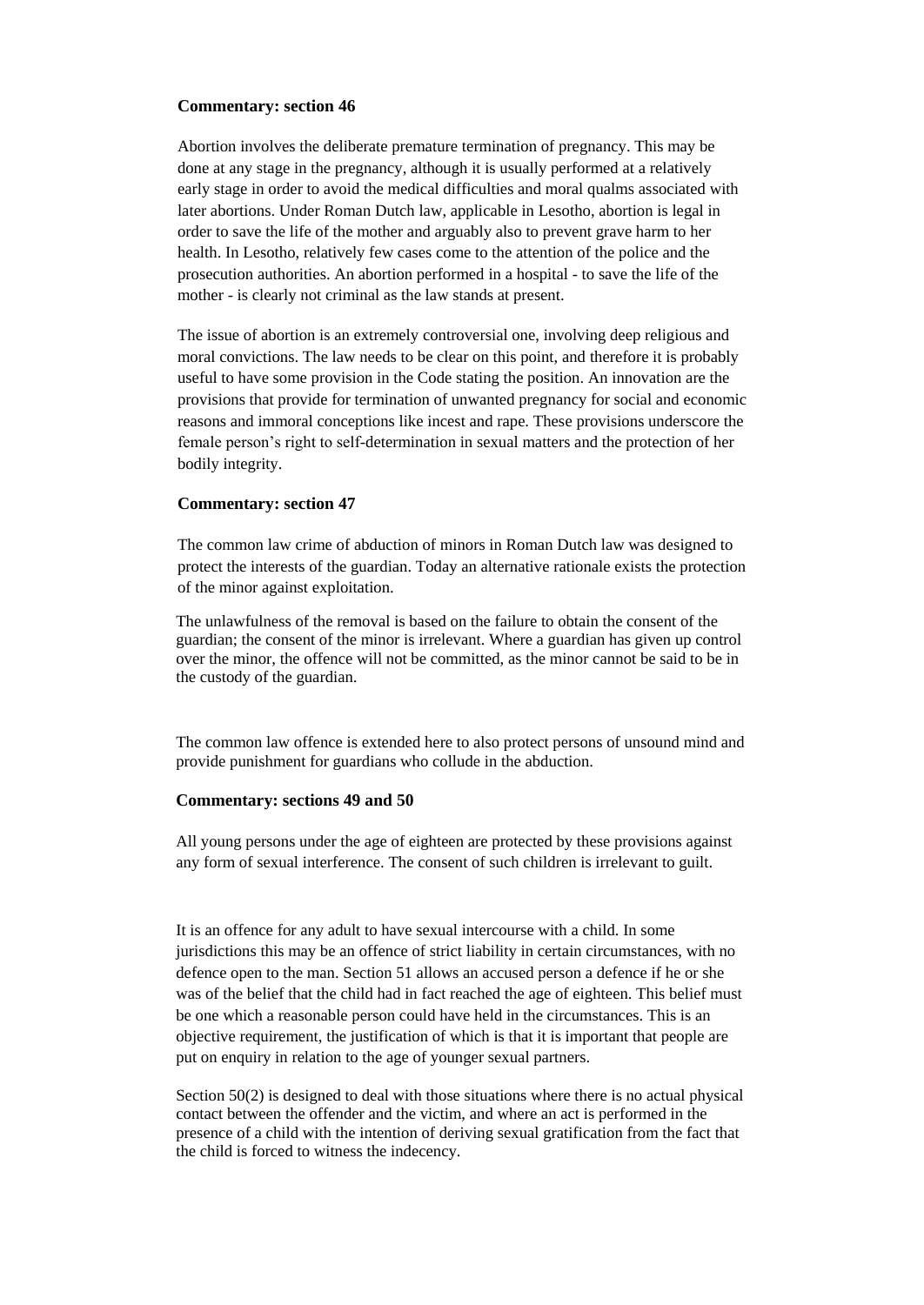## **Commentary: section 51**

Such an offence is the worst form of rape because a child under the age of twelve has not reached the stage of puberty. This section is also geared towards curbing pedophilic behaviour.

#### **Commentary: section 52**

The provisions on indecent assault are deliberately brief and yet they embody the essence of the offence as it is currently defined in Roman Dutch law. Indecent assault in Roman Dutch law is not necessarily an assault in the sense of a physical attack. The application to the victim of any physical force - however mild is the starting point of the offence. The other major requirement is that there should be an element of indecency in the application of the force in question.

The wording used above expresses the elements of the offence in a clear and readily understood manner. What the law penalizes is a non-consensual touching, which may range from a stroking or patting to a violent physical battering. The indecent element may take the form of the part of the body which is touched, or it may take the form of the context in which the touching occurs. A touching may be indecent even if it does not involve contact with the sexual parts of the victim. A man who puts his hand on a woman's upper thigh and at the same time uses indecent language may be said to be indecently assaulting her.

The test of what is indecent is an objective one. It is possible that a man might perform an act which would have the external appearance of an indecent assault but his intention might be merely playful and therefore non-sexual. Under the terms of the provision above, such a person could be convicted of indecent assault in spite of the fact that he has no sexual intention or motive. The justification for this is that whether an assault is an indecent assault is a legal question which it is quite proper for the law to determine on objective grounds. It would also be unacceptable for victims of such acts not to have their sense of what has happened to them reflected in the charge brought. [There would appear to be two schools of thought on this question. In F 1982(2) SA 580 the court took the view that the intention of the accused was what made an assault indecent. It would therefore be possible for an accused to commit an act which was, objectively speaking, not indecent, but nonetheless amounted to an indecent assault because of the intention with which the act was committed. The alternative view, supported by cases such as Abrahams 1918 CPD 590, holds that the nature of the act itself requires that the act itself determines whether there is an indecent assault. English law requires that the act should have an externally observable indecent nature in order to qualify as an indecent assault. In Thomas (1985) 81 Cr App Rep 331 it was held that an accused who had touched the hem of a skirt might have done that with an indecent intention but that this could not make an indecent assault out of an act which was, on the face of it, an innocent act].

# **Commentary: section 53**

The offence of unlawful sexual act is relatively simply defined. Unlawful sexual act is committed where there are coercive circumstances or the sexual act takes place without the consent of the victim. The accused must know that the victim does not consent or at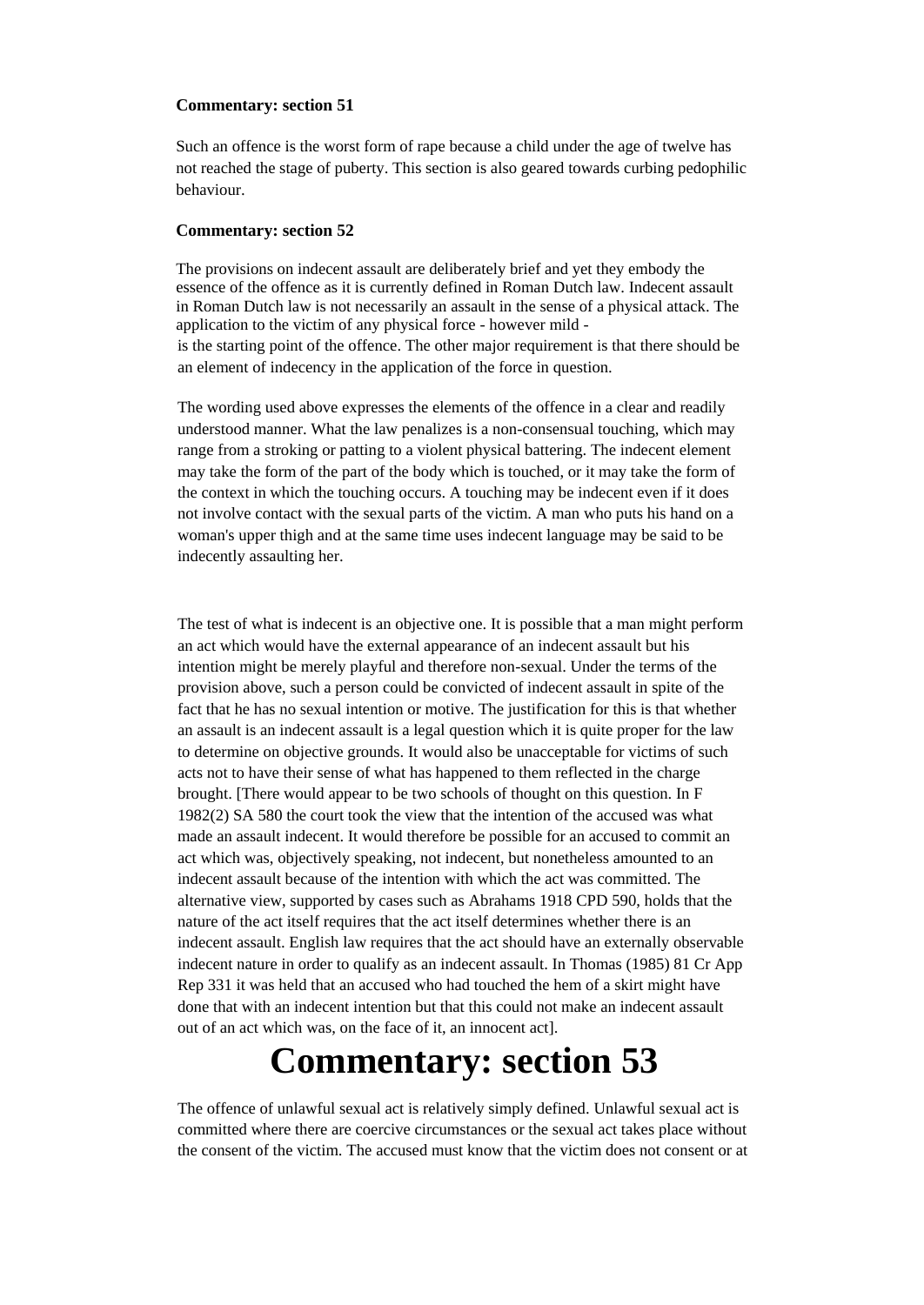least must be reckless as to the possibility that he

or she does not consent. A mistake on accused's part as to consent would be a defence, even if the mistake was not one which a reasonable person would have made. This conclusion is derived from the general provisions in the Act on the defence of mistake of fact.

Coercive circumstances and recklessness in relation to consent will exist only where there was some reason for the accused to have been aware of the possibility that the woman was not consenting. There must therefore be something in the situation which should make him ask himself whether she is consenting. If, in such circumstances, the accused fails to take reasonable steps to ascertain whether or not the victim consents, the recklessness manifest in the accused's attitude justifies a finding of criminal guilt.

This section creates a new offence of unlawful sexual intercourse by a husband or wife. A husband or wife who uses violence to have non-consensual intercourse with his or her partner will be charged with the offence of unlawful sexual act. This development is in line with reforms which have been instituted in many other jurisdictions.

#### **Commentary: section 54**

These provisions on incest embody the current law. There is, however, a change suggested in subsection (3) in that it relieves of criminal responsibility a party if the relationship was one in which the other "took advantage" of him or her. Many cases of incest involve the abuse by a male or female of his or her.

position of dominance within the family structure and this subsection recognizes this fact.

#### **Commentary: section 56**

Prostitution itself is not a crime in Roman Dutch law, at least in the sense that the prostitute herself does not commit any offence by accepting money for sexual intercourse. Activities associated with prostitution, however, are illegal, and the above sections achieve the purposes of penalizing:

- (a) soliciting in public, which constitutes a public nuisance;
- (b) the activities of those who lure others into prostitution or who live on the proceeds of their work as prostitutes irregardless of whether the act of prostitution is done in Lesotho or elsewhere;
- (c) the running of brothels; and
- (d) the detaining of others for immoral purposes, whether in the context of prostitution or otherwise.

#### **Commentary: section 57 -62**

Sections 57 -62 deal with the crucial question of the actus reus and *mens rea* of theft. Existing definitions in Roman Dutch law are based on an act of *contrec- tatio* accompanied by an intention permanently to deprive the owner of his property. These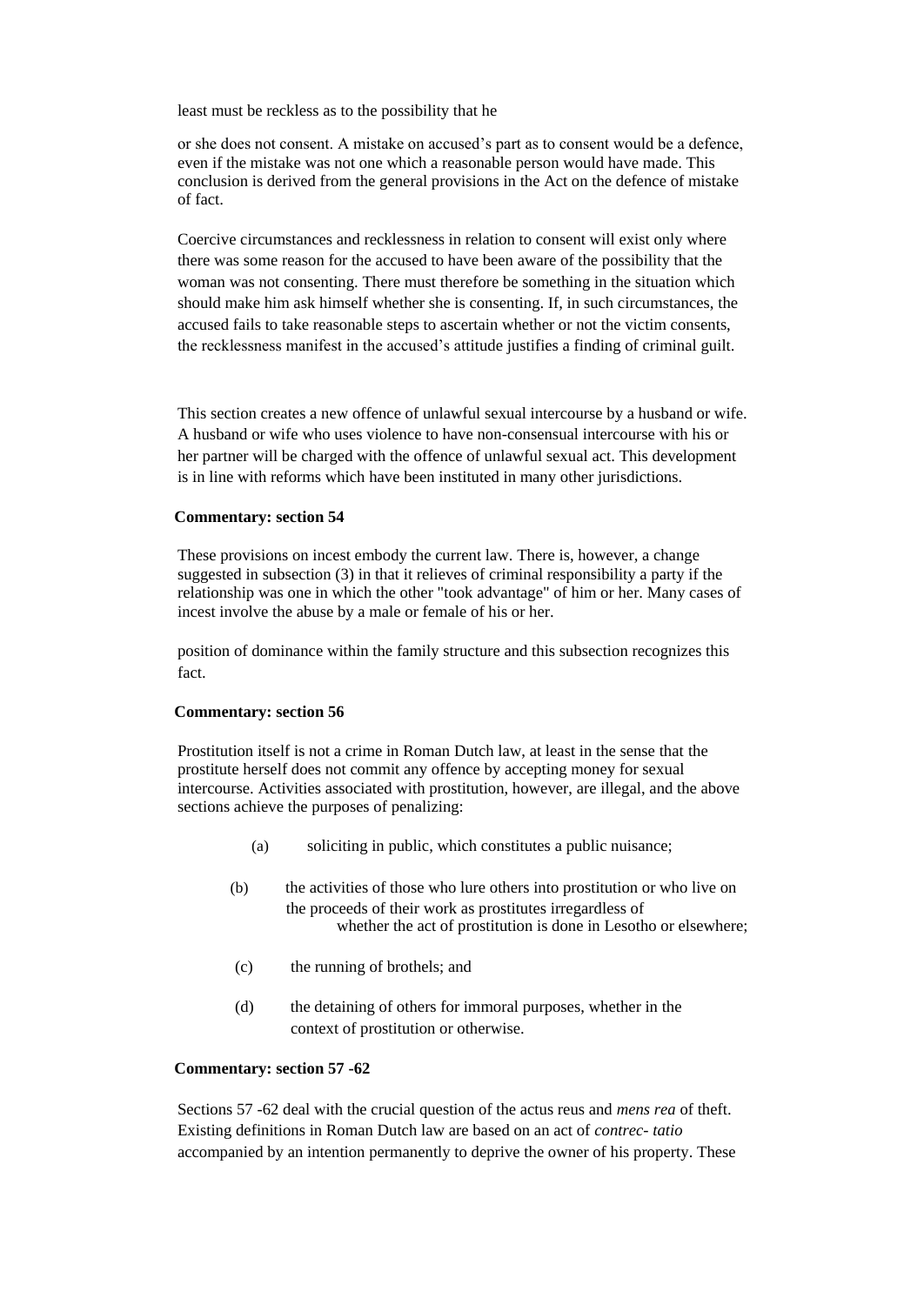concepts are embodied in the definition above, although the wording is somewhat different from the wording found in the principal textbooks of modem Roman Dutch law and may also be different from the wording of the relevant provisions in many Commonwealth penal Codes.

# **Actus reus.**

Theft requires there should be some form of taking. In the past there was a requirement of physical touching of the property in question; this is no longer the case. The essence of the act is that there should have been a removal of the property from the control of the owner. Before this is achieved, the offence committed is that of attempted theft.

Another way of putting it is that the person stealing the property should have acted as if he or she were the owner of the thing, that is, that he or she should have attempted to perform acts which are normally incidents of ownership, such as an attempt to sell property. It is not theft for somebody to claim to be the owner of property if he or she has not acted in a way which actually deprived the owner of control.

It should be noted that theft can be committed by a person who is lawfully in possession of property, but who does some act calculated to deprive the owner of that property.

#### **Mens rea.**

The thief is required to have acted with the intention of permanently depriving the owner of his or her property. It is therefore not theft to interfere with prop-

erty, if the interference will not have this specific effect. It is not theft to conceal the property of another, as this does not involve an intention to deprive the owner of his or her property on a permanent basis.

The taking of the property must be unlawful. This means that a person does not commit theft if he or she takes the property under the impression that he or she is entitled to take it. If A, believing that he or she is the owner of a thing belonging to B, takes that thing, he or she does not commit theft if the thing is, in fact, the property of another. The person who rides off on the wrong bicycle does not steal that bicycle.

A belief in the fact that the owner consented to the taking will be a defence to a charge of theft. Some of the older cases required that such a belief should be reasonable, but this would not appear to be the current requirement of Roman Dutch law (S. Modise 1966 (4) SA 680; S. V. Barnet 1973(4) SA 430.)

The taking of fungible, or consumable property is theft even if the person taking such property intends to replace the property taken with its equivalent. This is the rule of the existing Roman Dutch law and is embodied in section 64(2)

(c) . Thus, if A takes a gallon of petrol belonging to B, uses it and then replaces it with a gallon of petrol at some later stage, he or she has stolen a gallon of petrol from B.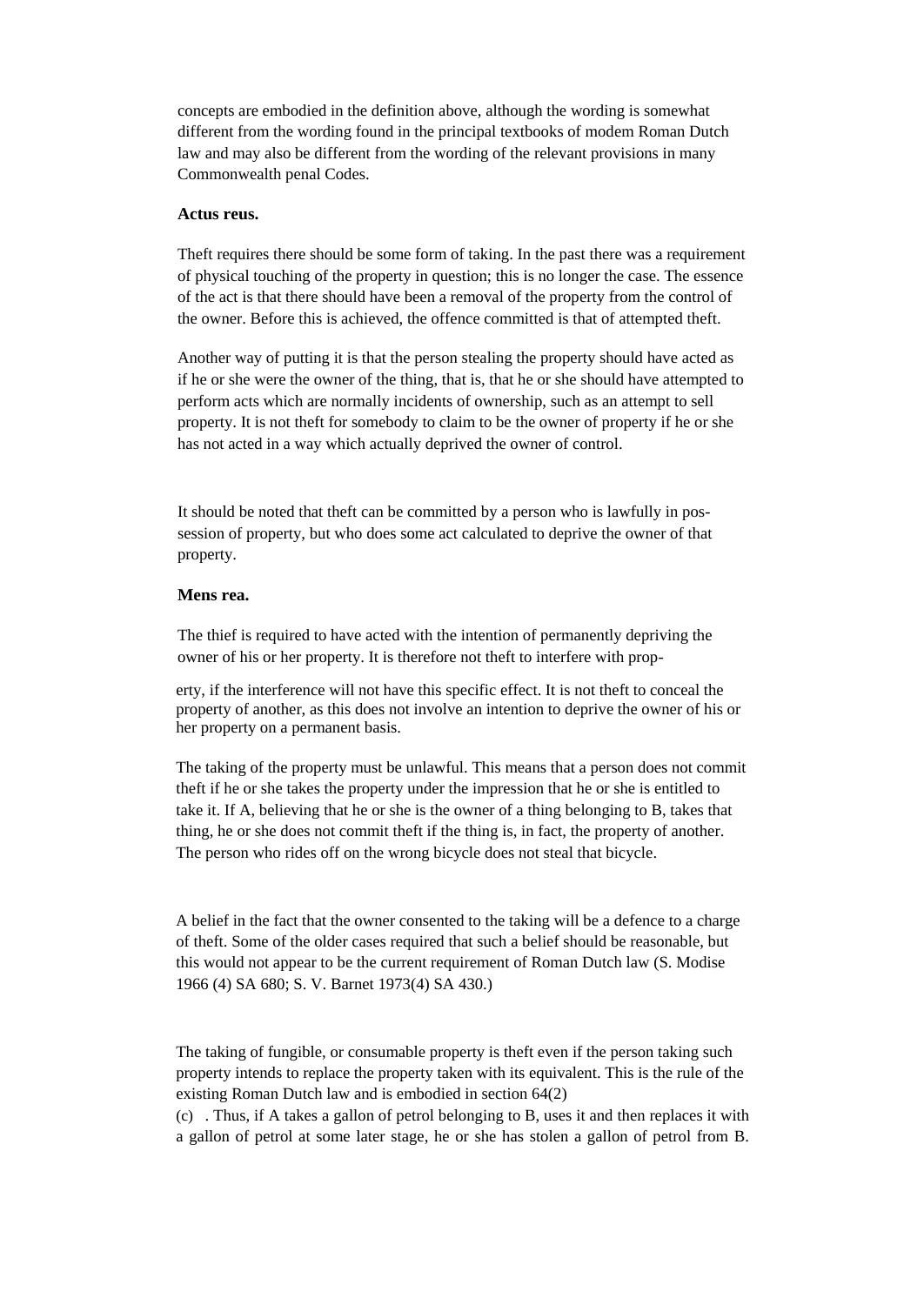This will only be the case, of course, if he or she does not believe that B would consent to his or her action. It is possible that such a person could also believe that he or she was legally entitled to "borrow" a consumable, provided that he or she returned it. This belief, if accepted by the court, would be a defence under section 64(3) (b).

Section 58(4) deals with those cases in which a person who is the owner of property takes that property from another who has lawful possession of it and who has what is termed a "special interest" in it. A special interest of this sort exists where, for instance, the property is pledged or where there is a lien over the property. For example, if a garage owner is retaining a vehicle until such time as the owner repays his bill, the garage owner has a lien over that property and it will be theft if the owner drives the car away. The driver will have to be aware, of course, of the existence of the lien.

Section 58(2) (c) covers cases where a person takes the property of another and interferes with it substantially before giving it back.

The special problem of those who convert money which is given to them by oth- ers for particular purposes is dealt with in section 58. The existing law, which is embodied in this section, provides that a person who is given money to hold as trustee, commits theft if he or she uses that money for any purpose other than the trust purpose. A person who receives funds from another for the purchase of a house, for example, commits theft if he or she applies that money to his or her own purpose. He or she can, of course, use the actual money handed over to him or her for other purposes if he or she has the equivalent funds at his or her disposal; the ability to pay is therefore the test of whether the use is unlawful. However, an employee who takes money from his employer, in the face of a prohibition, will commit theft under section 63 (2) (b). This would cover the case of a Government employee who "borrows" money from a Government fund; even if he or she has the funds to pay this back, he or she still commits theft.

The seriousness of theft of use depends on the circumstances. The principle that the law does not concern itself with trifles should cover those situations where a person has borrowed an item from a friend and then uses it outside the purpose of the original loan but who does not harm it in any way. By contrast, a case where somebody makes extensive and possibly damaging use of another's property deserve to be treated as an offender and would be so treated under this section. Section 63 (2) deals with computer crime, and in particular with the person who wrongfully take information from a computer or disrupts or destroys the electronic information of another.

Section 58 embodies the law contained in decisions such as S. V. Macpherson 1972 (2) SA 348. If A gives money to B to pay for the future purchase of an item which B is in the business of selling, and B then uses that money to settle a bill which he or she himself owes, B cannot be held to have stolen the money if he subsequently cannot purchase the item on A's behalf and is unable to pay him or her back. A's remedy in such a case is a civil one; he or she is merely a creditor of B.

## **Commentary: section 63**

The offence of the use did not exist in Roman Dutch common law. Most jurisdictions, including Lesotho, have statutory provisions dealing with those cases where people take the property of others and then use it for an unauthorised purpose. This form of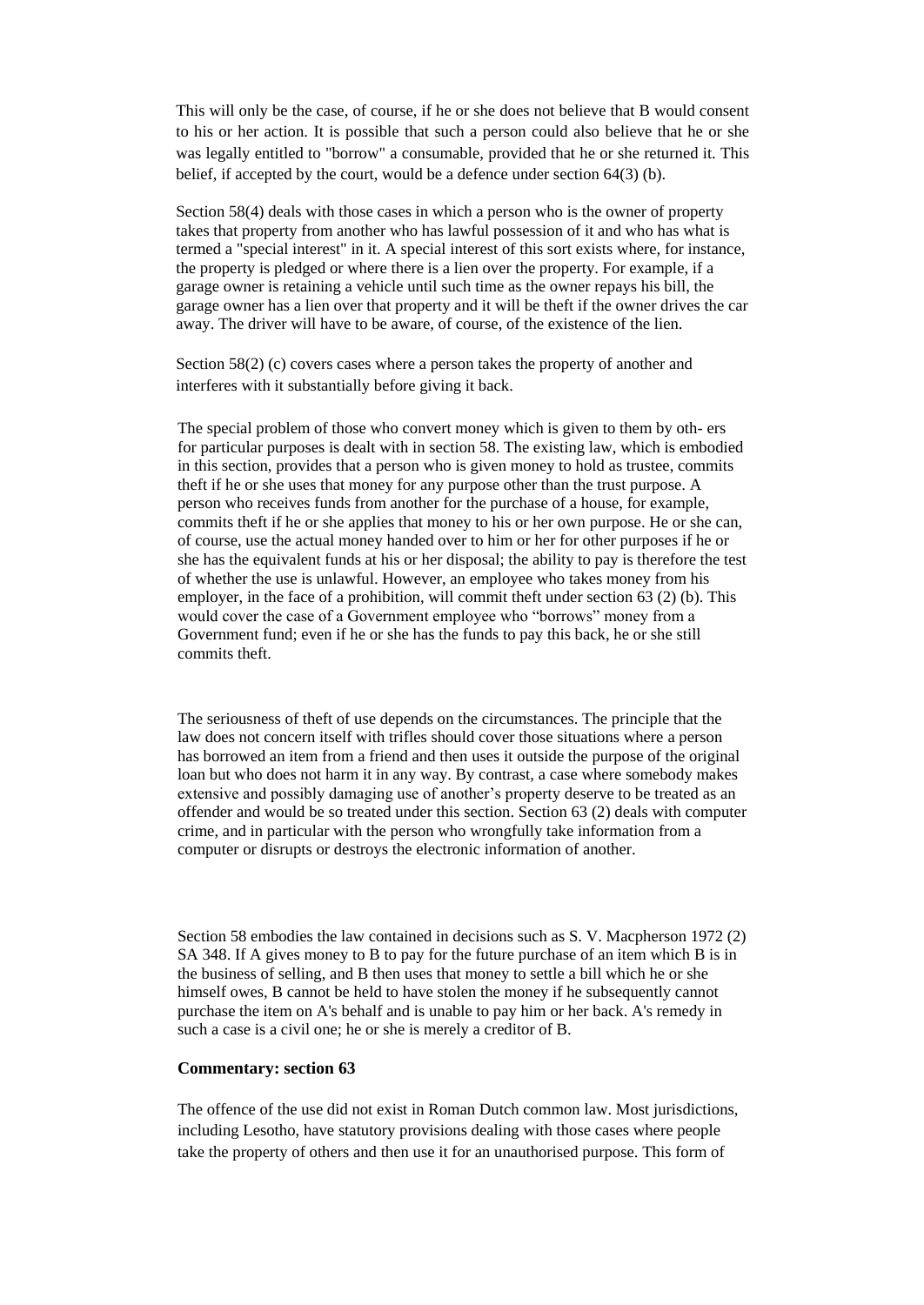conduct clearly needs to be penalised, and yet is obviously not theft, on the grounds that it does not involve any intention on the part of the accused permanently to deprive the owner of his property.

Section 63, subsection (1) deal with cases where the property is taken by the user, as in a case where a person take the vehicle of another to go "joy-riding". It also deals with the case where the person unlawfully using the property already has lawful possession of it. An example a situation covered by this subsection would be a case where a mechanic, entrusted with a vehicle for the purpose of repair, uses the vehicle for his private purposes.

## **Commentary: section 64**

The above section does more than embody the existing law on stock theft. Procedural matters, which feature prominently in the relevant legislation on this subject, are left there.

## **Commentary: section 65**

The wording of section 65 is drawn, with some modification, from the Penal Code of Botswana. It changes the existing law in the following way:

At present Roman Dutch law does not regard the use of violence to retain property already stolen as robbery. This has, however, been judicially questioned (S. V. Mogala 1978 (2) SA 412) and the opportunity has been taken to introduce this extension.

#### **Commentary: section 66**

Under the current law, the offence of housebreaking is constituted not in the actual entry into the premises but in the entry into premises with the intention of committing a crime within the premises. Usually the crime contemplated by the housebreaker will be theft, although there may be other forms of crime intended by such a person. The act of housebreaking is distinct from any act of theft which takes place within the premises, and so a housebreaker who steals property once he or she has broken into premises may be taken to have committed two crimes, both of which may be charged.

Not all structures are covered by the existing law, but it is clear that any structure which is used for human habitation is covered by the law, as is any structure which is used for storing property. The definition of premises contained in subsection (2) excludes vehicles and cupboards, but could include a tent. The same subsection makes it clear that a part of a building will be covered. For example, if A is in premises to which he or she has not effected forcible entry but

comes across a locked room and forces the door into the room, he or she commits unlawful entry in respect of that room. This is in accordance with the existing law on this matter.

Any act which has the effect of making it possible to enter premises can constitute the offence. Pushing open a door would be covered, as this involves displacing a part of the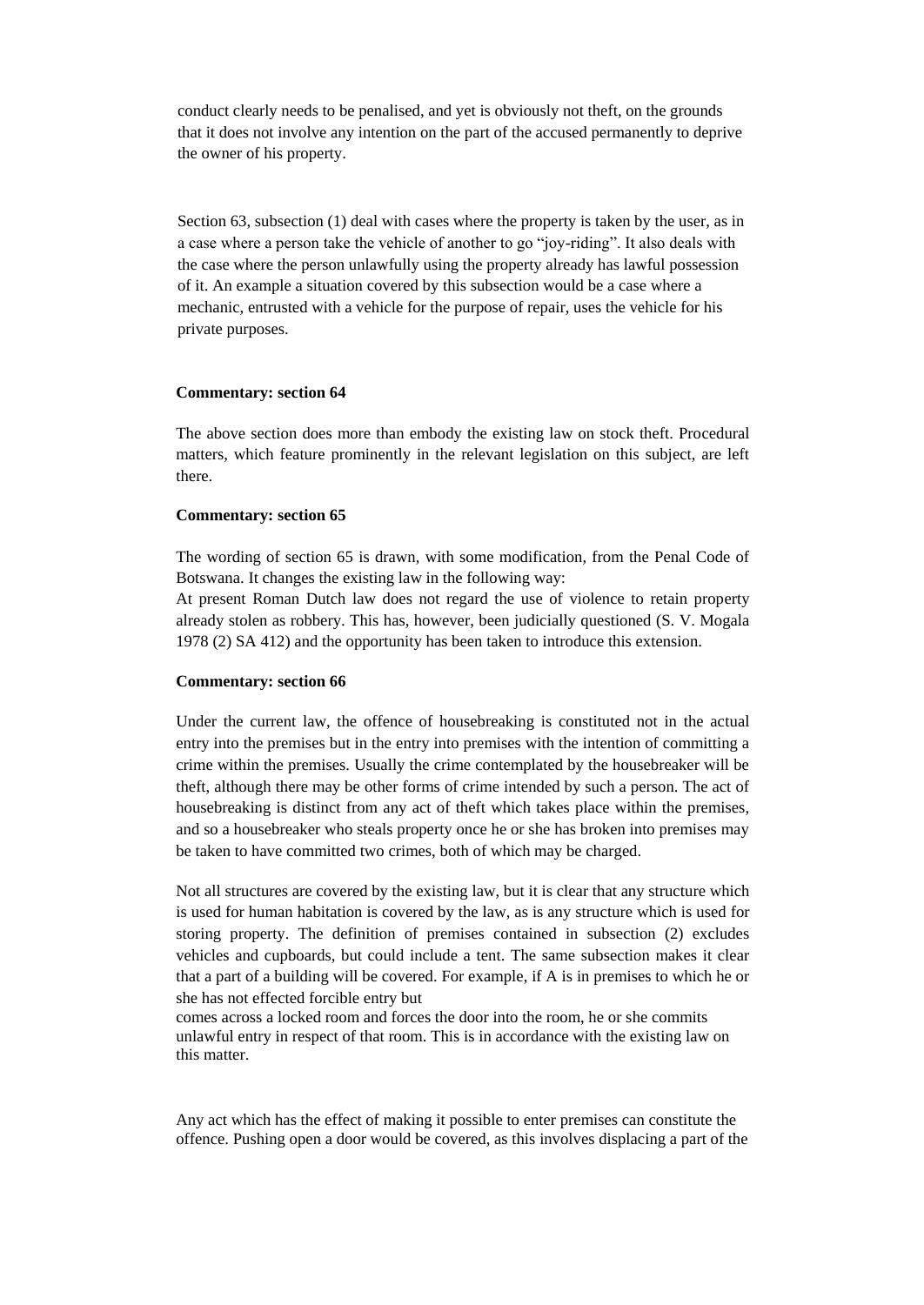structure. The offence is not committed if a person gets into a building merely by entering through an already existing opening in the building, such as an open door. This is in accordance with the current law.

### **Commentary: section 67**

This section codifies the current law and ensures that the criminal law assists in the protection of privacy.

## **Commentary: section 68**

The offence of receiving stolen property requires that the accused should have actually acquired control over the property. It is not the offence of receiving stolen property merely to agree to take control of such property at some stage in the future. The *mens rea* of receiving stolen property is either (1) knowledge on the part of the accused that the property was stolen or otherwise unlawfully obtained (for example, obtained by fraud) or (2) a belief that there was a strong possibility that the property was stolen. For example, if A is offered a vehicle at a ridiculously low price, he or she is likely to suspect that the vehicle is stolen. In such a case if he or she buys the vehicle, making no further enquiry as to the mode by which the seller had acquired it, he or she has the *mens rea* of this offence. It should be noted that the test is subjective; namely, did the accused actually believe in the strong possibility that the property was stolen it is not enough to obtain a conviction for the prosecution to show that a reasonable person in the circumstances would have suspected that the property was stolen.

Section 68 makes it easier for the prosecution to convict in cases of receiving. Without such a section, it would be difficult to obtain convictions for the offence of receiving because of the difficulty of establishing knowledge of the fact that the goods were stolen. The effect of this section may be to put on their guard those who acquire property in an unconventional way. A strong case can be made out for justifying a requirement that those getting bargains from people they do not know should be put on enquiry as to the source of the property.

Subsections (3) and (4) state circumstances in which the burden will be upon a person to explain how he or she came by the property. This will only arise where there are reasonable grounds to believe that property in the possession of the accused is stolen or otherwise unlawfully obtained.

Theft by false pretences: it is not proposed to have a separate offence of theft by false pretences in the Code. This offence, as currently defined in Roman Dutch law, involves the obtaining of a thing by making a false representation to another. There has been considerable academic and judicial criticism of this offence, and it is apparent that any person who commits it could equally well be charged either with fraud or theft.

### **Commentary: section 69**

The crime of fraud in Roman Dutch law is fairly widely defined. The wording in section 69 makes an important change in the current law, in the light of criticism which has been voiced of the unduly broad nature of this offence as it stands today. The change is discussed below.

The misrepresentation which forms the basis of fraud can consist of a false statement or of any other act which conveys a state of affairs to another. An omission to disclose a fact may be criminal in some circumstances. Whether or not there will be a duty to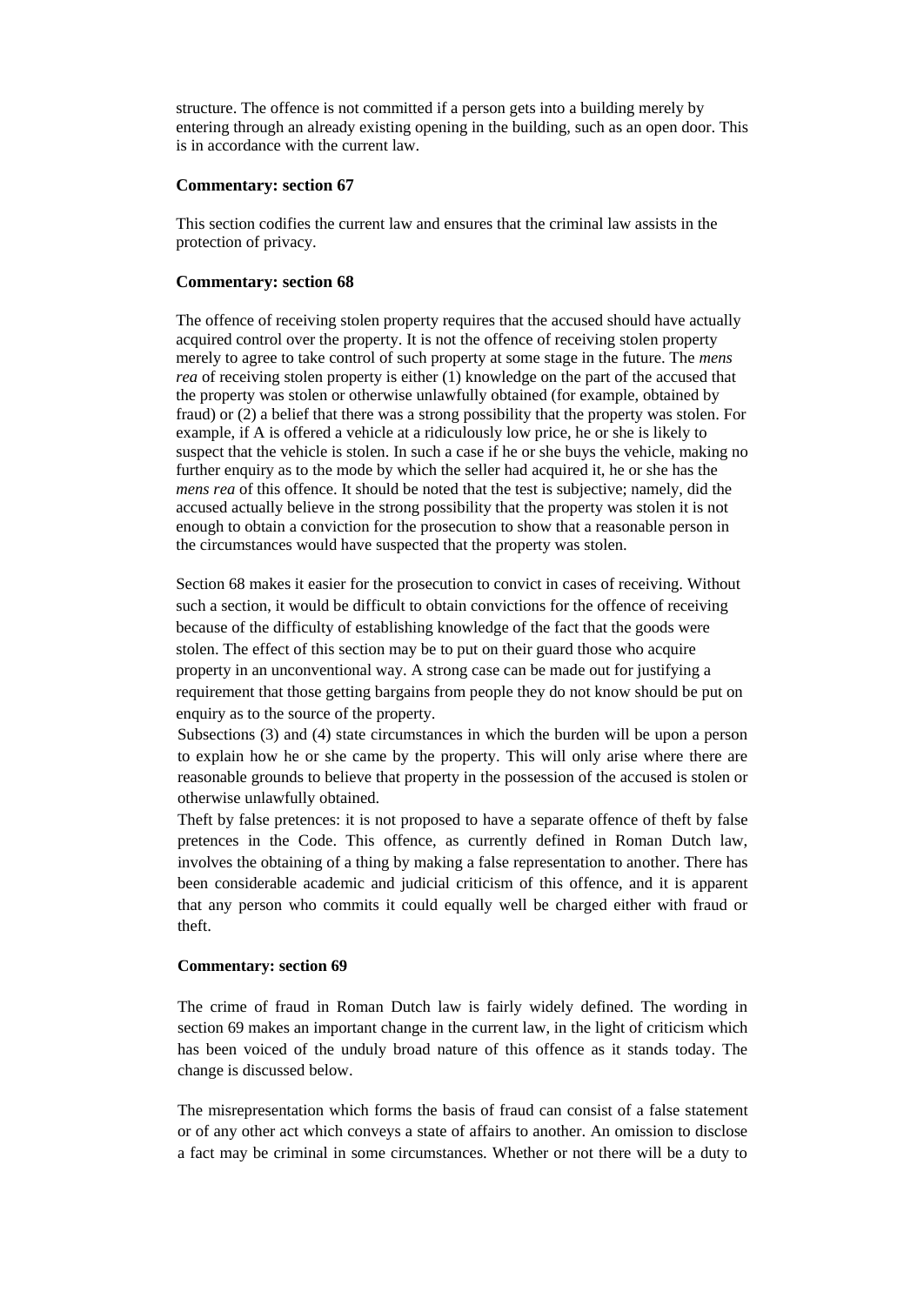make a disclosure will be decided by the court in the light of the relationship between the parties and in the light of any legal duty which exists. For example, if it is apparent to A that B is relying upon a mistaken interpretation of a statement which he or she (A) has made, then it may be incumbent upon him or her to correct B's impression in order to prevent he or she being prejudiced by this mistaken reliance.

A problem case might be where A, a businessman, knows that another is planning to lend him or her money on the basis of a misreading of his or her accounts. Is he or she obliged to inform the lender of the fact that he or she has misread the accounts? It is possible that a court might interpret section 74 in such a way as to impose this duty. Section 69 requires that there should have been actual loss on the part of the person to whom the misrepresentation has been made. This departs from the current law, which will allow for conviction for fraud where the loss is only potential in that in such a case all that is really committed by the accused is the act of attempted fraud. A thief who does not succeed in obtaining the property he or she seeks to steal commits the offence of attempted theft. The same should be said of a person who attempts to secure the detriment of another but who does not succeed the offence is an attempt. **Commentary: section 70**

The threat made to the victim of extortion may be of bodily harm or it may take the form of a threat to inform the police of criminal conduct on the victim's part or to otherwise harm his or her interests. The use of the word "intentionally' ensures that the threat should have been made with the intention of obtaining the advantage. It would not be extortion for a person to make a threat to another and then to find that the threatened person gives him or her some advantage to which he or she would otherwise have been entitled in the first place.

There has been some debate as to whether the advantage should be of a proprietary nature. There is strong judicial authority to the effect that the advantage can be of another nature. This provision follows this approach, not requiring that the advantage be of a proprietary or financial nature.

Conviction of extortion requires that the accused should not have known that the advantage was one to which he or she was not entitled. This means that it will not be extortion for one who is owed money by another to threaten to take him or her to court in respect of the debt if he or she does not pay the sum owed.

### **Commentary: sections 73 and 74**

Sections 73 and 74 embody the existing law on malicious damage to property and arson. It would be possible to treat arson merely as an instance of unlawful damage to property but the seriousness with which the setting of fire to buildings is viewed merits the existence of a separate offence with a more severe punishment. It would be possible to create, if required, a special offence of setting fire to crops.

The term unlawful damage to property is a new one, the existing name for the crime being malicious injury to property. The new name, however, stressed the unlawfulness of the act rather than the malice present in the mind of the accused: a person destroying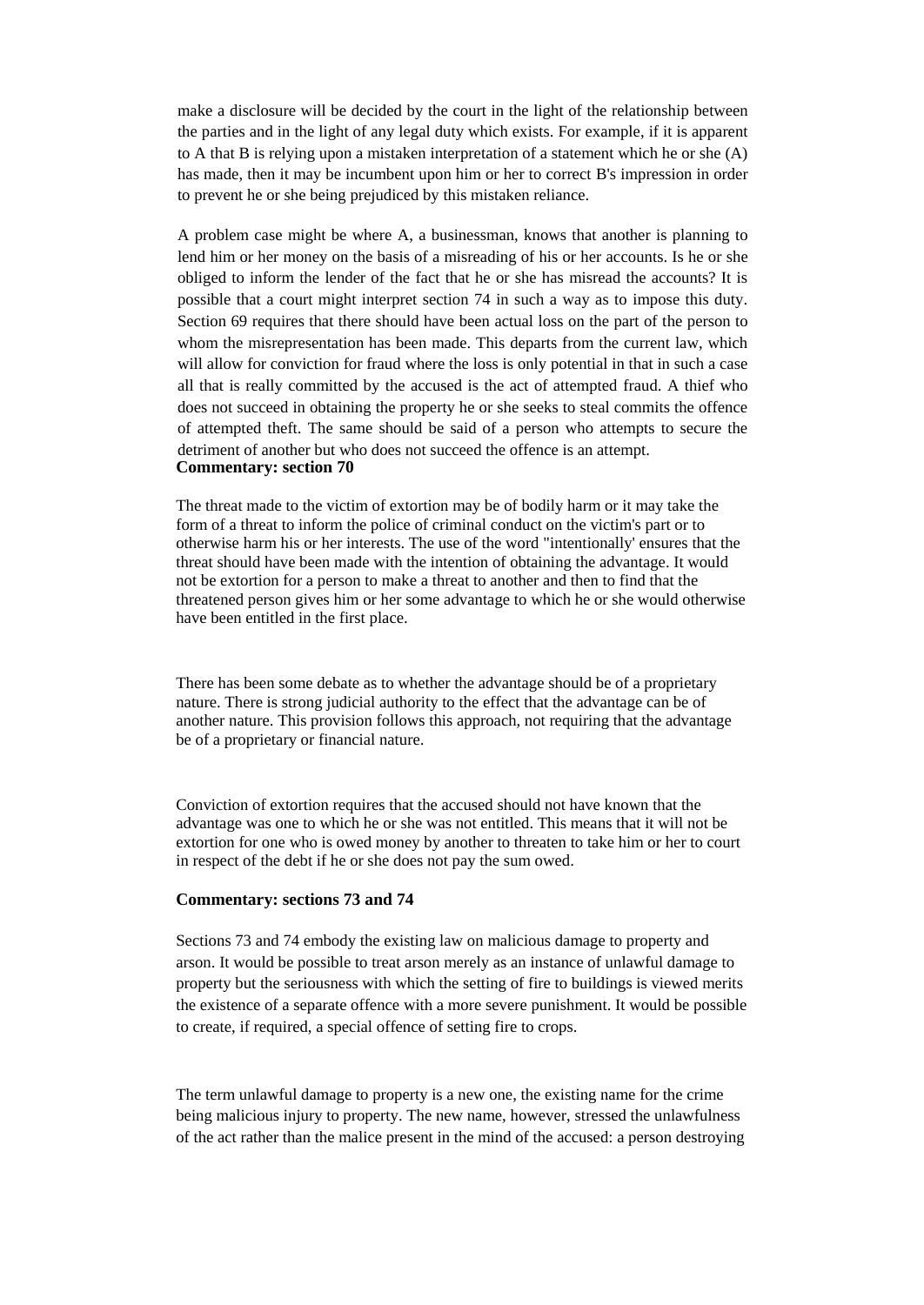property may, in fact, be motivated by considerations other than ones of malice.

The property need not belong to another. Currently the offence may be committed in relation to the property of the accused himself, and the

sections now provide for the protection of the interests of others in the same property e.g co-owners or possessors and partners.

A lawful excuse, which would relieve the accused of liability here, would be, for example, the fact that the destruction was carried out in circumstances of necessity. An official such as a policeman or woman could also be said to be acting with lawful excuse if he or she damages property in order to carry out his or her duties and provided that the damage was reasonable in the circumstances.

#### **Commentary: section 75**

The offence of treason is committed by those who act with the intention of challenging the very existence of the state. This offence is therefore more serious than sedition, the crux of which is action which is directed towards compromising the state's authority. The offence encompasses more acts than are included in subsection (2), although this subsection states the main ways in which treason is likely to be committed. Espionage, for example, could constitute treason.

The common law on treason required that the accused should have owed allegiance to the state before treason could be held to have been committed. There is now included in this category foreigners who hold Lesotho passports. A foreigner, therefore, could also be convicted of treason in appropriate circumstances provided he or she enjoys the protection and privileges of His Majesty's government that go with the passport.

It should be noted that the Government is treated as synonymous with the state. It is therefore treason to do anything directed towards the overthrowing of the Government, even if one takes the view that the state is a separate and distinct concept. The requirements of the common law of treason have been pronounced upon in a number of Lesotho decisions, including R.V. Makalo Moletsane and Others 1974-75 Lesotho Law Rep. 316 and Rv Mofelehetsi Moerane.

## **Commentary: section 76**

This section provides for punishment for those people who remain inactive in the face and knowledge that treasonable acts are afoot. A civic duty is imposed for citizens to act in a patriotic manner.

#### **Commentary: section 77**

The law on sedition as stated above attempts to strike a balance between the right of the individual to comment on political matters and the right of the Government to govern. The essence of the offence is the subversion of authority,

which is quite distinct from the questioning of the way in which authority is exercised.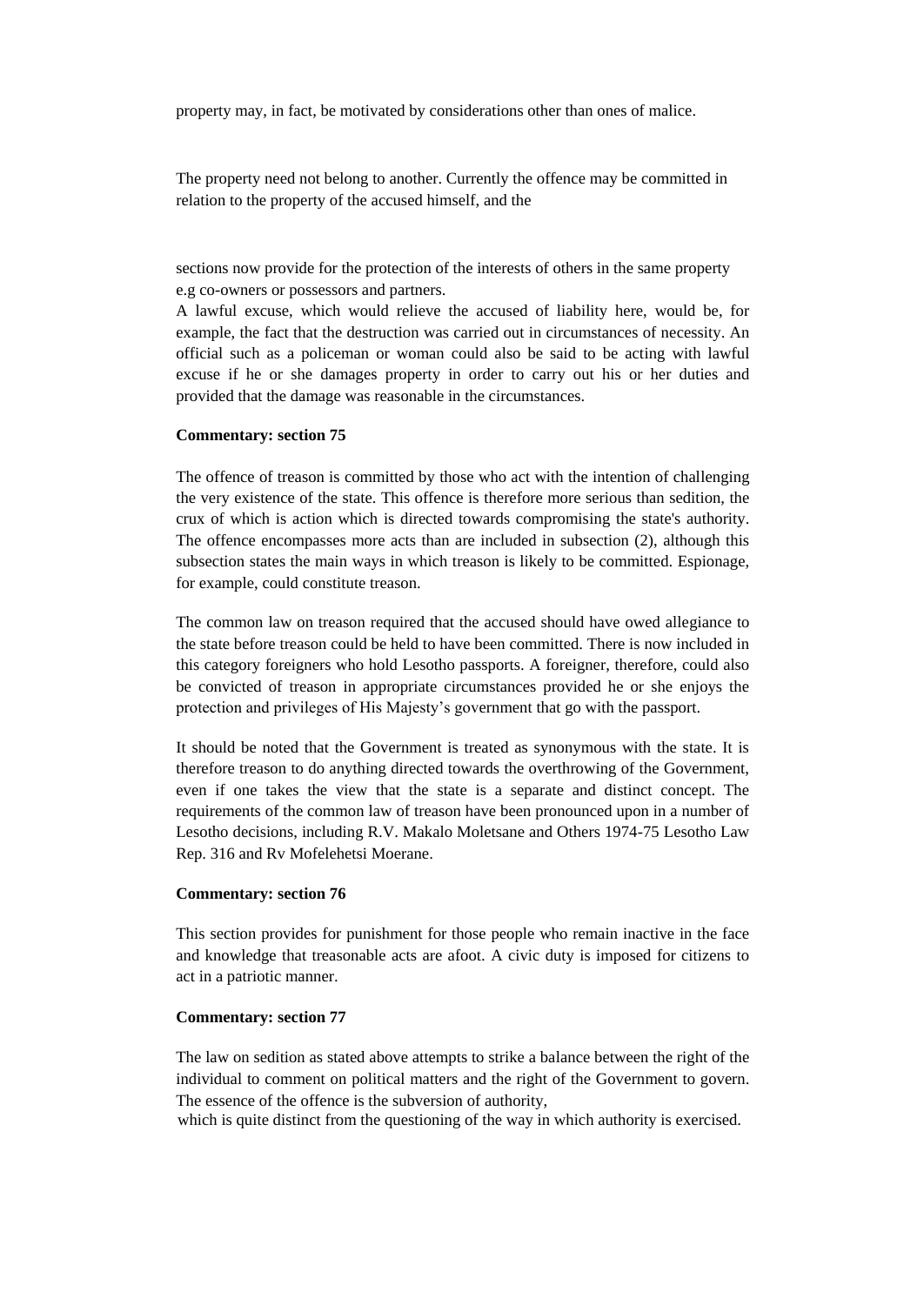# **Commentary: Section 78**

The national flag and anthem present the kingdom with her dignity, unity and territorial integrity. Their protection from disrespect, abuse and desecration play an important part in fostering the attainment of unity, dignity and territorial integrity. The offence is a justifiable limitation on the right to freedom of expression.

## **Commentary: section 79**

This section addresses the problems of hate speech, racism, xenophobia, sexism etc.

## **Commentary: Section 80**

A high respect for the monarch and others belonging to the Royal Family is important for national unity. Members of the Royal Family should reciprocate by according the subjects the dignity they deserve in order to avoid bringing the Royal Family into disrepute. This section draws the necessary balance between the need to respect the Royal Family and an individual's right to dignity.

# **Commentary: section 81**

The corruption of public officials is an offence which is sometimes difficult to establish. Subsection 4 addresses this problem by transferring to the official the burden of proof in respect of any gift received from those persons who may seek to obtain some advantage from him or her. This is a tactic which is used successfully in many countries.

## **Commentary: section 82**

This section deals with the payment to and receipt by agents or employees of bribes in the private sector. The reason why this is considered criminal is that the interest of principals and employers are affected by the taking of bribes by agents and employers or employees. The bribed agent or employee may allocate a contract or deviate from standard conduct or business affairs on a basis other than that of the best interests of his or her principal or employer.

The giving or receiving of a bribe must be done corruptly. This means that it will not be illegal for an agent or employee to accept a present of which his or her own and any other principal or employer involved has been informed.

## **Commentary: section 83**

Insider trading provisions are a notoriously difficult area of the criminal law. The above section represents an attempt to create a fairly limited insider trading provision which would penalise those who use confidential information they have obtained in the course of their work to profit at the expense of others. For example, if a bank employee hears of a commercial proposal which will raise the value of a business and he or she uses an intermediary to buy a share in that business, he may obtain that share at a much cheaper price than he or she would have done had the seller known the information in question. This represents an unfair gain at the expense of the seller.

## **Commentary: sections 82-86**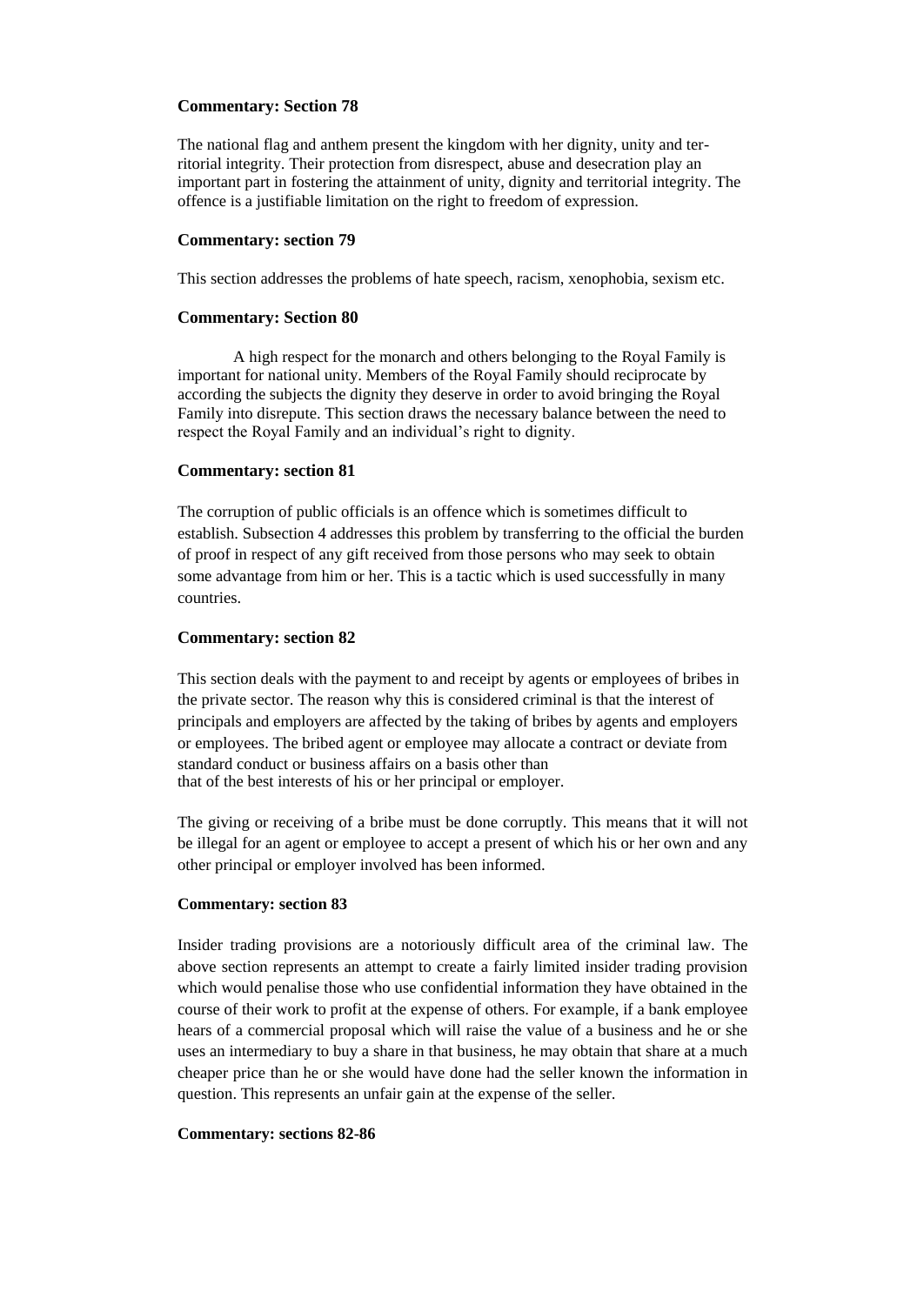The offences under these sections deal with situations where the abusive or threatening conduct of a person is capable of causing distress to the public or provoking general disorder, commotion and violence.

## **Commentary: section 87-89**

These sections provide for offences against the administration of justice and effective conduct of enquiries into matters of public concern.

# **Commentary: section 91**

This section is not meant to shield judicial officers from valid and bona fide criticism or exposure of misbehaviour of maladministration in courts. It serves to prevent criticisms based on untrue facts and unwarranted attacks on courts.

## **Commentary: section 94**

This offence incorporates the definition of genocide as reflected in the Statute in its entirety. The Rome Statute has adopted the definition word-for- word as it appears in the United Nations Convention for the Prevention and Repression of the Crime of Genocide of 1948.

The offence is based on the commission of one or more of the acts listed in paragraphs (a) to (e) with the specific intent to eliminate the whole group or large numbers of the group. Where specific intent is lacking the acts may still be punishable for an offence amounting to crimes against humanity or war crimes. Therefore genocide cannot be committed by negligence. Knowledge of circumstances will usually be addressed in proving genocidal intent and this will be decided by the Court on a case - by - case basis. It is irrelevant how many people are actually killed. It can be one or more as long as the genocidal intent is present.

The term "destroy" as it appears in the offence should be given a progressive dynamic interpretation. For example, a group could be destroyed by prohibiting its language, or relocating it from one area to another<sup>1</sup>.

## **Commentary: section 95**

Like genocide, this offence incorporates the definition of crimes against humanity as reflected in the Rome Statute in its entirety. The definition in the Rome Statute differs but is borrowed from many sources of international law, including the Nuremburg Charter, Statutes of the International Criminal Tribunals for the former Yugoslavia and for Rwanda and various human rights treaties such as the Convention Against Torture.

The offence requires participation in the acts with the knowledge of the attack, and the attack could be at war time or peace time done by an organization or a state. The perpetrator need not know all the characteristics of the attack or the details of the State or organizational plan or policy. As long as the intention is to further the attack the crime is committed .

## **Commentary: section 96**

This offence, like the other two, incorporates the definition of war crime under the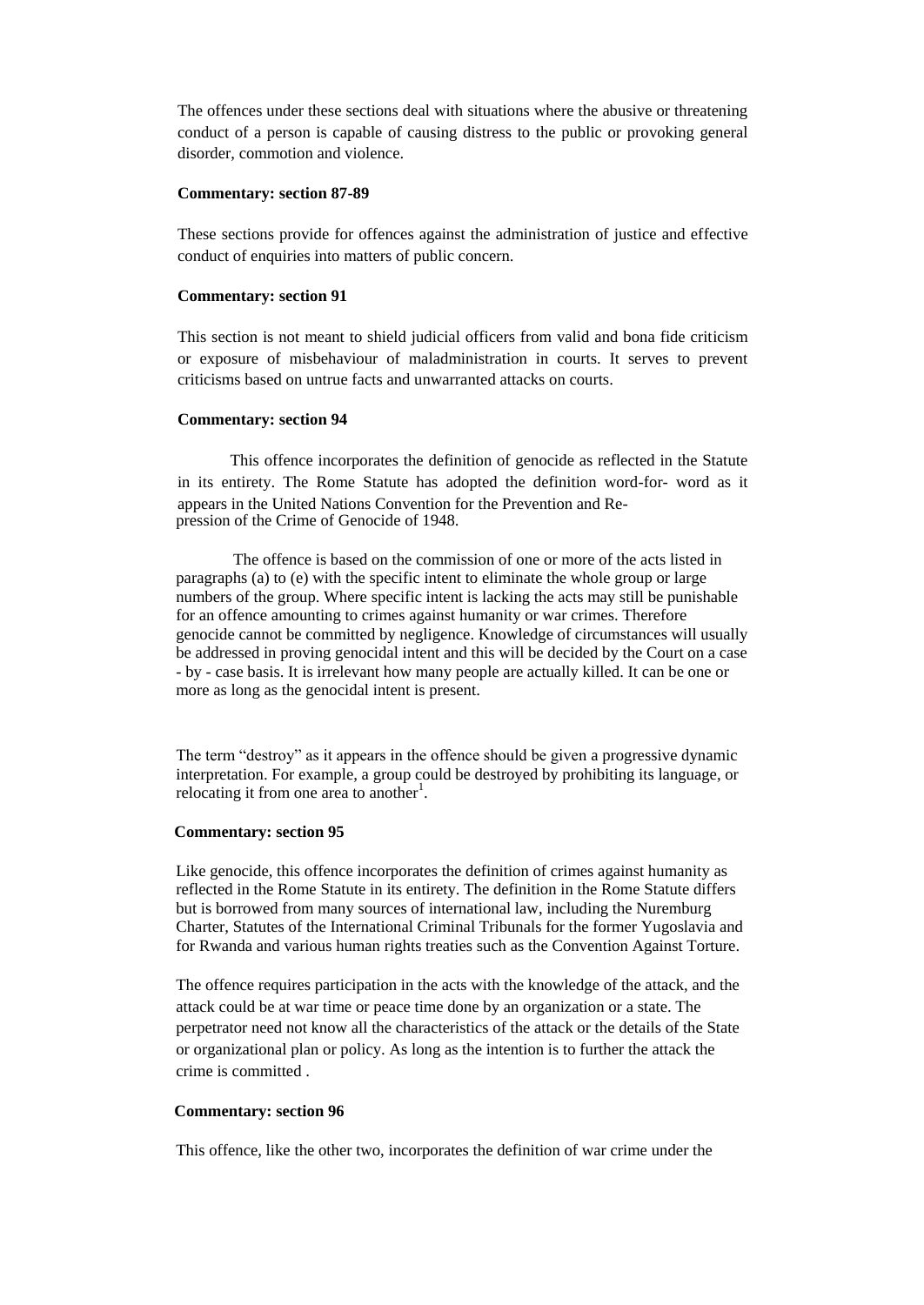Statute in its entirety. War crimes have traditionally been defined as violations of the most fundamental laws and customs of war but the Statute is said to have developed international law in that it criminalises acts that have never in international law been codified, like war crimes committed during non-intemational armed conflict. The offence includes sexual and gender-based offences, conscription and enlistment of children under fifteen years of age and attacks against

humanitarian personnel as war crimes. However, not all of serious violations of international humanitarian law committed during non-international conflict like international starvation of civilians are considered as war crimes under the Statute<sup>1</sup>.

<u>—</u>